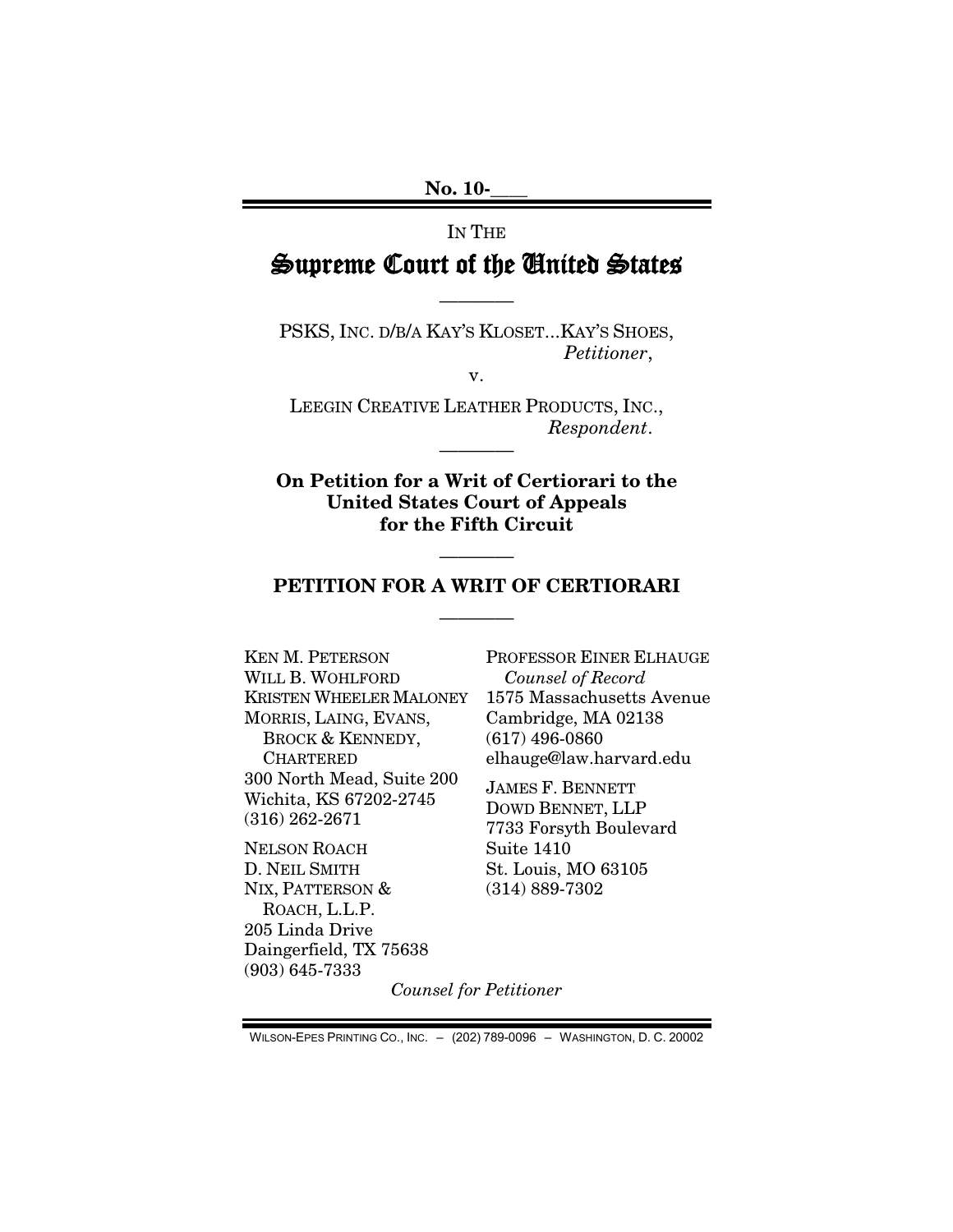#### **QUESTIONS PRESENTED**

In *Leegin,* this Court overruled the per se rule against vertical minimum price-fixing. On remand, Petitioner alleged all the rule-of-reason factors held relevant in *Leegin*, but the Fifth Circuit nonetheless dismissed the complaint, raising legal conflicts on the following important questions.

- 1. Can economic proof of market definition and power be rejected based on noneconomic formalistic assertions that (a) one brand cannot be a relevant market without buyer lockin, (b) wholesale markets cannot be separate from retail markets, and (c) market power cannot be proven directly without showing a large market share on a defined market?
- 2. Does an absolute market-power screen apply to vertical restraints, making it necessary to prove market power even when there is direct evidence of anticompetitive effects, widespread use by competing manufacturers, retailer pressure, and a provable lack of procompetitive justifications?
- 3. Does failure to make an argument that was irrelevant under then-prevailing precedent waive the right to raise that argument on remand after the precedent is overruled in a way that makes the argument relevant for the first time?
- 4. Are agreements restraining retail distribution subject to stricter than normal rule-ofreason scrutiny when they involve horizontal agreements (a) between competing independent retailers and (b) between those retailers and a manufacturer who also competes at retail?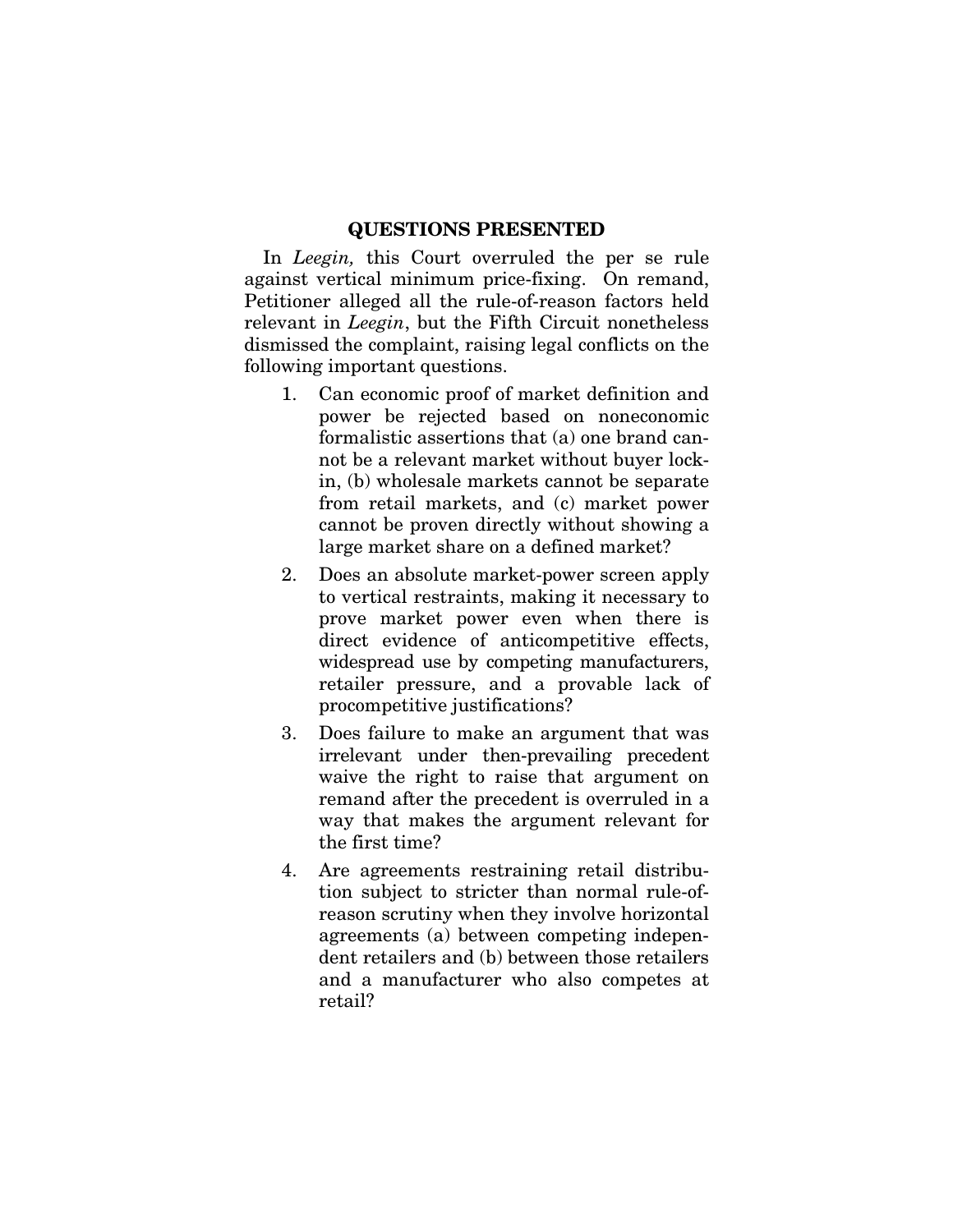### **PARTIES TO THE PROCEEDING AND RULE 29.6 STATEMENT**

The parties to this proceeding are PSKS, Inc. d/b/a Kay's Kloset . . . Kay's Shoes (hereinafter referred to as "PSKS" or "Petitioner") and Leegin Creative Leather Products, Inc. (hereinafter referred to as "Leegin"). In addition, Toni Cochran, L.L.C., d/b/a Toni's was included as a plaintiff below.

Pursuant to Supreme Court Rule 29.6, the undersigned counsel certify that Petitioner PSKS, Inc. d/b/a Kay's Kloset…Kay's Shoes is a wholly owned corporation and that no publicly held company owns ten percent or more of its stock.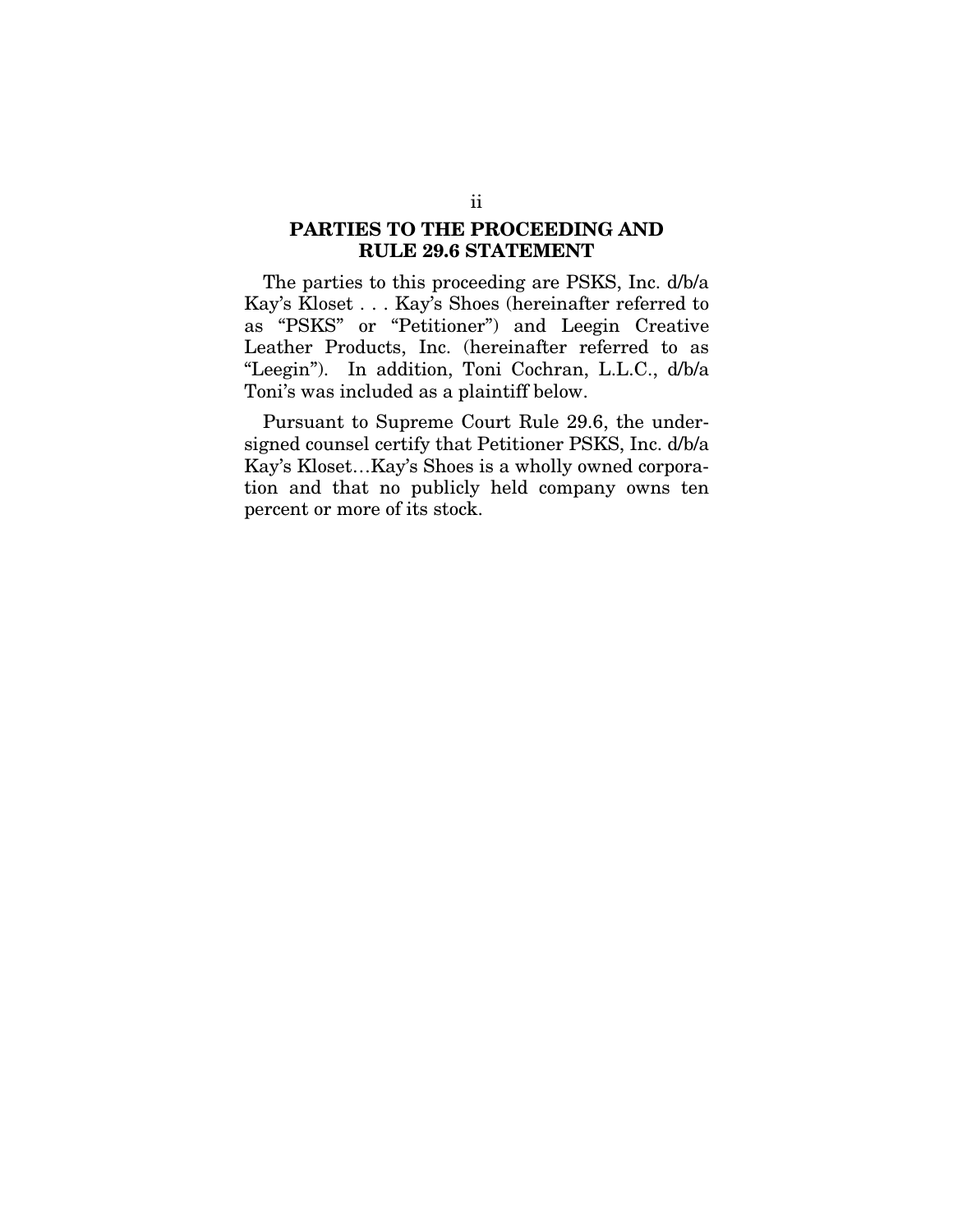### TABLE OF CONTENTS

|                                           | Page |
|-------------------------------------------|------|
|                                           |      |
| PARTIES TO THE PROCEEDING AND             |      |
|                                           |      |
| PETITION FOR WRIT OF CERTIORARI 1         |      |
|                                           |      |
|                                           |      |
|                                           |      |
| <b>REASONS FOR GRANTING THE PETITION5</b> |      |
| THE CONFLICT ON MARKET<br>L.              |      |
| A. The Conflict About Single-Brand        |      |
| B. The Conflict About Wholesale Markets12 |      |
| C. The Conflict on Direct Proof of Mar-   |      |
| THE CONFLICT ON A MARKET<br>II.           |      |
| THE CONFLICT ABOUT WAIVER 23<br>III.      |      |
| THE CONFLICT ABOUT HORIZON-<br>IV.        |      |
| A. The Conflict Regarding Dual Distri-    |      |
| B. The Conflict Regarding Agreements      |      |
|                                           |      |
|                                           |      |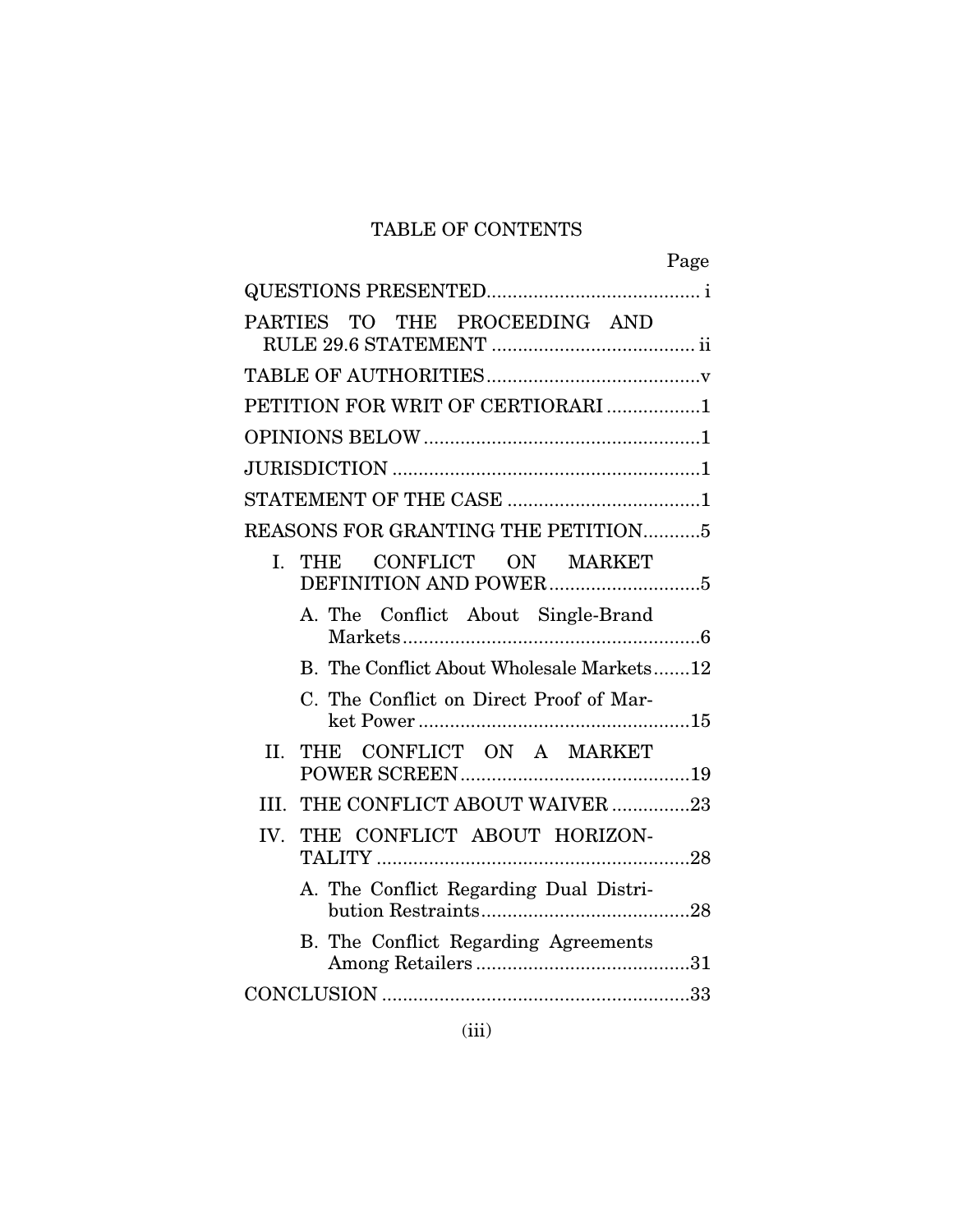# TABLE OF CONTENTS—Continued

# Page

### APPENDIX

| APPENDIX A: Fifth Circuit Opinion                                                    | 1a  |
|--------------------------------------------------------------------------------------|-----|
| APPENDIX B: Fifth Circuit Judgment                                                   | 16a |
| APPENDIX C: Memorandum and Order<br>Entered in the Eastern District of Texas         | 17a |
| APPENDIX D: Plaintiff's Second Amended<br>Complaint in the Eastern District of Texas | 33a |
| APPENDIX E: Plaintiff's First Amended<br>Complaint in the Eastern District of Texas  |     |
|                                                                                      | 46а |

iv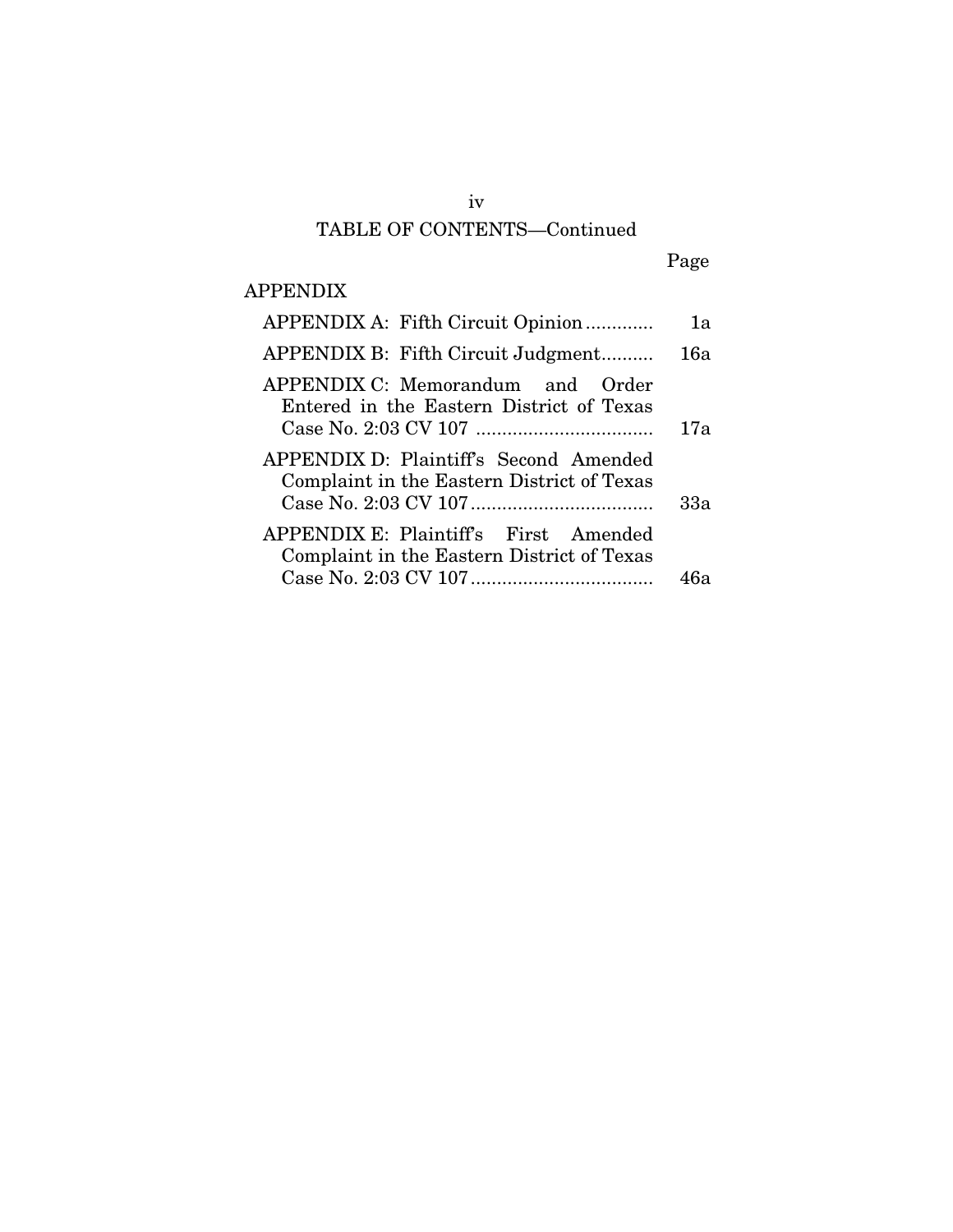### v TABLE OF AUTHORITIES

# CASES Page

| Ad-Vantage Telephone Directory v. GTE                                                                                                                                                                                                                                                                                                                                                                                                                                                                  |    |
|--------------------------------------------------------------------------------------------------------------------------------------------------------------------------------------------------------------------------------------------------------------------------------------------------------------------------------------------------------------------------------------------------------------------------------------------------------------------------------------------------------|----|
| Directories, 849 F.2d 1336 (11th Cir.                                                                                                                                                                                                                                                                                                                                                                                                                                                                  |    |
|                                                                                                                                                                                                                                                                                                                                                                                                                                                                                                        | 14 |
| Allen-Myland v. IBM, 33 F.3d 194 (3d Cir.                                                                                                                                                                                                                                                                                                                                                                                                                                                              |    |
|                                                                                                                                                                                                                                                                                                                                                                                                                                                                                                        | 17 |
| AT&T v. JMC Telecom, 470 F.3d 525 (3d                                                                                                                                                                                                                                                                                                                                                                                                                                                                  |    |
|                                                                                                                                                                                                                                                                                                                                                                                                                                                                                                        | 29 |
| Ball Memorial Hospital v. Mutual Hos-                                                                                                                                                                                                                                                                                                                                                                                                                                                                  |    |
| pital Insurance, 784 F.2d 1325 (7th Cir.                                                                                                                                                                                                                                                                                                                                                                                                                                                               |    |
|                                                                                                                                                                                                                                                                                                                                                                                                                                                                                                        | 17 |
| Bennett v. City of Holyoke, 362 F.3d 1 (1st                                                                                                                                                                                                                                                                                                                                                                                                                                                            |    |
|                                                                                                                                                                                                                                                                                                                                                                                                                                                                                                        | 25 |
| Briggs v. Pennsylvania Railroad, 334 U.S.                                                                                                                                                                                                                                                                                                                                                                                                                                                              |    |
|                                                                                                                                                                                                                                                                                                                                                                                                                                                                                                        | 24 |
| Brown Shoe v. United States, 370 U.S. 294                                                                                                                                                                                                                                                                                                                                                                                                                                                              |    |
|                                                                                                                                                                                                                                                                                                                                                                                                                                                                                                        | 12 |
| California Dental Association v. FTC, 526                                                                                                                                                                                                                                                                                                                                                                                                                                                              |    |
|                                                                                                                                                                                                                                                                                                                                                                                                                                                                                                        | 21 |
| $\label{eq:2} \text{U.S. 756 (1999)}. \quad \begin{minipage}{0.95\textwidth} \centering \begin{minipage}{0.95\textwidth} \centering \textbf{0.5} \end{minipage} \begin{minipage}{0.95\textwidth} \centering \begin{minipage}{0.95\textwidth} \centering \textbf{0.5} \end{minipage} \end{minipage} \begin{minipage}{0.95\textwidth} \centering \begin{minipage}{0.95\textwidth} \centering \textbf{0.5} \end{minipage} \end{minipage} \begin{minipage}{0.95\textwidth} \centering \begin{minipage}{0.$ |    |
|                                                                                                                                                                                                                                                                                                                                                                                                                                                                                                        | 33 |
| City of Cleveland v. Cleveland Electric                                                                                                                                                                                                                                                                                                                                                                                                                                                                |    |
| Illuminating, 734 F.2d 1157 (6th Cir.                                                                                                                                                                                                                                                                                                                                                                                                                                                                  |    |
| $1984)$                                                                                                                                                                                                                                                                                                                                                                                                                                                                                                | 13 |
| Continental TV v. GTE Sylvania, 694 F.2d                                                                                                                                                                                                                                                                                                                                                                                                                                                               |    |
|                                                                                                                                                                                                                                                                                                                                                                                                                                                                                                        | 28 |
| Crocker v. Piedmont Aviation, 49 F.3d 735                                                                                                                                                                                                                                                                                                                                                                                                                                                              |    |
|                                                                                                                                                                                                                                                                                                                                                                                                                                                                                                        |    |
|                                                                                                                                                                                                                                                                                                                                                                                                                                                                                                        |    |
|                                                                                                                                                                                                                                                                                                                                                                                                                                                                                                        | 25 |
| Donald B. Rice Tire v. Michelin Tire, 638                                                                                                                                                                                                                                                                                                                                                                                                                                                              |    |
|                                                                                                                                                                                                                                                                                                                                                                                                                                                                                                        | 29 |
| Dr. Miles Medical v. John D. Park & Sons,                                                                                                                                                                                                                                                                                                                                                                                                                                                              |    |
| 220 U.S. 373 (1911)1, 23, 24, 28                                                                                                                                                                                                                                                                                                                                                                                                                                                                       |    |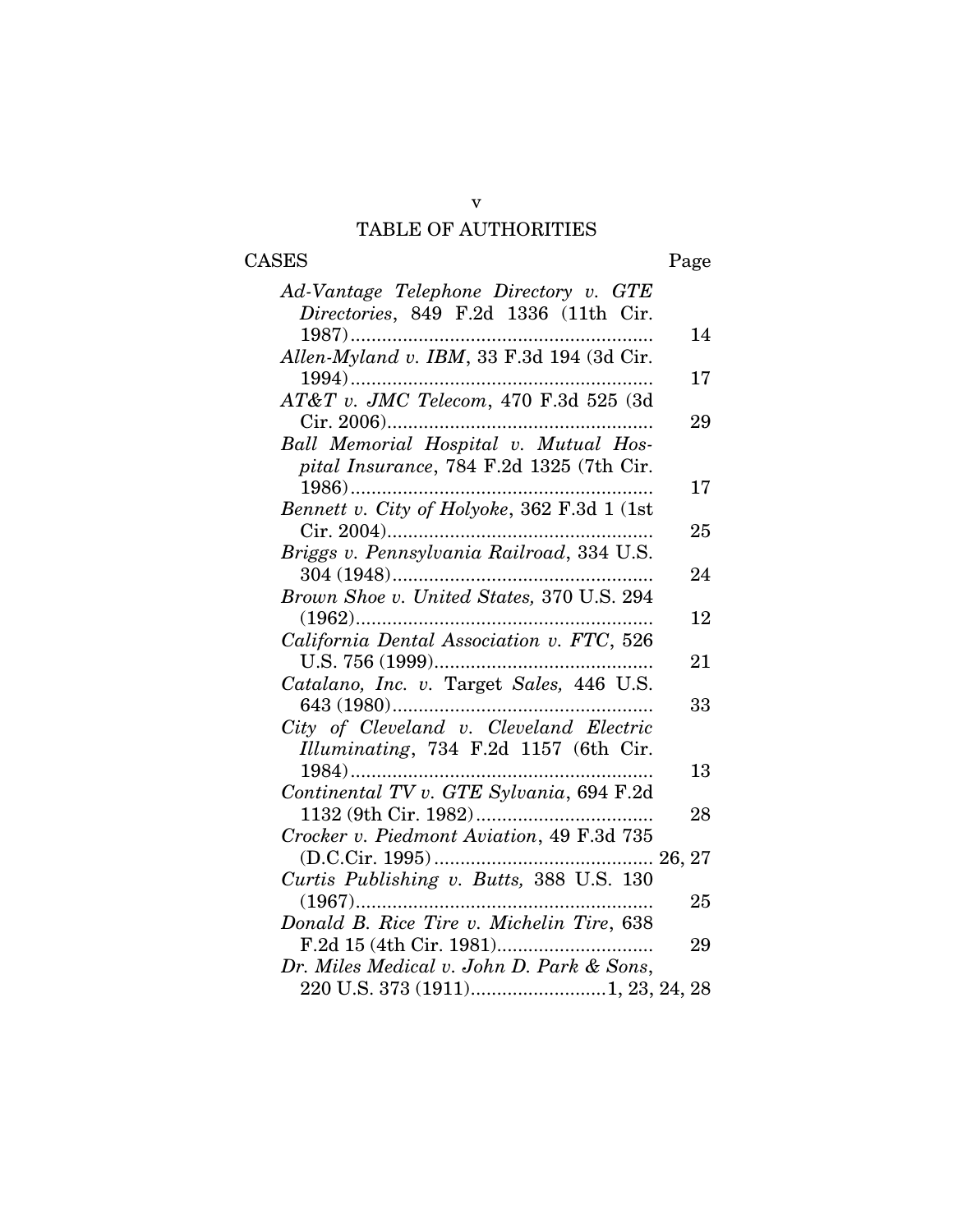### TABLE OF AUTHORITIES—Continued

Page

| Eastern States Retail Lumber Dealers'         |    |
|-----------------------------------------------|----|
| Association v. United States, 234 U.S.        |    |
|                                               | 33 |
| Eastman Kodak v. Image Technical Ser-         |    |
|                                               |    |
| Edward J. Sweeney & Sons v. Texaco, 637       |    |
|                                               | 8  |
| Electronics Communications v. Toshiba         |    |
| America, 129 F.3d 240 (2d Cir. 1997)          | 29 |
| Flegel v. Christian Hospital, 4 F.3d 682      |    |
|                                               | 9  |
| FTC v. H.J. Heinz, 246 F.3d 708 (D.C.Cir.     |    |
|                                               | 15 |
| FTC v. Indiana Federation of Dentists, 476    |    |
|                                               |    |
|                                               |    |
| $(D.D.C.1997)$                                | 7  |
| FTC v. Whole Foods, 548 F.3d 1028, 1032,      |    |
|                                               | 7  |
| Graphic Product Distributors v. ITEK, 717     |    |
|                                               | 20 |
| Hampton Audio Electronics v. Contel Cel-      |    |
| <i>lular</i> , 1992 WL 131169 (4th Cir. 1992) | 29 |
| Hawknet v. Overseas Shipping, 590 F.3d        |    |
|                                               | 25 |
| Holland v. Big River Minerals, 181 F.3d       |    |
|                                               | 25 |
| Illinois Corporate Travel v. American         |    |
| Airlines, 889 F.2d 751 (7th Cir. 1989)        | 29 |

vi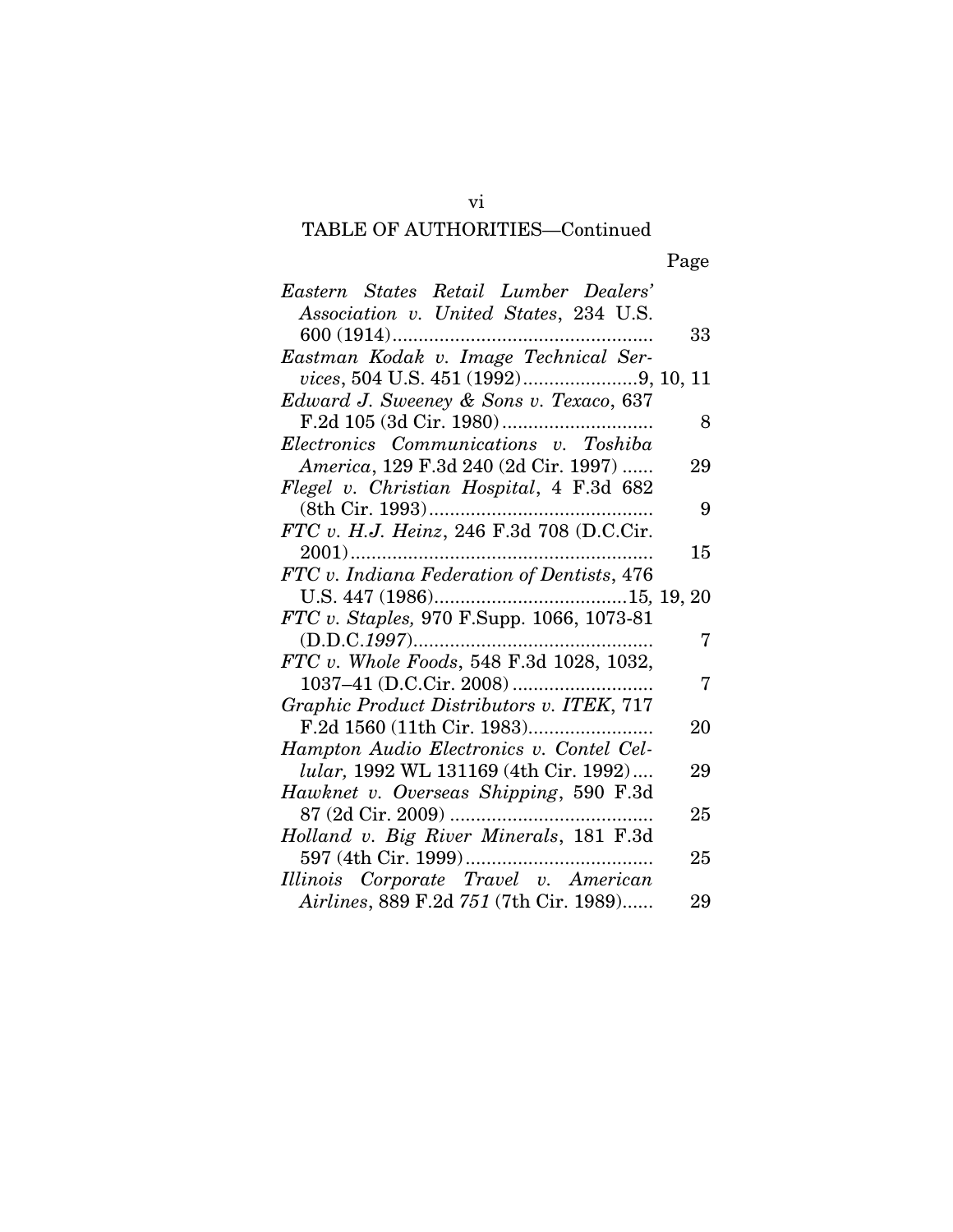### TABLE OF AUTHORITIES—Continued

Page

| 29                                        |
|-------------------------------------------|
|                                           |
| 33                                        |
|                                           |
| 14                                        |
|                                           |
|                                           |
| 26                                        |
|                                           |
| 20                                        |
|                                           |
| 8                                         |
|                                           |
| 29                                        |
|                                           |
| 25                                        |
|                                           |
|                                           |
|                                           |
| tion, 844 F.2d 304 (6th Cir. 1988) 26, 27 |
|                                           |
| 15                                        |
|                                           |
| 29                                        |
|                                           |
| 20                                        |
|                                           |

vii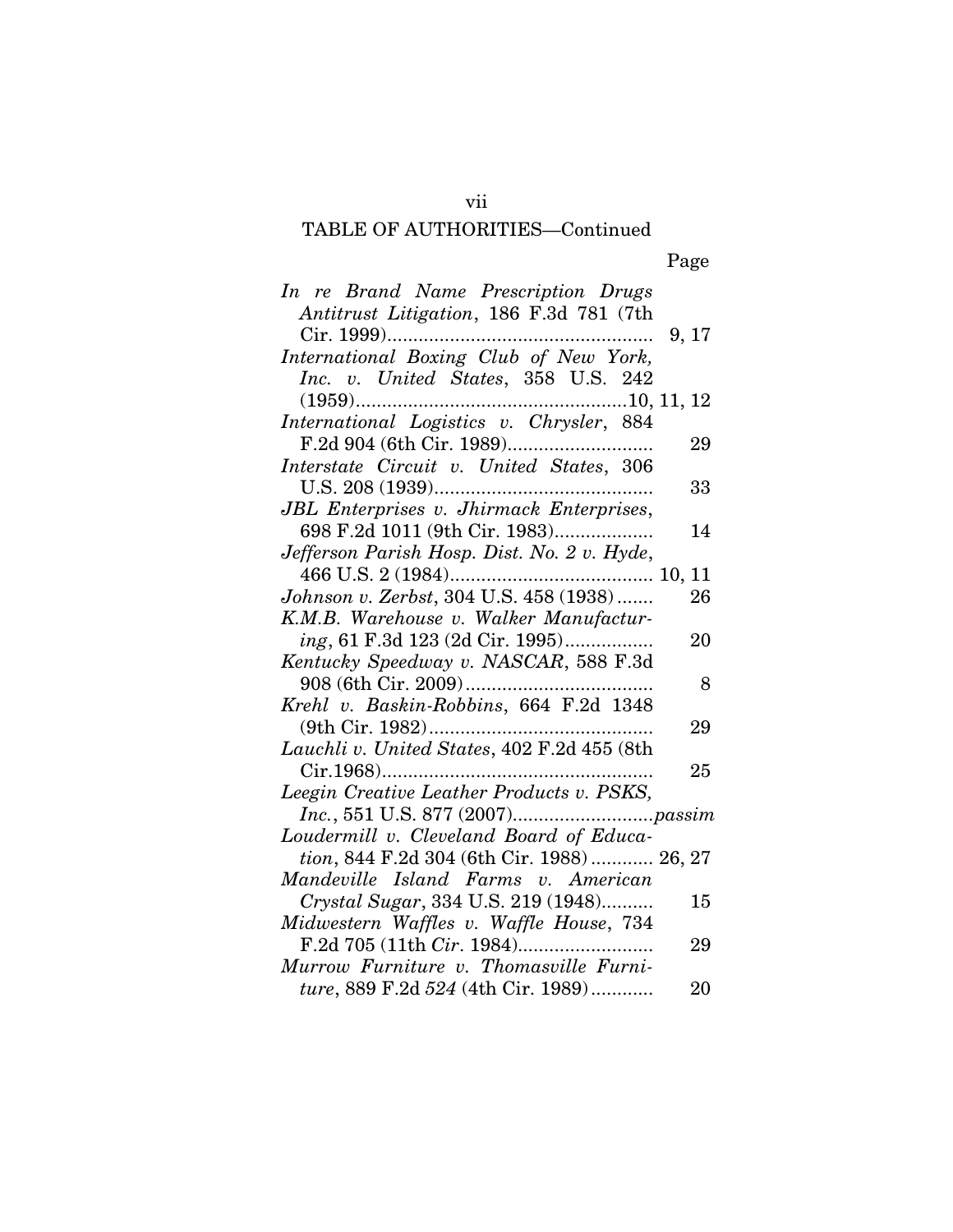# viii

### TABLE OF AUTHORITIES—Continued

Page

| National Society of Professional Engineers                                                                                                                                                                                                                                                                                                                                                                                 |    |
|----------------------------------------------------------------------------------------------------------------------------------------------------------------------------------------------------------------------------------------------------------------------------------------------------------------------------------------------------------------------------------------------------------------------------|----|
| v. United States, 435 U.S. 679 (1978)                                                                                                                                                                                                                                                                                                                                                                                      | 21 |
| NCAA v. Board of Regents, 468 U.S. 85                                                                                                                                                                                                                                                                                                                                                                                      |    |
|                                                                                                                                                                                                                                                                                                                                                                                                                            |    |
|                                                                                                                                                                                                                                                                                                                                                                                                                            |    |
| 861 F.2d 1440 (9th Cir. 1988)                                                                                                                                                                                                                                                                                                                                                                                              | 20 |
| Paschall v. Kansas City Star, 727 F.2d 692                                                                                                                                                                                                                                                                                                                                                                                 |    |
| (8th Cir. 1984)                                                                                                                                                                                                                                                                                                                                                                                                            | 13 |
| PSKS, Inc. v. Leegin Creative Leather                                                                                                                                                                                                                                                                                                                                                                                      |    |
| Prods., Inc., 615 F.3d 412 (5th Cir.                                                                                                                                                                                                                                                                                                                                                                                       |    |
|                                                                                                                                                                                                                                                                                                                                                                                                                            |    |
| $\begin{minipage}{0.9\linewidth} \textbf{2010} \textbf{.} \textbf{.} \textbf{.} \textbf{.} \textbf{.} \textbf{.} \textbf{.} \textbf{.} \textbf{.} \textbf{.} \textbf{.} \textbf{.} \textbf{.} \textbf{.} \textbf{.} \textbf{.} \textbf{.} \textbf{.} \textbf{.} \textbf{.} \textbf{.} \textbf{.} \textbf{.} \textbf{.} \textbf{.} \textbf{.} \textbf{.} \textbf{.} \textbf{.} \textbf{.} \textbf{.} \textbf{.} \textbf{.}$ |    |
|                                                                                                                                                                                                                                                                                                                                                                                                                            | 8  |
| Re/Max International v. Realty One, 173                                                                                                                                                                                                                                                                                                                                                                                    |    |
| F.3d 995 (6th Cir. 1999) 16, 17                                                                                                                                                                                                                                                                                                                                                                                            |    |
| Republic Tobacco v. North Atlantic Trad-                                                                                                                                                                                                                                                                                                                                                                                   |    |
| ing, 381 F.3d 717 (7th Cir. 2004)                                                                                                                                                                                                                                                                                                                                                                                          | 20 |
| Ryko Manufacturing v. Eden Services, 823                                                                                                                                                                                                                                                                                                                                                                                   |    |
| F.2d 1215 (8th Cir. 1987) 20, 29                                                                                                                                                                                                                                                                                                                                                                                           |    |
| Schuylkill Energy v. Pennsylvania Power,                                                                                                                                                                                                                                                                                                                                                                                   |    |
|                                                                                                                                                                                                                                                                                                                                                                                                                            | 13 |
| Smalley & Co. v. Emerson & Cuming, 13                                                                                                                                                                                                                                                                                                                                                                                      |    |
|                                                                                                                                                                                                                                                                                                                                                                                                                            | 29 |
| Tarrant Service v. American Standard, 12                                                                                                                                                                                                                                                                                                                                                                                   |    |
|                                                                                                                                                                                                                                                                                                                                                                                                                            | 8  |
| Telecor Communications v. Southwestern                                                                                                                                                                                                                                                                                                                                                                                     |    |
| Bell, 305 F.3d 1124 (10th Cir. 2002)                                                                                                                                                                                                                                                                                                                                                                                       | 15 |
| Todd v. Exxon, 275 F.3d 191 (2d Cir.                                                                                                                                                                                                                                                                                                                                                                                       |    |
| $2001)$                                                                                                                                                                                                                                                                                                                                                                                                                    | 17 |
| Toys "R" Us v. FTC, 221 F.3d 928 (7th Cir.                                                                                                                                                                                                                                                                                                                                                                                 |    |
|                                                                                                                                                                                                                                                                                                                                                                                                                            |    |
| United States v. Atehortva, 69 F.3d 679 (2d                                                                                                                                                                                                                                                                                                                                                                                |    |
|                                                                                                                                                                                                                                                                                                                                                                                                                            | 24 |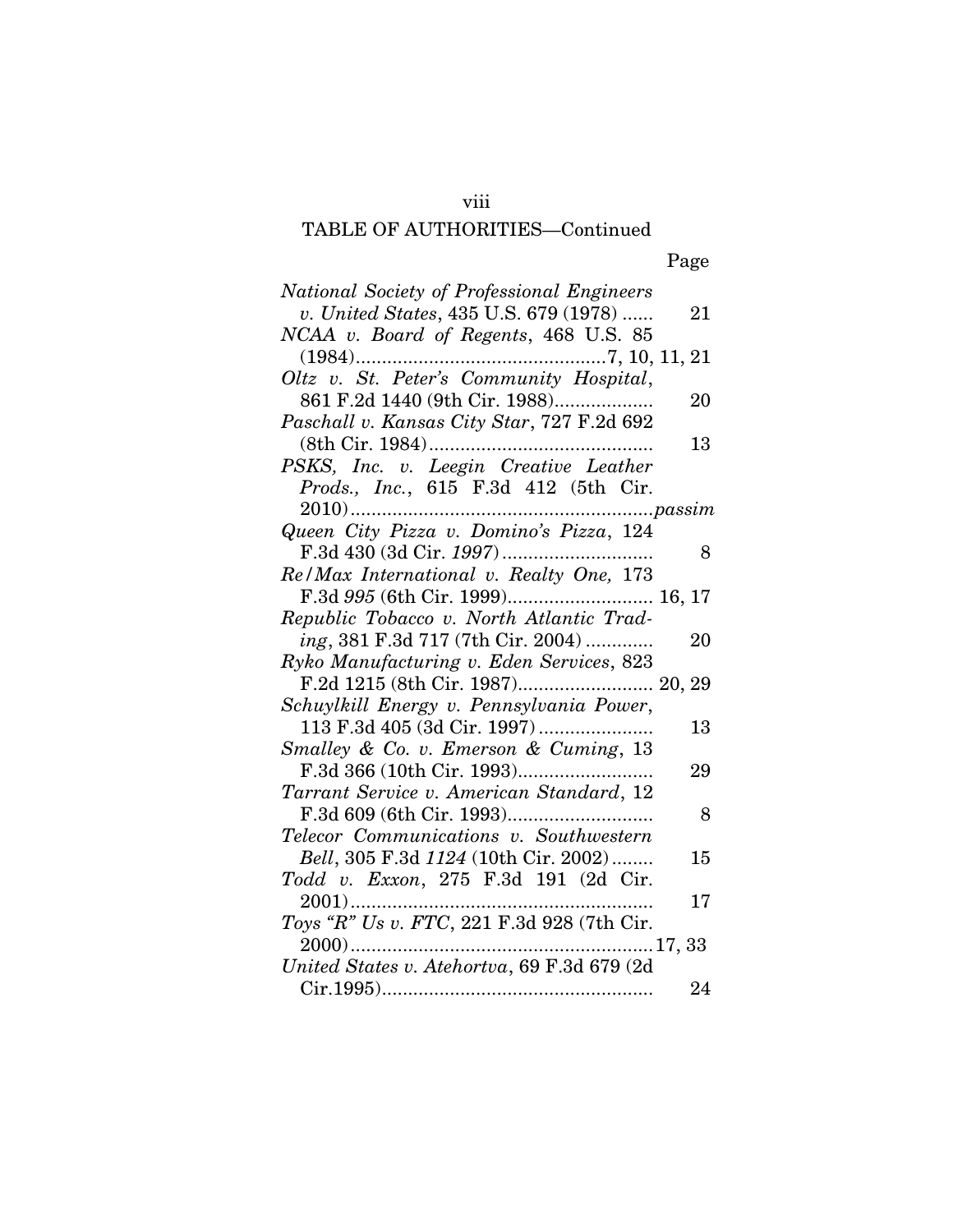### TABLE OF AUTHORITIES—Continued

| United States v. Baker Hughes, Inc., 908   |    |
|--------------------------------------------|----|
|                                            | 17 |
| United States v. E. I. Du Pont de Nemours  |    |
| & Co., 351 U.S. 377 (1956)  10, 11         |    |
| United States v. General Motors, 384 U.S.  |    |
| $127(1966)$                                | 32 |
| United States v. Grinnell Corp., 384 U.S.  |    |
|                                            |    |
| United States v. Quintieri, 306 F.3d 1217  |    |
|                                            |    |
|                                            |    |
|                                            | 25 |
| United States v. Ticchiarelli, 171 F.3d 24 |    |
|                                            |    |
| United States v. Whren, 111 F.3d 956       |    |
|                                            | 25 |
| <b>STATUTES</b>                            |    |
|                                            | 1  |
| <b>MISCELLANEOUS</b>                       |    |
| 7 Areeda, Antitrust Law 429 (1986)         | 19 |
| Areeda, Market Definition and Horizontal   |    |
| Restraints, 52 Antitrust L.J. 553          |    |
|                                            | 18 |
| IIB Areeda, Hovenkamp, & Solow, Anti-      |    |
|                                            | 18 |
| Easterbrook, The Limits of Antitrust, 63   |    |
| Tex. L. Rev. 1 (1984)                      | 18 |
| Elhauge, Harvard, Not Chicago, 3(2) Com-   |    |
| petition Policy International 59 (Autumn   |    |
|                                            | 34 |

ix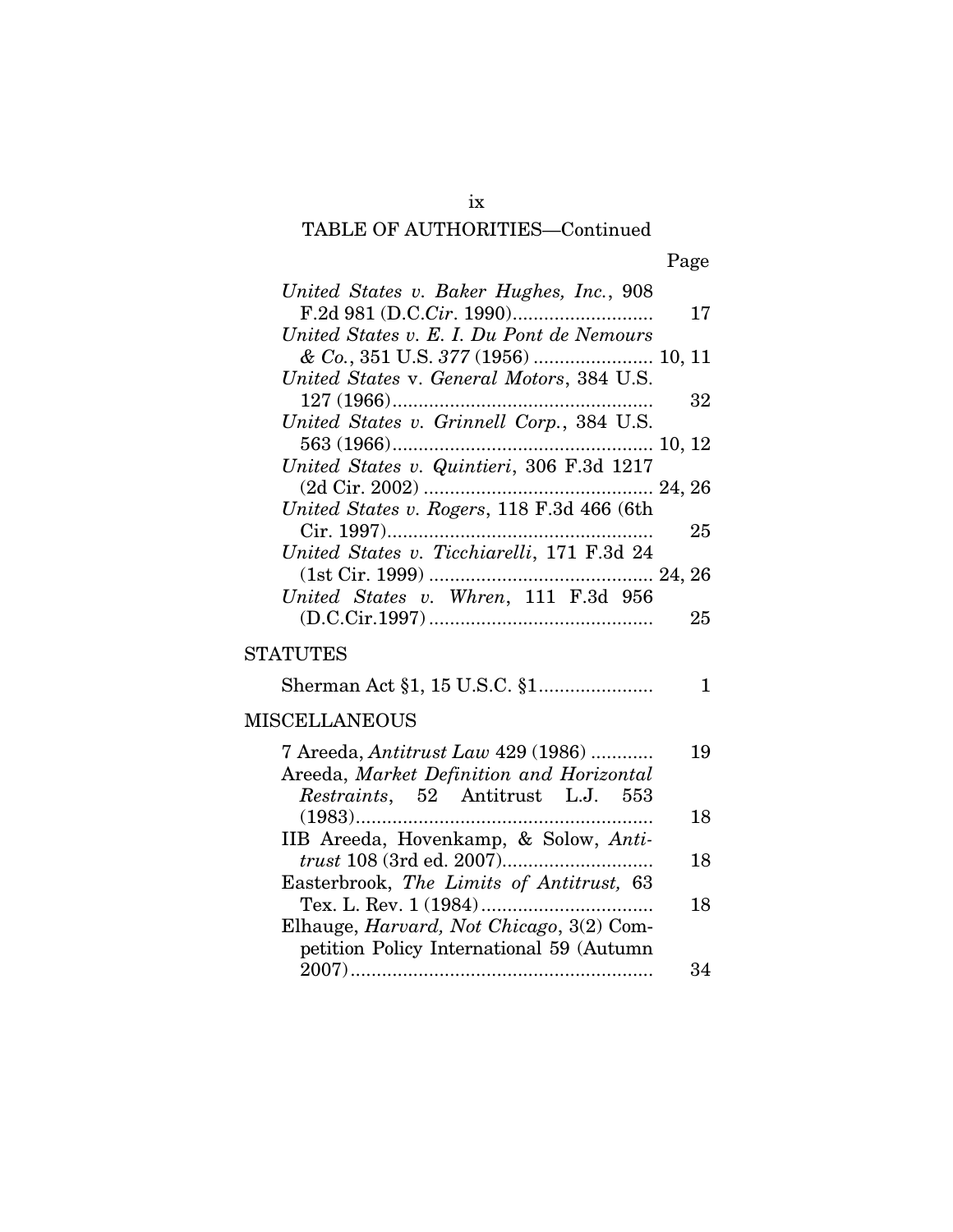### TABLE OF AUTHORITIES—Continued

Page

| Farrell & Shapiro, Antitrust Evaluation of  |    |
|---------------------------------------------|----|
| Horizontal Mergers: An Economic             |    |
| Alternative to Market Definition, 10 B.E.   |    |
| J. Theoretical Econ. Iss. 1 (Policies and   |    |
| Perspectives), Article 9 (2010)             | 18 |
| Kaplow, Why (Ever) Define Markets?,         |    |
| Harvard Olin Center Working Paper           |    |
|                                             | 18 |
| Schmalensee, Another Look at Market         |    |
| <i>Power</i> , 95 Harv. L. Rev. 1789 (1982) | 18 |

x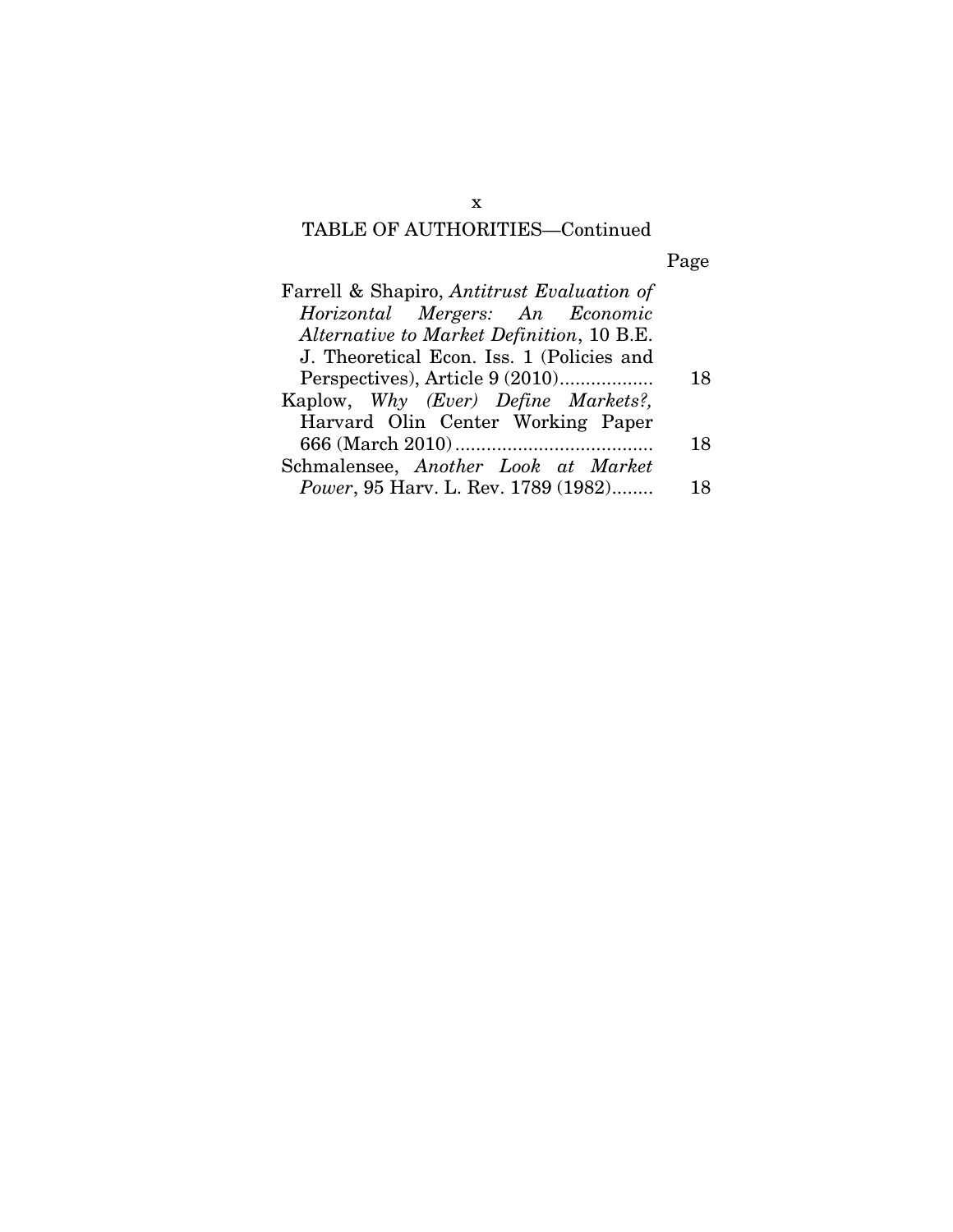#### **PETITION FOR A WRIT OF CERTIORARI**

————

PSKS petitions for a writ of certiorari to review the judgment of the United States Court of Appeals for the Fifth Circuit.

#### **OPINIONS BELOW**

The Court of Appeals decision for which review is sought is reported at 615 F.3d 412, which affirmed the District Court opinion at 2009 WL 938561. Earlier orders in the case, for which review is not sought, appear at 2004 WL 5254322, 171 Fed.Appx. 464, and 498 F.3d 486.

#### **JURISDICTION**

The Court of Appeals' judgment was entered August 17, 2010. This Court has jurisdiction under 28 U.S.C. §1254(1).

#### **STATUTORY PROVISION INVOLVED**

Sherman Act §1, 15 U.S.C. §1, provides: "Every contract, combination in the form of trust or otherwise, or conspiracy, in restraint of trade or commerce among the several States, or with foreign nations, is declared to be illegal."

### **STATEMENT OF THE CASE**

In the initial litigation, the lower courts held that the agreements on retail prices were per se illegal under *Dr. Miles Medical v. John D. Park & Sons*, 220 U.S. 373 (1911). This Court reversed and remanded, overruling *Dr. Miles* and holding that: "Vertical price restraints are to be judged according to the rule of reason." *Leegin Creative Leather Products v. PSKS,*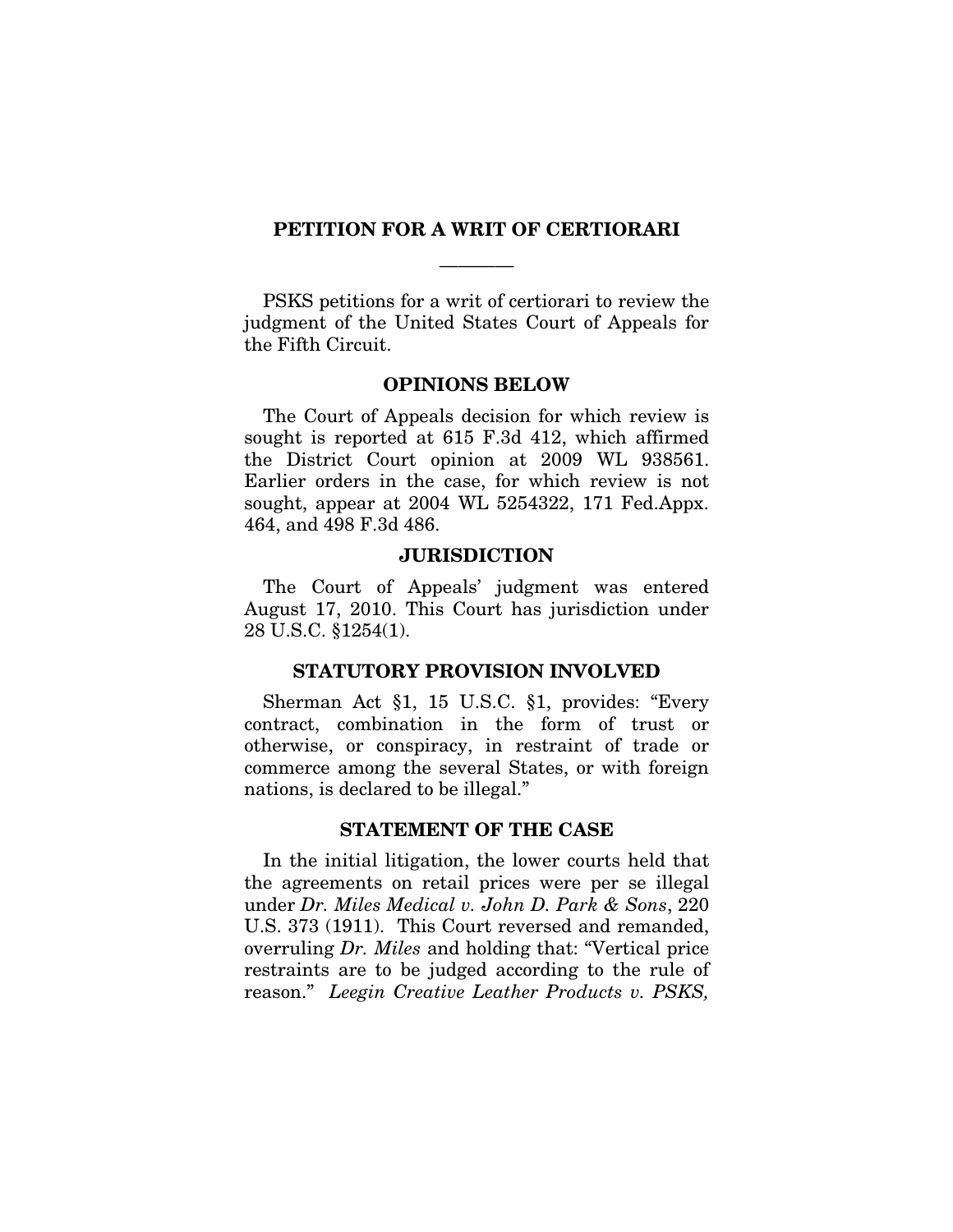*Inc.*, 551 U.S. 877, 907 (2007). *Leegin* emphasized that such rule-of-reason review must be "diligent" to eliminate any anticompetitive restraints. *Id.* at 897. *Leegin* also made clear that the premise for applying the rule of reason, rather than a per se rule, was the existence of procompetitive justifications. *Id.* at 889- 92. *Leegin* explained that possible relevant factors under the rule of reason included market power, whether competing manufacturers used similar restraints, and whether the restraints reflected retailer pressure. *Id.* at 897-98. *Leegin* also stressed that per se illegality remained applicable when agreements on retail prices involved horizontal agreements among retailers. *Id.* at 893.

On remand, PSKS amended the Complaint to add the factors that *Leegin* held relevant*,* including market power, widespread use by competing manufacturers, retailer pressure, agreements among competing retailers, lack of procompetitive justification, and direct evidence of anticompetitive effects. The following allegations must be presumed to be true at this stage.

*Allegations on Market Definition and Power.* "Because Leegin offers products that are highly differentiated, it has market power." Second Amended Complaint ("SAC") ¶17. Leegin's Brighton line is "the only major accessories line featuring products that coordinate from head to toe." SAC ¶16.

Brighton-brand products are unique. Many customers do not consider other accessories suitable substitutes for their use of Brighton-brand products, nor would they substitute other accessories for Brighton-brand products, nor would they do so even in response to a *significant, non-transitory increase in the price* of Brighton-brand products.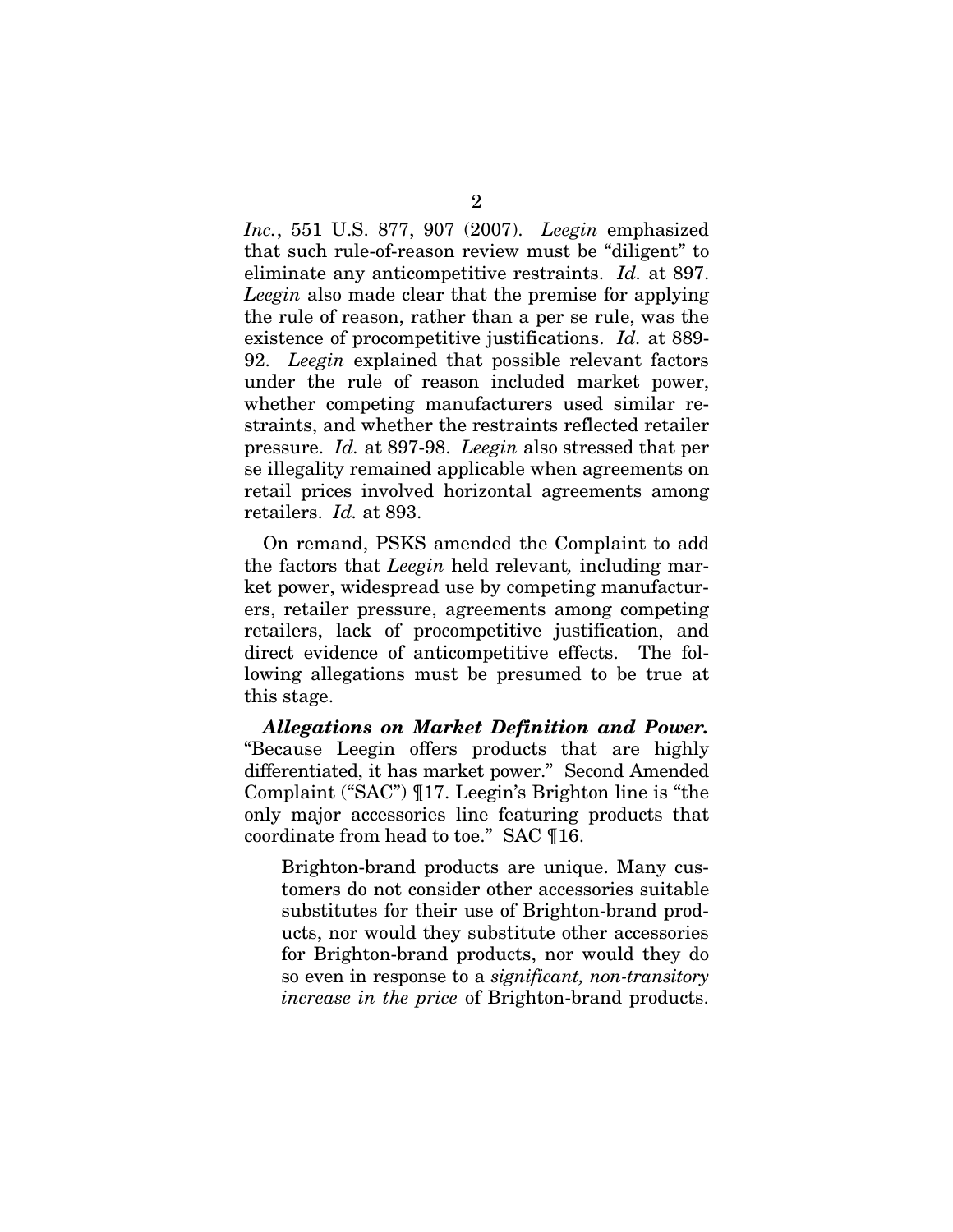Brighton-brand products are distinct products characterized by an *inelasticity in demand*, and *little cross-elasticity* of demand between Brighton-brand products and demand for competing products.

SAC ¶¶25-26 (emphasis added). Accordingly, "the retail market for Brighton women's accessories" is a relevant product market, and Leegin "had a substantial market power" in this market, including a 100% market share. SAC ¶24.

"Leegin also has market power because it occupies a dominant position as supplier to independent women's specialty stores." SAC ¶18. Leegin thus had a dominant market share and market power in the market for "the wholesale sale of brand-name women's accessories to independent retailers." SAC ¶24.

*Allegations on Effects, Justifications, and Widespread Use.* Direct evidence of anticompetitive effects exists because the "Prices paid by consumers of Brighton-brand products were maintained at artificially high and anti-competitive levels." SAC ¶27. Further, "Defendant exercises its market power to limit or discourage the sales by stores of products by new entrants." SAC ¶31. Finally, the Complaint alleges the "wide-spread adoption" by competing manufacturers of similar limits on retail price competition. SAC ¶32.

The restraints on retail price competition here have *no* procompetitive justification because:

The products at issue do not require service, instruction, or other post-sale aspects that would be likely to be underprovided in the absence of a pricing restriction; the use of pricing restrictions in this case serve to restrict and does not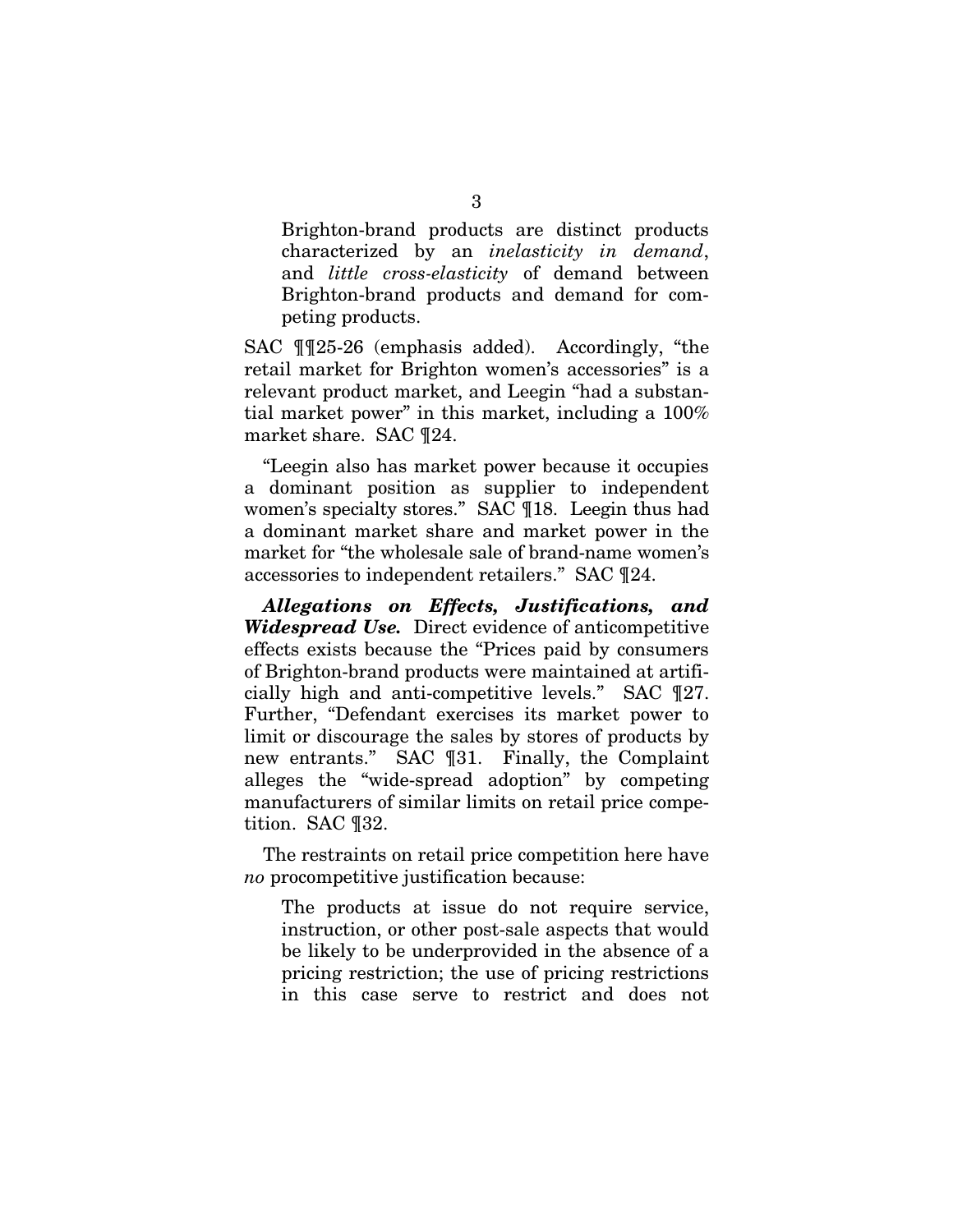enhance entry into the market; to the extent that any services are required to be offered by retailers, those services could be required directly, such that the incentives created by a price fixing scheme are not a more efficient means of achieving the results....

#### SAC ¶31.

*Allegations on Horizontality.* Leegin operated retail stores in horizontal competition with independent retailers. SAC ¶¶ 8, 29. Thus, Leegin's agreements with independent retailers to fix retail prices restrained competition between horizontal competitors.

Independent retailers also horizontally conspired amongst themselves to fix retail price terms and pressured Leegin to fix retail prices in particular ways. It was "at the insistence of many of its most faithful retail dealers" that Leegin set many terms of the retail price-fixing agreements and began enforcing them with greater regularity. SAC ¶13. Leegin repeatedly amended the retail price-fixing agreement "following the suggestion and concurrence of retail dealers" acting collectively, including one instance when the retailers met together and reached a "consensus" that restricted discounts to "1 piece of merchandise" on a customer's birthday and explicitly covered "everything not only Brighton" and thus restricted *inter*brand discounting on rival manufacturers' products. SAC ¶14. Leegin "frequently intervened to reconcile pricing disputes between competing retailers" by trying to "work up some agreement" between the retailers. SAC ¶15. "[T]he price fixing scheme facilitates the organization and operation of a retail cartel in the sale of these goods." SAC ¶31. The purpose of agreeing to fix retail prices was so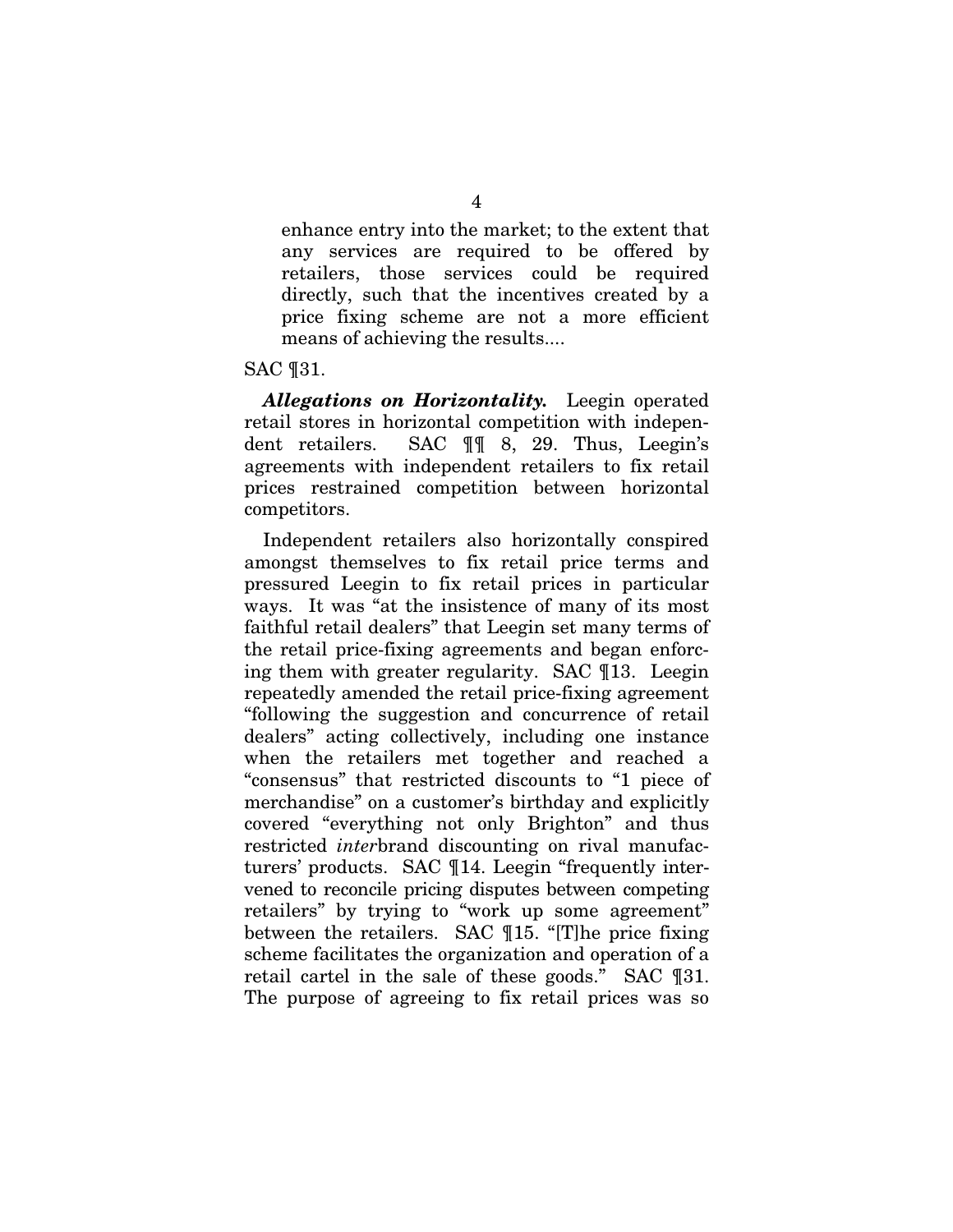"Defendant can insulate the retail stores it owns or controls from price competition and protect retailers who have cartelized from price competition from more innovative and efficient retailers." SAC ¶22.

*Fifth Circuit Holdings.* Rather than applying the "diligent" scrutiny required by *Leegin*, the Fifth Circuit dismissed these allegations out of hand. It held that proving the allegations would not establish market definition or market power, that direct evidence of anticompetitive effects and a provable lack of procompetitive justifications did not suffice without proof of market power, and that the alleged horizontal aspects of the agreement on retail prices were waived and did not trigger stricter antitrust scrutiny. All of these holdings resolved questions of federal law in a way that conflicts with other federal appellate decisions.

### **REASONS FOR GRANTING THE PETITION**

### **I. THE CONFLICT ON MARKET DEFINI-TION AND POWER**

The Fifth Circuit holding on market definition and power rested on the legal premise that economic proof of low cross-elasticity and price-responsiveness does not suffice to prove market definition or power. Instead, the Fifth Circuit rejected such economic proof based on formalistic, noneconomic doctrines that one brand cannot be a relevant market without buyer lock-in, that wholesale markets cannot be separate from retail markets, and that market power cannot be proven directly without showing a large market share in a defined market. This raises a general legal conflict about whether courts can reject economic proof as a basis for defining markets and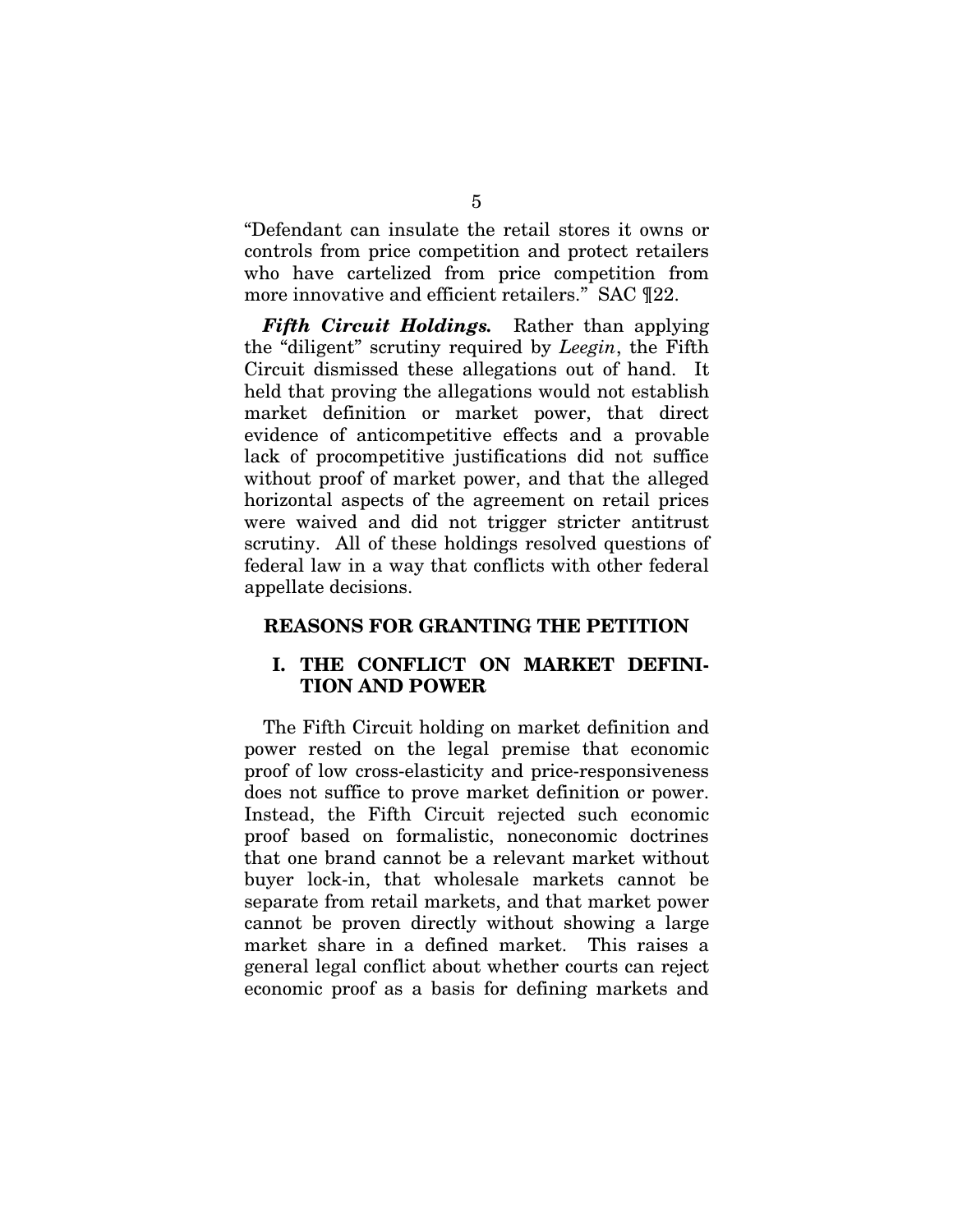proving market power, as well as legal conflicts on each of the three noneconomic doctrines the Fifth Circuit invoked.

### **A. The Conflict About Single-Brand Markets**

As one of three alternative grounds for finding market power, the Complaint alleges that Brightonbrand products constitute a relevant market because they are unique in offering coordinated head-to-toe accessories for which demand and cross-elasticities are so low that Leegin could impose a small but "significant non-transitory increase in price" (SSNIP) without driving away consumers. SAC ¶¶24-26. The Fifth Circuit held those allegations insufficient, reasoning that "a single brand of a product or service can constitute a relevant market" *only* when "consumers are 'locked in' to a specific brand by the nature of the product." 615 F.3d at 419. This holding conflicts with rulings by this Court and several circuits, whose tests for finding a single-brand market do not make lock-in necessary but do make the SNIPP test or low  $\alpha$ cross-elasticity sufficient.<sup>[1](#page-16-0)</sup>

<span id="page-16-0"></span><sup>&</sup>lt;sup>1</sup> Although the Fifth Circuit stated that the proposed market did not "recogniz[e] the cross-elasticity of demand for Brighton goods," 615 F.3d at 418, we must presume the Fifth Circuit did not improperly ignore the express allegation that there was "little cross-elasticity of demand" between that brand and others. SAC ¶¶25-26. The only way to square the actual allegations with the Fifth Circuit statement is to interpret its statement as implicitly holding that *any* cross-elasticity between one brand and another suffices to defeat market definition, so that an allegation of "little" cross-elasticity does not suffice to prove a relevant market. This holding thus boils down to the same mistaken conclusion that (absent absolute lock-in) one brand cannot be a relevant market as a legal matter regardless of what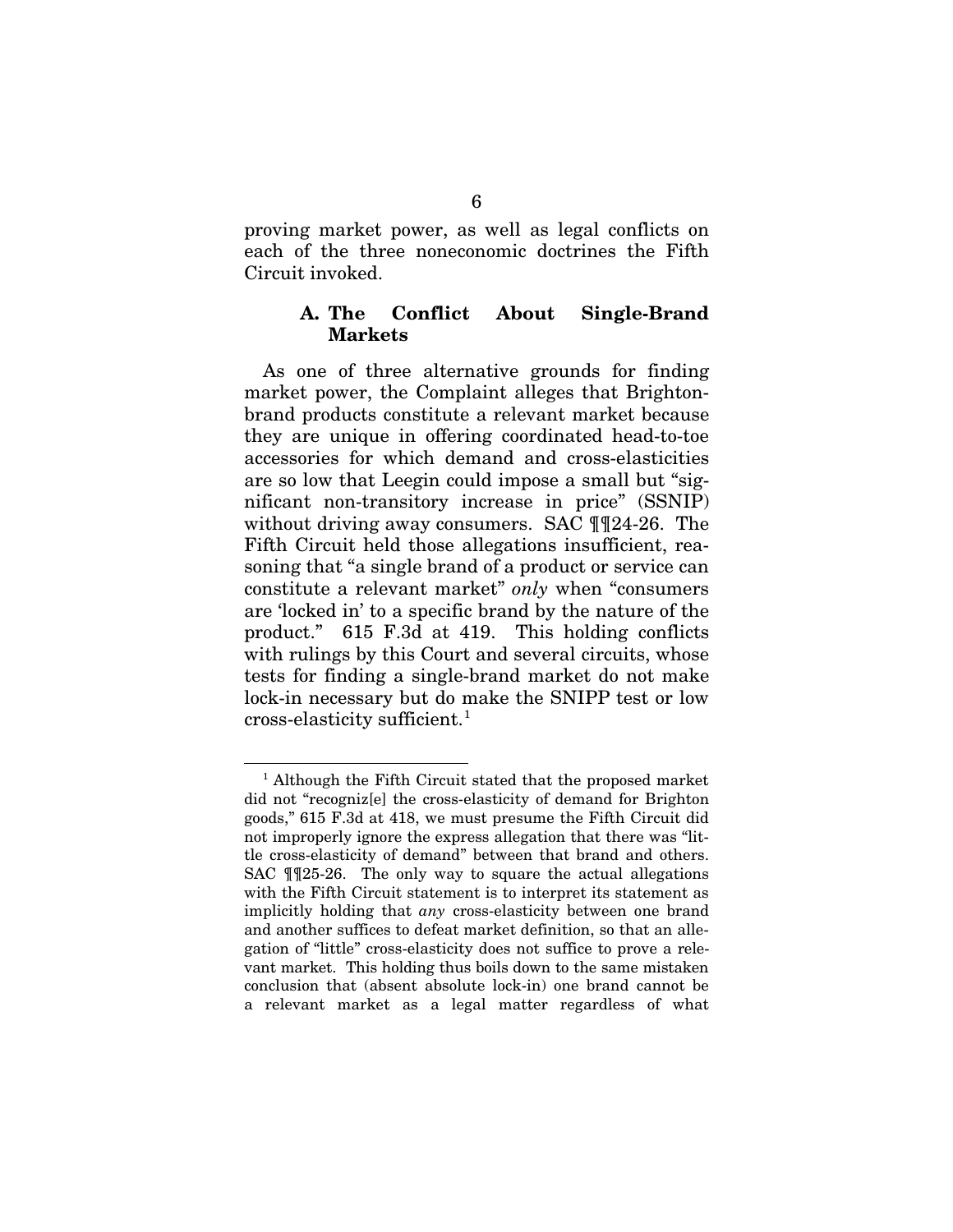The D.C. Circuit held that a merged Whole Food-Wild Oats brand would have a 100% monopoly in eighteen cities as the only provider of premium, natural and organic supermarkets, even though that brand of supermarkets competed in a broader differentiated market with conventional supermarkets. *FTC v. Whole Foods*, 548 F.3d 1028, 1032, 1037–41 (D.C.Cir. 2008) (Brown, J); *id.* at 1043-49 (Tatel, J.). The D.C. Circuit relied on evidence that a SNIPP test showed core buyers would not switch to conventional supermarkets in response to a small price increase. It sufficed that those buyers found the brand characteristics "'uniquely attractive'" enough not to switch in response to small price increases, even though that unique attraction was not based on lock-in. *Id.* at 1039 (Brown, J.) (quoting *NCAA v. Board of Regents*, 468 U.S. 85, 112 (1984)). The Fifth Circuit decision that, despite satisfying the SNIPP test, one brand cannot constitute a relevant market absent evidence of lock-in directly conflicts with the D.C. Circuit's holding that the merged brand would be the relevant market in those eighteen cities. As the D.C. Circuit recognized, what matters is whether the power to raise prices actually exists given buyer preferences, not whether that power is enjoyed by one brand or whether lock-in makes switching to functional alternatives impossible. *See also FTC v. Staples,* 970 F.Supp. 1066, 1073-81 (D.D.C.1997) (price data satisfying the SNIPP test proved that a merged Staples-Office Depot brand would have a 100% monopoly in fifteen cities as the only office superstore, even though that brand of store operated on a

the economic data show. Moreover, however the Fifth Circuit characterized the complaint, its actual holding is necessarily that the actual allegations did not suffice.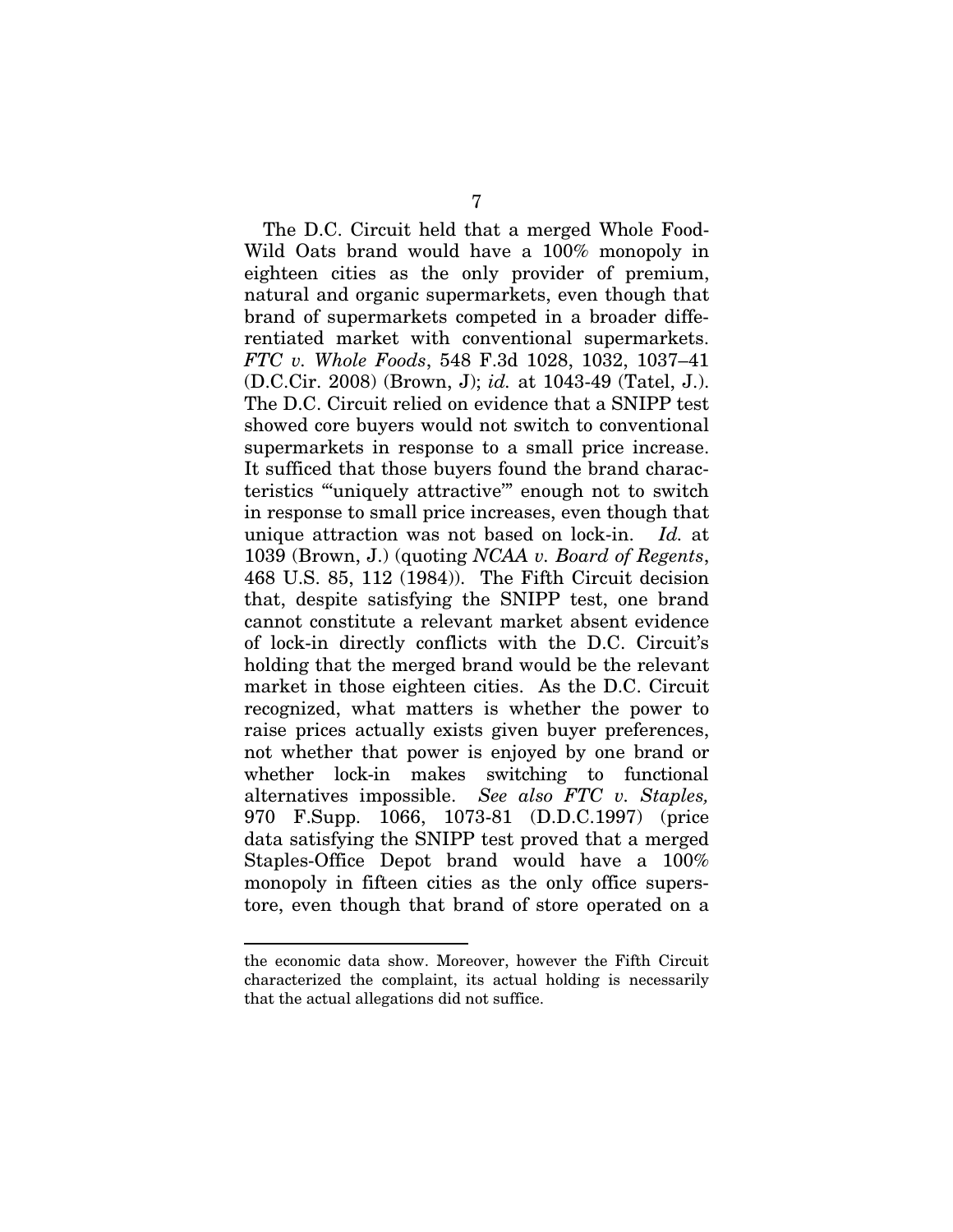broader differentiated market with other types of stores that sold identical office supplies).

The Fifth Circuit also conflicts with Third and Sixth Circuit decisions that make uniqueness and lack of reasonable interchangeability sufficient to define one brand as a relevant market, without making lock-in a necessary element. *Queen City Pizza v. Domino's Pizza*, 124 F.3d 430, 439 (3d Cir. 1997) ("a single brand of a product or service may constitute a relevant market...where the commodity is unique, and therefore not interchangeable with other products."); *Edward J. Sweeney & Sons v. Texaco*, 637 F.2d 105, 117 (3d Cir. 1980) ("To establish that Texaco gasoline alone constituted a relevant market or submarket, appellants had to prove that Texaco gasoline was not considered reasonably interchangeable with other brands of gasoline and non-branded gasoline by a significantly large number of consumers."); *Tarrant Service v. American Standard*, 12 F.3d 609, 614 (6th Cir. 1993) ("Clearly, one brand of a product can constitute the relevant market when the product is unique and no reasonable substitutes exist."). The Sixth Circuit has also specified that assessing interchangeability for alleged one-brand markets turns on cross-elasticity and the SNIPP test. *Kentucky Speedway v. NASCAR*, 588 F.3d 908, 917- 918 (6th Cir. 2009) (using cross-elasticity and the SNIPP test to assess whether NASCAR-brand premium-stock-car races constitute a relevant market).

Also conflicting is a Seventh Circuit decision by Judge Posner that "the manufacturers of brand name prescription drugs engage in price discrimination, showing that they have market power," and "[i]t would not be surprising...if *every* manufacturer of brand name prescription drugs had some market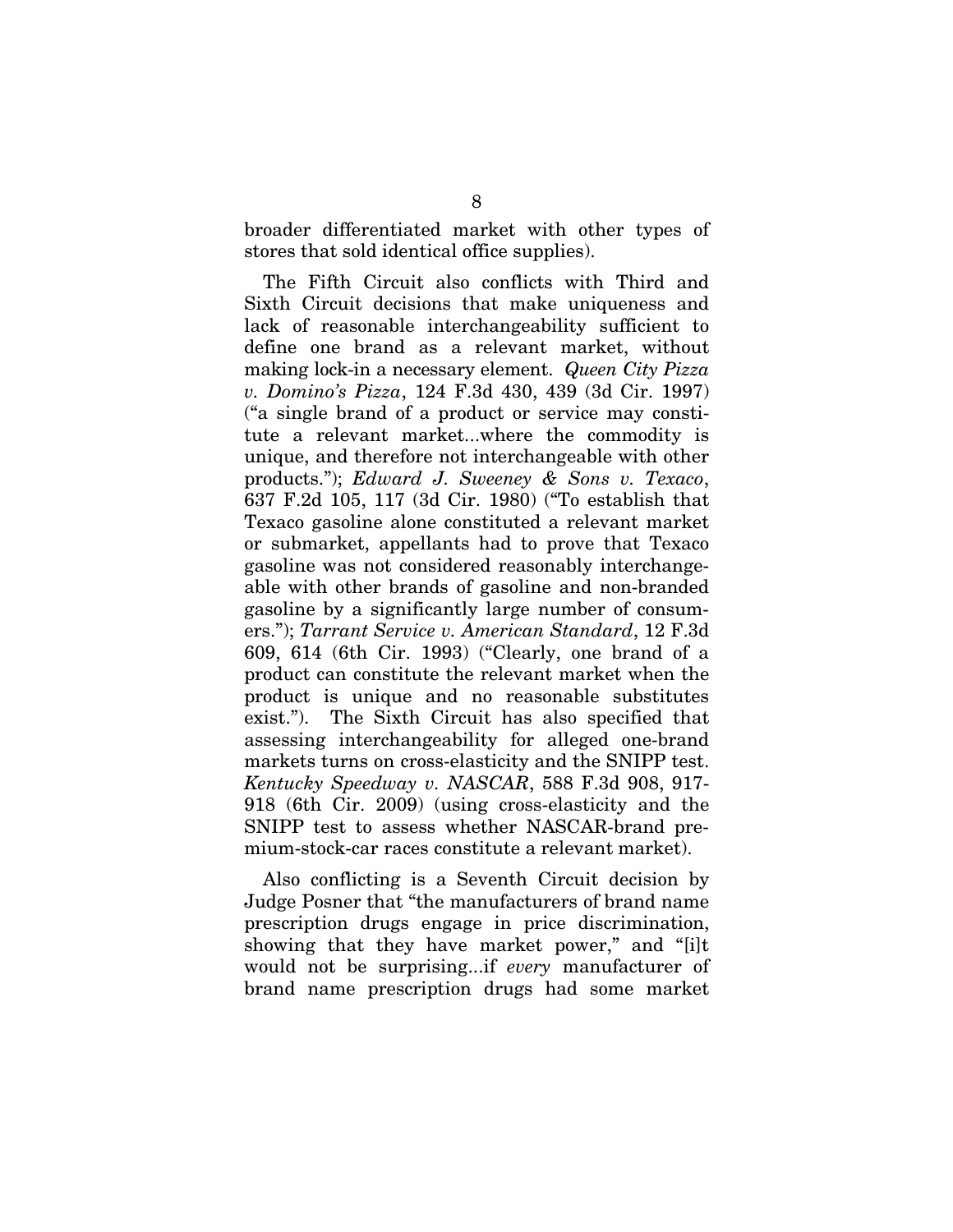power." *In re Brand Name Prescription Drugs Antitrust Litigation*, 186 F.3d 781, 786-87 (7th Cir. 1999). This was true despite the absence of lock-in or patent, and even if the brand-name drugs had physically identical "generic substitutes" or "a therapeutically close substitute" with a less familiar brand name, because

the physicians who prescribe the drug may continue to prescribe the branded version rather than the generic substitute, whether out of inertia, or because they think the branded version may be produced under better quality control (the rationale for trademarks), or because the patient may feel greater confidence in a familiar brand. The same thing is true if the original brand...now has a therapeutically close substitute sold under a brand name that is less familiar to physicians or patients than the original brand.

*Id.* at 787. In short, the Seventh Circuit recognizes that market power turns on actual buyer willingness to substitute, as captured by cross-elasticity and the SNIPP test, rather than on formalisms such as whether a brand's low cross-elasticity was created by lock-in. Likewise in conflict with the Fifth Circuit is an Eighth Circuit holding that urology services at "a single hospital may constitute the relevant market" even though there is a larger market for urologists' services, without making lock-in a necessary element. *Flegel v. Christian Hospital*, 4 F.3d 682, 690 (8th Cir. 1993).

The Fifth Circuit also conflicts with this Court's decisions. In *Eastman Kodak v. Image Technical Services*, 504 U.S. 451 (1992), this Court held that one brand constitutes a relevant market whenever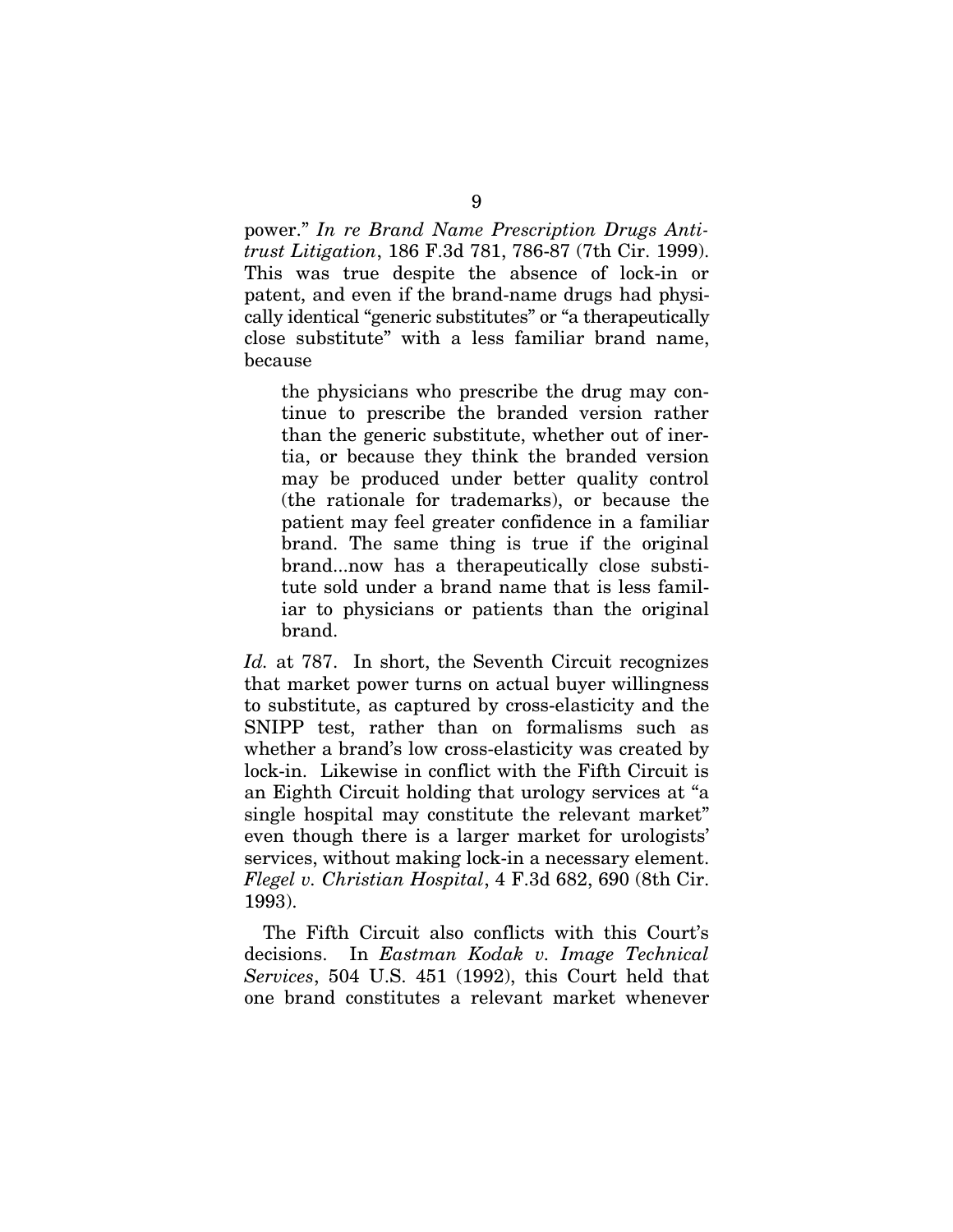other brands are not reasonably interchangeable given low cross-elasticities and that lock-in was just one way of showing other brands were not reasonably interchangeable:

Kodak also contends that, as a matter of law, a single brand of a product or service can never be a relevant market under the Sherman Act. We disagree. The relevant market for antitrust purposes is determined by the choices available to Kodak equipment owners. *See Jefferson Parish*, 466 U.S. at 19. Because service and parts for Kodak equipment are not interchangeable with other manufacturers' service and parts, the relevant market from the Kodak equipment owner's perspective is composed of only those companies that service Kodak machines. *See Du Pont*, 351 U.S. at 404 ("The market is composed of products that have reasonable interchangeability"). This Court's prior cases support the proposition that in some instances one brand of a product can constitute a separate market. *See NCAA*, 468 U.S. at 101-102, 111-112; *International Boxing Club of New York, Inc. v. United States*, 358 U.S. 242, 249-252 (1959); *IBM v. United States*, 298 U.S. 131 (1936). The proper market definition in this case can be determined only after a factual inquiry into the "commercial realities" faced by consumers. *United States v. Grinnell Corp.*, 384 U.S. at 572.

#### *Kodak*, 504 U.S. at 481-82.

The cases that *Kodak* cited to show that "[t]his Court's prior cases support the proposition that in some instances one brand of a product can constitute a separate market" did not involve situations where buyers were locked in to that brand. Further, the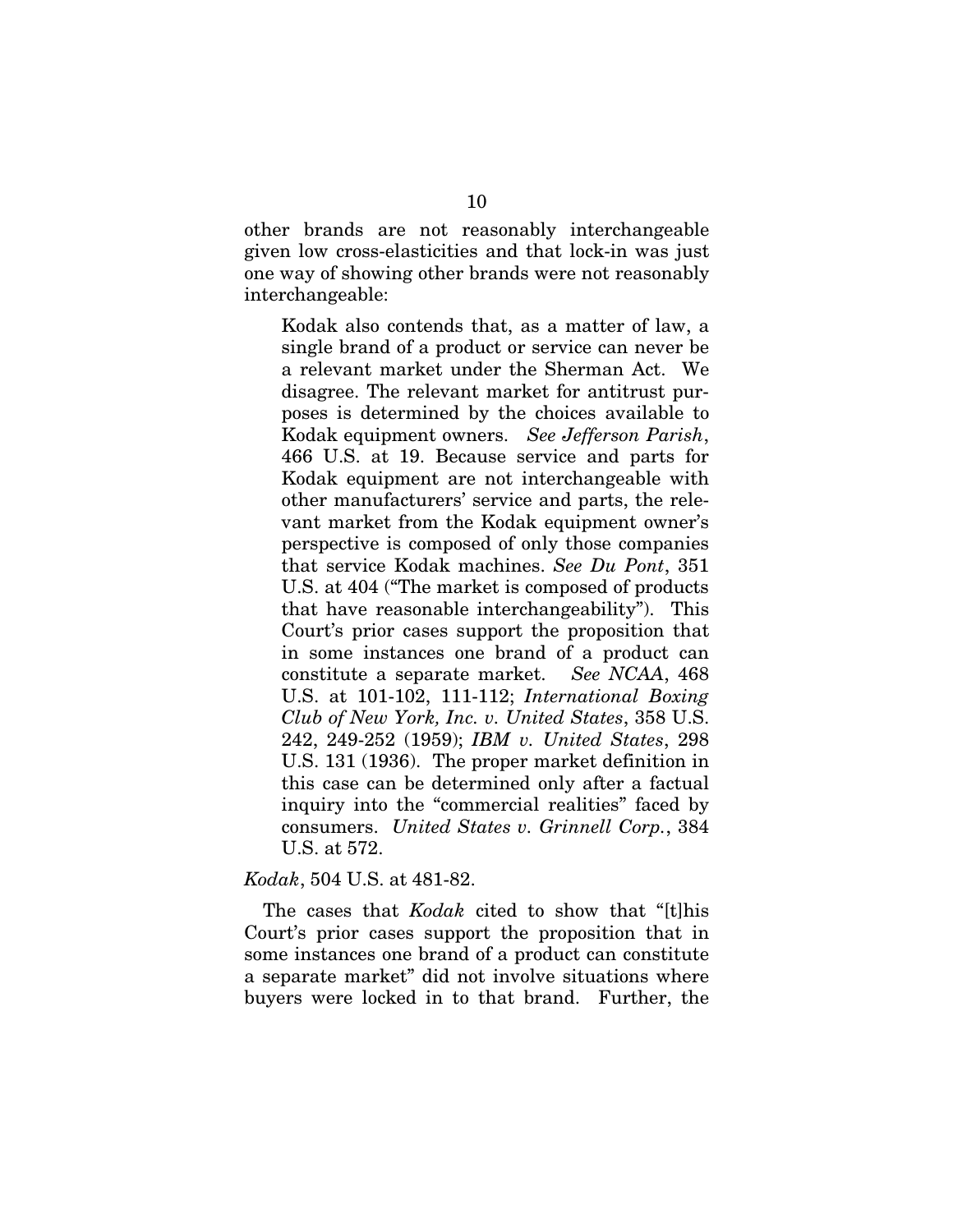cases that *Kodak* stated provided the appropriate method for determining whether one brand constituted a relevant market were all cases holding that the test turned on demand or cross elasticity, rather than requiring an absolute functional lock-in. The cited part of *Jefferson Parish* held that "whether one or two products are involved turns *not* on the functional relation between them, but rather on the character of the demand for the two items." 466 U.S. at 19 (emphasis added). The cited part of *du Pont* emphasized that the test was "reasonable interchangeability," and *du Pont* elsewhere emphasized that reasonable interchangeability turns on cross-elasticity. 351 U.S. at 380 ("Every manufacturer is the sole producer of the particular commodity it makes but its control in the above sense of the relevant market depends upon the...cross-elasticity of demand."); *id.* at 394 ("What is called for is an appraisal of the 'cross-elasticity' of demand...."). *Kodak* also emphasized it was erroneous to think that "*du Pont* rejected the notion that a relevant market could be limited to one brand," stating that *du Pont* simply held that "one brand does not necessarily constitute a relevant market if substitutes are available." 504 U.S. at 482 n.30. The cited portion of *NCAA* concluded that NCAA football games were a relevant market, rejecting the argument that an ability to switch to other programming (i.e., lack of lock-in) showed the contrary, because NCAA games were "uniquely attractive to advertisers" as evidenced by advertisers' willingness to pay a "premium price" for the qualities differentiating viewers of NCAA football. 468 U.S. at 111-12. The cited part of *International Boxing Club* held that greater consumer demand for championship boxing matches meant they were not reasonably interchangeable with other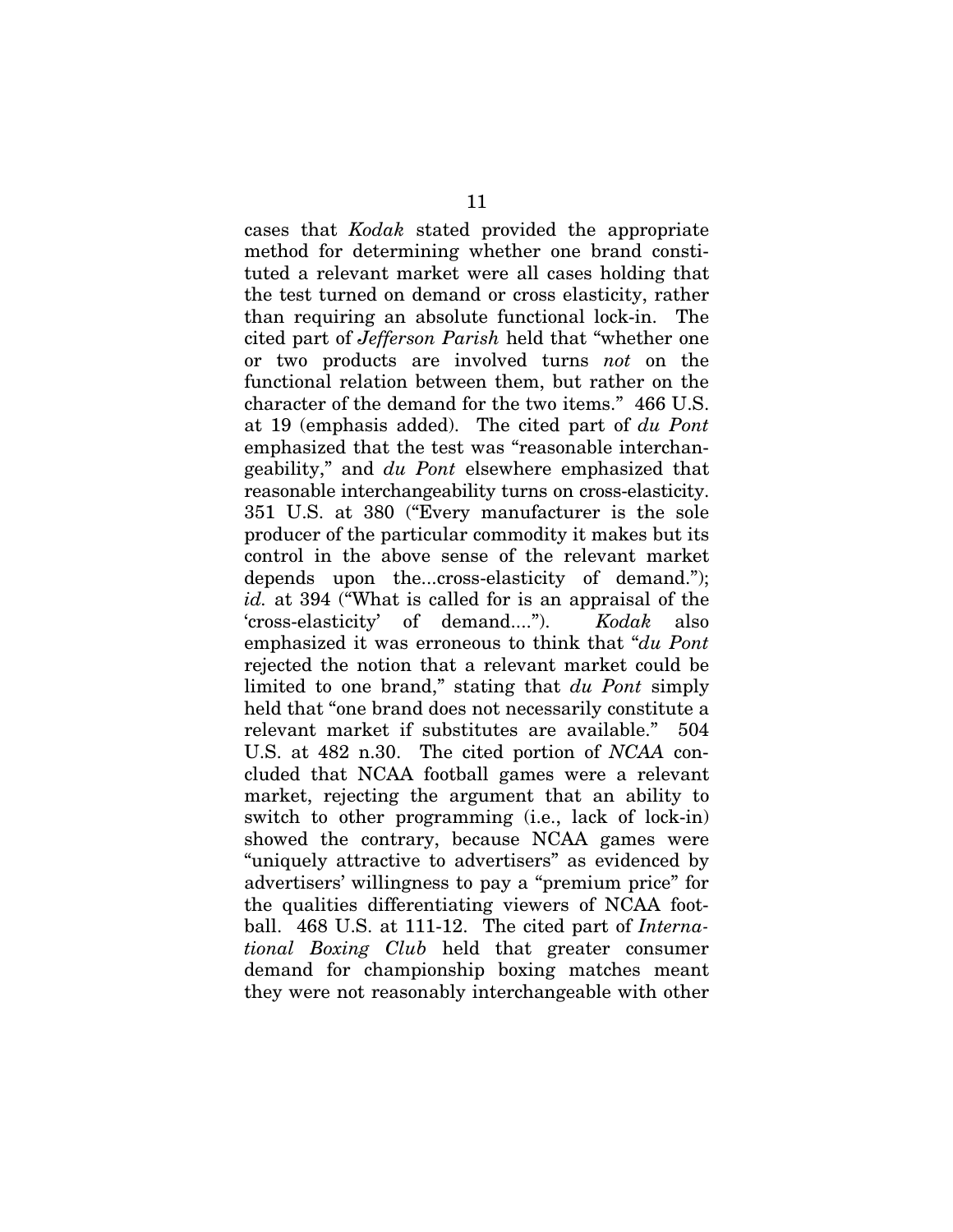professional boxing matches, even though the matches were physically identical and no lock-in dictated those consumer preferences. 358 U.S. at 249-52. The cite to *Grinnell* emphasized that market definition turned on the "commercial realities" of buyer demand. 384 U.S. at 572.

The Fifth Circuit decision thus conflicts with not only *Kodak*, but all the above Supreme Court opinions. It also conflicts with *Brown Shoe v. United States,* 370 U.S. 294, 325 (1962), which held that "The outer boundaries of a product market are determined by the reasonable interchangeability of use or the cross-elasticity of demand between the product itself and substitutes for it." Further, *Brown Shoe* held that "within this broad market, welldefined submarkets may exist which, in themselves, constitute product markets for antitrust purposes. The boundaries of such a submarket may be determined by examining such practical indicia as...the product's peculiar characteristics and uses,...distinct customers, distinct prices, sensitivity to price changes, and specialized vendors." *Id.* The Fifth Circuit refused to consider even the low cross-elasticity that *Brown Shoe* held must be used to determine reasonable interchangeability and define the broadest market, let alone the allegations of uniqueness, pricesensitivity, and specialized vendors and customers that *Brown Shoe* held must be considered in assessing the existence of a submarket within a broader market.

### **B. The Conflict About Wholesale Markets**

As an alternative to a single-brand market, Petitioner alleged a market defined as "the wholesale sale of brand-name women's accessories to independent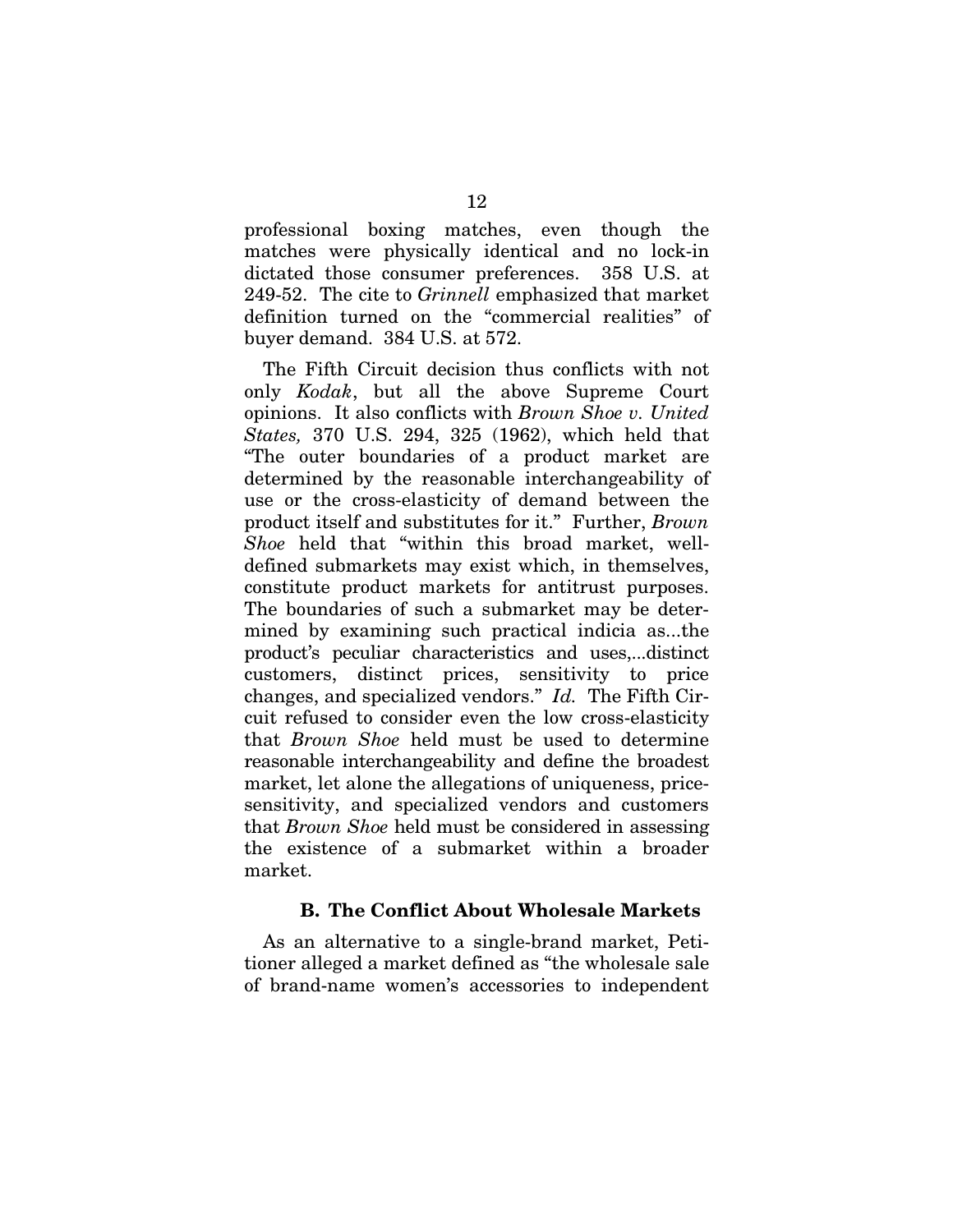retailers." SAC ¶24. The Fifth Circuit rejected this market definition, holding: "'Wholesale sale' does not adequately define the relevant market, because the relevant market definition must focus on the product rather than the distribution level." 615 F.3d at 418. In fact, the distribution level is relevant, and the Fifth Circuit offered no rationale for asserting the contrary. Suppose a product has only one manufacturer, who sells only at wholesale to multiple competing retailers, who charge twice the wholesale price to cover their retailing costs. The Fifth Circuit holding means the wholesale market cannot be distinct from the retail market, so that the manufacturer's market share is 33% (its revenue divided by total wholesale and retail revenue), which greatly underestimates its actual monopoly share and power. Retailers' ability to buy the product at retail prices from other retailers is clearly not a reasonable economic substitute for being able to buy the product from a rival wholesaler. Indeed, *Leegin* characterizes agreements between a wholesaling manufacturer and retailers as vertical precisely because they are *not* in the same market, even though they sell the same product.

The Fifth Circuit holding that wholesale provision cannot be a relevant market conflicts with many other circuits. *Schuylkill Energy v. Pennsylvania Power*, 113 F.3d 405, 416 n.14 (3d Cir. 1997) ("The relevant wholesale market in this case...is the sale of energy to PJM member companies and other power pools."); *City of Cleveland v. Cleveland Electric Illuminating*, 734 F.2d 1157, 1166 (6th Cir. 1984) ("the wholesale power market" is a distinct market from "the retail electrical power market"); *Paschall v. Kansas City Star*, 727 F.2d 692, 696 (8th Cir. 1984) (finding "a monopoly in the wholesale metropolitan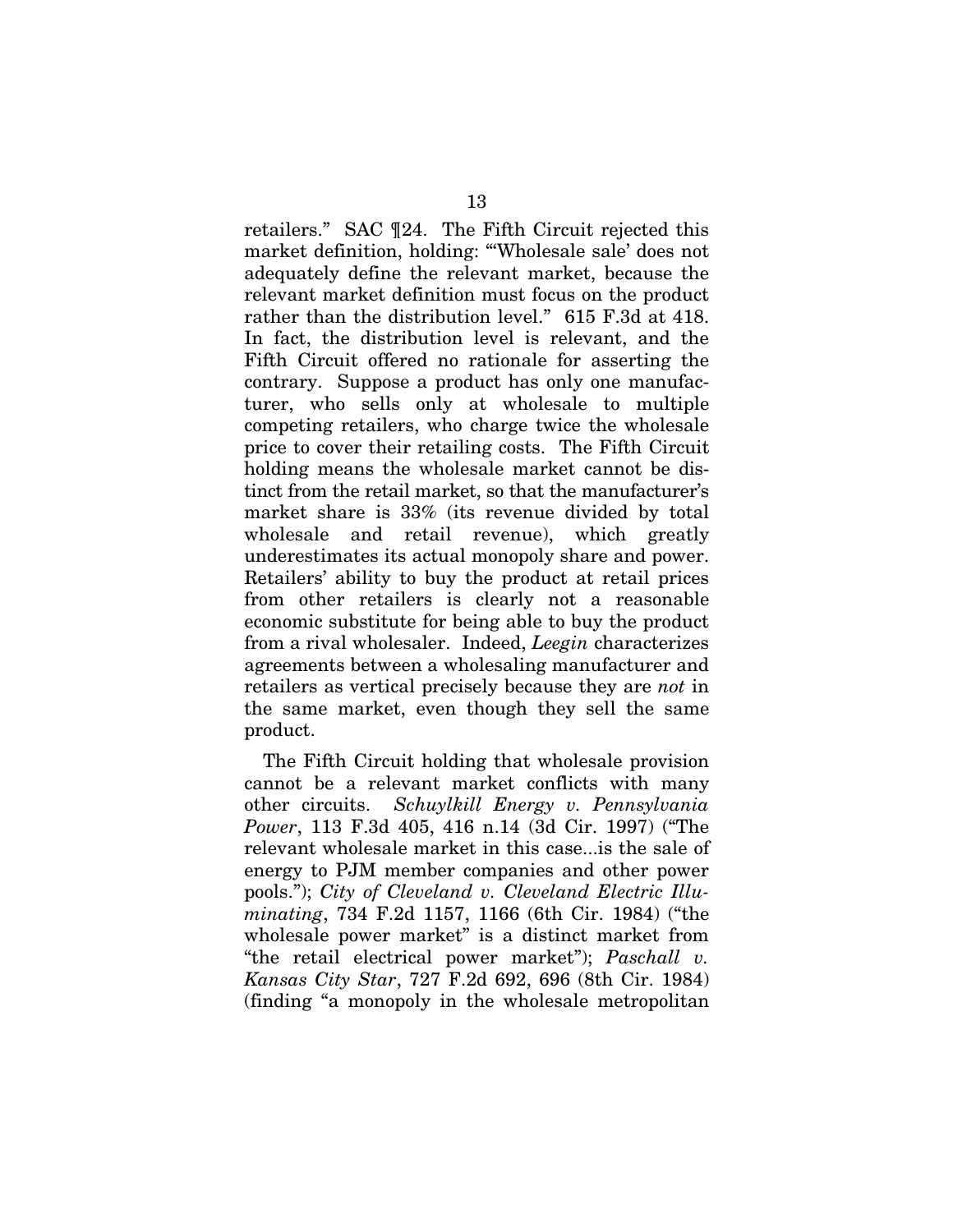daily newspaper market."); *JBL Enterprises v. Jhirmack Enterprises*, 698 F.2d 1011, 1016 (9th Cir. 1983) ("the relevant market existed at the wholesale level" and was defined as "'the sale of beauty products, including but not limited to shampoos and conditioners, to beauty salons and other professional outlets'"); *Ad-Vantage Telephone Directory v. GTE Directories*, 849 F.2d 1336, 1345 (11th Cir. 1987) ("A Section 2 claim can be supported by limiting the market definition to a single level of distribution").

The Fifth Circuit further incorrectly reasoned that a wholesale market for sales to independent retailers could not be a relevant market, even if those retailers were unable to turn to any alternatives, absent evidence that those independent retailers do not compete with chain-store retailers downstream in the distribution of Brighton products.  $615$  F.3d at  $418.<sup>2</sup>$  $418.<sup>2</sup>$  $418.<sup>2</sup>$ This holding ignores the evidence, noted by this Court, that Leegin sells mainly through independent retailers because Leegin deems chain-store retailers inadequate distribution substitutes given their inability to provide the same customer experience, support, or service as independent retailers. 551 U.S. at 882.

Even if evidence about limited downstream substitution did not exist, the relevant market definition inquiry is not whether downstream consumers could switch from independent retailers to chain stores.

<span id="page-24-0"></span><sup>&</sup>lt;sup>2</sup> The Fifth Circuit also stated "PSKS has likewise failed sufficiently to allege why Brighton goods are not interchangeable with non-brand name products," 615 F.3d at 418, but made clear this conclusion was irrelevant to its holding, *id.* at n.3, and in any event this statement duplicates the incorrect holding (discussed above) that low demand and cross elasticities do not suffice to show non-interchangeability.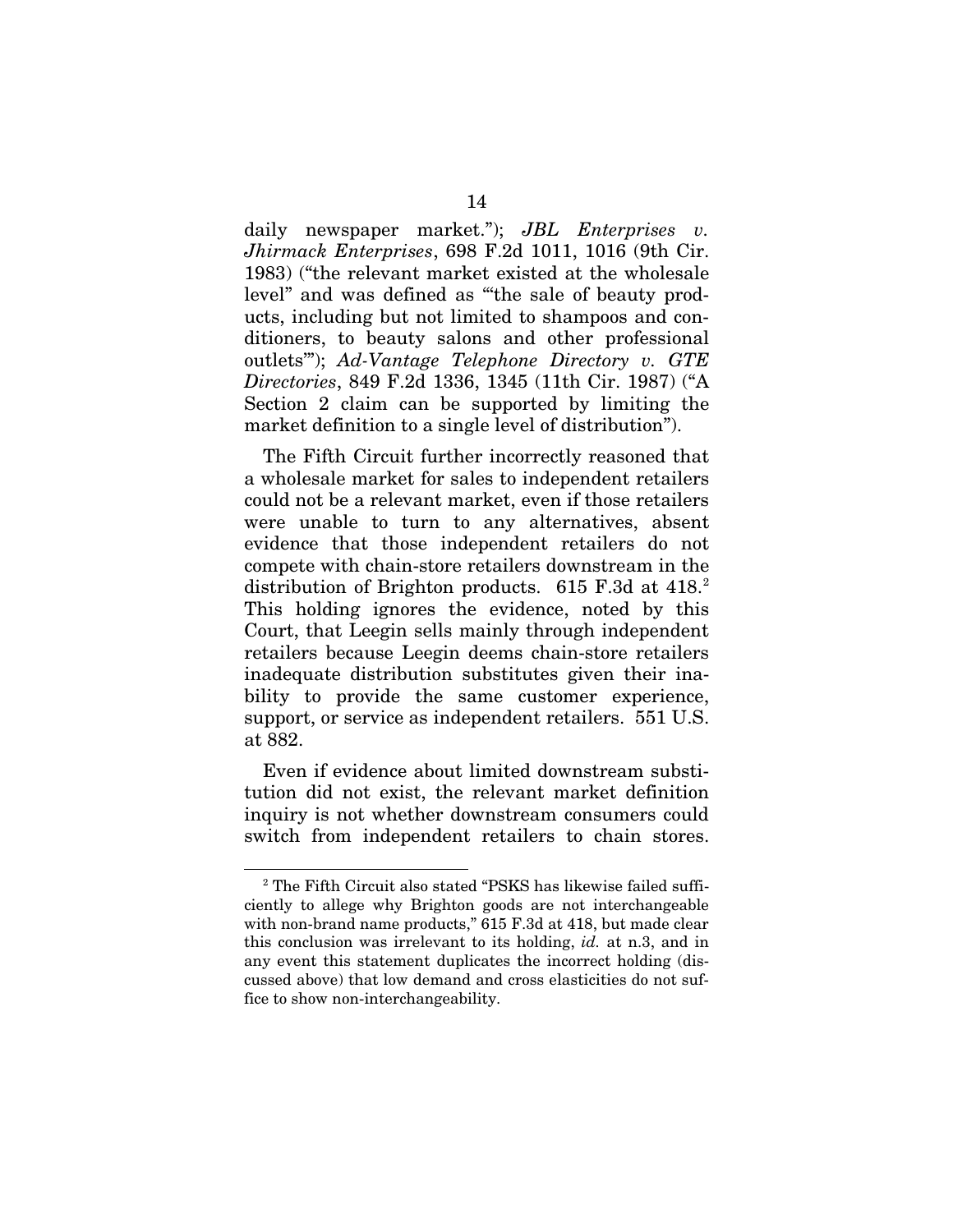The relevant inquiry is whether the alleged set of *direct* buyers, independent retailers, would switch to non-brand-name women's accessories in response to a small but significant price increase by a hypothetical wholesale monopolist in all brand-name women's accessories. The Fifth Circuit's contrary holding conflicts with many decisions that focus on upstream market power without requiring proven harm to downstream markets. *FTC v. Indiana Federation of Dentists*, 476 U.S. 447, 460–62 (1986) (rejecting objection that no proof existed that upstream denial of x-rays to insurers made downstream dental services more costly); *Mandeville Island Farms v. American Crystal Sugar*, 334 U.S. 219 (1948) (condemning cartel in upstream regional beet market that was unlikely to have any price effect on the downstream worldwide market in refined sugar); *FTC v. H.J. Heinz*, 246 F.3d 708, 719 (D.C.Cir. 2001) (anticompetitive effects in wholesale market suffice despite absence of effect on downstream consumer prices because "no court has ever held that a reduction in competition for wholesale purchasers is not relevant unless the plaintiff can prove impact at the consumer level."); *Telecor Communications v. Southwestern Bell*, 305 F.3d 1124, 1132–33 (10th Cir. 2002) (because allegations concerned upstream market for pay-phone locations, market definition turns on inability of location owners to switch from pay phones to cell phones, even though downstream consumers might find them interchangeable).

### **C. The Conflict on Direct Proof of Market Power**

As a third alternative, Petitioner alleged that, even if the market included all other brands of women's accessories, Petitioner could directly prove Leegin's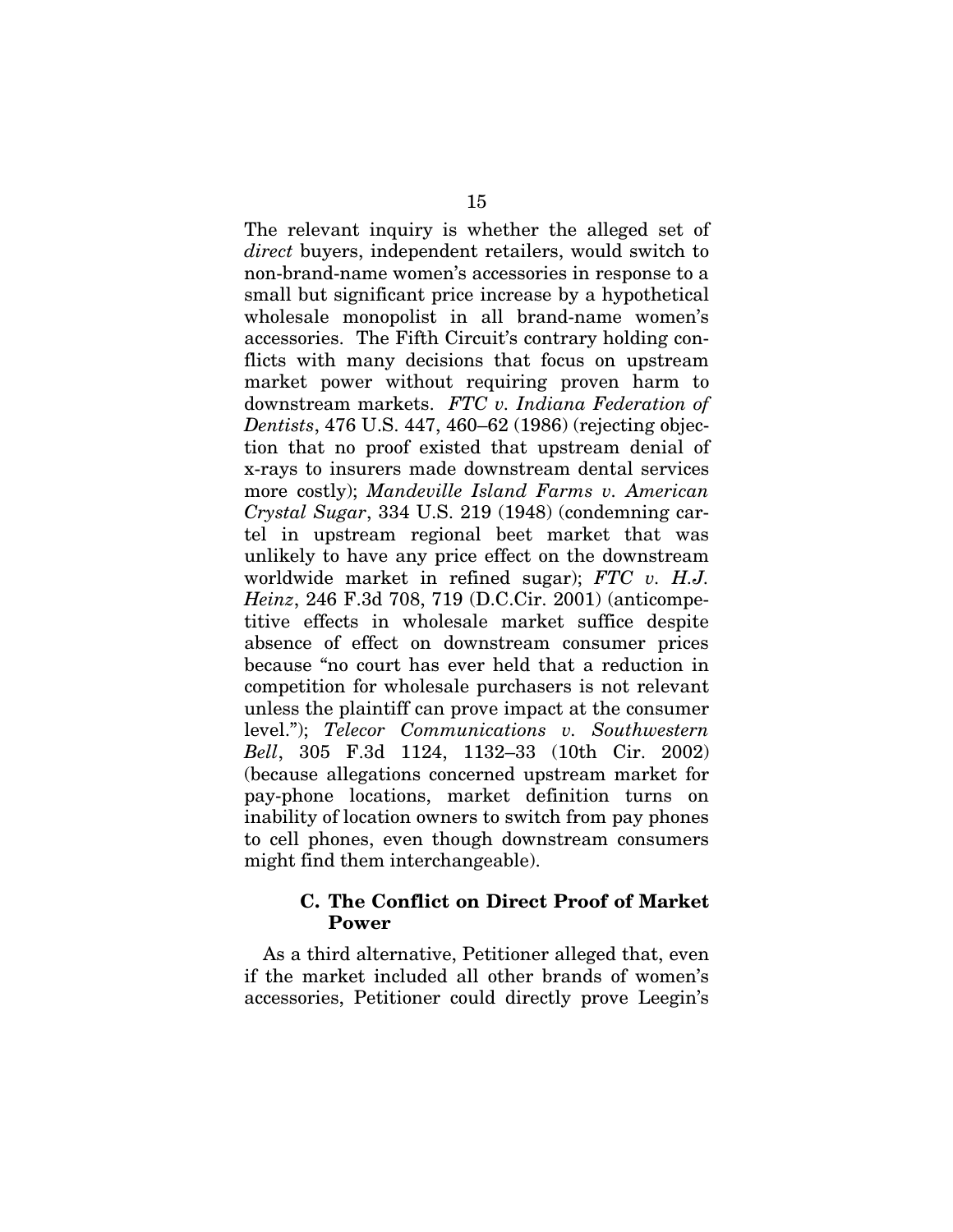market power over price because of product differentiation, demand inelasticity for its brand, and low cross-elasticity with other brands. SAC ¶¶16-17, 24-26. The Fifth Circuit dismissed these allegations, reasoning that "'women's accessories' is too broad and vague a definition to constitute a market. Indeed, it is impossible to imagine that Leegin could have power over such a market." 615 F.3d at 418; *id.* at 417 (market definition necessary to state a claim). The Fifth Circuit holding that market power cannot be proven directly, but rather requires proving market definition and a large market share, raises an express conflict with other circuits that hold market power (indeed even monopoly power) can be proven directly, without having to define a market and show a large market share.

In *Re/Max International v. Realty One,* 173 F.3d 995, 1018 (6th Cir. 1999), the Sixth Circuit stated:

[A]n antitrust plaintiff is not required to rely on indirect evidence of a defendant's monopoly power, such as high market share within a defined market, when there is direct evidence that the defendant has actually set prices or excluded competition.... This view has been adopted, at least implicitly, in four sister circuits: the First, Eighth, Ninth, and Tenth. *See, e.g., Coastal Fuels of Puerto Rico, Inc. v. Caribbean Petroleum Corp.*, 79 F.3d 182, 196-97 (1st Cir. 1996); *Rebel Oil Co. v. Atlantic Richfield Co.*, 51 F.3d 1421, 1434 (9th Cir.1995); *Flegel v. Christian Hosp.*, 4 F.3d 682, 688 (8th Cir.1993); *Reazin v. Blue Cross & Blue Shield of Kansas, Inc.*, 899 F.2d 951, 966-67 (10th Cir.1990).

Further, the Sixth Circuit *expressly* acknowledged that its view was in conflict with the Fifth Circuit,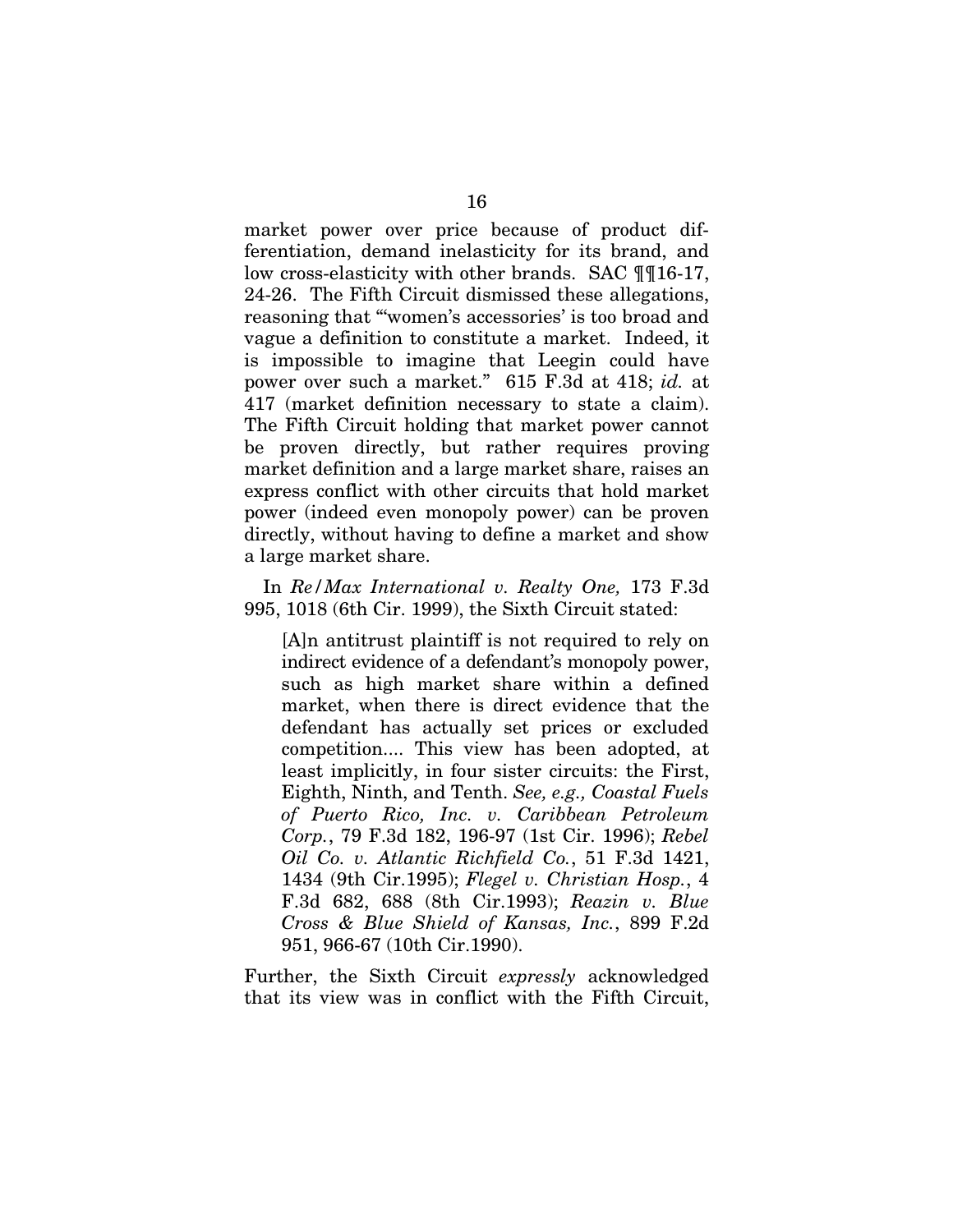stating: "On the other hand, the Fifth Circuit has rejected a plaintiff's claim in light of the defendant's low market share even though there was evidence of control over prices. *See Dimmitt Agri Industries v. CPC International,* 679 F.2d 516, 526 (5th Cir.1982)." *Re/Max*, 173 F.3d at 1019. This Circuit conflict has thus persisted for over a decade despite being explicitly acknowledged by the appellate courts.

The Fifth Circuit also conflicts with the Second, Third, Seventh, and D.C. Circuits, including with opinions by three current justices and three judges who were antitrust professors. *Todd v. Exxon*, 275 F.3d 191, 206-07 (2d Cir. 2001) (Sotomayor, J) ("a threshold showing of market share is not a prerequisite for bringing a  $\S$  1 claim. If a plaintiff can show an actual adverse effect on competition,...we do not require a further showing of market power.'"); *Allen-Myland v. IBM*, 33 F.3d 194, 209 (3d Cir. 1994) ("'Market share is just a way of estimating market power, which is the ultimate consideration. When there are better ways to estimate market power, the court should use them.'") (quoting *Ball Memorial Hospital v. Mutual Hospital Insurance*, 784 F.2d 1325, 1336 (7th Cir. 1986) (Easterbrook, J.)); *United States v. Baker Hughes, Inc.*, 908 F.2d 981, 992 (D.C.Cir. 1990) (Thomas, J., joined by Ruth Bader Ginsburg, J.) (same); *Toys "R" Us v. FTC*, 221 F.3d 928, 937 (7th Cir. 2000) (Wood, J.) ("the share a firm has in a properly defined relevant market is only a way of estimating market power, which is the ultimate consideration. The Supreme Court has made it clear that there are two ways of proving market power. One is through direct evidence of anticompetitive effects."); *In re Brand Name*, 186 F.3d at 786 (Posner, J.) (finding that market power could be proven by direct proof of price discrimination).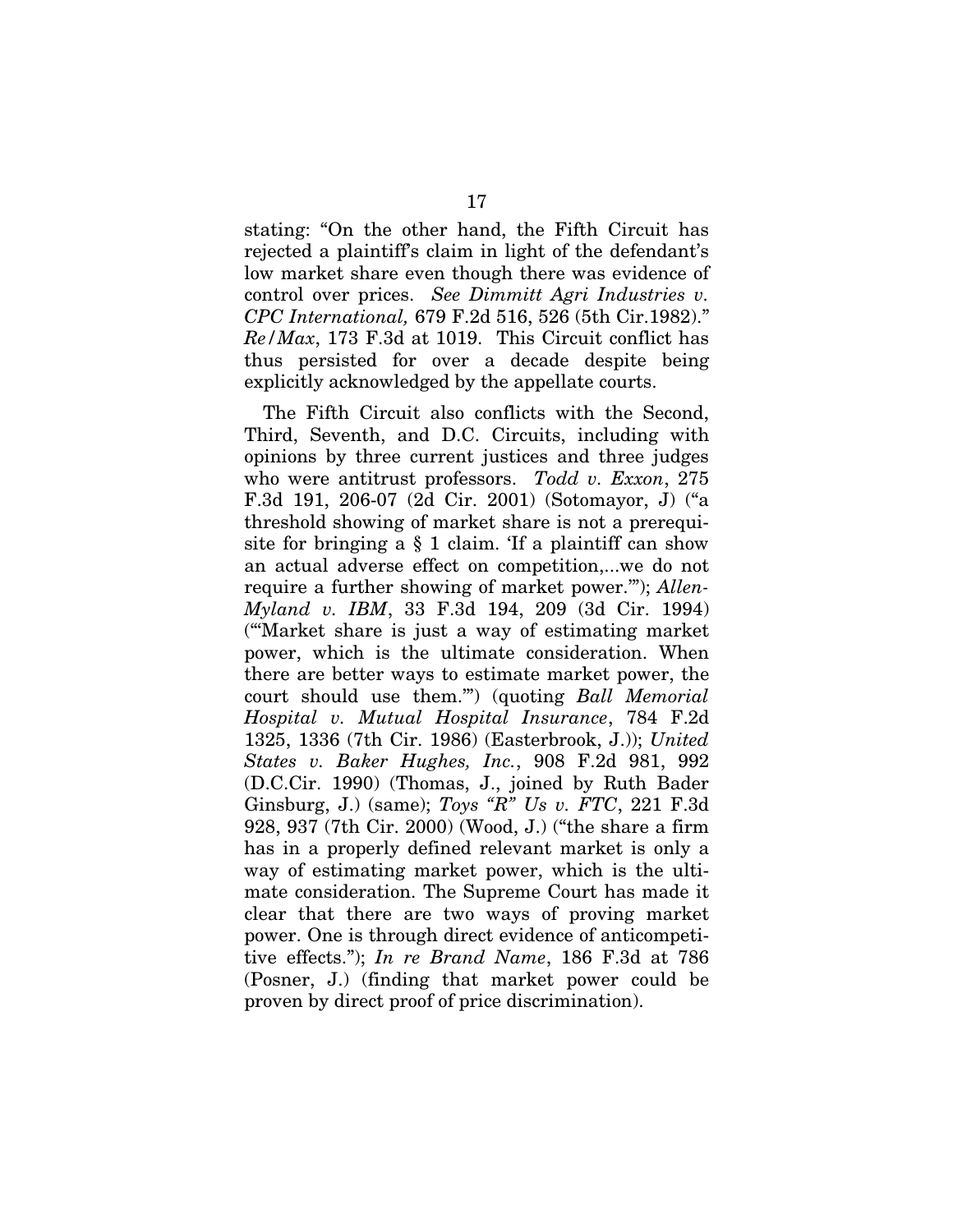Finally, the Fifth Circuit approach conflicts with sound antitrust economics. IIB Areeda, Hovenkamp, & Solow, *Antitrust* 108 (3d ed. 2007) ("'direct' indicators of market power...can be independent of market definition and are sometimes superior to it.... [M]arket definition may not be necessary to prove market power."); Areeda, *Market Definition and Horizontal Restraints*, 52 Antitrust L.J. 553, 565 (1983) ("Once we know that significant price elevation has occurred and that it is not explained by, say, innovation, we know that the defendant has substantial market power. At that point market definition would be superfluous and irrelevant.... We rely on market definition when we cannot assess power directly."); Easterbrook, *The Limits of Antitrust,* 63 Tex. L. Rev. 1, 22–23 (1984) ("Market definition is just a tool in the investigation of market power; it is an output of antitrust inquiry rather than an input into decisions, and it should be avoided whenever possible"); Farrell & Shapiro, *Antitrust Evaluation of Horizontal Mergers: An Economic Alternative to Market Definition*, 10 B.E. J. Theoretical Econ. Iss. 1 (Policies and Perspectives), Article 9 (2010) (in differentiated markets, proving price effects directly is simpler and more accurate than market definition); Kaplow, *Why (Ever) Define Markets?,* Harvard Olin Center Working Paper 666 (March 2010), forthcoming Harvard Law Review (market definition should be abandoned because direct measures of market power are more accurate); Schmalensee, *Another Look at Market Power*, 95 Harv. L. Rev. 1789, 1800 (1982) ("If substantial differentiation can be demonstrated, market share computation is unlikely to yield reliable information, and other tests must be employed to diagnose the importance of market power.").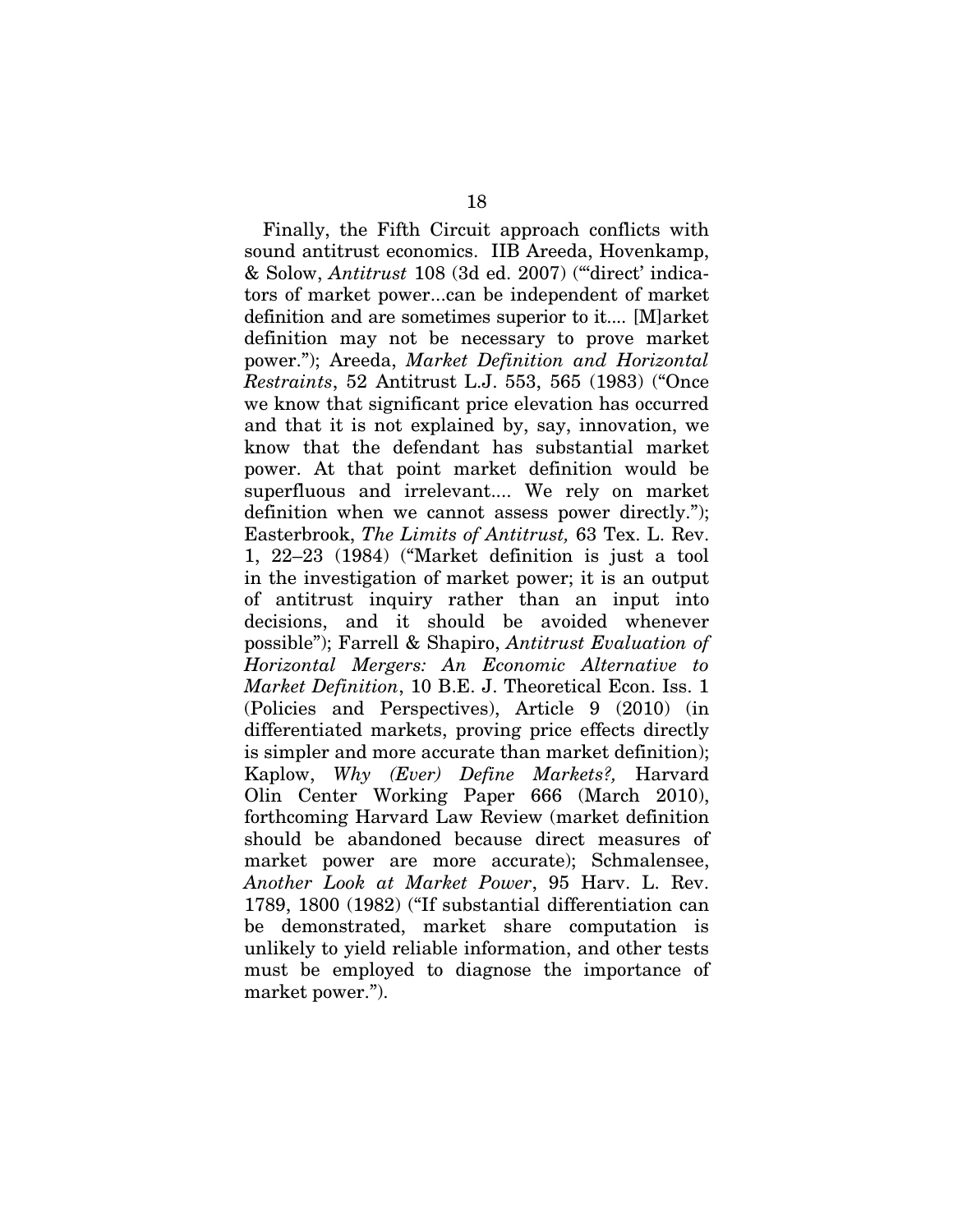### **II. THE CONFLICT ON A MARKET POWER SCREEN**

Petitioner alleged direct evidence of anticompetitive effects on prices and entry, retailer pressure, widespread adoption of similar price restraints by competing manufacturers, and the absence of any procompetitive justification. SAC ¶¶ 13-15, 27, 31- 32. The Fifth Circuit held this alleged evidence insufficient, adopting a "market-power screen" that made proof of market power necessary to show a vertical restraint violates the rule of reason. 615 F.3d at 418-19; *id.* at 419 (rejecting alleged direct evidence of higher prices because it could not be true "[a]bsent market power" and rejecting all the effects allegations because none could show "harm to interbrand competition" absent market power); *id*. at 417 (holding lack of procompetitive justification irrelevant absent market definition).

In *Indiana Dentists*, this Court held that, under the rule of reason, direct evidence of anticompetitive effects obviates the need to prove market power:

Since the purpose of the inquiries into market definition and market power is to determine whether an arrangement has the potential for genuine adverse effects on competition, "proof of actual detrimental effects, such as a reduction of output," can obviate the need for an inquiry into market power, which is but a "surrogate for detrimental effects."

476 U.S. at 460 (quoting 7 Areeda, *Antitrust Law* 429 (1986)). This holding was stated as a general proposition when applying the rule of reason, without distinguishing applications to horizontal or vertical restraints. Moreover, this proposition rests on a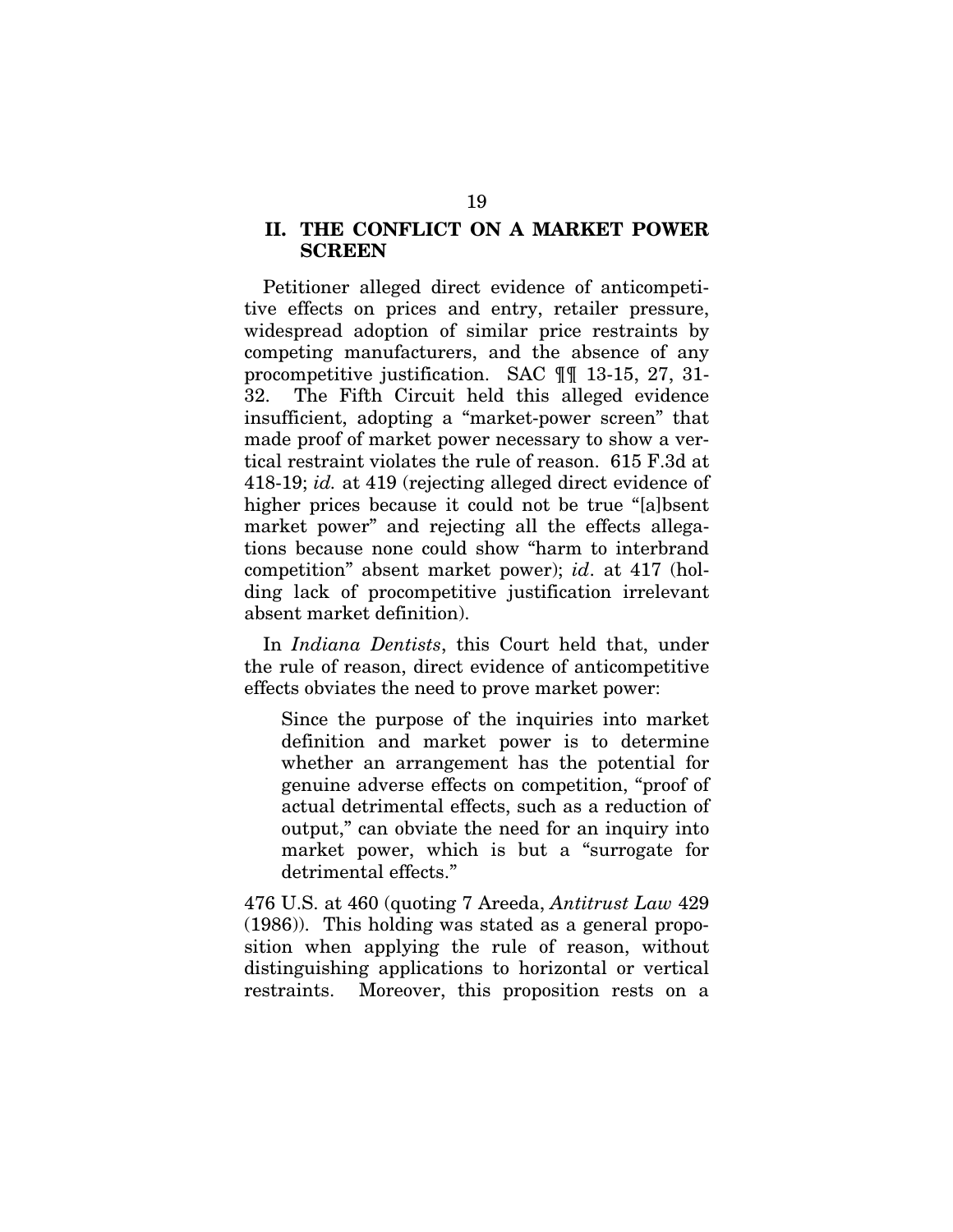rationale that is equally valid when applying the rule of reason to horizontal or vertical restraints: that anticompetitive effects are what we actually care about and market power is merely an imperfect proxy for effects, so it makes no sense to require evidence of market power when direct evidence of anticompetitive effects exists.

Nonetheless, a circuit split has arisen over whether this proposition applies to vertical restraints. The Fourth and Seventh Circuits have, like the Fifth Circuit, held that proving market power is always necessary to prove a vertical restraint violates the rule of reason. *Republic Tobacco v. North Atlantic Trading*, 381 F.3d 717, 737 (7th Cir. 2004); *Murrow Furniture v. Thomasville Furniture*, 889 F.2d 524, 528 (4th Cir. 1989).<sup>3</sup> In contrast, the Second, Eighth, and Ninth Circuits have held that direct proof of anticompetitive effects obviates the need to prove market power in a vertical restraints case. *K.M.B. Warehouse v. Walker Manufacturing*, 61 F.3d 123, 128–29 (2d Cir. 1995); *Ryko Manufacturing v. Eden Services*, 823 F.2d 1215, 1231 n.14 (8th Cir. 1987); *Oltz v. St. Peter's Community Hospital*, 861 F.2d 1440, 1448 (9th Cir. 1988). This Circuit conflict has now lasted for decades and cannot plausibly be resolved without this Court's intervention.

The Fifth Circuit holding also conflicts with another proposition from *Indiana Dentists,* that:

Absent some countervailing procompetitive virtue...an agreement limiting consumer choice by impeding the "ordinary give and take of the

<span id="page-30-0"></span><sup>3</sup> The Fifth Circuit also cited *Graphic Product Distributors v. ITEK*, 717 F.2d 1560 (11th Cir. 1983), but that case came before *Indiana Dentists*.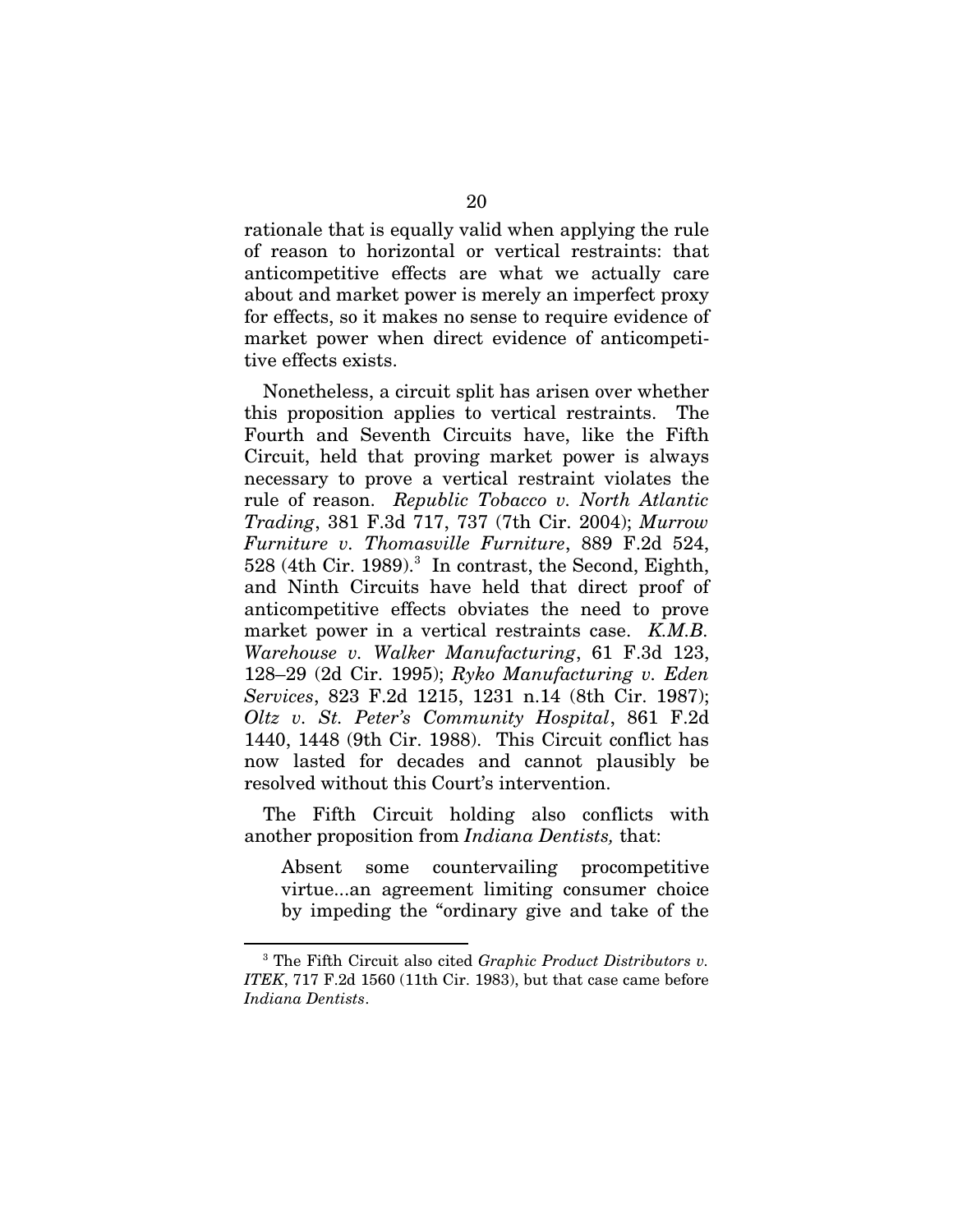market place," cannot be sustained under the Rule of Reason.... [Thus,] "[a]s a matter of law, the absence of proof of market power does not justify a naked restriction on price or output" [but rather] such a restriction "requires some competitive justification even in the absence of a detailed market analysis."

*Id.* at 459-60 (quoting *National Society of Professional Engineers v. United States*, 435 U.S. 679, 693- 95 (1978); *NCAA*, [4](#page-31-0)68 U.S. at 109-110).<sup>4</sup> This holding was stated as a general proposition when applying the rule of reason to any restraint on price or output that was naked of any procompetitive justification, and thus did not distinguish between vertical and horizontal restraints on price or output. Its rationale is also equally applicable whether the rule of reason is being applied to vertical or horizontal restraints. That rationale is that, absent any procompetitive justification, nothing on the positive side of the ledger weighs against any anticompetitive effects, and thus we have no reason to burden courts and litigants with complicated inquiries into the extent of the anticompetitive effects caused by a restraint on free market choice. To the contrary, such burdensome inquiry undermines antitrust deterrence without any offsetting gain.

<span id="page-31-0"></span><sup>4</sup> *California Dental* later held that the abbreviated rule-ofreason for restraints naked of any justification was inapplicable when (1) the restraint was not directly on price or output *and* (2) anticompetitive effects were not obvious because there was a plausible justification. *California Dental Association v. FTC*, 526 U.S. 756, 769–81 (1999). Here, the restraint is directly on price and the complaint alleges there is no plausible justification. Nor does *California Dental* alter the proposition that direct evidence of anticompetitive effects obviates the need to prove market power.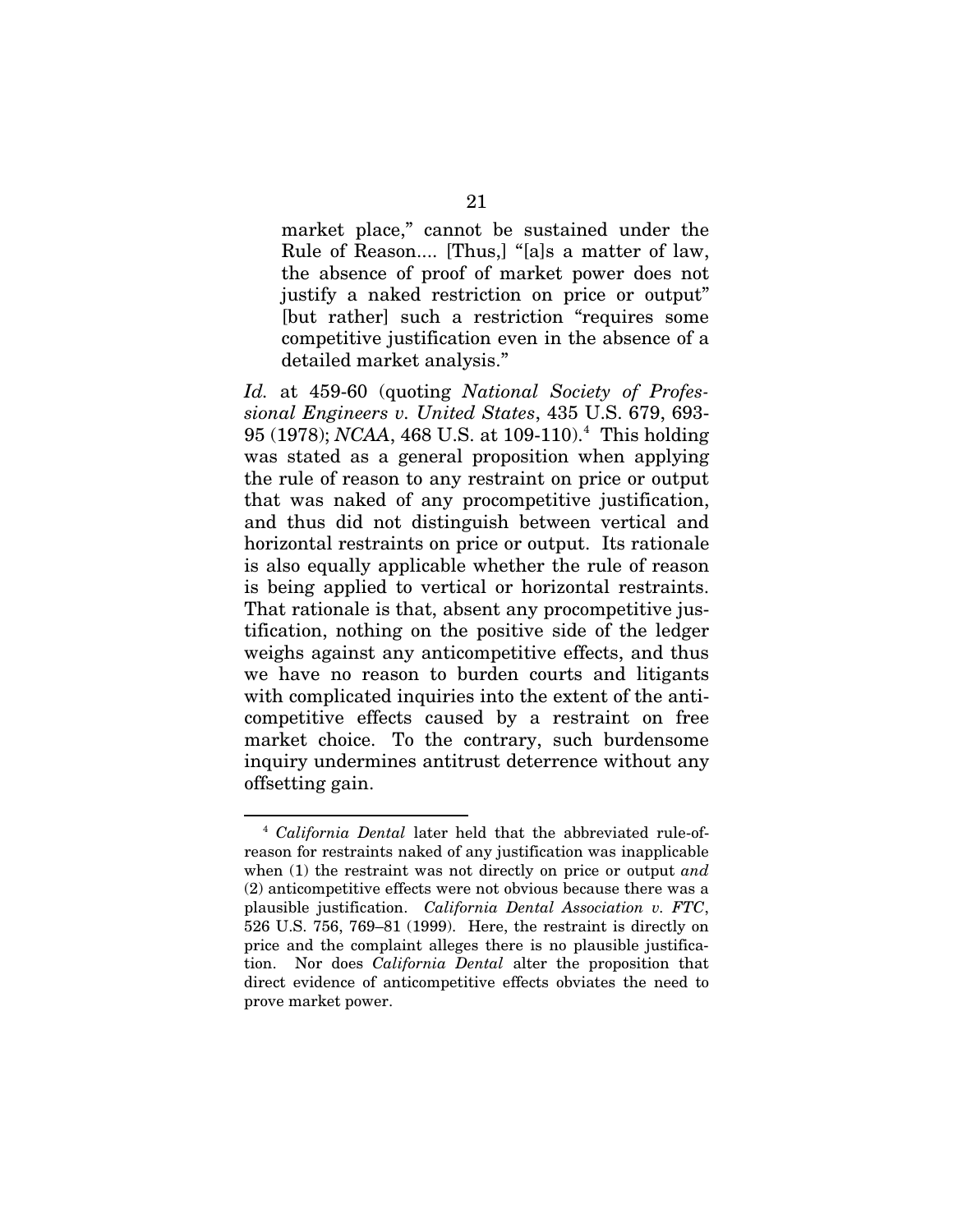Finally, the Fifth Circuit holding conflicts with *Leegin* itself, which indicated that no absolute marketpower screen applies under the rule of reason this Court adopted to judge vertical price restraints. This Court stated that the applicable rule-of-reason inquiry involved several "[a]ppropriate factors to take into account," including "'specific information about the relevant business' and 'the restraint's history, nature and effect.' Whether the businesses involved have market power is a *further, significant consideration*." 551 U.S. at 885–86 (emphasis added) (citations omitted)*.* When discussing vertical restraints specifically, the Court identified three "relevant," non-exhaustive factors: (1) whether "many competing manufacturers adopt the practice"; (2) whether the practice reflected "retailer pressure," and (3) whether "the relevant entity has market power." *Id.* at 897-98. All the Court said about manufacturer market power was that "if a manufacturer lacks market power, there is *less likelihood* that it can use the practice to keep competitors away from distribution outlets." *Id.* at 897-98 (emphasis added). The above language conflicts with any absolute market-power screen. Further, here Petitioner explicitly alleged the other factors set forth in *Leegin*, including retailer pressure and widespread adoption of similar retail price restraints by competing manufacturers. SAC ¶¶13-15, 32[.5](#page-32-0)

<span id="page-32-0"></span><sup>!!!!!!!!!!!!!!!!!!!!!!!!!!!!!!!!!!!!!!!!!!!!!!!!!!!!!!!!!!!!</sup> <sup>5</sup> Although PSKS alleged "wide-spread adoption of practices that have the effect of limiting price competition among competing brands," SAC ¶32, the Fifth Circuit stated that PSKS never alleged "RPM is widespread in the relevant market." 615 F.3d at 419. The only way to square the Fifth Circuit statement with the actual allegations is to assume the Fifth Circuit statement relied on its conclusion that "the relevant market"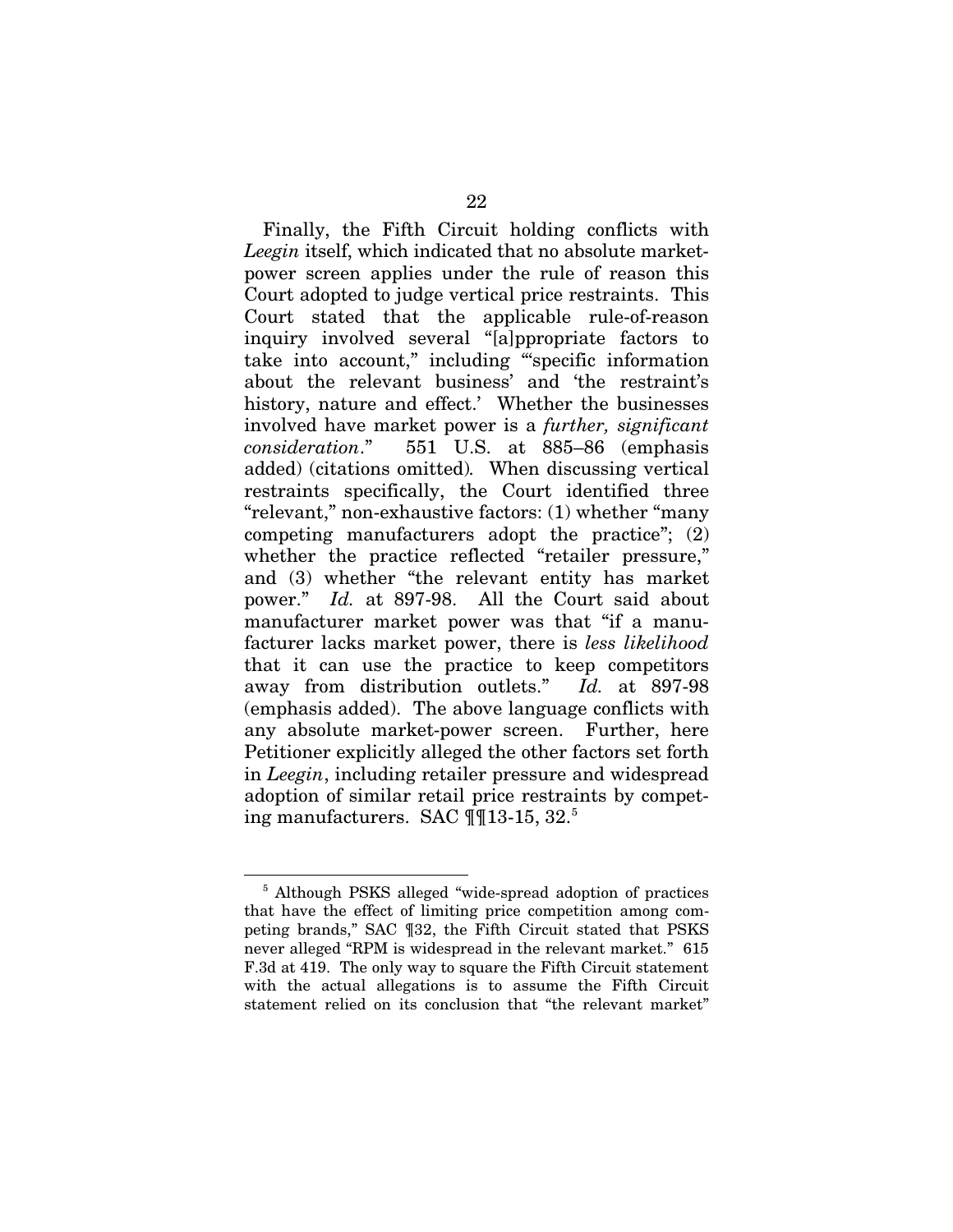Moreover, *Leegin* stressed that lower courts should use "presumptions where justified, to make the rule of reason a fair and efficient way to prohibit anticompetitive restraints and to promote procompetitive ones." *Id.* at 899. This language clearly indicates that courts should continue to apply presumptions like the standard rule-of-reason presumptions that direct evidence of anticompetitive effects obviates the need to prove market power and that an absence of procompetitive justification suffices to condemn a restraint on price or output.

### **III. THE CONFLICT ABOUT WAIVER**

Prior to *Leegin,* an agreement on retail prices was per se illegal whether or not it had horizontal aspects. Accordingly, in the initial litigation, it would have been irrelevant for Petitioner to argue that horizontal aspects of the agreement on retail prices made it per se illegal. Thus, although Petitioner did allege those horizontal aspects in the initial litigation,[6](#page-33-0) Petitioner did not make the then-irrelevant argument that those horizontal aspects would have triggered per se illegality even without *Dr. Miles*. After *Leegin* overruled *Dr. Miles*, those horizontal aspects became relevant for the first time, and Petitioner on remand argued that those horizontal aspects trigger per se scrutiny even though a purely

had not been defined and its holding that such market definition was necessary.

<span id="page-33-0"></span><sup>6</sup> *See* First Amended Complaint ¶ 9 (alleging that Leegin not only sells to retailers but also competes with them with its own retail stores); *id.* ¶18 (alleging that Leegin and retailers acted "in combination with each other and competing retailers as part of a conspiracy to protect the other retailers from price competition").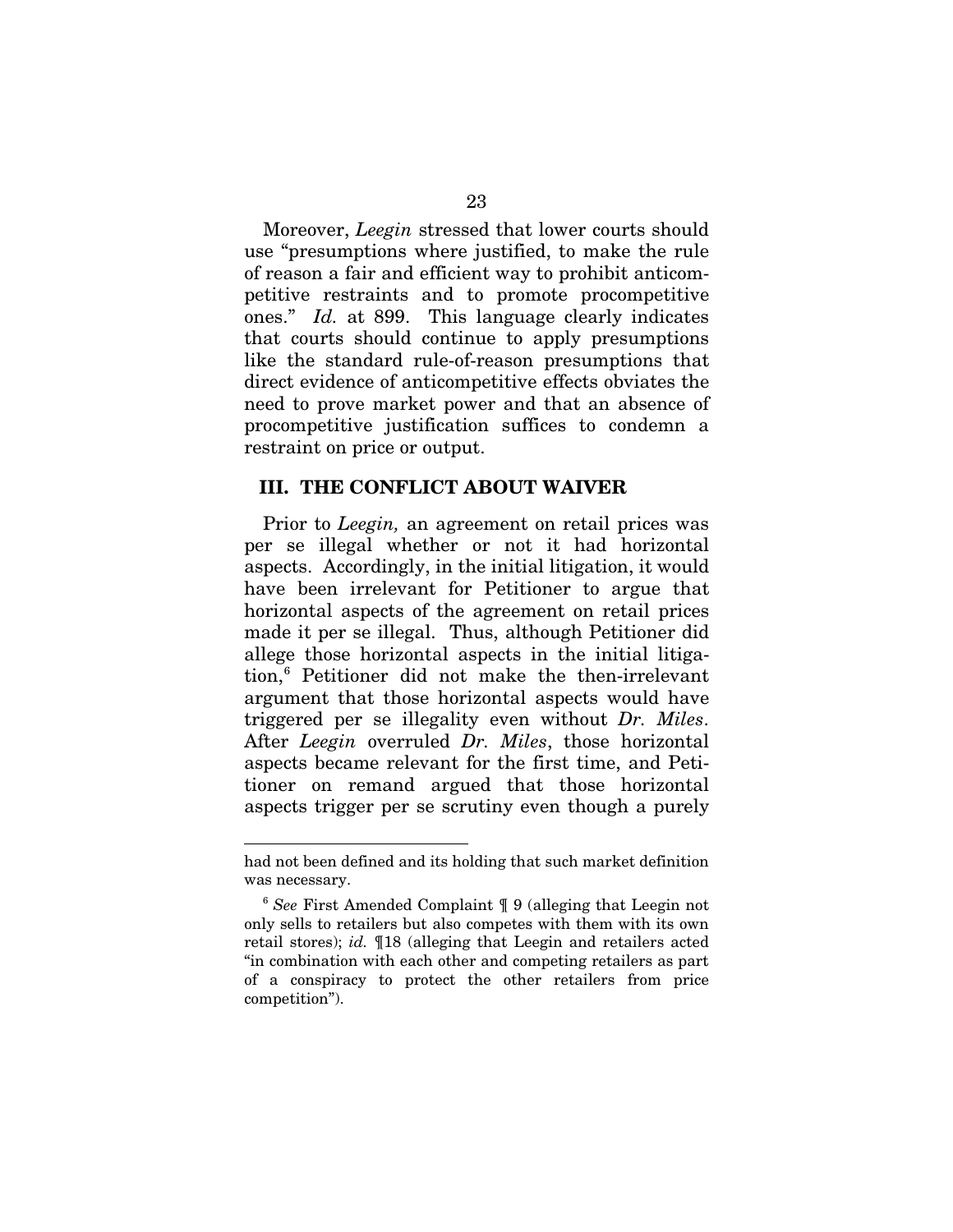vertical agreement no longer does. Nonetheless, the Fifth Circuit held that, by relying on pre-*Leegin* precedent to avoid making the then-irrelevant argument that the agreement had horizontal aspects, Petitioner waived its right to argue that those horizontal aspects trigger stricter than normal ruleof-reason scrutiny now that *Leegin* has overruled the per se rule on vertical price-fixing.  $615$  F.3d at  $420$ .

This Fifth Circuit decision conflicts with other circuits holding that a party cannot waive an argument if it had no incentive to raise it under the circumstances of the initial litigation, and can raise that argument later if an intervening appellate decision makes it newly relevant. *United States v. Quintieri*, 306 F.3d 1217, 1229 (2d Cir. 2002) ("An issue is not considered waived, however, if a party did not, at the time of the purported waiver, have both an opportunity and an incentive to raise it....") ; *United States v. Atehortva*, 69 F.3d 679, 685 (2d Cir.1995) (failing to make an argument cannot be viewed as a waiver if that argument would have then been "purely academic" or "superfluous"); *United States v. Ticchiarelli*, 171 F.3d 24, 32-33 (1st Cir. 1999) ("'the district court

<span id="page-34-0"></span><sup>7</sup> Although the Fifth Circuit called its conclusion on waiver an application of the "mandate rule," that name is inapt because the mandate rule simply provides that lower courts must follow Supreme Court mandates. *Briggs v. Pennsylvania Railroad*, 334 U.S. 304, 306 (1948). *Leegin* never held that, by not raising the then-irrelevant argument that horizontal aspects would have also triggered per se scrutiny, plaintiff waived its right to raise that argument on remand now that the overruling of *Dr. Miles* makes it relevant. *Leegin* simply stated that this Court would not consider that argument before it was first raised below. 551 U.S. at 908 ("Respondent did not make this [horizontal] allegation in the lower courts, and we do not consider it here.")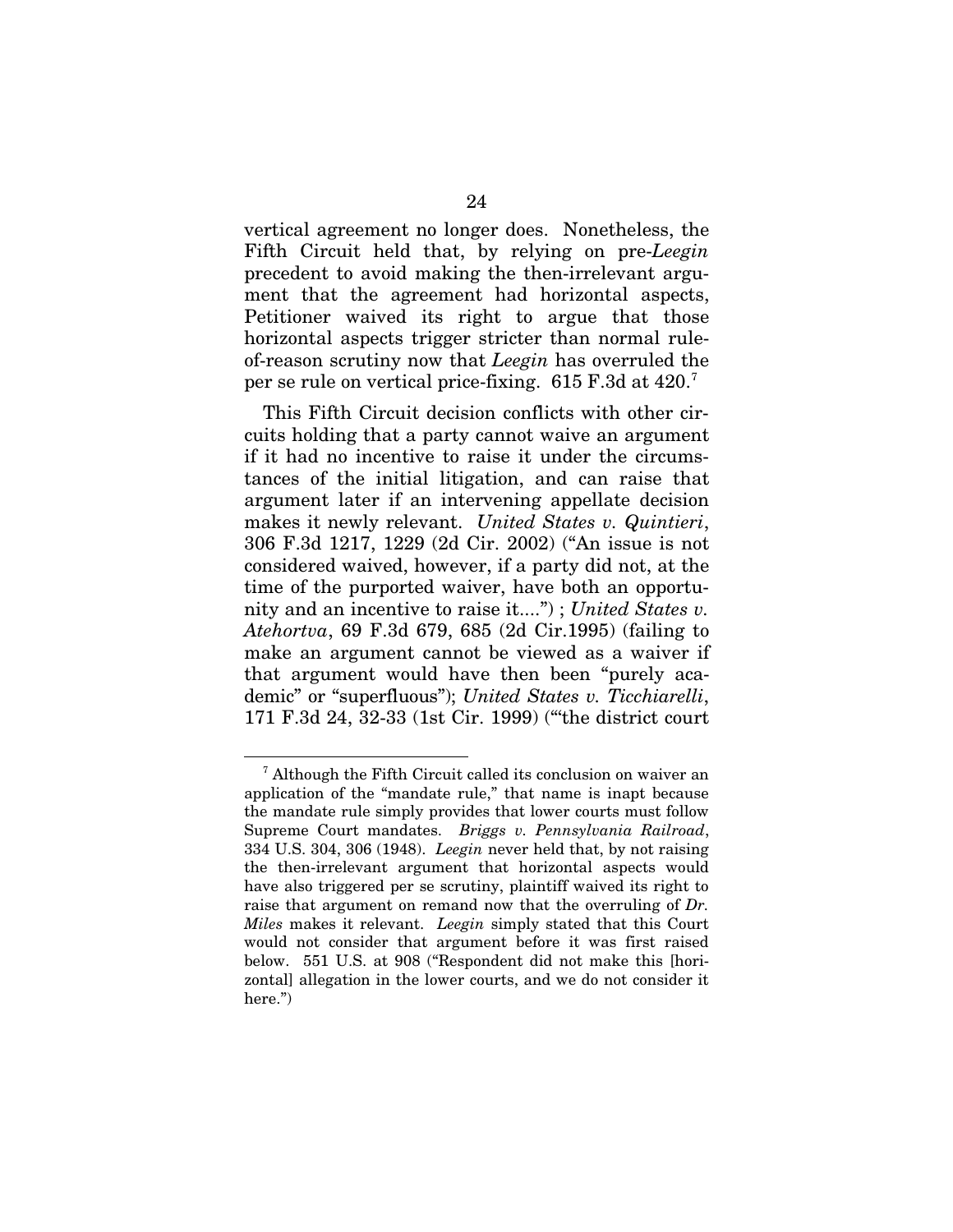may consider only such new arguments or new facts as are made newly relevant by the court of appeals' decision'....Whether there is a waiver depends...on whether the party had sufficient incentive to raise the issue in the prior proceedings."); *United States v. Whren*, 111 F.3d 956, 960 (D.C.Cir.1997) ("the district court may consider only such new arguments or new facts as are made newly relevant by the court of appeals' decision.... A defendant should not be held to have waived an issue if he did not have a reason to raise it....").<sup>8</sup> These circuit decisions conflict with the Fifth Circuit's waiver ruling because, in the initial litigation, Petitioner had no incentive or reason to argue that horizontal aspects made the agreements on retail prices per se illegal, as *Dr. Miles* made that argument superfluous. *Leegin* made this argument "newly relevant" by holding that per se illegality no longer applied unless the agreements were horizontal.

The rationale underlying the above decisions is equally applicable and strongly persuasive here. Other circuits have held that to impose waiver in such cases:

<span id="page-35-0"></span><sup>8</sup> Many other cases similarly hold that failing to make an argument that would have been futile under then-applicable precedent does not waive the right to do so after that precedent is overruled. *Curtis Publishing v. Butts,* 388 U.S. 130, 143-45 (1967); *Hawknet v. Overseas Shipping*, 590 F.3d 87, 92 (2d Cir. 2009); *Bennett v. City of Holyoke*, 362 F.3d 1, 7 (1st Cir. 2004); *Holland v. Big River Minerals*, 181 F.3d 597, 605–66 (4th Cir. 1999); *United States v. Rogers*, 118 F.3d 466, 471 (6th Cir. 1997); *Lauchli v. United States*, 402 F.2d 455, 456 (8th Cir.1968). Here, arguing in the initial litigation that the horizontal aspects made the agreements on retail prices per se illegal would have been futile because that argument was then irrelevant.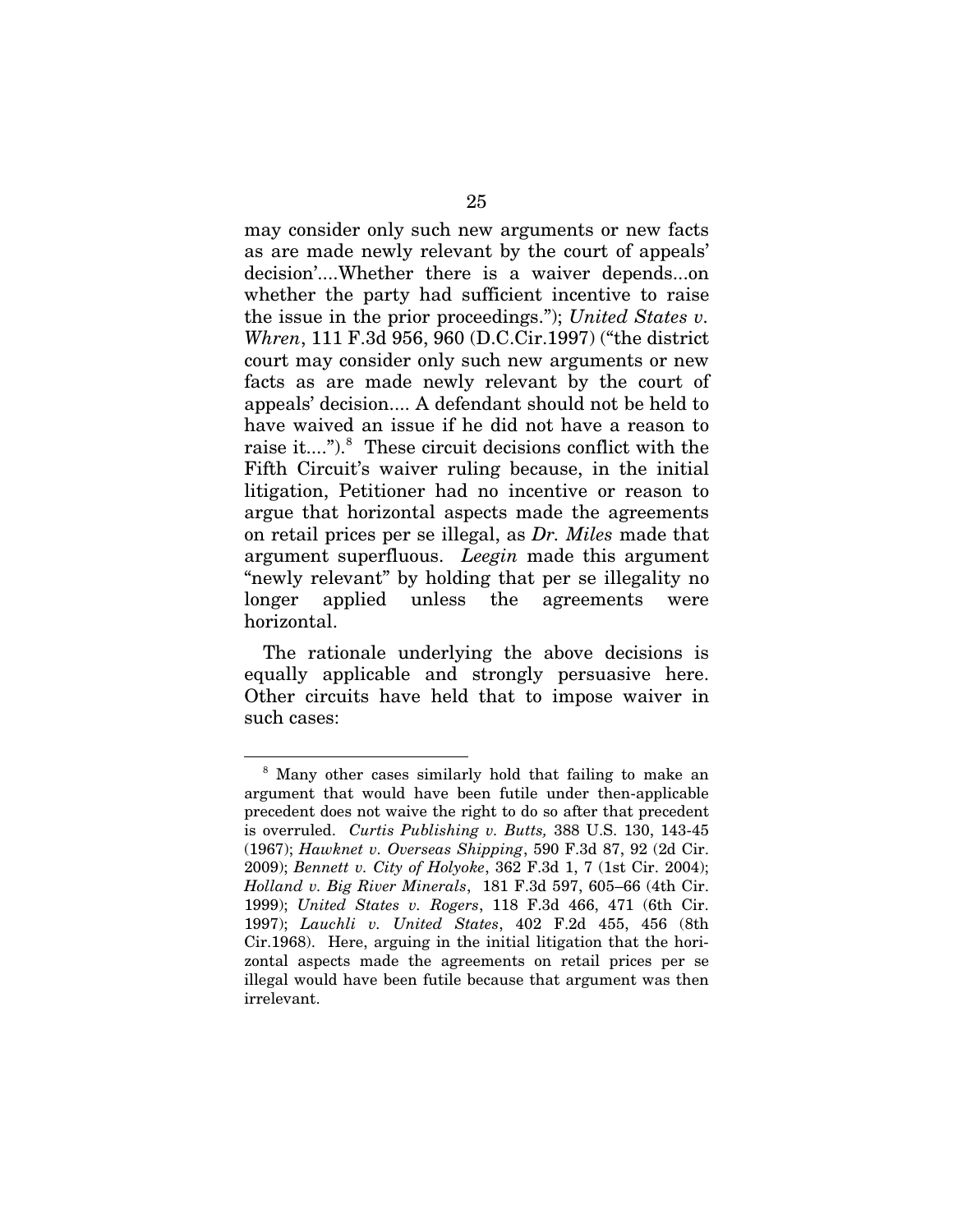"would unnecessarily increase the burden on district courts and this court" because "[parties] would be forced to litigate every aspect of the [situation] in the original [litigation], even though irrelevant to the immediate...determination in anticipation of the possibility that, upon remand, the issue might be relevant."

*Quintieri*, 306 F.3d at 1229 (citation omitted); *Ticchiarelli*, 171 F.3d at 32 (same). Likewise, the Fifth Circuit's waiver doctrine unnecessarily increases the burden on courts because it means that, in every case, every party must raise not only arguments that are relevant under existing precedent, but also arguments that are irrelevant but might become relevant if that precedent is later overruled. Such an approach would vastly overcomplicate litigation, forcing courts to resolve many irrelevant issues merely because later decisions might make them relevant someday. Moreover, a party may only waive a "known right or privilege." *Johnson v. Zerbst*, 304 U.S. 458, 464 (1938). During the initial litigation Petitioner could not have known it was waiving a relevant argument on per se illegality by not arguing horizontality, given that *Dr. Miles* made horizontality irrelevant.

The Fifth Circuit decision is even more in conflict with decisions holding that, even if prevailing precedent did not make an argument irrelevant, failing to raise an argument does not waive it if the argument would have merely provided an alternative ground for a conclusion supported by other arguments. *Crocker v. Piedmont Aviation*, 49 F.3d 735, 740–41 (D.C.Cir. 1995); *Loudermill v. Cleveland Board of Education*, 844 F.2d 304, 309–10 (6th Cir. 1988). As *Loudermill* put it: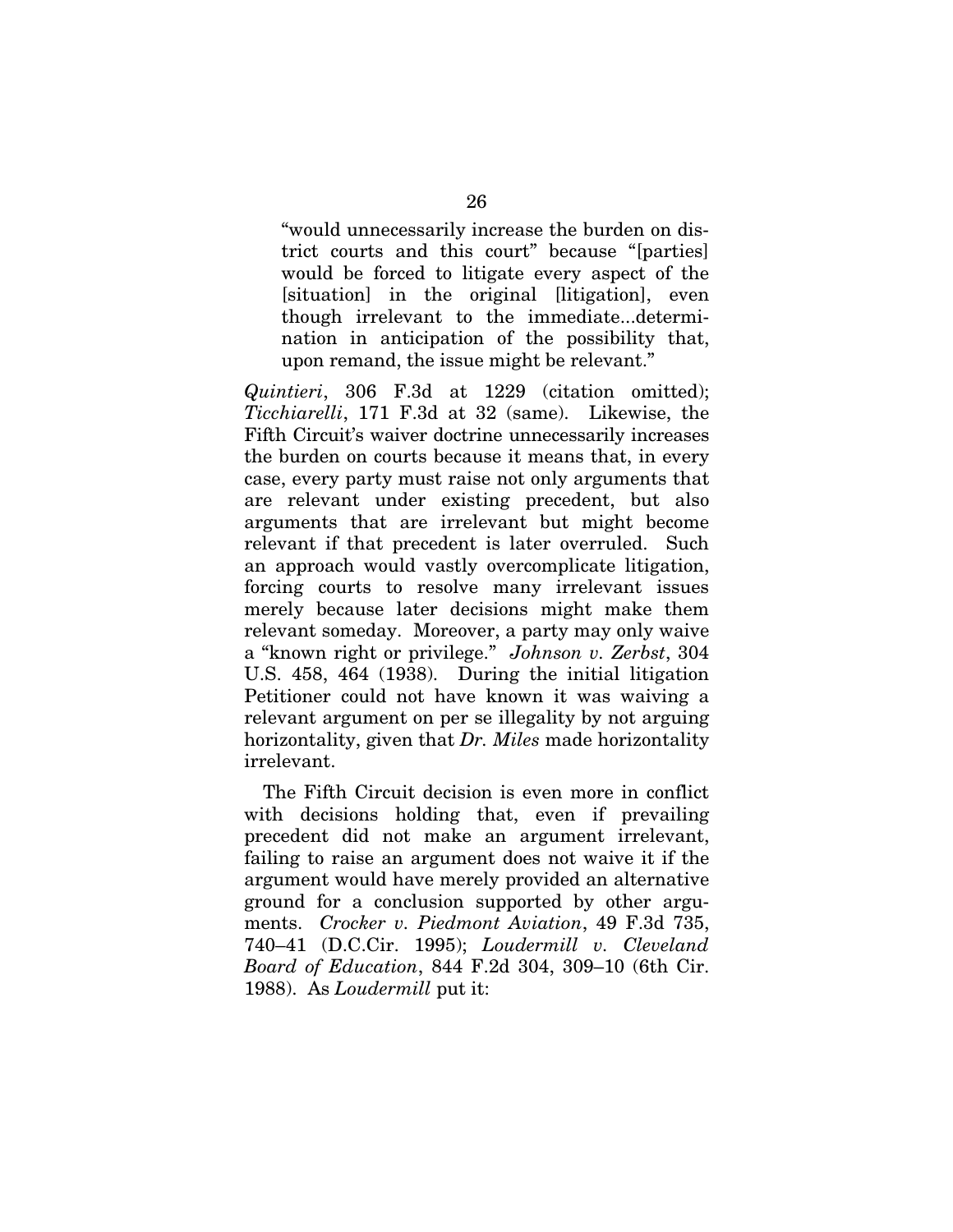The Board...was successful in its claim that due process does not require a pretermination hearing. As such, the Board was certainly not bound to bring up an alternative ground on which its success could be based. Thus, the Board is not now barred from raising a new defense under this argument.

*Id.* This logic dictates finding non-waiver here, because (to track the above language) in the initial litigation Petitioner

was successful in its claim that [vertical] minimum price-fixing] does not require [proving market power]. As such, [Petitioner] was certainly not bound to bring up an alternative ground on which its success could be based [here, that horizontal elements mean the claim did not require proving market power]. Thus, [Petitioner] is not now barred from raising a new [theory] under this argument.

Moreover, the rationale for these cases is that "forcing [parties] to put forth every conceivable alternative ground...might increase the complexity and scope of [litigation] more than it would streamline the progress of the litigation" and would create "the potential judicial *dis*economies of forcing appellees to multiply the number of arguments presented." *Crocker*, 49 F.3d at 740-41. Again, that rationale is equally applicable here.

The Fifth Circuit cited a Ninth Circuit decision holding that, by not arguing in the initial litigation that agreements restricting retailer territories had horizontal aspects, the plaintiff waived the right to do so after this Court overruled precedent that had made certain vertical territorial restraints per se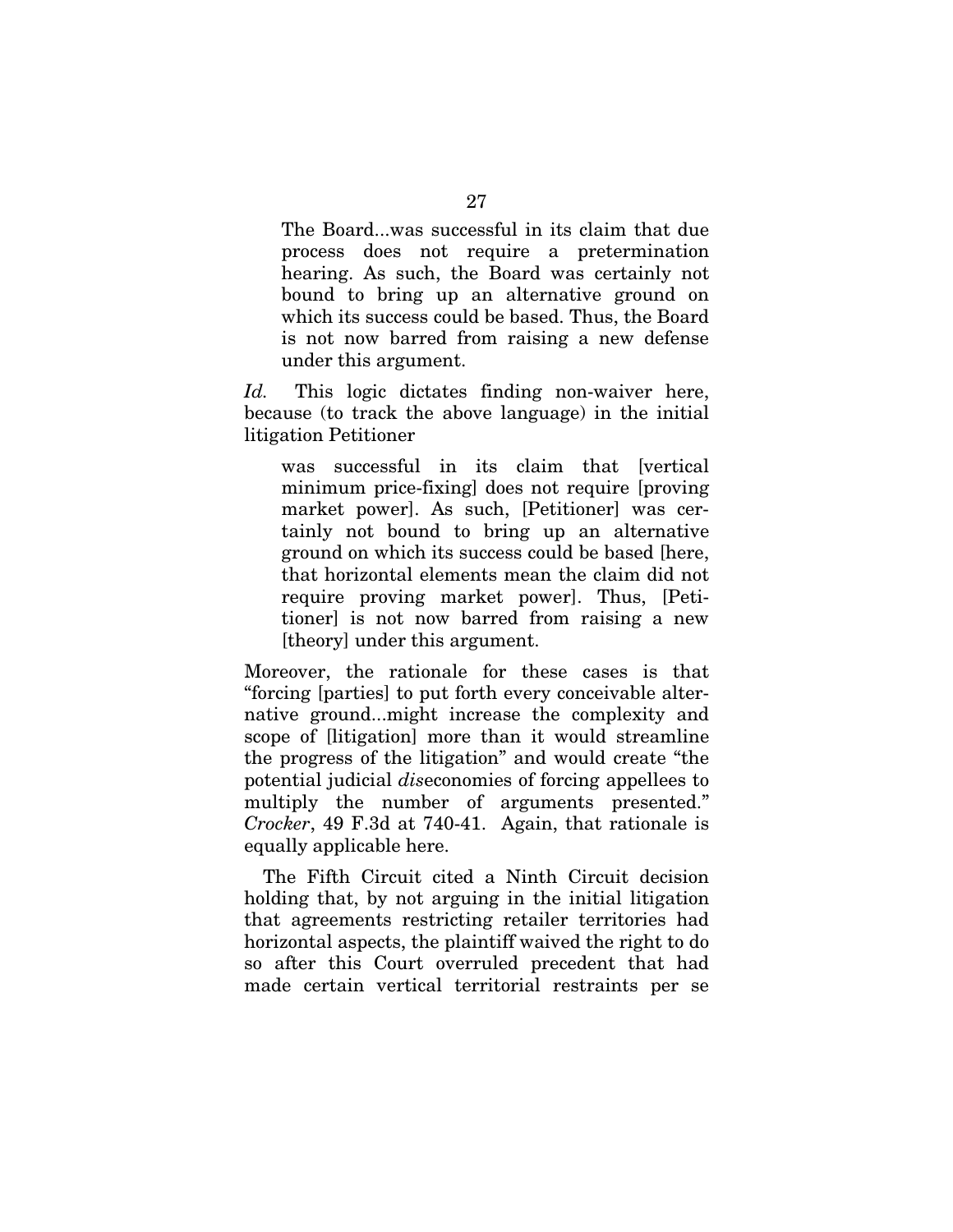illegal. *Continental TV v. GTE Sylvania*, 694 F.2d 1132, 1136 n.6 (9th Cir. 1982). However, in the initial litigation of that case, it was unclear the precedent applied to the restraint at issue; indeed, the Ninth Circuit had held it did not. *Id.* at 1135. Thus, in the initial litigation there, it would have been relevant to argue that horizontal aspects triggered per se illegality. In contrast, in the initial litigation here, *Dr. Miles* clearly applied, so it would have been irrelevant to argue horizontality. In any event, even if the Ninth Circuit decision were read to support the Fifth Circuit, that only makes the circuit conflict more pervasive and accentuates the need for Supreme Court intervention.

# **IV. THE CONFLICT ABOUT HORIZON-TALITY**

The Fifth Circuit held that, even if arguments about horizontality were not waived, proving the allegations could not establish that the retail price agreements were horizontal. This holding raises important legal conflicts.

# **A. The Conflict Regarding Dual Distribution Restraints**

The Fifth Circuit rejected the argument that Leegin's retail stores made the retail price agreements between Leegin and independent retailers horizontal, holding that such dual distribution restraints should be treated the same as purely vertical distribution restraints. 615 F.3d at 420-21. There is a pervasive circuit conflict on how to treat dual distribution restraints.

Five circuits agree with the Fifth Circuit that agreements between a retailer and a manufacturer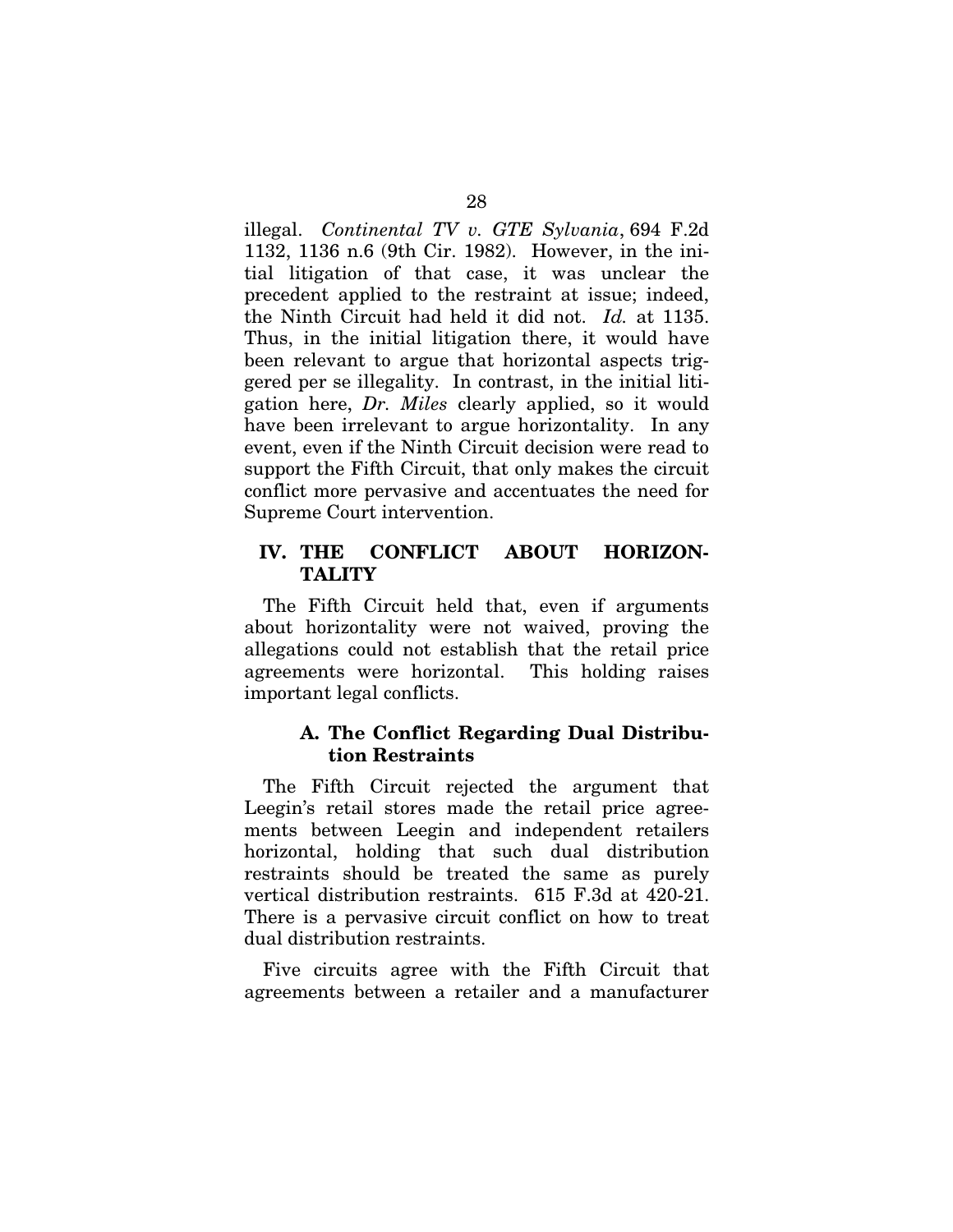who also competes at retail are categorically vertical and therefore subject to normal rule-of-reason scrutiny. *Electronics Communications v. Toshiba America*, 129 F.3d 240, 243 (2d Cir. 1997); *AT&T v. JMC Telecom*, 470 F.3d 525, 531 (3d Cir. 2006); *International Logistics v. Chrysler*, 884 F.2d 904, 906 (6th Cir. 1989); *Illinois Corporate Travel v. American Airlines*, 889 F.2d 751, 753 (7th Cir. 1989); *Smalley & Co. v. Emerson & Cuming*, 13 F.3d 366, 368 (10th Cir. 1993).

In contrast, four circuits classify dual distribution restraints as vertical when they serve manufacturer interests, but horizontal when they serve retailer interests. *Donald B. Rice Tire v. Michelin Tire*, 638 F.2d 15, 16 (4th Cir. 1981) (dual distribution restraints should be treated as horizontal and per se illegal if they "benefit the dealers" and as vertical and subject to rule-of-reason scrutiny if they "redound primarily to the benefit of the manufacturer"); *Hampton Audio Electronics v. Contel Cellular,* 1992 WL 131169, at \*3 (4th Cir. 1992) (citing *Donald B. Rice* for proposition that dual distribution restraints should be classified as vertical and subject to rule-ofreason analysis only if they "'redound[] primarily to the benefit of the manufacturer'"); *Ryko Manufacturing,* 823 F.2d at 1231 (dual distribution restraints should be deemed vertical, with the exception that "When competing distributors conspire with their supplier to impose restrictions that redound primarily to the benefit of the distributors, the agreement should be considered horizontal even though it is vertical in form."); *Krehl v. Baskin-Robbins*, 664 F.2d 1348, 1356–57 (9th Cir. 1982) ("our inquiry focuses not on whether the vertical or horizontal aspects of the system predominate, but rather, on the actual competitive impact of the dual distribution system....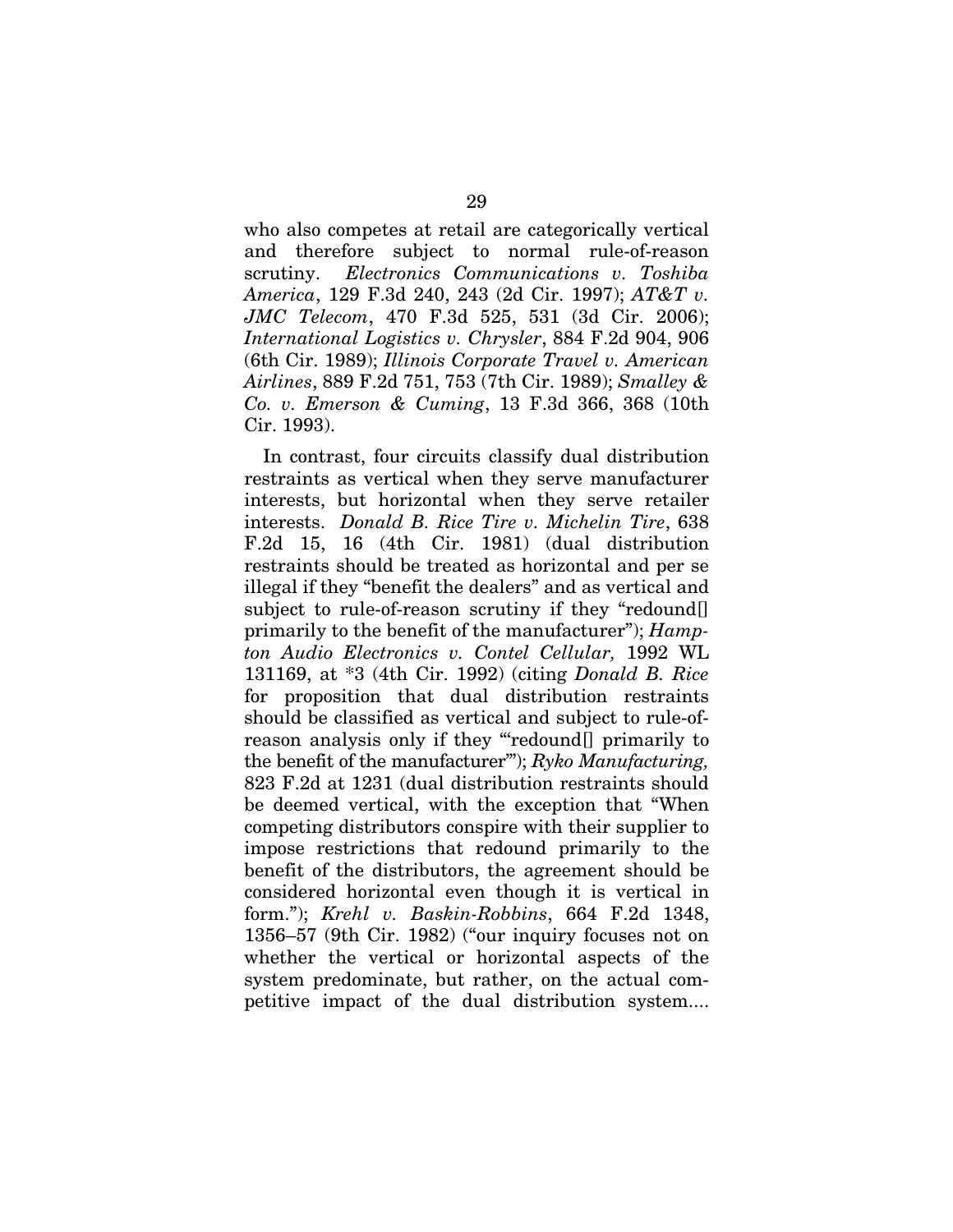Accordingly, we conclude that, in the absence of proof of anti-competitive purpose or effect, dual distribution systems must be evaluated under the traditional rule of reason standard."); *Midwestern Waffles v. Waffle House*, 734 F.2d 705, 711, 720 (11th Cir. 1984) (whether a dual distribution restraint is horizontal or vertical turns on whether retailers influence the terms of the restraint and whether the restraint "has the tendency to reduce interbrand competition, reduce the availability of services within the relevant market area, or artificially maintain prices").

In the latter circuits, the agreements here would be horizontal because they allegedly serve retailer interests rather than manufacturer interests. Petitioner alleges that "the price fixing scheme facilitates the organization and operation of a retail cartel in the sale of these goods," SAC ¶31, and that the purpose was to "insulate the retail stores [Leegin] owns or controls from price competition and protect retailers who have cartelized from price competition from more innovative and efficient retailers." SAC ¶22. The Complaint alleges further that the manufacturer received no additional retail services or procompetitive efficiencies from the price-fixing agreements. SAC ¶31. To the contrary, the price-fixing agreement deprived Leegin from being able to distribute through the most efficient provider of retail services. SAC ¶22. Leegin nonetheless enforced the price-fixing agreements "at the insistence" of the independent retailers, whom Leegin needed in order to distribute its products. SAC ¶13; 551 U.S. at 882.

The Fifth Circuit reasoned that a dual distributor's sole interest would remain minimizing retail markups. 615 F.3d at 421. But dual distributorship attenuates the manufacturer interest in minimizing retail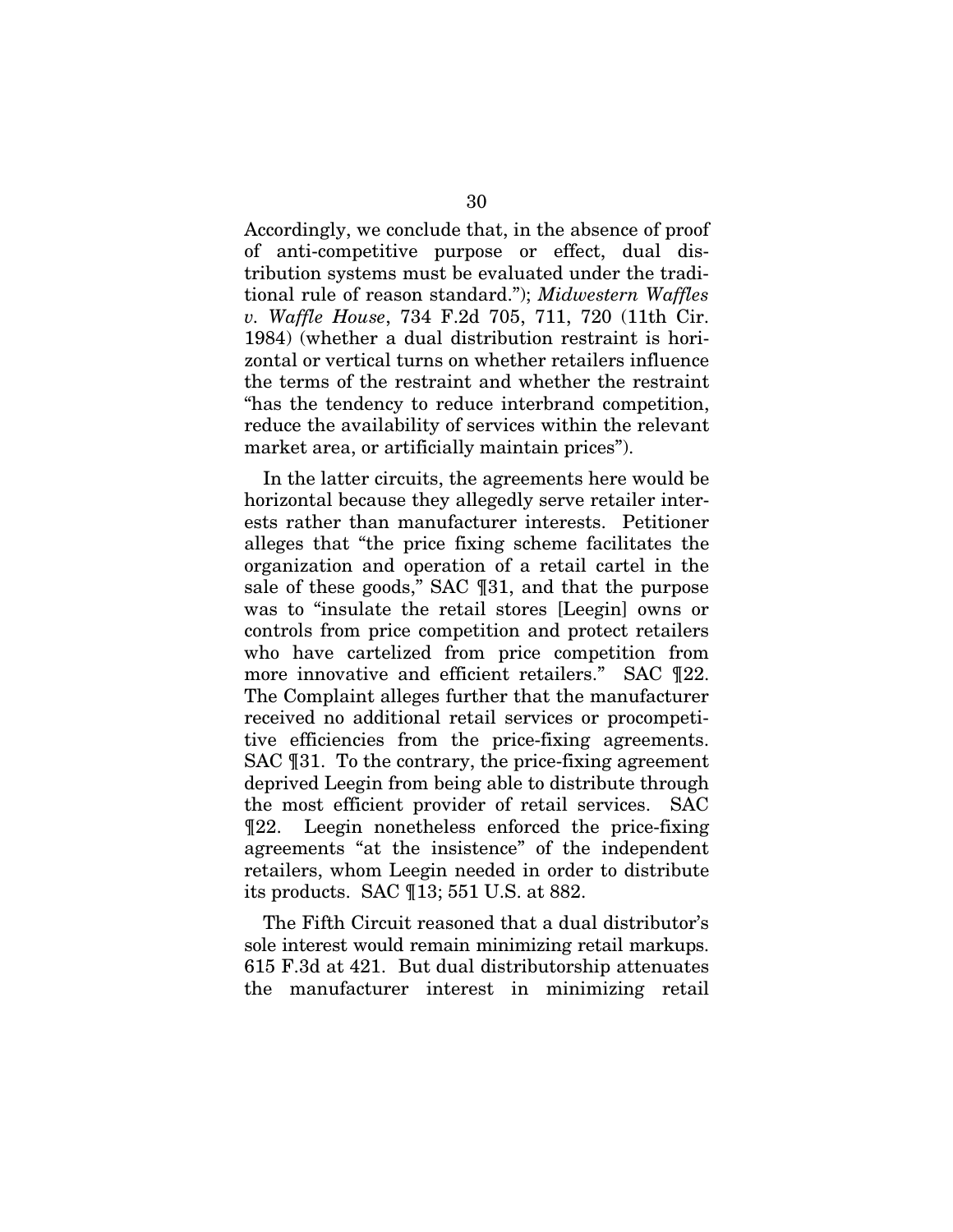markups because the manufacturer enjoys those markups at its retail stores, thus making it easier for retailer pressure to overcome the normal manufacturer interest in low markups. The above allegations, which must be accepted as true, show that Leegin's manufacturer interest in low markups at independent retailers was outweighed by the combination of (a) Leegin's need to maintain sales volume at independent retailers by keeping them happy with inefficiently high markups and (b) Leegin's interest in high markups at its own retail stores. The Fifth Circuit holding that the manufacturer interest in low retail markups eliminates possible anticompetitive incentives conflicts with *Leegin*, which summarized economic literature showing that manufacturers might fix retail prices to serve retailer interests. 551 U.S. at 893. Because the whole reason to treat vertical restraints differently is the manufacturer interest in minimizing markups, the attenuation of that interest in dual distribution restraints justifies subjecting them to stricter than normal rule-ofreason scrutiny, including summary condemnation when, as here, they lack any procompetitive justification.

However this Court wishes to treat dual distribution, some resolution by it is necessary to resolve this circuit split, which has endured for decades.

# **B. The Conflict Regarding Agreements Among Retailers**

The Complaint alleged that retailers "insist[ed]" on several changes to price restraints and more regular enforcement, that competing retailers met together and reached a collective "consensus" that restricted discounts on Leegin's *and rival manufacturer's accesso-*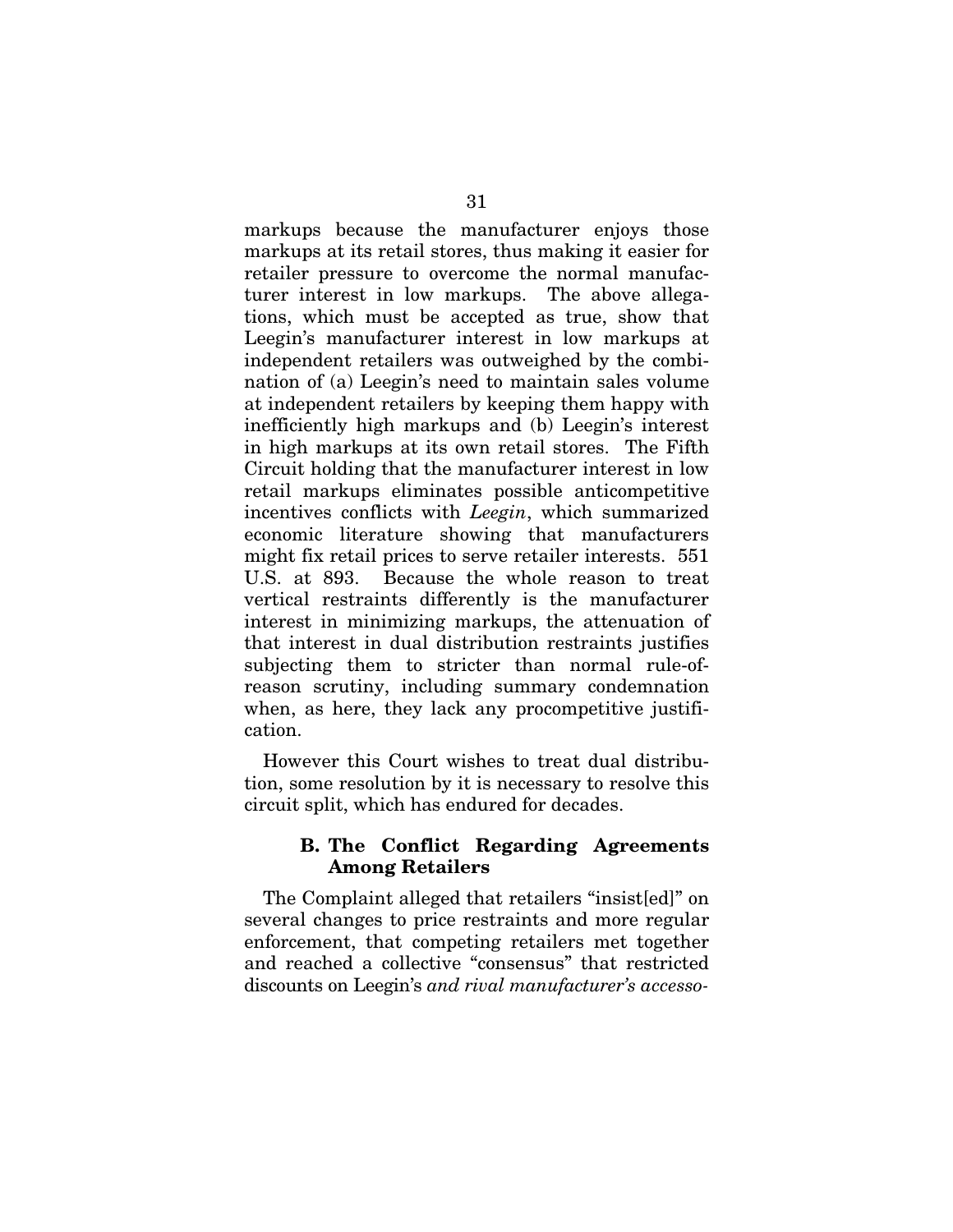*ries* to "1 piece of merchandise" on a customer's birthday, that competing retailers had Leegin "work up some agreement" between them when they had pricing disputes, and that retailers used the retail price agreements to facilitate "the organization and operation of a retail cartel." SAC ¶¶13-15, 31. The Fifth Circuit held that such allegations were inadequate to show horizontal agreements because "PSKS has not alleged that any dominant retailer imposed the RPM policy on Leegin, nor has it alleged an agreement among retailers to implement the RPM policy." 615 F.3d at 420. The Fifth Circuit apparently equated the absence of alleged retailer agreements to "implement" the price restraints with an absence of allegations "that retailers agreed to RPM among themselves," and equated the fact that "implementing" the price restraints was done by the manufacturer after discussions with retailers with a conclusion that the manufacturer was the "source" of the restraint. *Id.*<sup>[9](#page-42-0)</sup>

This holding conflicts with *Leegin*, which stated that a horizontal agreement among retailers would be per se illegal even though those prices were discussed with a manufacturer, who then used vertical price restraints to implement the cartel. 551 U.S. at 893. It also conflicts with many other cases finding horizontal agreements when rivals agree on restraints that are implemented and enforced by a vertically-related firm. *See United States* v. *General Motors*, 384 U.S. 127, 143 (1966) (finding horizontal agreement among dealers to get General Motors to

!!!!!!!!!!!!!!!!!!!!!!!!!!!!!!!!!!!!!!!!!!!!!!!!!!!!!!!!!!!!

<span id="page-42-0"></span><sup>&</sup>lt;sup>9</sup> This reading is the only way to square the holding with the actual allegations, which do allege agreements among the retailers on price restraints and pressure by retailers on Leegin to adopt and enforce price restraints.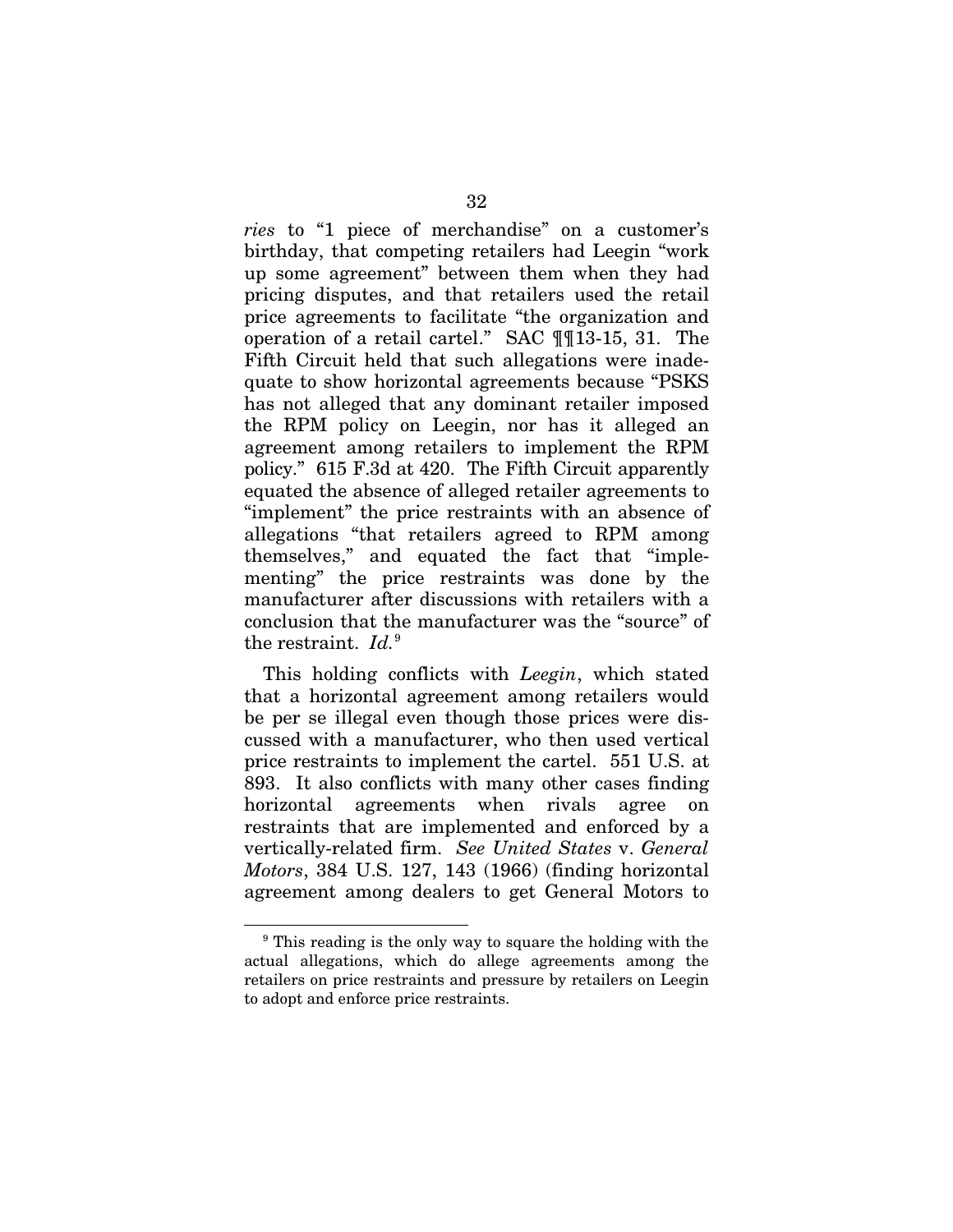reach and enforce vertical agreements with dealers); *Interstate Circuit v. United States*, 306 U.S. 208, 226- 27 (1939) (finding horizontal agreement among movie distributors that was implemented through a series of vertical agreements with a movie exhibitor); *Toys "R" Us*, 221 F.3d at 935–36 (finding horizontal agreement by manufacturers to restrict sales to certain stores that was implemented through a series of vertical exclusionary agreements with a buyer). The Fifth Circuit's conclusion that such a horizontal agreement requires a dominant retailer also conflicts with *Toys "R" Us,* which found that evidence of a horizontal agreement made retailer market power irrelevant. *Id.* at 936. It also conflicts with countless cases holding horizontal agreements illegal even if none of the participants is a dominant firm. *See, e.g., Eastern States Retail Lumber Dealers' Association v. United States*, 234 U.S. 600, 609 (1914) (finding horizontal agreement among "hundreds of retailers"). Moreover, here competing retailers agreed to restrict discounts on accessories manufactured by *Leegin's rivals*, a horizontal restriction on *inter*brand competition that could not be implemented solely by Leegin-retailer agreements restricting discounts on Leegin's accessories. *Catalano, Inc. v. Target Sales,* 446 U.S. 643, 648 (1980) (horizontal agreement to restrict discounts per se illegal).

### **CONCLUSION**

Not only does the Fifth Circuit opinion raise circuit conflicts on several important issues, but those conflicts raise a common question of great import: is it proper to replace *Leegin*'s rule of reason with an effective rule of per se *legality*? Given the Fifth Circuit holdings, when a wholesaler agrees on retail prices with its retailers, one can *never* prove a high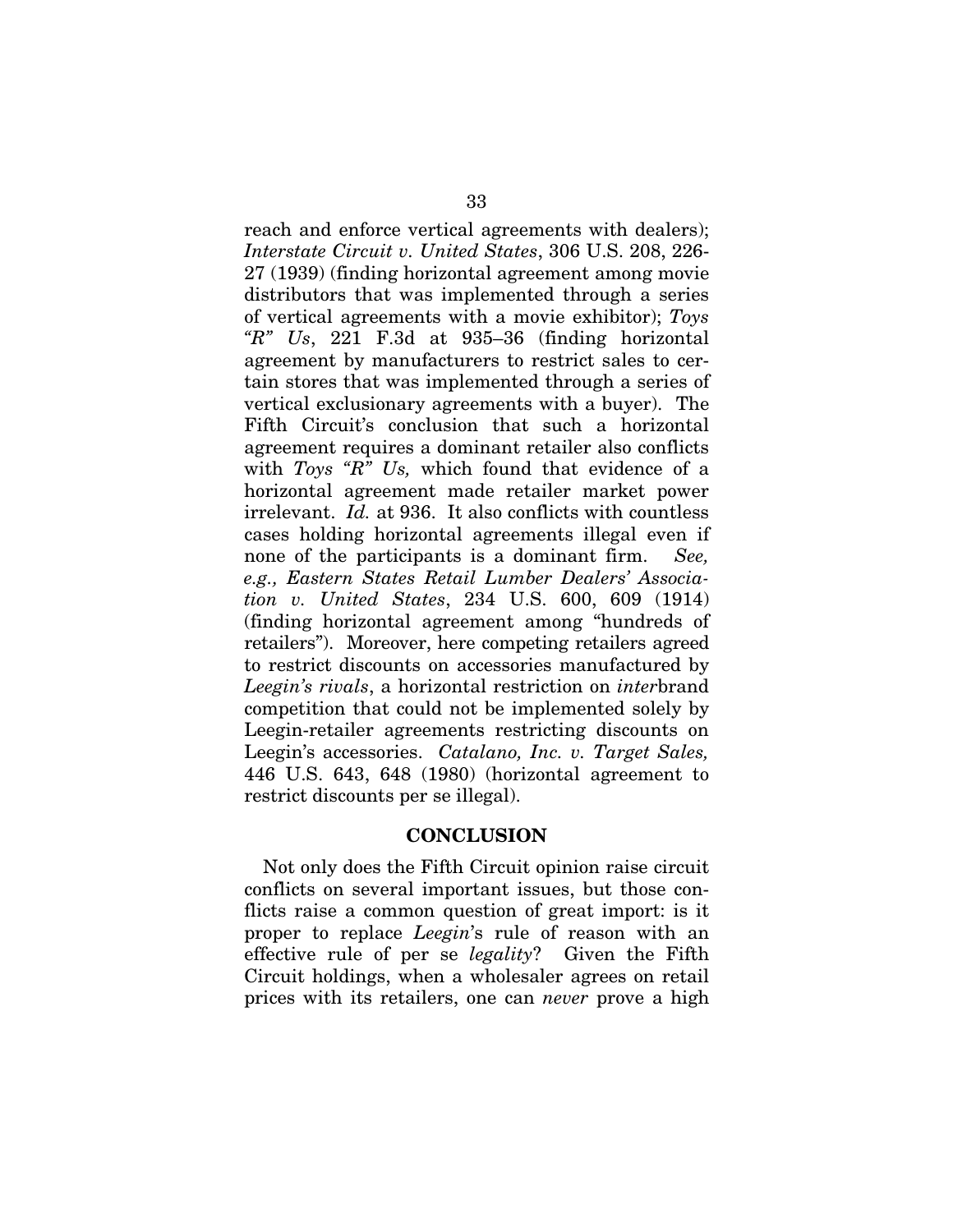market share (because the Fifth Circuit requires putting wholesale and retail sales in the same market as each other and with other brands), and thus one can *never* prove market power (because the Fifth Circuit prohibits finding market power without showing a high market share) or a rule-of-reason violation (because the Fifth Circuit adopts a marketpower screen despite direct evidence of anticompetitive effects, lack of justification, widespread manufacturer use, and horizontal retailer agreements). In combination, then, the Fifth Circuit holdings effectively make retail price-fixing per se *legal* if a wholesaler agrees to it. This conflicts with *Leegin,* which required courts to apply diligent ruleof-reason review and to examine precisely the factors that the Fifth Circuit dismissed. It also conflicts with sound antitrust policy because powerful empirical evidence demonstrates that switching from per se illegality to per se legality sharply raises prices to consumers. *See* 551 U.S. at 912-13 (Breyer, J., dissenting, joined by Stevens, Souter, and Ginsburg, JJ., dissenting) (collecting evidence that prices were 19- 27% higher in states that allowed vertical price-fixing during the Miller-Tydings Act); Elhauge, *Harvard, Not Chicago*, 3(2) Competition Policy International 59, 61 (Autumn 2007) (observing that this empirical evidence showed that switching to per se *legality* would raise prices, although switching to real rule-ofreason review might not).

Perhaps even more alarmingly, in its zeal to create an effective rule of per se legality for retail price agreements, the Fifth Circuit raised circuit conflicts over general issues of market definition, market power, rule-of-reason review, and ascertaining horizontal agreements. Those conflicts sweep beyond vertical price restraints to disrupt antitrust enforce-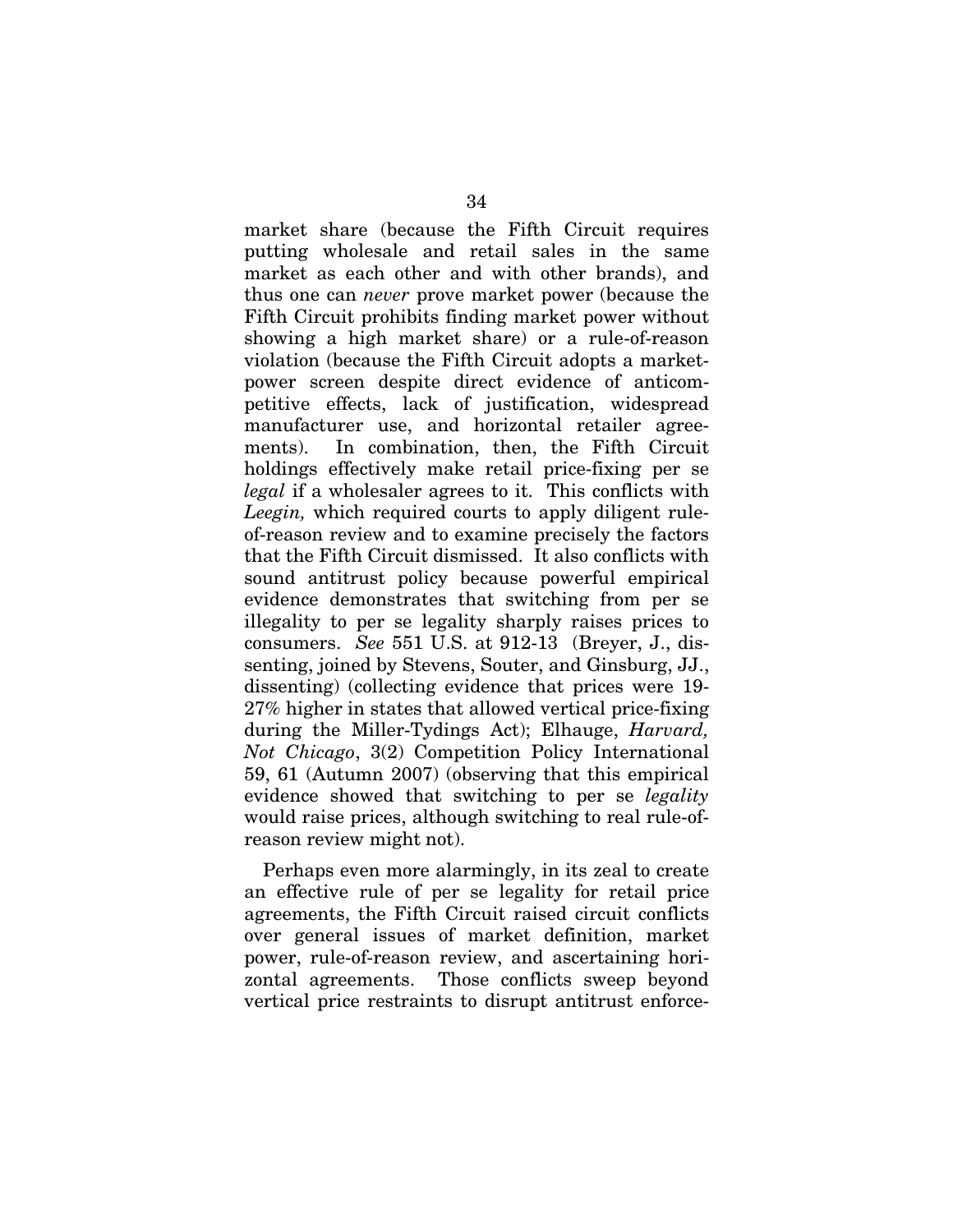ment on mergers, cartels, monopolization, and all other areas of antitrust. On each topic, the Fifth Circuit violated *Leegin*'s instruction that courts should not base decisions on "'formalistic' legal doctrine rather than 'demonstrable economic effect.'" 551 U.S. at 888. Ultimately, then, the Petition raises an even more fundamental question: will modern antitrust jurisprudence live up to its aspiration of replacing arid formalisms with sound economics, or will it have the more dismal legacy of replacing old pro-plaintiff formalisms with new pro-defendant formalisms equally lacking in economic merit?

The petition for certiorari should be granted.

Respectfully submitted,

KEN M. PETERSON WILL B. WOHLFORD KRISTEN WHEELER MALONEY MORRIS, LAING, EVANS, BROCK & KENNEDY, CHARTERED 300 North Mead, Suite 200 Wichita, KS 67202-2745 (316) 262-2671

NELSON ROACH D. NEIL SMITH NIX, PATTERSON & ROACH, L.L.P. 205 Linda Drive Daingerfield, TX 75638 (903) 645-7333

PROFESSOR EINER ELHAUGE *Counsel of Record* 1575 Massachusetts Avenue Cambridge, MA 02138 (617) 496-0860 elhauge@law.harvard.edu

JAMES F. BENNETT DOWD BENNET, LLP 7733 Forsyth Boulevard Suite 1410 St. Louis, MO 63105 (314) 889-7302

*Counsel for Petitioner*

November 15, 2010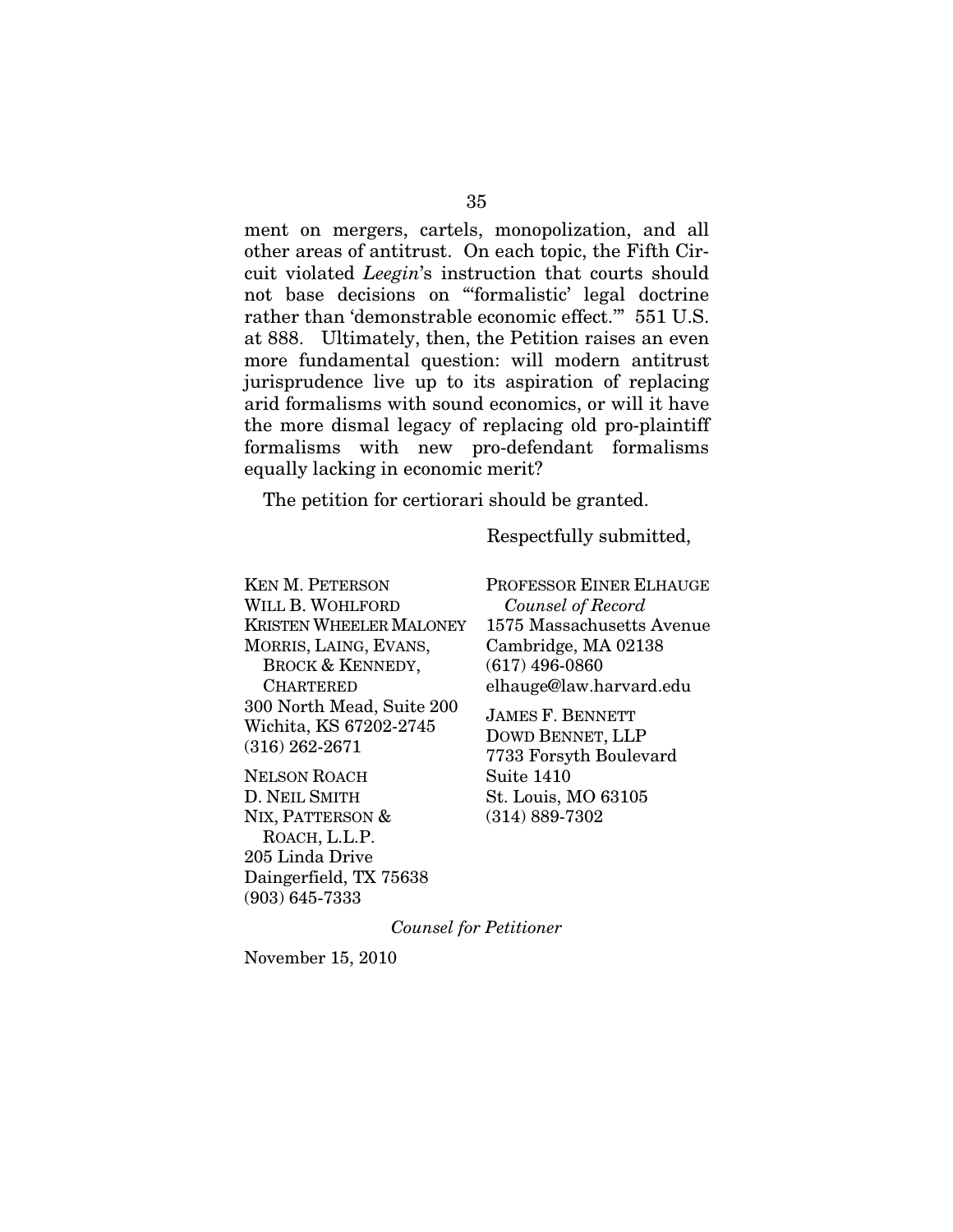# APPENDIX TABLE OF CONTENTS

|                                                                                      | Page |
|--------------------------------------------------------------------------------------|------|
| APPENDIX A: Fifth Circuit Opinion                                                    | 1a   |
| APPENDIX B: Fifth Circuit Judgment                                                   | 16a  |
| APPENDIX C: Memorandum and Order<br>Entered in the Eastern District of Texas         | 17a  |
| APPENDIX D: Plaintiff's Second Amended<br>Complaint in the Eastern District of Texas | 33а  |
| APPENDIX E: Plaintiff's First Amended<br>Complaint in the Eastern District of Texas  | 46a  |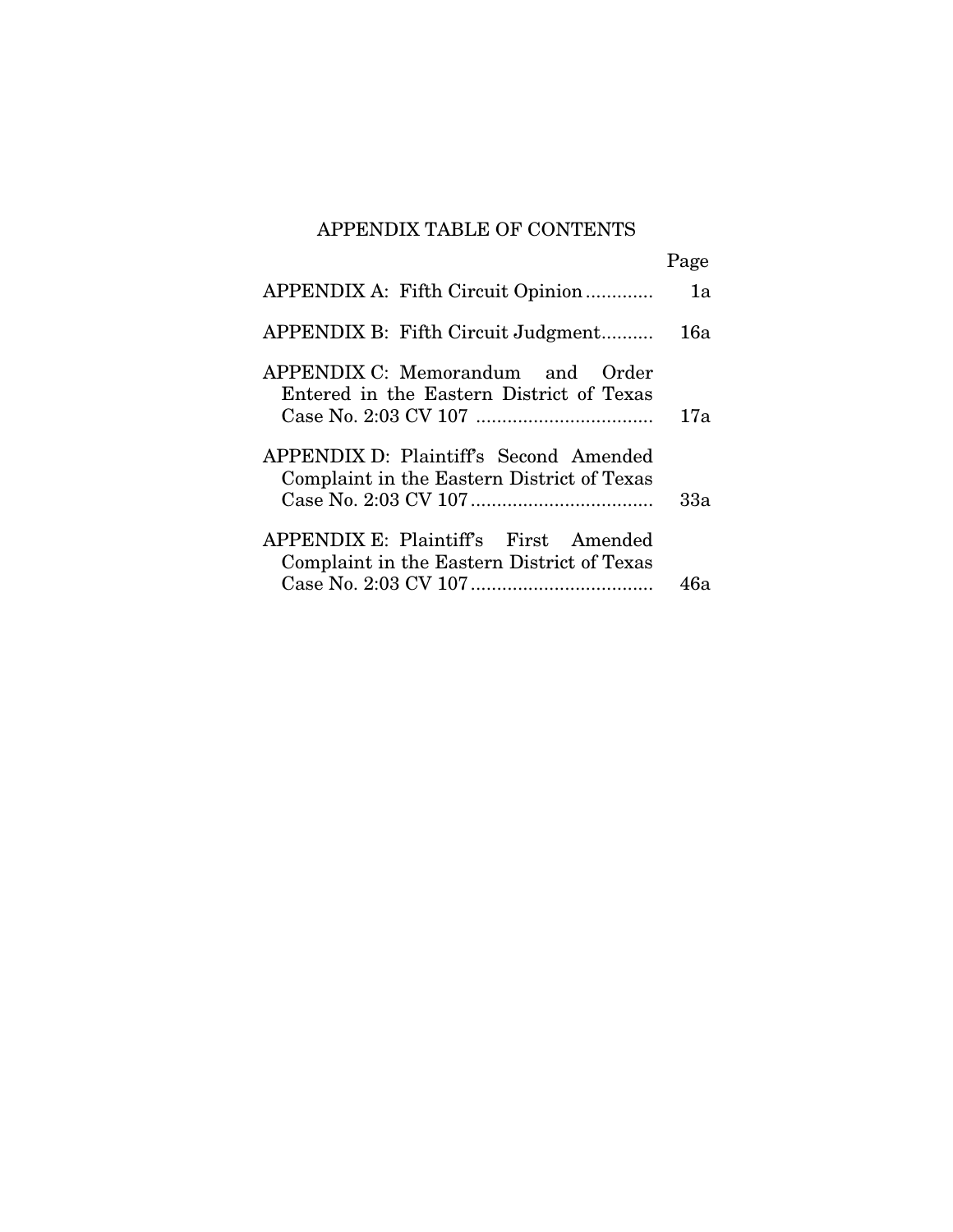### **APPENDIX A**

## IN THE UNITED STATES COURT OF APPEALS FOR THE FIFTH CIRCUIT

# No. 09-40506 ————

————

PSKS, INC., DOING BUSINESS AS KAY'S KLOSET . . . . KAY'S SHOES, *Plaintiff-Appellant*,

versus

LEEGIN CREATIVE LEATHER PRODUCTS, INC., *Defendant*-*Appellee*.

————

Appeal from the United States District Court for the Eastern District of Texas

————

Before SMITH, GARZA, and CLEMENT, Circuit Judges.

JERRY E. SMITH, Circuit Judge.

PSKS, Inc. ("PSKS"), sued for alleged violations of §1 of the Sherman Act and obtained a substantial judgment. This court affirmed. *PSKS, Inc. v. Leegin Creative Leather Prods., Inc*., 171 F. App'x 464 (5th Cir. 2006). The Supreme Court reversed, overruling *Dr. Miles Med. Co. v. John D. Park & Sons Co*., 220 U.S. 373 (1911), and holding that vertical price restraints, like vertical nonprice restraints, often have procompetitive justifications and should be judged under the rule of reason. *Leegin Creative Leather Prods., Inc. v. PSKS, Inc*., 551 U.S. 877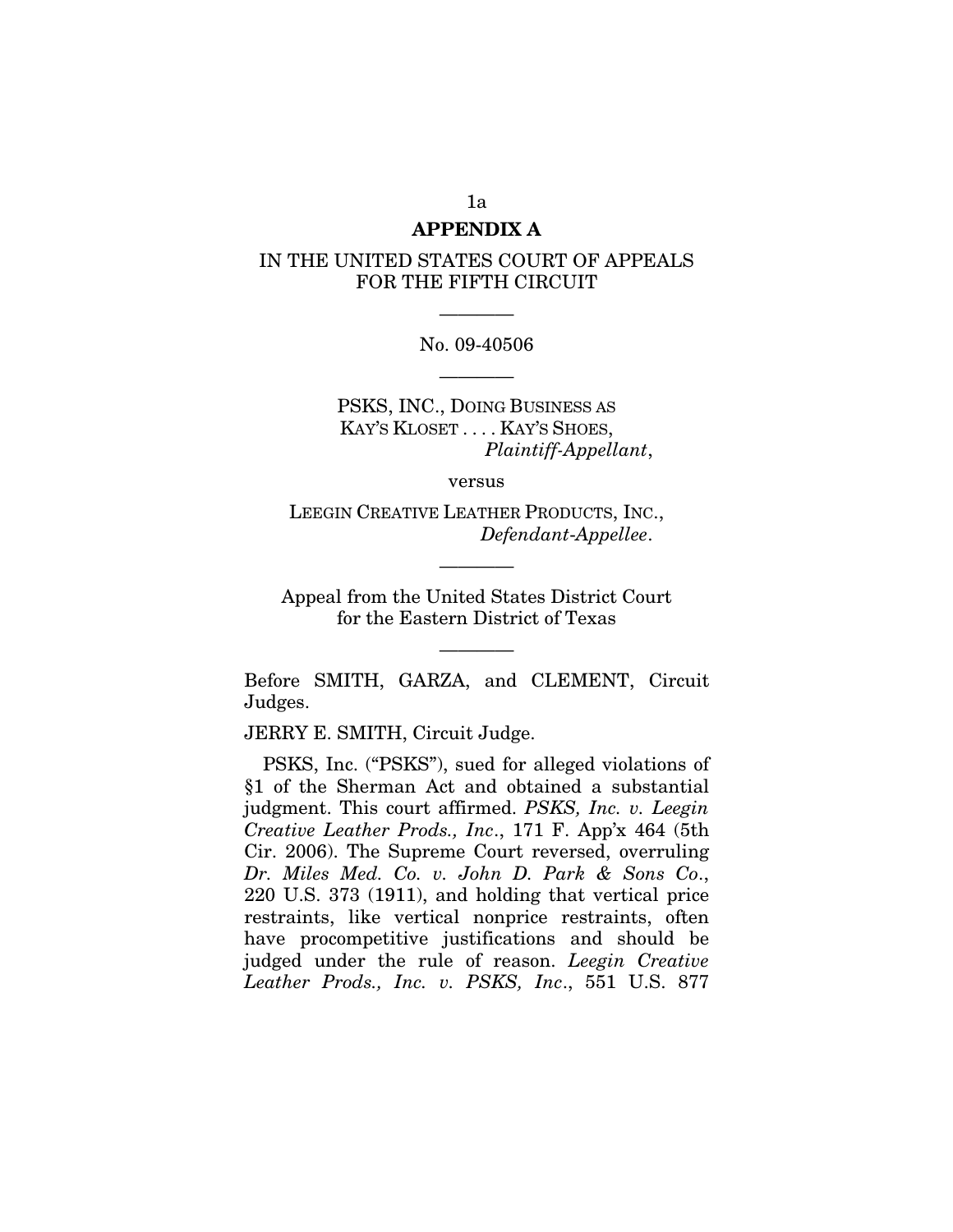(2007) ("*Leegin*"). On remand, we further remanded to the district court for proceedings in light of the Supreme Court's opinion. *PSKS, Inc. v. Leegin Creative Leather Prods., Inc*., 498 F.3d 486 (5th Cir. 2007) (per curiam). The district court granted defendant's motion to dismiss on the merits. *PSKS, Inc. v. Leegin Creative Leather Prods., Inc*., No. 2:03-CV-107, 2009 WL 938561 (E.D. Tex. Apr. 6, 2009). We affirm.

#### I.

#### A. Factual Background.

Leegin Creative Leather Products, Inc. ("Leegin"), manufactures and dis-tributes handbags, belts, jewelry, and other products under the "Brighton" brand. PSKS operated Kay's Kloset, a retail fashion and accessories store in Lewisville, Texas, that sold Brighton products and goods from other manufacturers to consumers in the greater Dallas area.

Leegin utilizes a "dual distribution system" for its Brighton products. It distributes Brighton goods at the wholesale level to independent retailers through periodic trade shows. It also owns and controls over one hundred Brighton retail stores. The company thus is both manufacturer and retailer.

To harmonize and control the price of Brighton goods, Leegin imposed a resale price maintenance policy. PSKS violated that policy by offering Brighton products at a discount through Kay's Kloset. When PSKS refused to stop discounting Brighton goods, Leegin ceased to sell Brighton goods to it.

PSKS sued Leegin, alleging that it had entered into vertical resale price maintenance ("RPM") agreements. The jury awarded \$3,975,000 to PSKS, and this court affirmed pursuant to Dr. Miles. *PSKS, Inc.*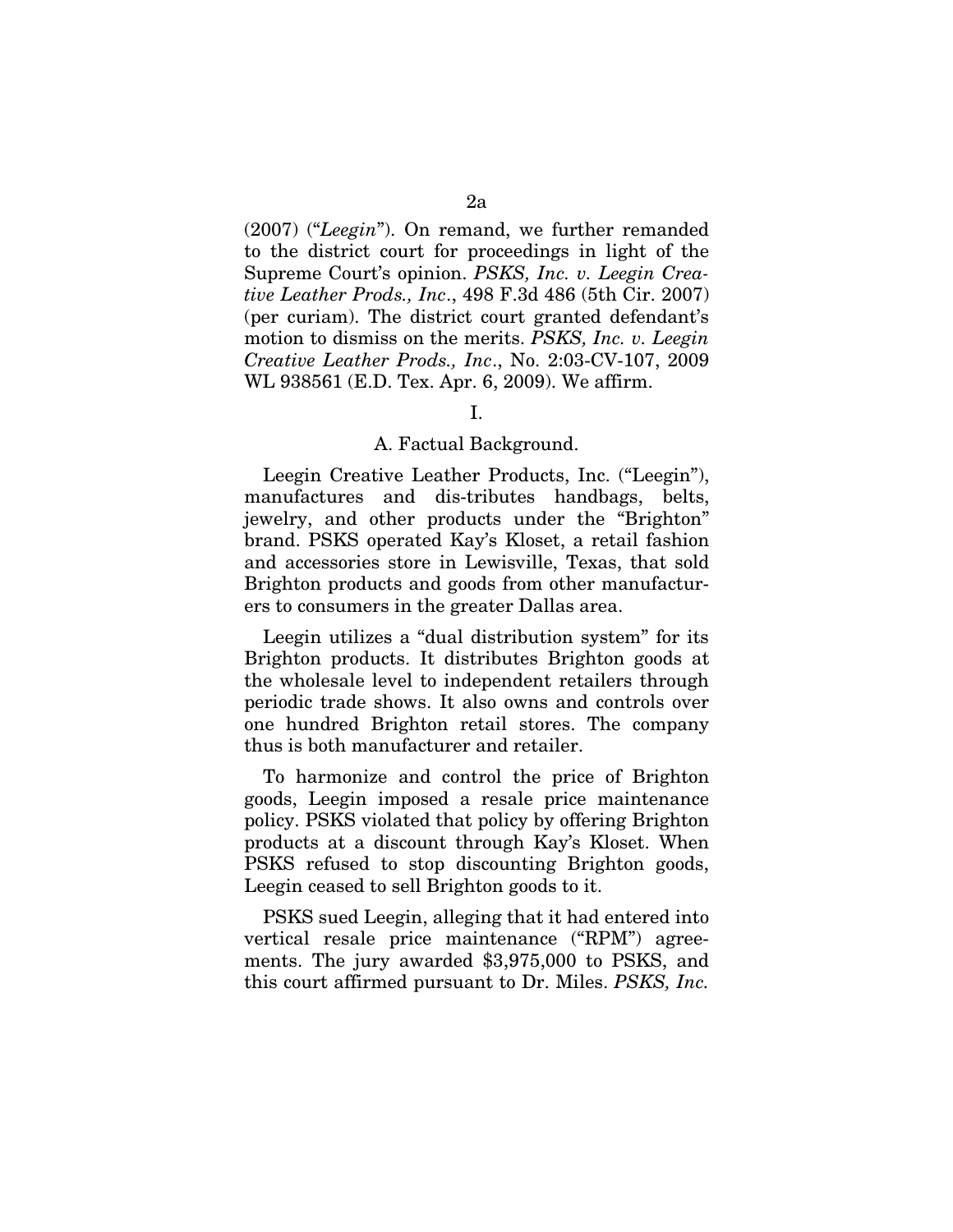*v. Leegin Creative Leather Prods., Inc*., 171 F. App'x 464 (5th Cir. 2006).

#### B. The Supreme Court's Decision.

The Supreme Court granted certiorari to reexamine the *per se* rule of *Dr. Miles*. *Leegin*, 551 U.S. at 881. The Court recognized that the "economics literature is replete with procompetitive justifications for a manufacturer's use of resale price maintenance." *Id.* at 889. It noted that the *per se* rule applies only to restraints that exhibit "manifestly anticompetitive effects" and lack any redeeming virtue. *Id.* at 886. It then held that the *per se* rule is no longer appropriate to RPM arrangements, overruling *Dr. Miles. Id.* at 907. Instead, vertical price restraints, like vertical nonprice restraints, must be judged under the rule of reason. *Id.*

The Court reasoned that RPM arrangements can have important pro-competitive effects, such as encouraging retailers to invest in services and promotions and eliminating free riding by discounting retailers. *Id.* at 890-91. The Court nevertheless acknowledged the possible anticompetitive justifications of a RPM regime. Such arrangements can facilitate a manufacturer cartel or a cartel at the retail level. *Id.* at 892-93. In the latter instance, a group of retailers could collude to fix prices to consumers and then convince the manufacturer to aid that unlawful arrangement. A dominant retailer or manufacturer, similarly, could abuse RPM to its advantage. *Id.* at 893. A dominant retailer with an extensive distribution network, for instance, might request RPM to build a moat against competition, and manufacturers might feel compelled to comply in order to access that distribution network. *Id.* at 893-94 (citing *Toys "R" Us, Inc. v. FTC*, 221 F.3d 928, 937-38 (7th Cir. 2000)).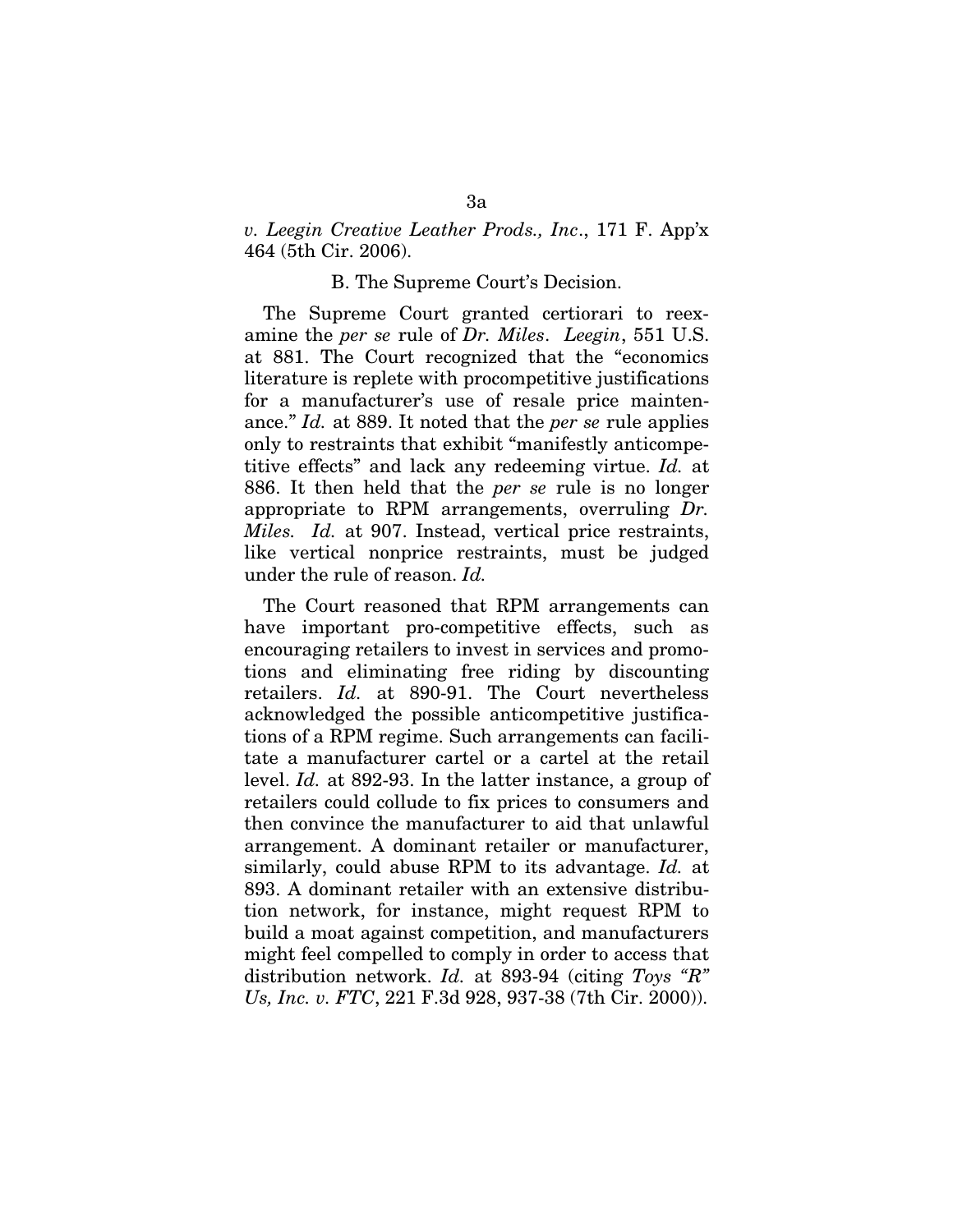The opinion addressed the common criticism, raised again by PSKS and *amicus* in this appeal, that the rule of reason is tantamount to a rule of *per se* legality. *Id.* at 897-98. The Court overruled *Dr. Miles* and adopted the rule of reason precisely because that standard allows lower courts to weed out anticompetitive RPM without subjecting countless procompetitive uses to drawn out judicial scrutiny. *Id.* at 898- 99.

The *Leegin* decision also tore down the artificial doctrinal wall between vertical price and nonprice restraints that had received much criticism after *Continental T. V., Inc. v. GTE Sylvania Inc*., 433 U.S. 36 (1977). *Leegin*, 551 U.S. at 904. That was a critical observation, for it permits this court and lower courts to draw upon existing vertical nonprice restraint jurisprudence in RPM cases, provided that application of the rule of reason always requires a case-by-case analysis and that there may be situations in which the anticompetitive effects of vertical price and nonprice restraints will differ.

## C. PSKS's claims on remand and the district court's opinion.

On remand, PSKS filed a second amended complaint alleging that independent retailers were involved in the enforcement of Leegin's RPM policy. Specifically, it alleged that at a meeting, more than one hundred of Leegin's most successful retailers had reached a consensus regarding special occasion discounts and enticements and that that consensus was then adopted and announced as company policy by Leegin's president, Jerry Kohl. It further alleged that Leegin was the hub in a hub-and-spoke conspiracy, because it would intervene to resolve pricing disputes between and among competing Brighton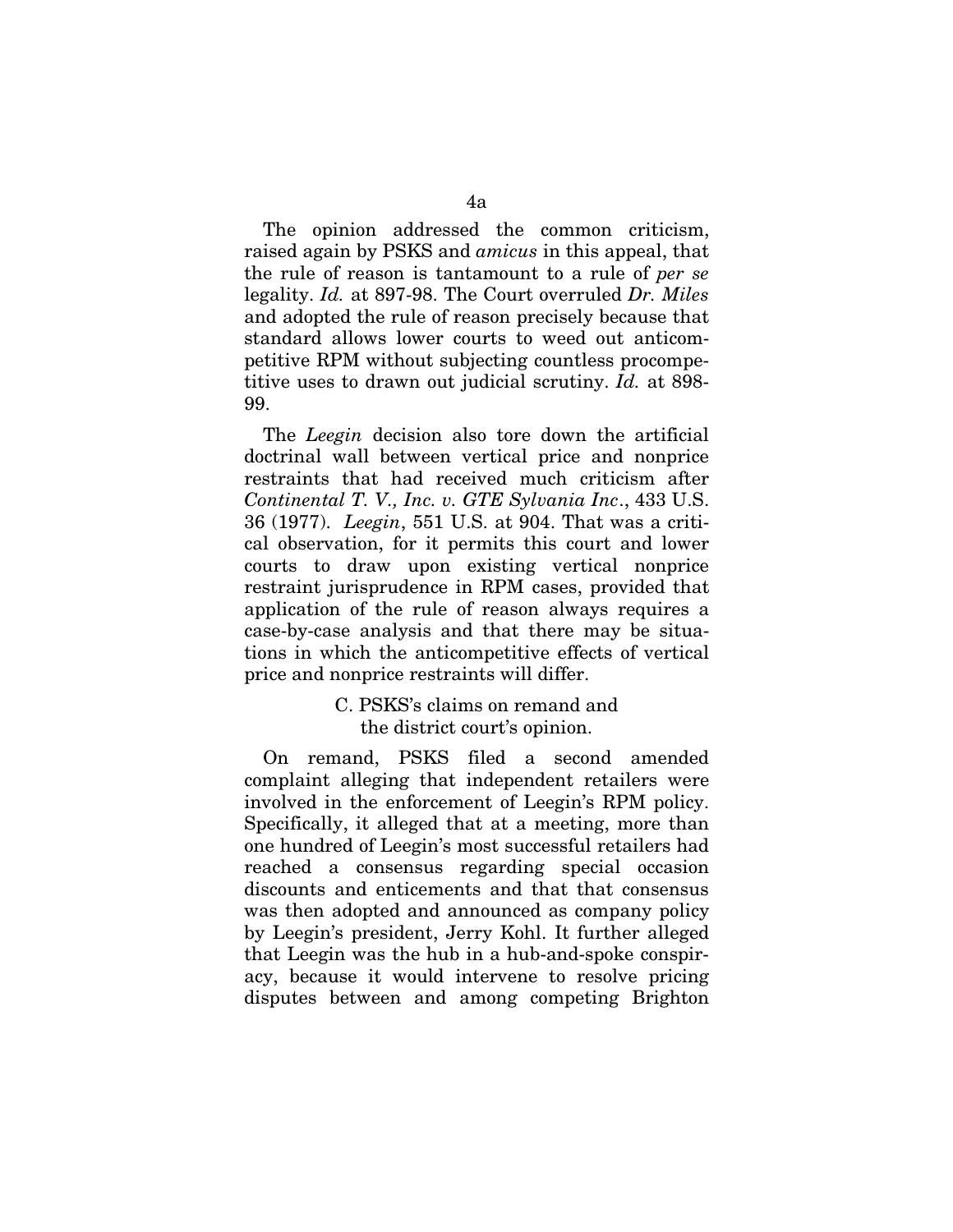retailers. At the same time, PSKS alleged that Leegin is "the largest single retailer of Brighton products."

PSKS finally claimed that Leegin, acting at the retail level, agreed with other retailers on the price at which Brighton goods would be sold to consumers. It therefore alleged that Leegin was involved in a horizontal price-fixing conspiracy. PSKS did not allege that retailers were the "source" of the RPM policy or that Leegin established the policy at retailers' behest. Nor did it allege any agreement among retailers or between Leegin and competing manufacturers. The second amended complaint alleged four anticompetitive effects: (1) that consumers were made to pay an artificially high price for Brighton products; (2) that consumers were "deprived of free and open competition in the purchase of Brighton-brand products"; (3) that PSKS was hindered in its efforts to buy "competing products"; and (4) that consumers were "forced" to pay artificially high and anticompetitive prices for Brighton products.

PSKS also urged that the rule of reason is inapplicable to Leegin's conduct, because Leegin is a dual distributor. PSKS consistently alleged that RPM ar-rangements must be analyzed differently in dual distribution settings from how they are analyzed in the more common instance in which the manufacturer does not participate at the retail level.

PSKS alleged the relevant product markets as: (1) the "retail market for Brighton's women's accessories" and (2) the "wholesale sale of brand-name women's accessories to independent retailers." It additionally claimed that Leegin had market power based on its "highly differentiated products," its large showroom at the Dallas trade show, and its alleged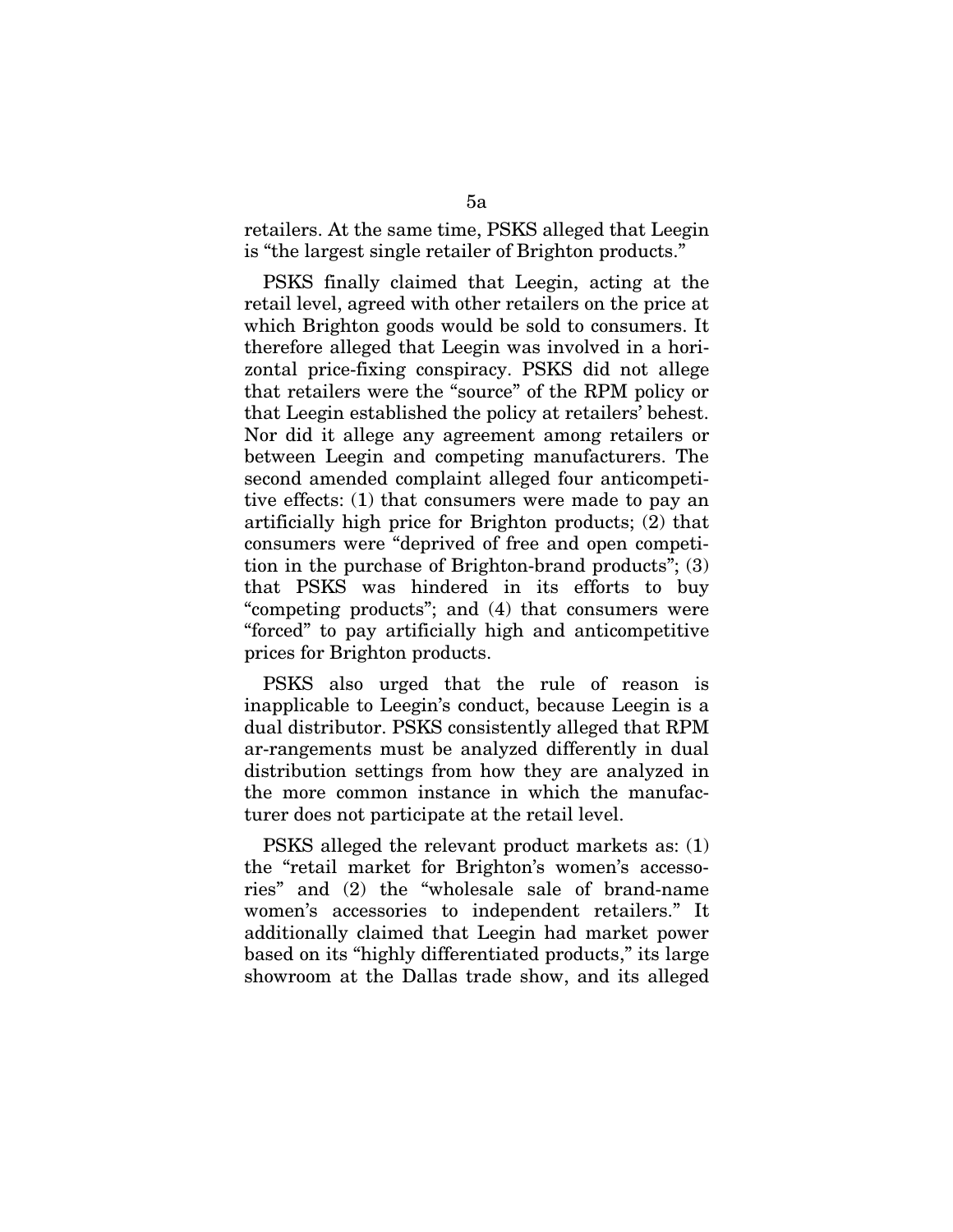position as the largest among an unspecified number of manufacturers in the proposed wholesale market.

The district court dismissed PSKS's second amended complaint, holding that it had failed to plead a plausible relevant market as required under the rule of reason; that its new horizontal restraint allegations were barred by the mandate rule; and that the horizontal claims failed as a matter of law, even if they were not barred. The court did not accept the "retail market for Brighton's women's accessories" as the relevant market, because that definition ignored the innumerable other brands that are "reasonably interchangeable in use" with Brighton products. It rejected Brighton's attempt to define Brighton as a single-brand market and held that PSKS had failed to plead a unique submarket for Brighton goods, because it had failed to first plead a "tenable dominant market."

The court also refused PSKS's second proposed market definition, which consisted of four characteristics: wholesale sale; brand-name; women's accessories; and independent retailers.

### II.

We review a dismissal under rule 12(b)(6) *de novo*. *Apani Sw., Inc. v. Coca-Cola Enters., Inc*., 300 F.3d 620, 624 (5th Cir. 2002). "To survive a motion to dismiss, a complaint must contain sufficient factual matter, accepted as true, to state a claim to relief that is plausible on its face." *Ashcroft v. Iqbal*, 129 S. Ct. 1937, 1949 (2009) (quotations omitted). The complaint need not contain "detailed factual allegations" but must state "more than labels and conclusions, and a formulaic recitation of the elements of a cause of action will not do." *Bell Atl. Corp. v. Twom-*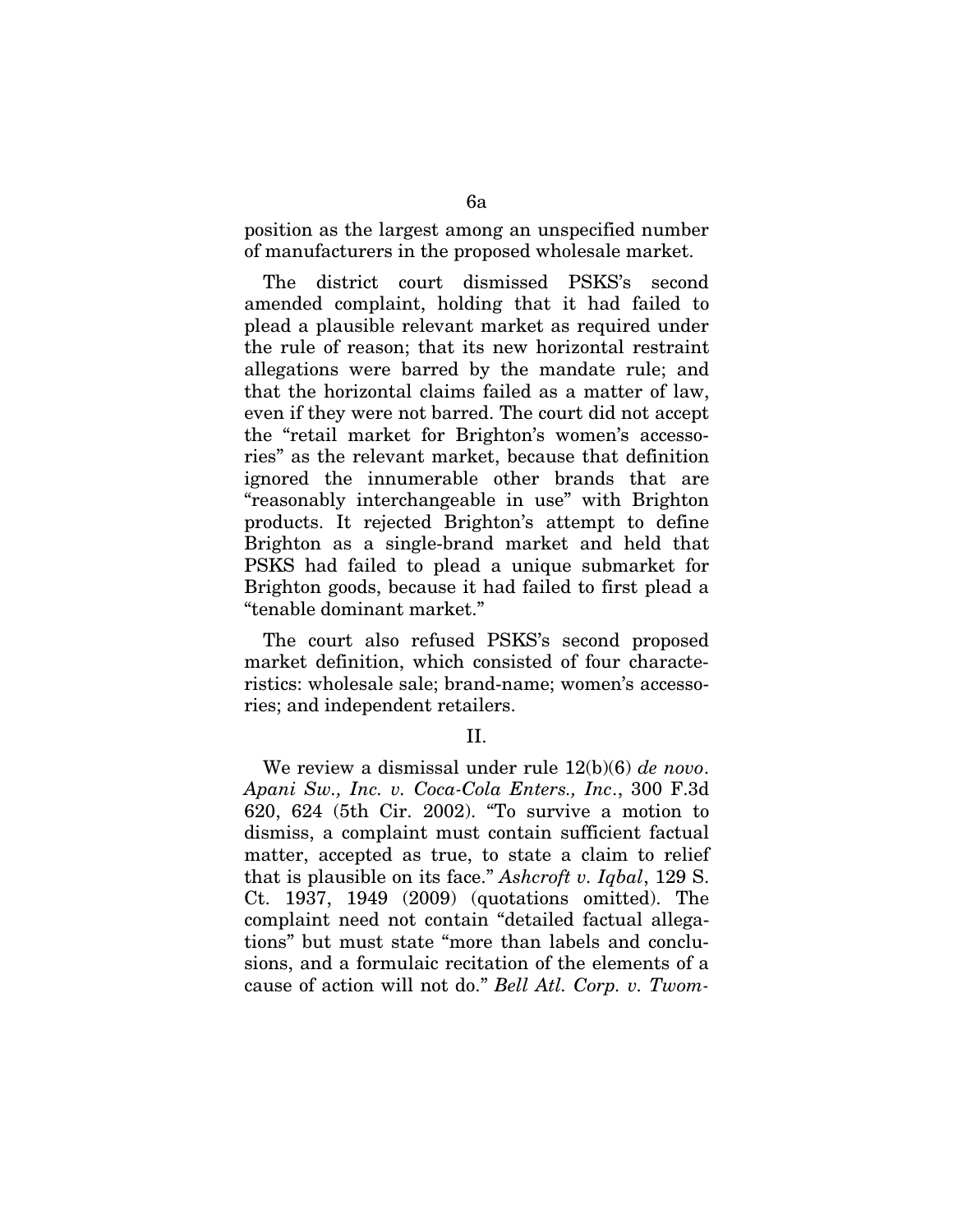*bly*, 550 U.S. 544, 555 (2007). "Where a complaint pleads facts that are 'merely consistent with' a defendant's liability, it 'stops short of the line between possibility and plausibility of entitlement to relief.'" *Iqbal,* 129 S. Ct. at 1949 (quoting *Twombly*, 550 U.S. at 557). *See generally* 2 JAMES W. MOORE ET AL., MOORE'S FEDERAL PRACTICE § 8.04[1] (3d ed. 2010).

#### A. Vertical price restraint claims after Leegin.

"To prove a Section 1 violation under rule of reason analysis, [plaintiffs] must show that the defendants' activities caused an injury to competition." *Doctor's Hosp., Inc. v. Se. Med. Alliance, Inc.*, 123 F.3d 301, 307 (5th Cir. 1997). Under the rule of reason, we examine the effect of the alleged restraint on competition, considering all the circumstances, "including the facts peculiar to the business and the history of, reasons for, and market impact of the restraint. . . ." *Royal Drug Co. v. Group Life & Health Ins. Co*., 737 F.2d 1433, 1436 (5th Cir. 1984) (quotations omitted). We balance the "anticompetitive evils of a restrictive practice . . . against any procompetitive benefits or justifications within the confines of the relevant market." *Se. Med. Alliance*, 123 F.3d at 307.

PSKS argues that the Supreme Court announced a rule-of-reason standard for vertical price restraint cases that is different from the standard that has applied to vertical non-price restraint cases since *GTE Sylvania*. Specifically, PSKS claims that under *Leegin*, a plaintiff sufficiently pleads a vertical pricefixing claim just by pleading "the existence of the agreement and the scope of its operation." We need not address that contention, because, as explained in part II.B., PSKS's claim fails anyway as a matter of market definition. For the same reason, we do not need to address the argument of *amicus* American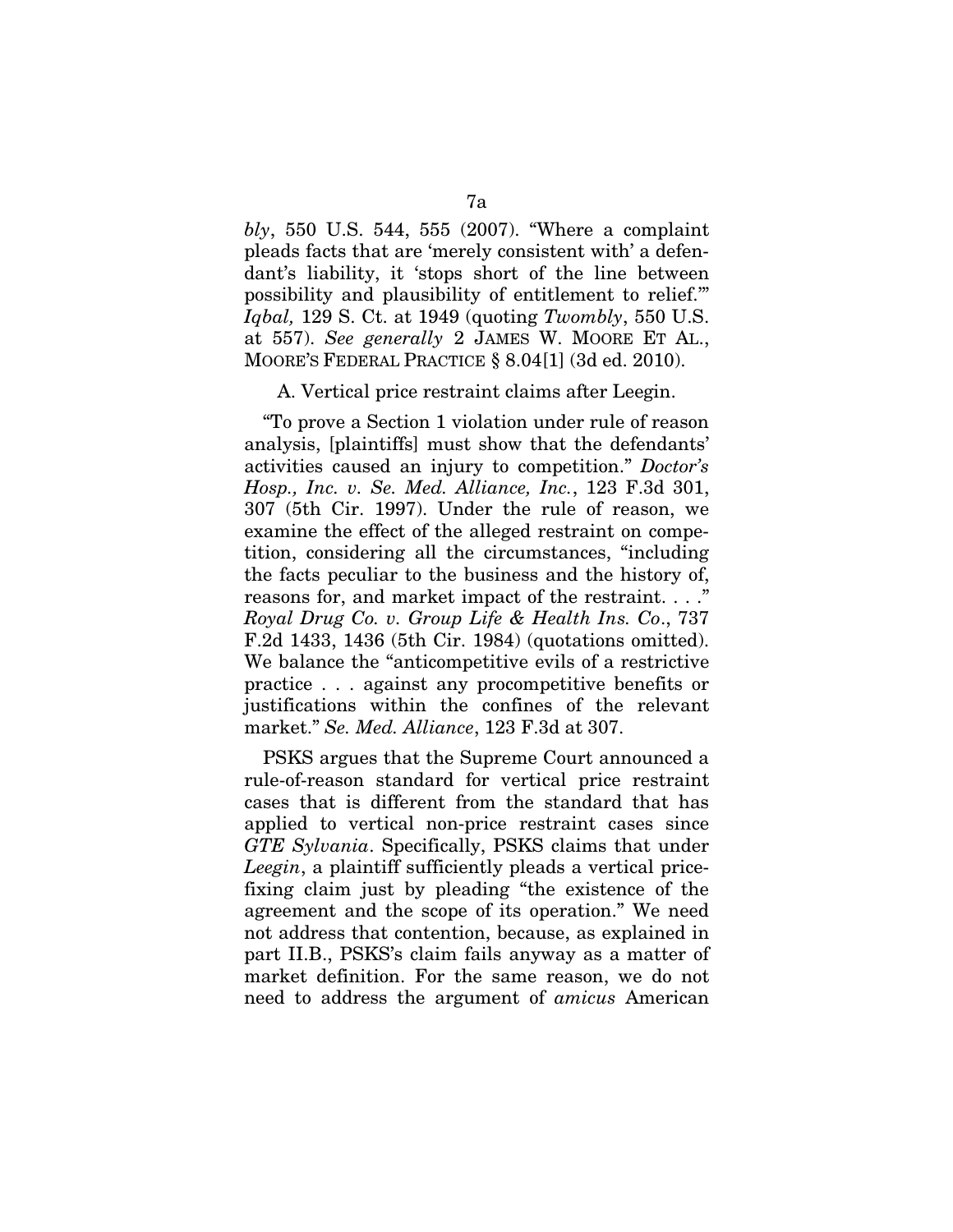Antitrust Institute that RPM arrangements should carry a presumption of illegality; that RPM arrangements should be treated as "inherently suspect" because they lead to higher prices or reduced output; that dual distribution systems should be presumptively illegal; and that without a presumption of illegality, the rule of reason amounts to a rule of *per se* legality for RPM.

## B. The relevant market for Brighton goods and market power.

To state an antitrust claim for anticompetitive RPM, PSKS's complaint must plausibly define the relevant product and geographic markets. *See Apani*, 300 F.3d at 627. A proposed product market must include all "commodities reasonably interchangeable by consumers for the same purposes." *United States v. E.I. du Pont de Nemours & Co*., 351 U.S. 377, 395 (1956).

Where the plaintiff fails to define its proposed relevant market with reference to the rule of reasonable interchangeability and crosselasticity of demand, or alleges a proposed relevant market that clearly does not encompass all interchangeable substitute products even when all factual inferences are granted in plaintiff's favor, the relevant market is legally insufficient, and a motion to dismiss may be granted.

*Apani*, 300 F.3d at 628.

PSKS alleged two alternative product markets, neither of which encompasses interchangeable substitute products or recognizes the cross-elasticity of demand for Brighton goods. The district court properly rejected the "retail market for Brighton's women's accessories" and the "wholesale sale of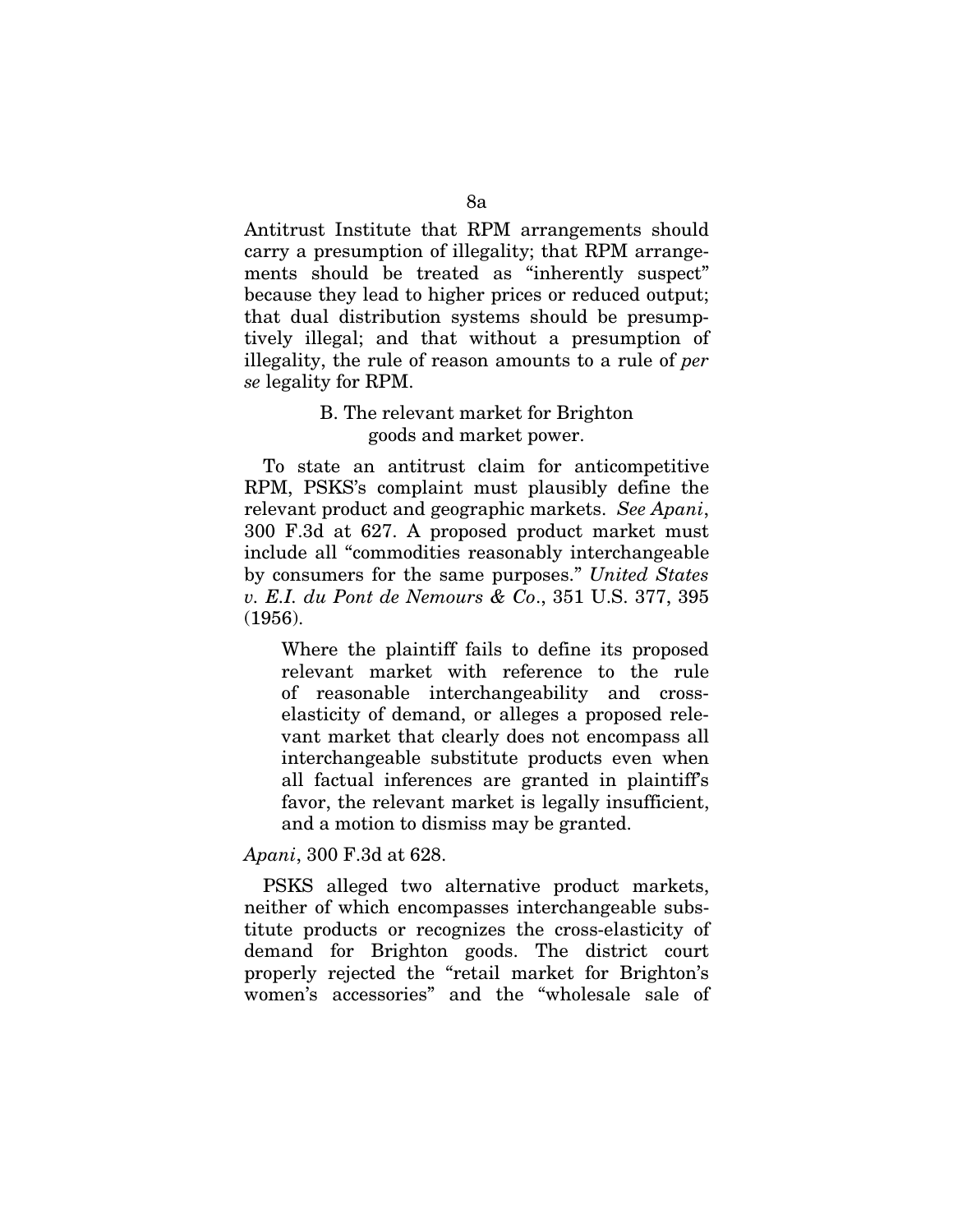brand-name women's accessories to independent retailers."

The court also correctly rejected the claim that Brighton products constitute their own market. In rare circumstances, a single brand of a product or service can constitute a relevant market for antitrust purposes. *Eastman Kodak v. Image Tech. Servs*., 504 U.S. 451, 481-82 (1992). But that possibility is limited to situations in which consumers are "locked in" to a specific brand by the nature of the product. There is no structural barrier to the interchangeability of Brighton products with goods produced by competing manufacturers, nor has PSKS alleged any such structural barriers.

Nor does Brighton constitute its own submarket. Although a recognized submarket doctrine exists, $<sup>1</sup>$  $<sup>1</sup>$  $<sup>1</sup>$ </sup> such markets must exist within broader economic markets. And the requirements for pleading a submarket are no different from those for pleading a  $r$ elevant broader market. $^{2}$  $^{2}$  $^{2}$ 

The second proposed market definition is similarly legally insufficient. "Wholesale sale" does not adequately define the relevant market, because the relevant market definition must focus on the product rather than the distribution level. PSKS has likewise failed sufficiently to allege why Brighton goods are

<span id="page-55-0"></span> <sup>1</sup> *See Brown Shoe Co. v. United States*, 370 U.S. 294, 325 (1962) (stating that within broader markets, "well-defined submarkets may exist which, in themselves, constitute product markets for antitrust purposes).

<span id="page-55-1"></span><sup>2</sup> *See H.J., Inc. v. Int'l Tel. & Tel. Corp*., 867 F.2d 1531, 1540 (8th Cir. 1989); Staples, 970 F. Supp. at 1080 n.11.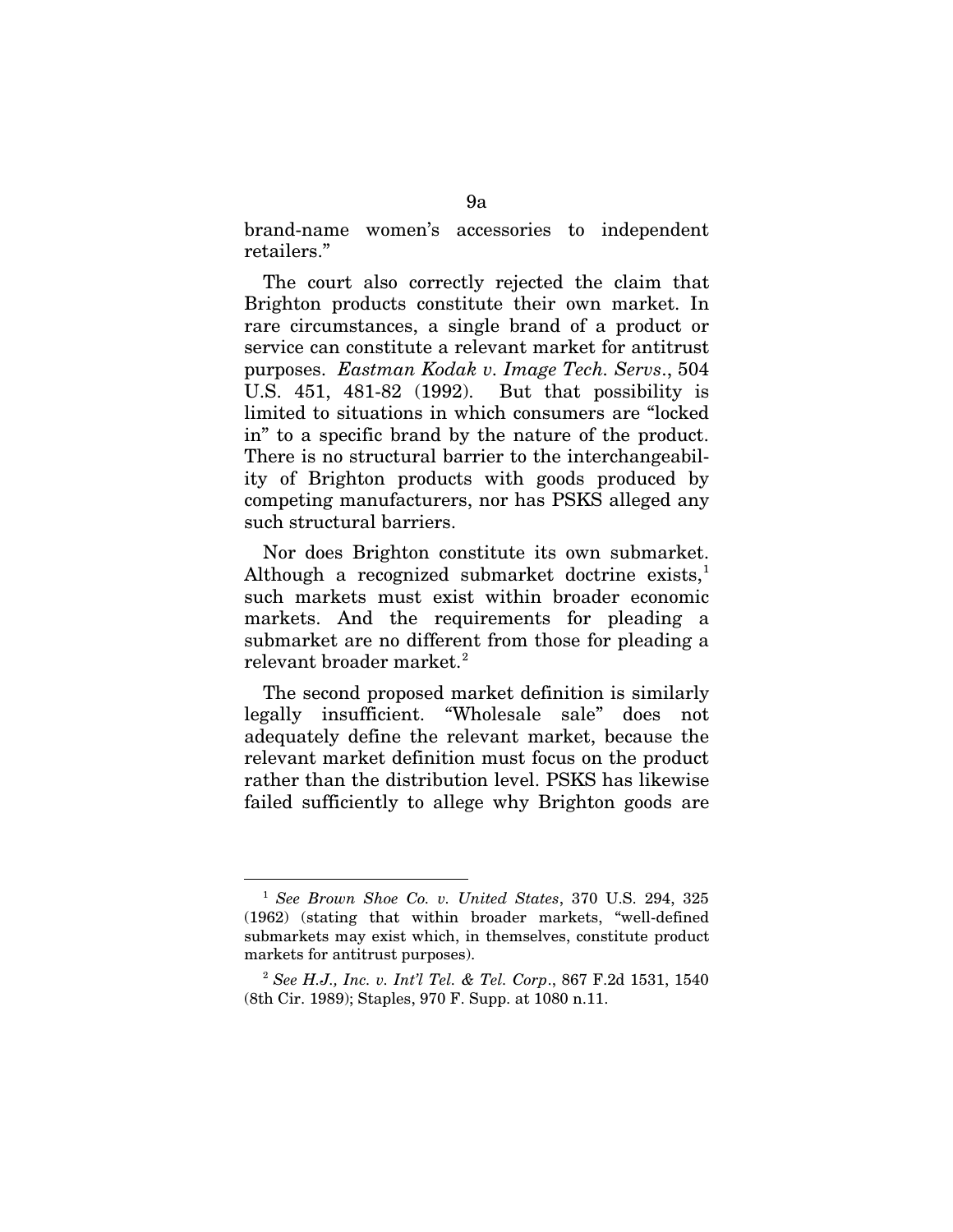not interchangeable with non-brand name products.<sup>[3](#page-56-0)</sup> Nor is there any relevance to "independent retailers" to the market definition, because PSKS has not alleged facts that could establish why independent retailers do not compete with larger chain stores in the distribution of Brighton products.

Lastly, "women's accessories" is too broad and vague a definition to constitute a market. Indeed, it is impossible to imagine that Leegin could have power over such a market. As the *Leegin* court points out, 551 U.S. at 898, even anticompetitive uses of RPM do not create concern unless the relevant entity has market power. A market-power screen is thus compatible with *Leegin* and our precedent [4](#page-56-1) and that of our sister circuits.<sup>[5](#page-56-2)</sup> To allege a vertical restraint claim sufficiently, a plaintiff must plausibly allege the defendant's market power.

<span id="page-56-0"></span><sup>&</sup>lt;sup>3</sup> We agree with the district court that allowing PSKS to amend its complaint to correct that deficiency would be futile in light of the complaint's other flaws.

<span id="page-56-1"></span><sup>4</sup> *See Muenster Butane, Inc. v. Stewart Co*., 651 F.2d 292, 298 (5th Cir. Unit A July 1981) (observing that "if a firm lacks market power, it cannot affect the price of its product, and thus any vertical restraint could not be anticompetitive at the interbrand level." (quotation omitted)).

<span id="page-56-2"></span><sup>5</sup> *See, e.g., Digital Equip. Corp. v. Uniq Digital Techs., Inc.,* 73 F.3d 756, 761 (7th Cir. 1996) (Easterbrook, J.) ("[S]ubstantial market power is an indispensable ingredient of every claim under the Rule of Reason."); *Assam Drug Co. v. Miller Brewing Co*., 798 F.2d 311, 315-16 (8th Cir. 1986) (collecting cases); *Graphic Prods. Distribs., Inc. v. Itek Corp*., 717 F.2d 1560, 1568 (11th Cir. 1983) ("We have narrowed the broad-ranging inquiry called for by the rule of reason by insisting, at the threshold, that a plaintiff attacking vertical restrictions establish the market power of the defendant." (citing *Muenster Butane*, 651 F.2d at 298)).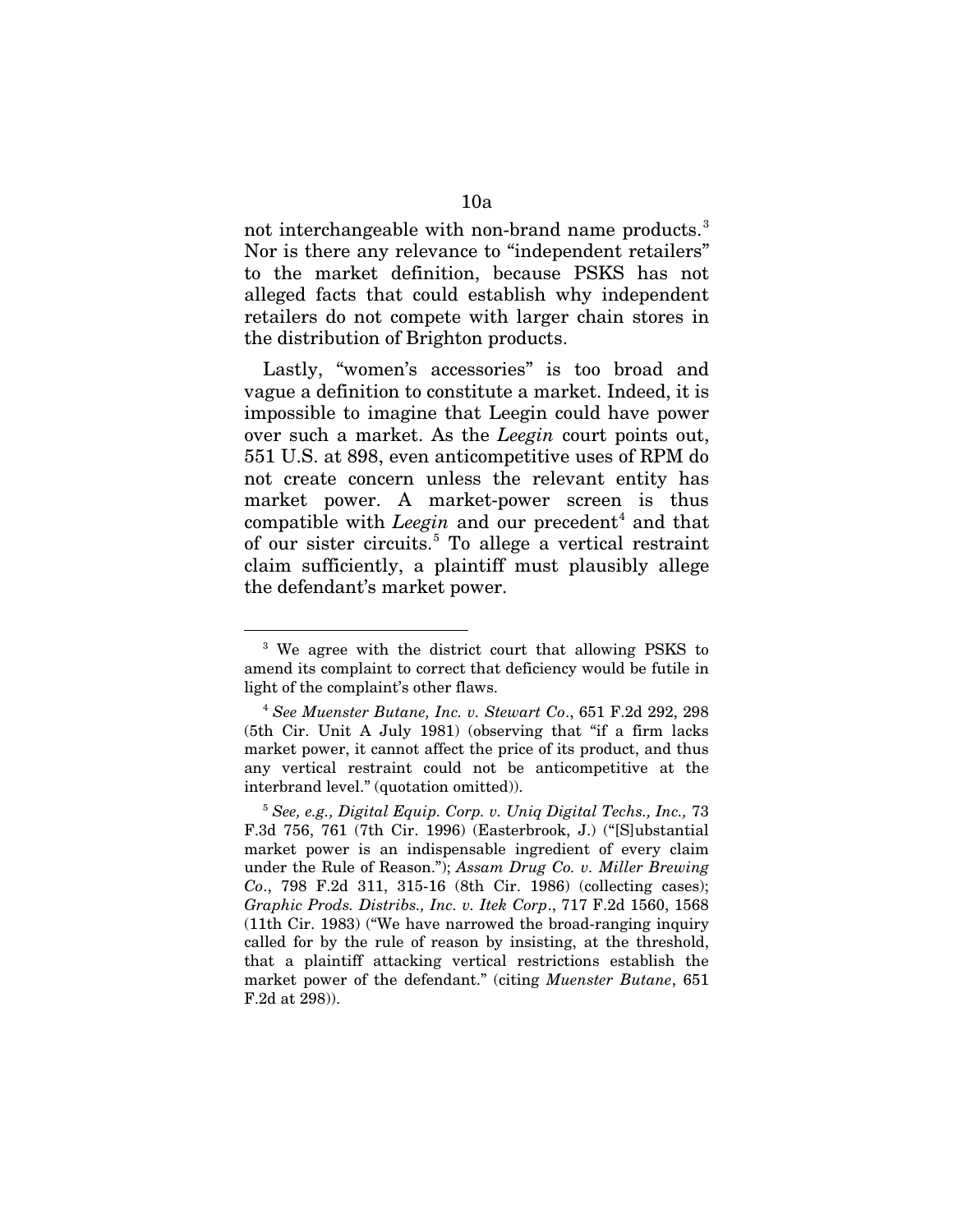#### C. The alleged anticompetitive harm.

PSKS alleged that the RPM program forced consumers to pay "artificially" high prices for Brighton products. That claim defies the basic laws of economics. Absent market power, an artificial price hike by Leegin would merely cause it to lose sales to its competitors.

PSKS also alleged that the RPM policy deprived consumers of "free and open competition in the purchase of Brighton-brand products," because RPM limits price competition among retailers. One problem with that argument is that it ignores interbrand competition, which forces Brighton retailers to offer a combination of price and service that attracts consumers away from competing products. It also fails to recognize that retailers will cease carrying Brighton goods if Leegin imposes onerous requirements that make Brighton products difficult to sell. Moreover, robust competition can exist even in the absence of price competition. *Leegin*, 551 U.S. at 891. Retailers may seek to attract customers with better service, more knowledgeable staff, more appealing stores, and other nonprice -oriented strategies..

Nor is the termination of PSKS as a retailer an anticompetitive effect. It has been the rule since *United States v. Colgate*, 250 U.S. 300 (1919), that a manufacturer, acting unilaterally, can set resale prices and terminate non-conforming dealers. Although one circuit held that "a dealer terminated for its refusal to abide by a vertical minimum price fixing agreement suffers antitrust injury and may recover losses flowing from that termination," *Pace Elecs., Inc. v. Canon Computer Sys., Inc*., 213 F.3d 118, 1224 (3d Cir. 2000), that holding rested on the now-rejected per se illegal treatment of resale price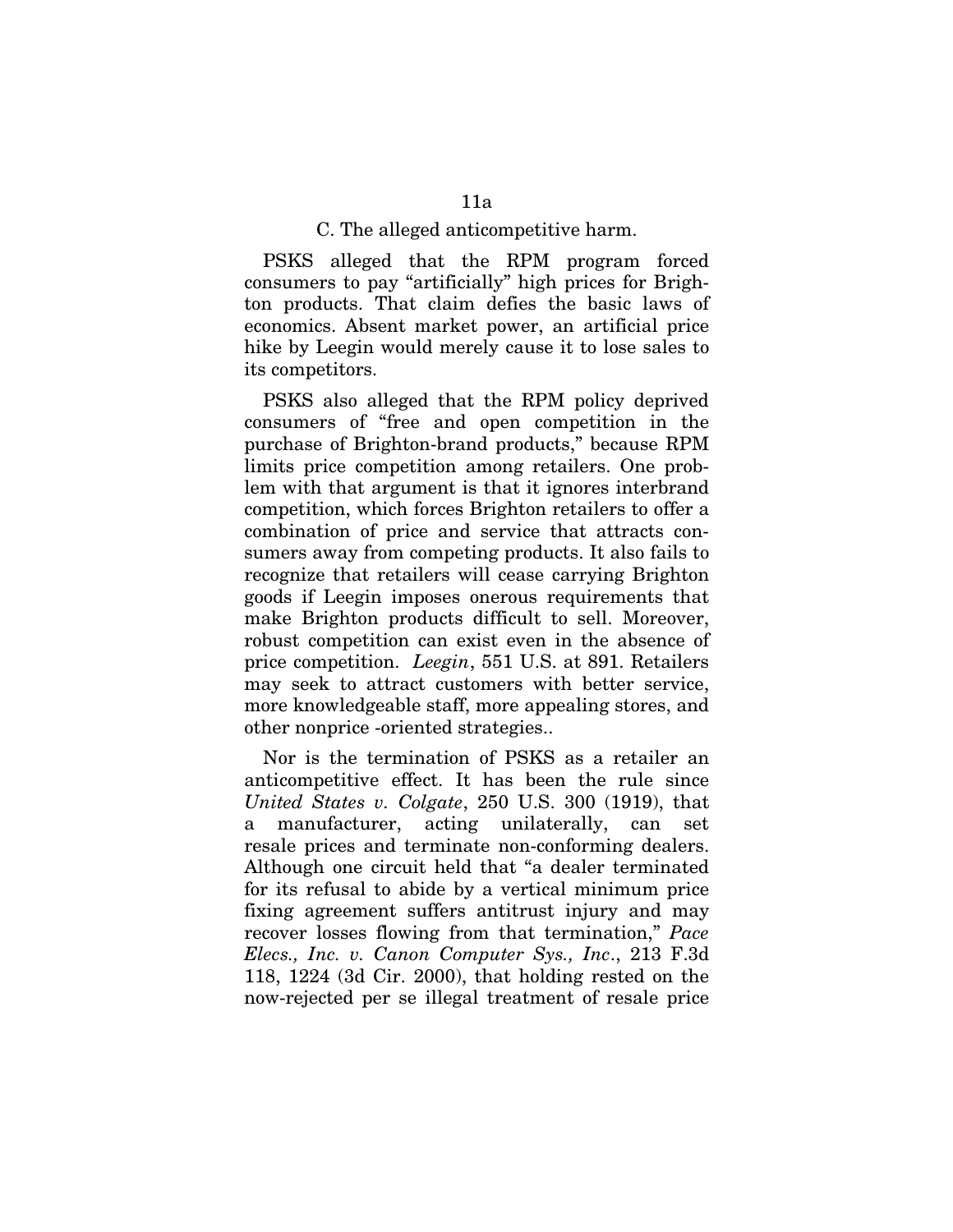maintenance, *Id.* "The purpose of the antitrust laws . . . is 'the protection of competition, not competitors.'" *Leegin*, 551 U.S. at 906 (citations omitted).

PSKS has further failed to allege any relevant factors that would indicate a plausible anticompetitive effect. Namely, PSKS has never asserted that a cartel of retailers or one dominant retailer is the "source" of Leegin's RPM program. *See H&B Equip. Co. v. Int'l Harvester Co*., 577 F.2d 239, 245-46 (5th Cir. 1978). PSKS has claimed that Leegin is the largest single retailer of Brighton products. It is thus difficult to conceive how independent Brighton retailers could be the source of the RPM program. Nor has PSKS alleged that RPM is widespread in the relevant market, an allegation that would, in any event, contradict its claim that Brighton goods have no competition.

Even accepting PSKS's factual allegations as true, nothing in its complaint plausibly alleges a harm to interbrand competition. In *Brunswick Corp. v. Pueblo Bowl-O-Mat*, 429 U.S. 477, 489 (1977), the Court held that antitrust plaintiffs must allege and prove an injury that "reflect[s] the anticompetitive effect either of the violation or of anticompetitive acts made possible by the violation." No rule of reason can require defendants to litigate antitrust claims that do not state an antitrust injury beyond motion to dismiss. The attempt to eliminate claims that do not state an offense under the Sherman Act was at the core of *Bell Atlantic Corp. v. Twombly*, 550 U.S. at 553, and PSKS's complaint fails at that most basic level.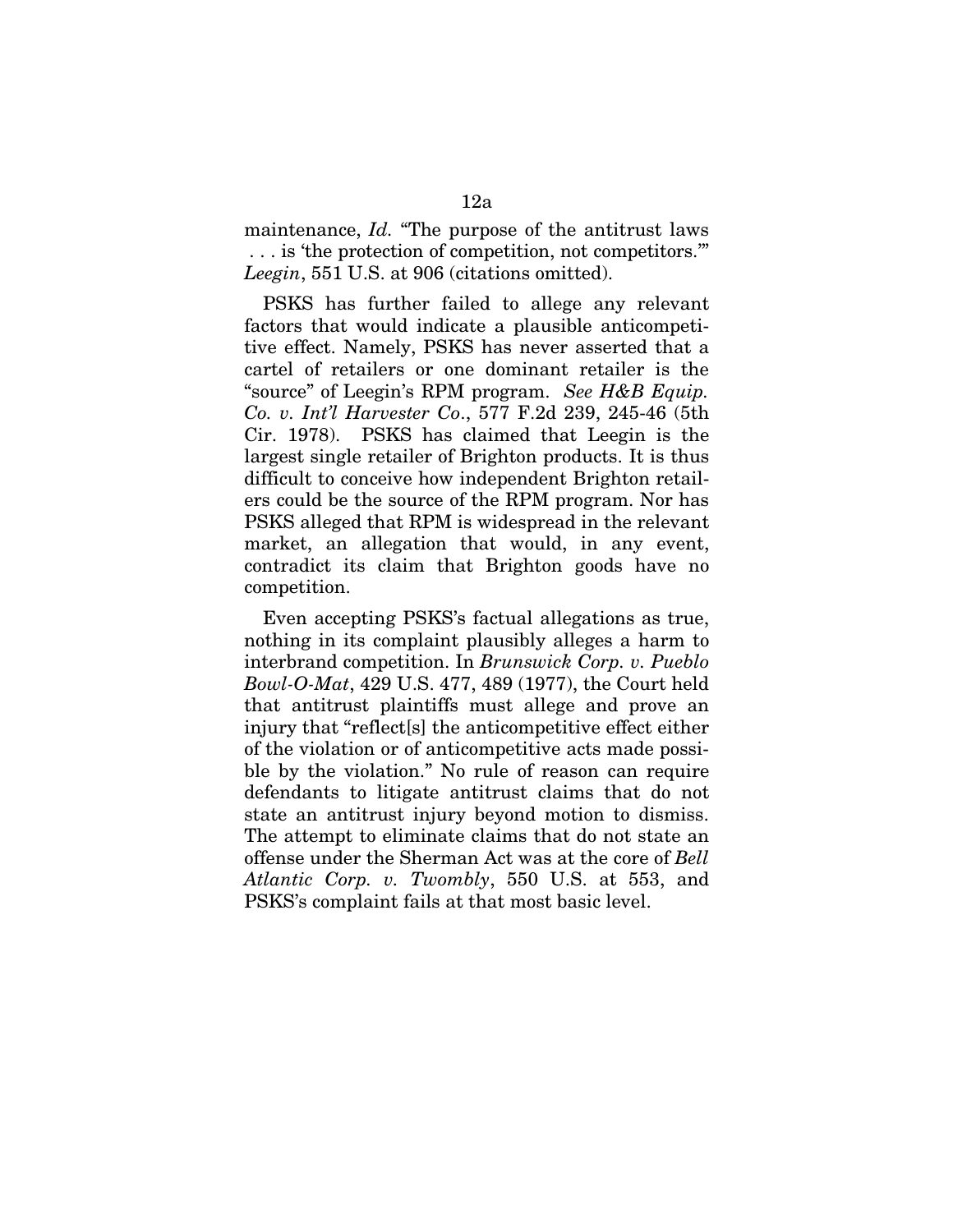#### D. The horizontal-restraint claims.

PSKS argues that the district court erred in holding that its horizontal-restraint claims are barred by the mandate rule, which precludes litigation of waived issues on remand because they were never raised in district court. *United States v. Lee*, 358 F.3d 315, 321 (5th Cir. 2004). PSKS's attempt to plead horizontal-restraint claims for the first time in the second amended complaint mirrors previous efforts by past antitrust plaintiffs whose original claims were rejected by the Supreme Court.<sup>[6](#page-59-0)</sup> PSKS attempted to argue its horizontal claims before the Supreme Court, but the Court explicitly refused to address the issue, because it had not been raised in the lower courts. *Leegin*, 551 U.S. at 907-08. The district court rightly dismissed the horizontalrestraint claims as barred by the mandate rule.

In any event, PSKS has not properly alleged its horizontal-restraint claims, and, irrespective of the mandate rule, the claims must be dismissed on the pleadings. As already discussed, PSKS has failed to allege that retailers were the source of the price restraint, an allegation that would have been potentially inconsistent with the complaint's factual assertion that Leegin is the largest single retailer of Brighton goods.

<span id="page-59-0"></span> <sup>6</sup> *See Cont'l T.V., Inc. v. GTE Sylvania Inc*., 461 F. Supp. 1046, 1051-52 (N.D. Cal. 1978), *aff'd*, 694 F.2d 1132 (9th Cir. 1982) (foreclosing plaintiff's attempt to assert new horizontal theories on remand after the Supreme Court reversed the per se rule against nonprice vertical restraints and holding that "[s]uch a theory of Section 1 liability has never before been asserted by plaintiff and it cannot properly do so now"); *see also Omni Outdoor Adver. v. Columbia Outdoor Adver*., 974 F.2d 502, 505-06 (4th Cir. 1992).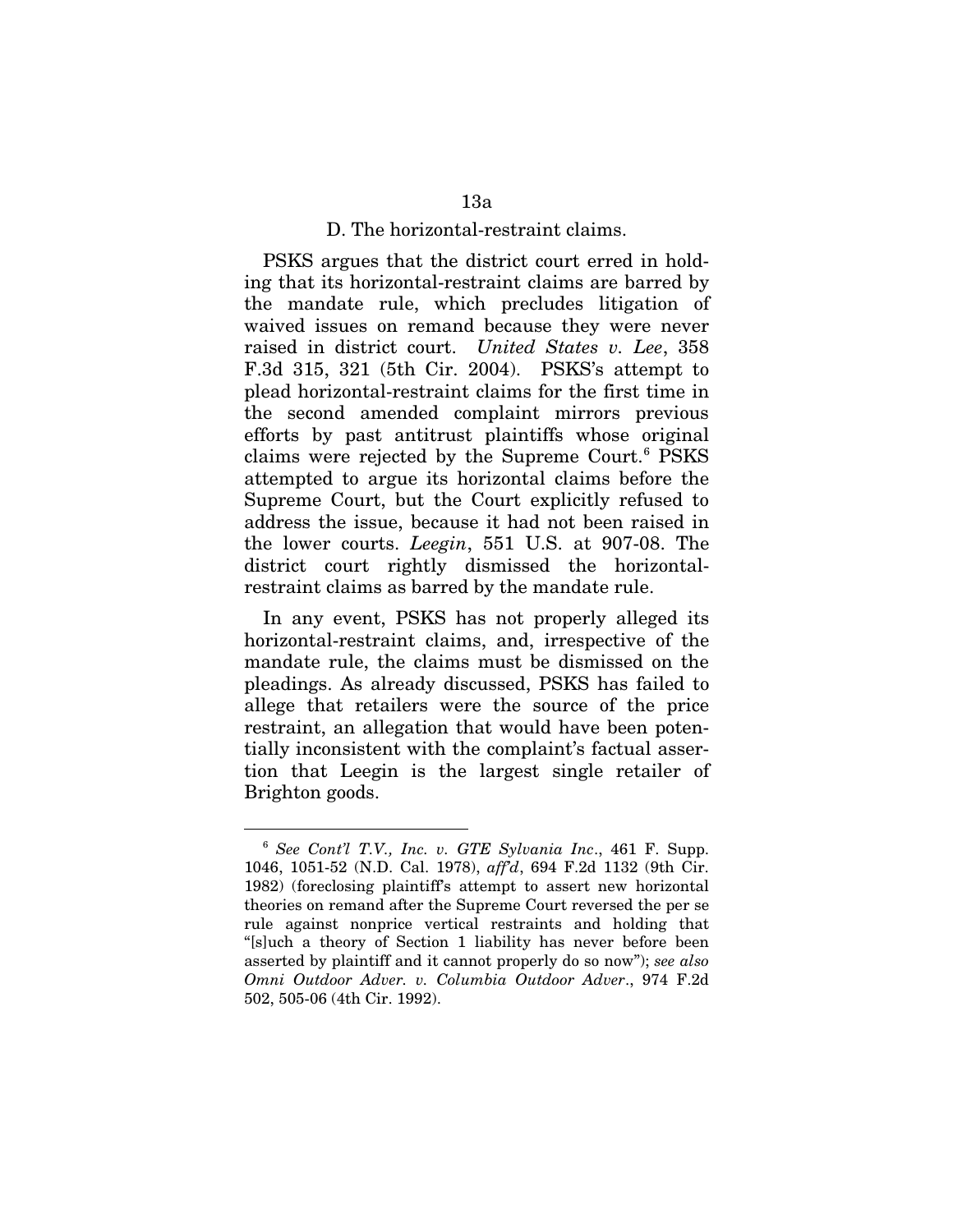PSKS claims that Leegin entered into a horizontal price-fixing conspiracy by discussing special occasion discounts with its retailers in Hawaii. PSKS essentially argues that manufacturers implementing RPM cannot calibrate prices through discussions with their retailers. We cannot agree. Such a rule "can lead, and has led, manufacturers to take wasteful measures.... The increased cost these burdensome measures generate flow to consumers in the form of higher prices." *Leegin*, 551 U.S. at 903 (citing Brief for PING, Inc., as amicus curiae supporting petitioner). A manufacturer's discussion of pricing policy with retailers and its subsequent decision to adjust pricing to enhance its competitive position do not create an antitrust violation or give rise to an antitrust claim.

PSKS's reliance on *Toys "R" Us* for its hub-andspoke conspiracy claim is also misguided. PSKS has not alleged that any dominant retailer imposed the RPM policy on Leegin, nor has it alleged an agreement among retailers to implement the RPM policy. In the absence of an assertion that retailers agreed to RPM among themselves, there is no wheel and therefore no hub-and-spoke conspiracy, and that allegation was therefore properly dismissed.<sup>[7](#page-60-0)</sup>

PSKS further argues that because Leegin is a dual distributor, operating as both a manufacturer and retailer of Brighton goods, the RPM policy is a horizontal restraint. It claims that Leegin's retail presence gives it an incentive to raise retail prices through RPM in order to capture greater profits. Economic logic tells us otherwise.

<span id="page-60-0"></span> <sup>7</sup> Similarly off the mark is PSKS's reliance on *United States v. McKesson & Robbins, Inc*., 351 U.S. 305 (1956), a statutoryinterpretation case that is not relevant to the issue.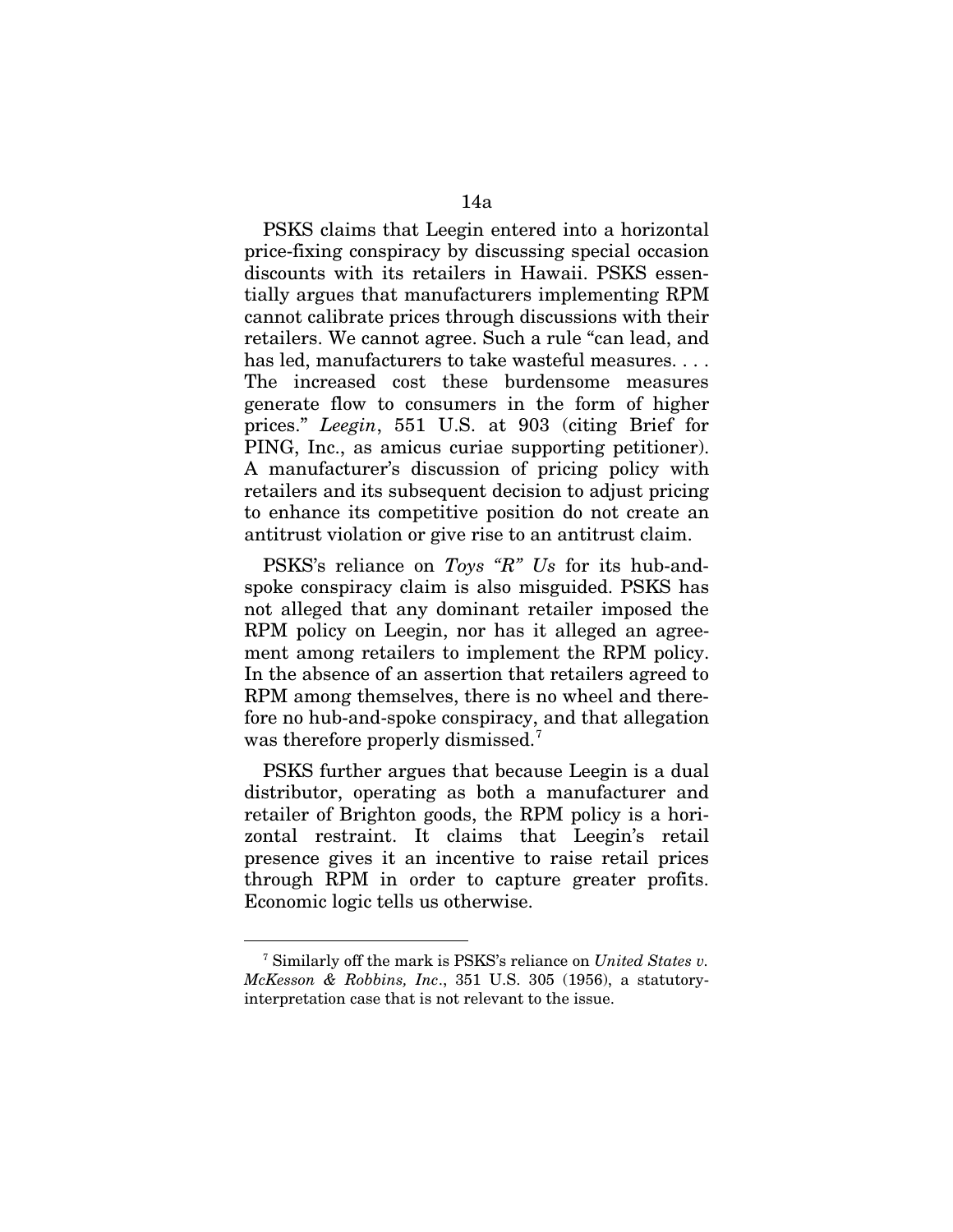Leegin participates in the retail market with nearly 5000 other stores. It must share any profit increase at the retail level with those other retailers. If Leegin sought only to raise its margins, it would raise the price of Brighton goods at the wholesale level, where it could capture all the gains. Leegin is thus no different from a manufacturer that does not have retail stores<sup>[8](#page-61-0)</sup>; it would normally seek to minimize retailer margins as much as possible, including at its own retail stores.[9](#page-61-1) *See Leegin*, 551 U.S. at 896.

AFFIRMED.

<span id="page-61-0"></span><sup>&</sup>lt;sup>8</sup> As the district court noted, eight other circuits have applied the traditional rule of reason to dual distribution systems. *See AT&T Corp. v. JMC Telecom, LLC*, 470 F.3d 525, 531 (3d Cir. 2006); *Electronics Commc'ns Corp. v. Toshiba Am. Consumer Prods., Inc.*, 129 F.3d 240, 243-44 (2d Cir. 1997); *Glacier Optical, Inc. v. Optique du Monde*, 46 F.3d 1141 (9th Cir. 1995) (unpublished); *Smalley & Co. v. Emerson & Cuming, Inc*., 13 F.3d 366, 368 (10th Cir. 1993); *Hampton Audio Elecs., Inc. v. Contel Cellular, Inc.*, 966 F.2d 1442 (4th Cir. 1992) (unpublished); Ill. *Corporate Travel, Inc. v. Am. Airlines, Inc*., 889 F.2d 751, 753 (7th Cir. 1989); *Int'l Logistics Group, Ltd. v. Chrysler Corp*., 884 F.2d 904, 906 (6th Cir. 1989); *Ryko Mfg. Co. v. Eden Servs*., 823 F.2d 1215, 1230-31 (8th Cir. 1987).

<span id="page-61-1"></span><sup>&</sup>lt;sup>9</sup> "A manufacturer that helps dealers form a cartel is doing itself in. It will sell less, and dealers will get the monopoly profits." Easterbrook, *Vertical Restraints and the Rule of Reason*, 53 ANTITRUST L.J. 135, 142 (1984).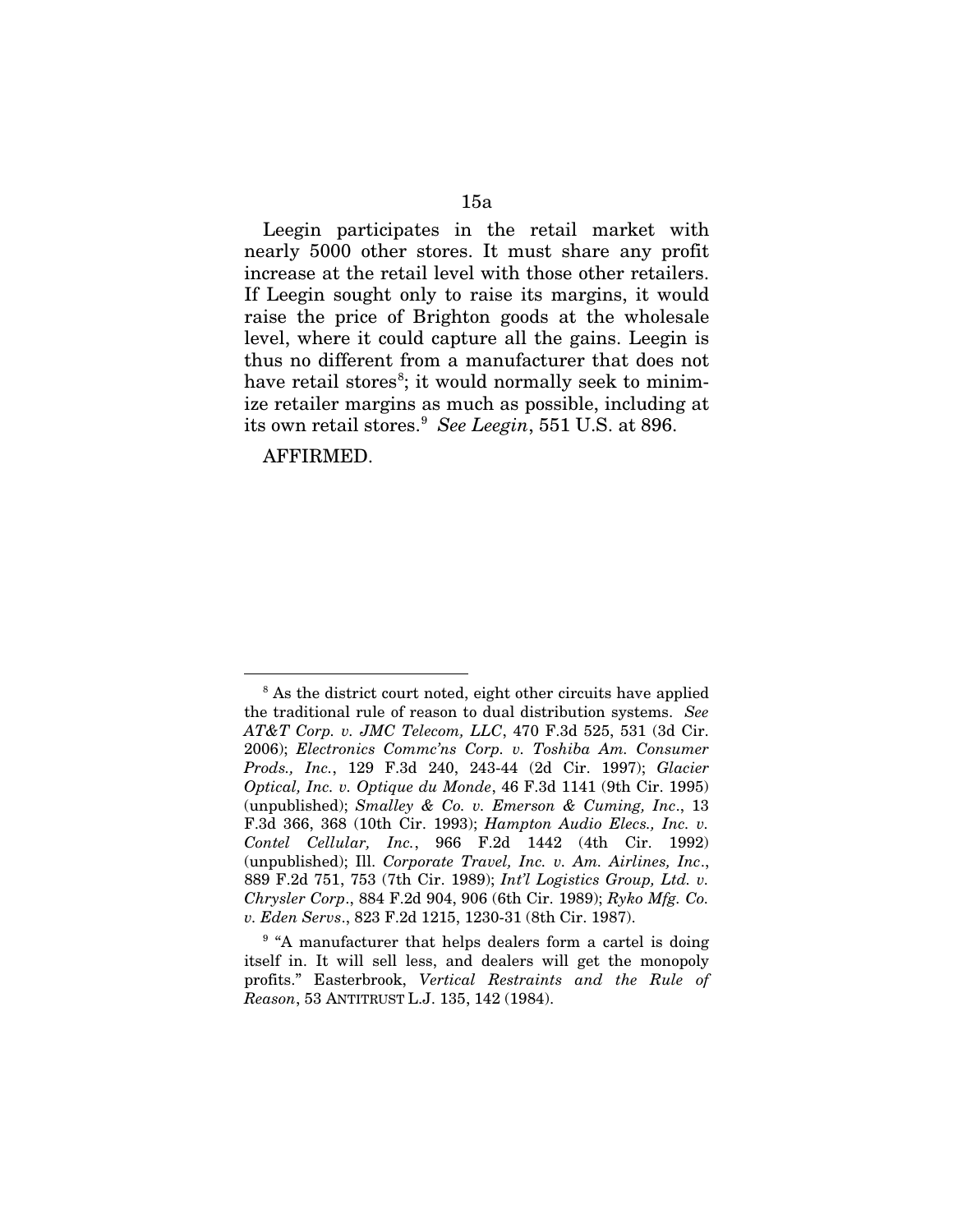# 16a

## **APPENDIX B**

## IN THE UNITED STATES COURT OF APPEALS FOR THE FIFTH CIRCUIT

No. 09-40506 ————

————

PSKS, INC., DOING BUSINESS AS KAY'S KLOSET . . . . KAY'S SHOES, *Plaintiff-Appellant*,

versus

LEEGIN CREATIVE LEATHER PRODUCTS, INC., *Defendant*-*Appellee*.

————

Appeal from the United States District Court for the Eastern District of Texas, Marshall

# JUDGMENT ————

————

Before SMITH, GARZA, and CLEMENT, Circuit Judges.

This cause was considered on the record on appeal and was argued by counsel.

It is ordered and adjudged that the judgment of the District Court is affirmed.

IT IS FURTHER ORDERED that plaintiff-appellant pay to defendant-appellee the costs on appeal to be taxed by the Clerk of this Court.

ISSUED AS MANDATE: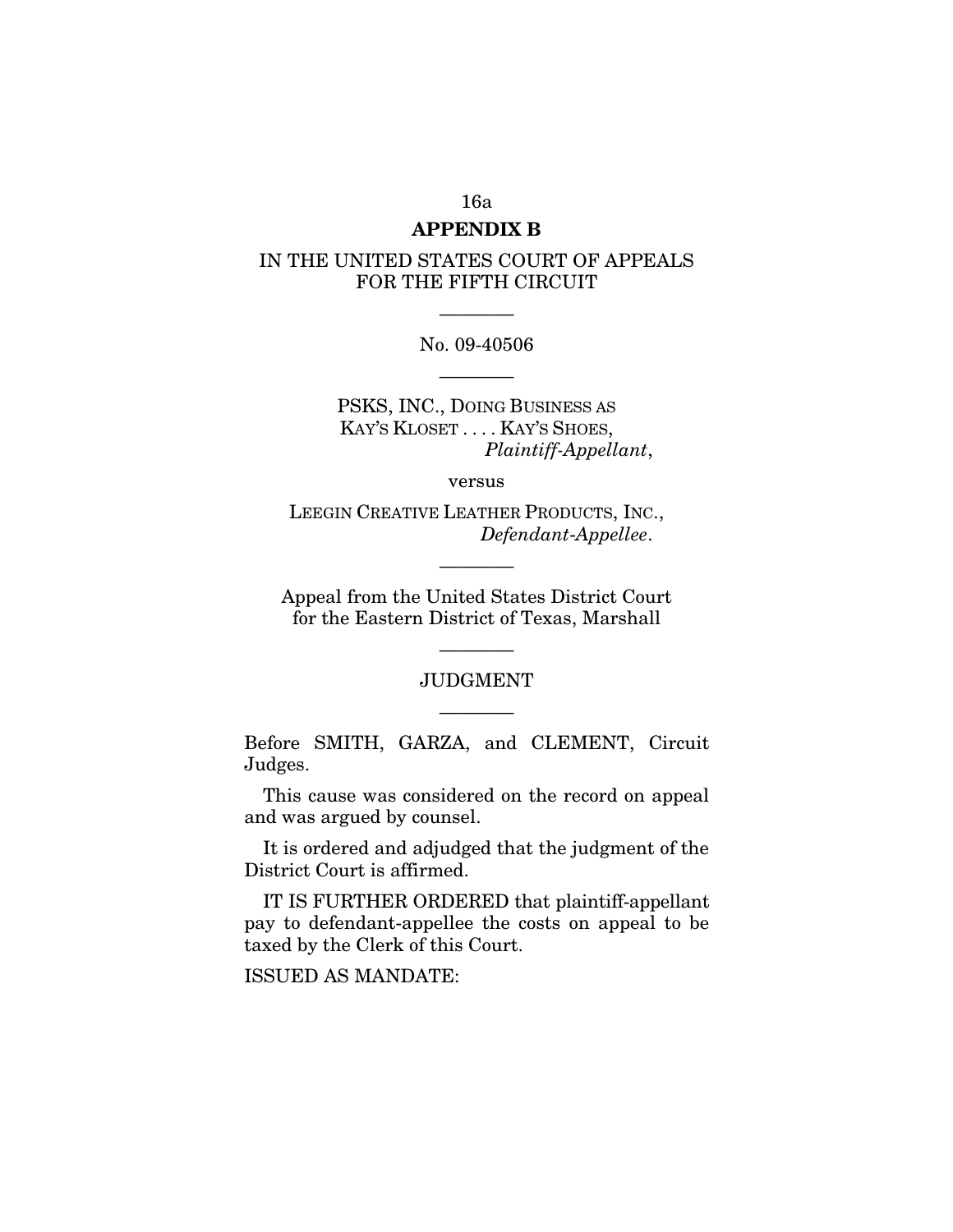# 17a **APPENDIX C**

# IN THE UNITED STATES DISTRICT COURT FOR THE EASTERN DISTRICT OF TEXAS MARSHALL DIVISION

———— CV 2:03 CV 107 (TJW)

————

PSKS, INC. d/b/a KAY'S KLOSET, *et al*. *Plaintiffs*.

v.

LEEGIN CREATIVE LEATHER PRODUCTS, INC. *Defendant*.

### MEMORANDUM OPINION AND ORDER

————

Before the court is Leegin Creative Leather Products, Inc.'s ("Leegin") Motion to Dismiss (Dkt. No. 152). On March 12, 2009, the court heard oral arguments on the Motion. The court has carefully considered the parties' submissions and arguments of counsel. The court GRANTS Leegin's Motion for the following reasons.

#### I. BACKGROUND

In *Leegin Creative Leather Products, Inc. v. PSKS, Inc*., 127 S.Ct. 2705 (2007), the Supreme Court reversed the jury verdict in plaintiff's favor in this case. In doing so, the Supreme Court changed the standard by which to judge price fixing agreements between manufacturers and the entities to whom they sell (vertical price fixing agreements). The Supreme Court announced that a "rule of reason" standard should apply to vertical price fixing agree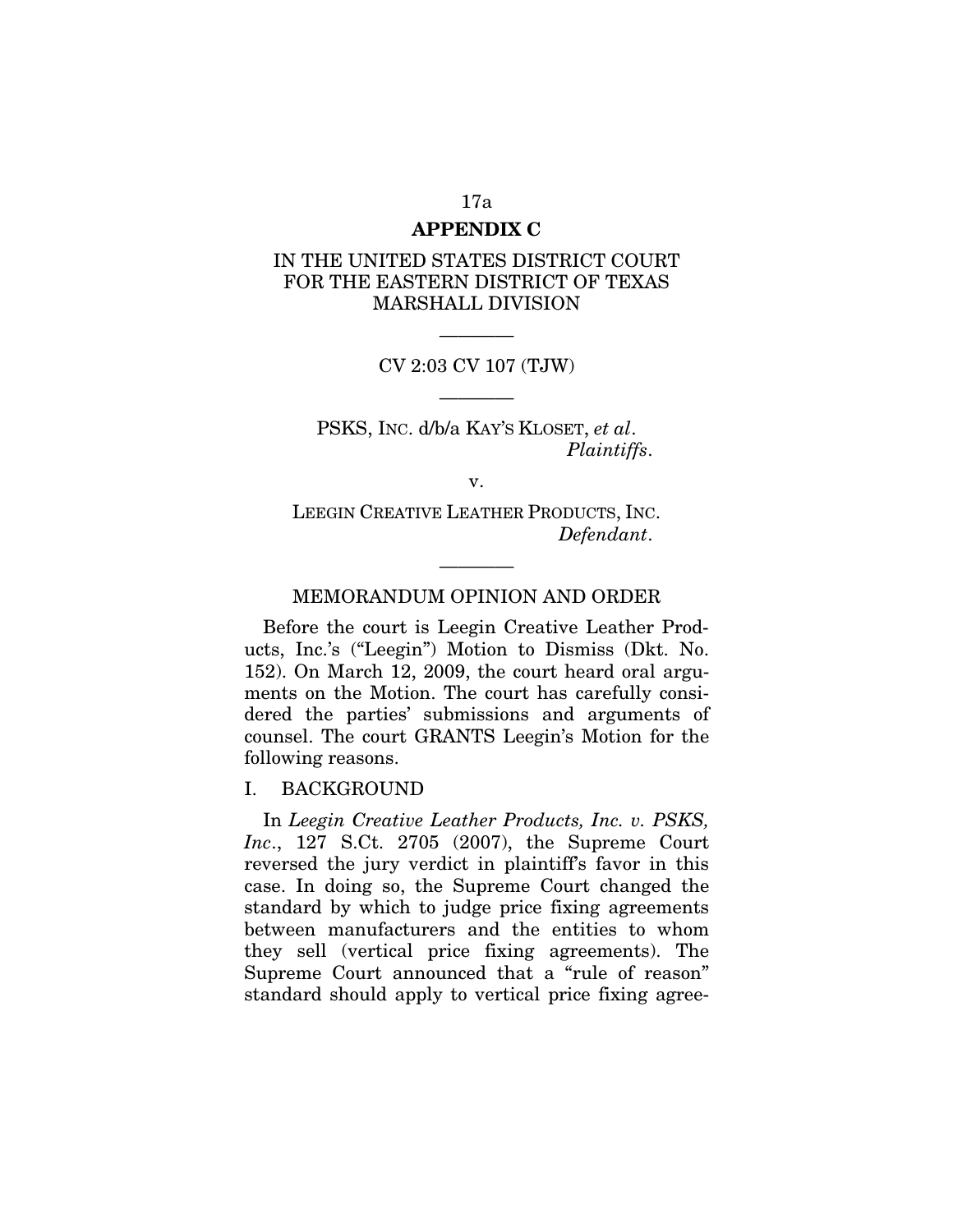ments, rather than the *per se* standard that was applied by this court. The Supreme Court remanded the case to this court to apply the "rule of reason" at retrial. This court granted the PSKS leave to file a second amended complaint (SAC) and gave the parties a briefing schedule for any Motion to Dismiss. The plaintiff has filed its amended complaint, and Leegin has filed its Motion to Dismiss.

### II. LEGAL STANDARD

The legal standard for dismissing claims under FED. R. CIV. P. 12 ("Rule 12") is well established. Rule 8(a) requires that a complaint contain a "short and plain statement of the claim showing that the pleader is entitled to relief." FED. R. CIV. P.  $8(a)(2)$ . The Supreme Court has held that a complaint does not need detailed factual allegations to survive a Rule  $12(b)(6)$  motion to dismiss, but the plaintiff's obligation to state the grounds of entitlement to relief requires "more than labels and conclusions." *Bell Atlantic Corp. v. Twombly*, 127 S.Ct. 1955, 1964-65 (2007). The factual allegations must be sufficient to raise a "right to relief above the speculative level." *Id.* at 1965. The Court must assume that the allegations in the complaint are true. *See id; Neitzke v. Williams*, 490 U.S. 319 (1989). "What Rule 12(b)(6) does not countenance are dismissals based on a judge's disbelief of a complaint's factual allegations." *Id.* at 328. The "issue is not whether [the plaintiffs] will ultimately prevail, but whether [they are] entitled to offer evidence to support [their] claim." *Jones v. Greninger*, 188 F.3d 322, 324 (5th Cir. 1999).

### III. ANALYSIS

Leegin challenges PSKS's allegations as being insufficient to allege a rule of reason antitrust case.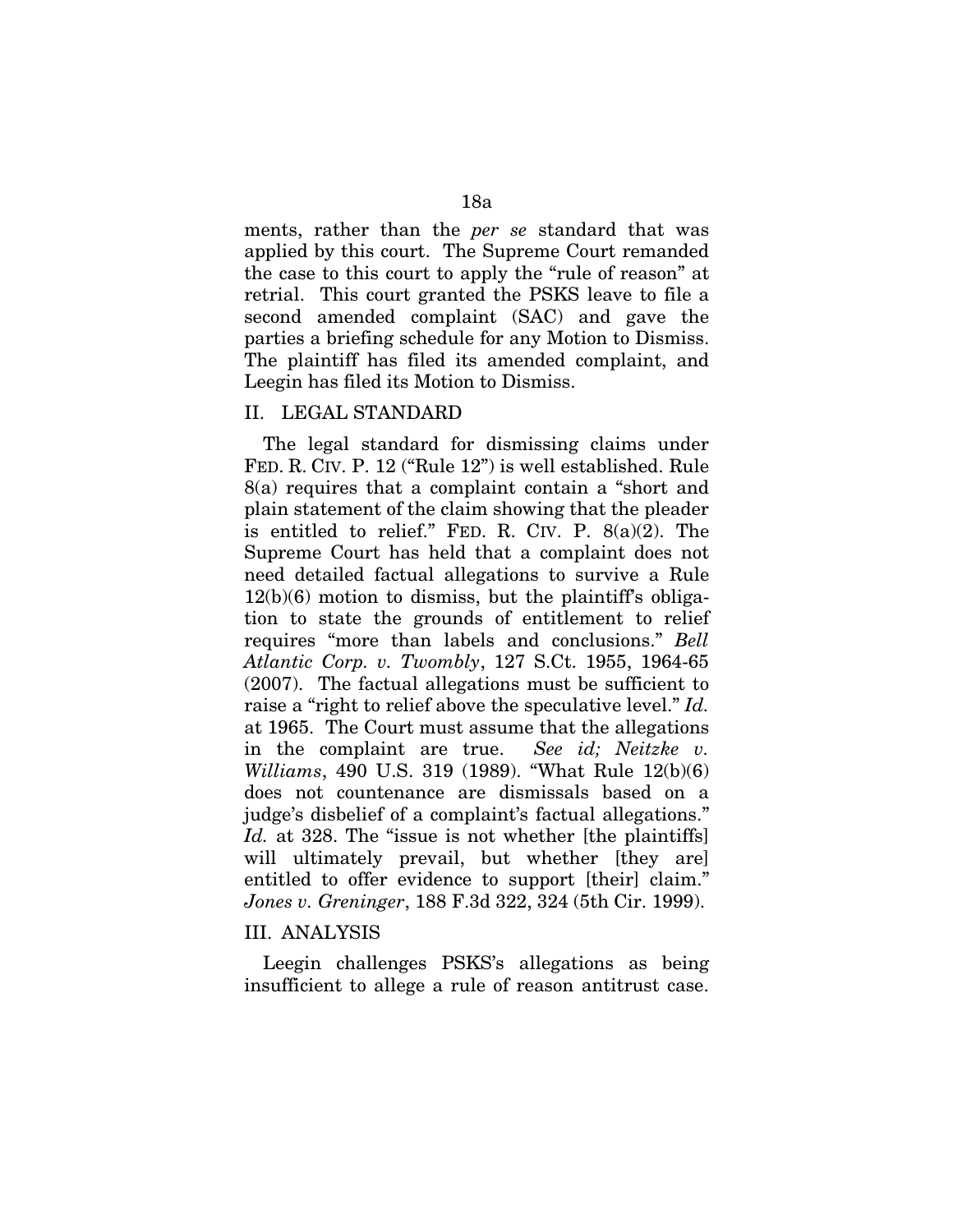Leegin argues that the two relevant product markets PSKS attempts to define in its SAC are untenable under antitrust law. Further, Leegin argues PSKS has not alleged facts demonstrating that Brighton has market power in the purported relevant product markets. Brighton's market power in the relevant product markets is necessary for the alleged price fixing agreement to have the requisite anticompetitive effect to be illegal in a rule of reason case. PSKS responds that it has in fact pleaded sufficiently, and the Supreme Court's opinion in *Leegin* did not require market power for a showing of an anticompetitive effect in a rule of reason analysis for vertical price fixing agreements.

In an attempt to bootstrap its case into a *per se* illegality case, PSKS added allegations in its SAC to support horizontal price-fixing and a retailer cartel. PSKS alleges that because the manufacturer in this case is also a distributor and retailer, the pricing agreement is horizontal as well as vertical. Additionally, PSKS alleges the conduct amounts to a classic hub and spoke conspiracy. Leegin makes two arguments for dismissing PSKS's horizontal allegations from its SAC. First, Leegin argues that because PSKS did not originally proceed on a horizontal theory, it is precluded from doing so now. Second, Leegin argues, PSKS's horizontal restraints theories fail as a matter of law.

### A. Relevant Product and Geographic Market

The first step in a rule of reason analysis is determining the relevant market. *Apani Southwest Inc. v. Coca-Cola Enterprises Inc*., 300 F.3d 620, 627 (5th Cir. 2002). "Proof that the defendant's activities, on balance, adversely affected competition in the appropriate product and geographic markets is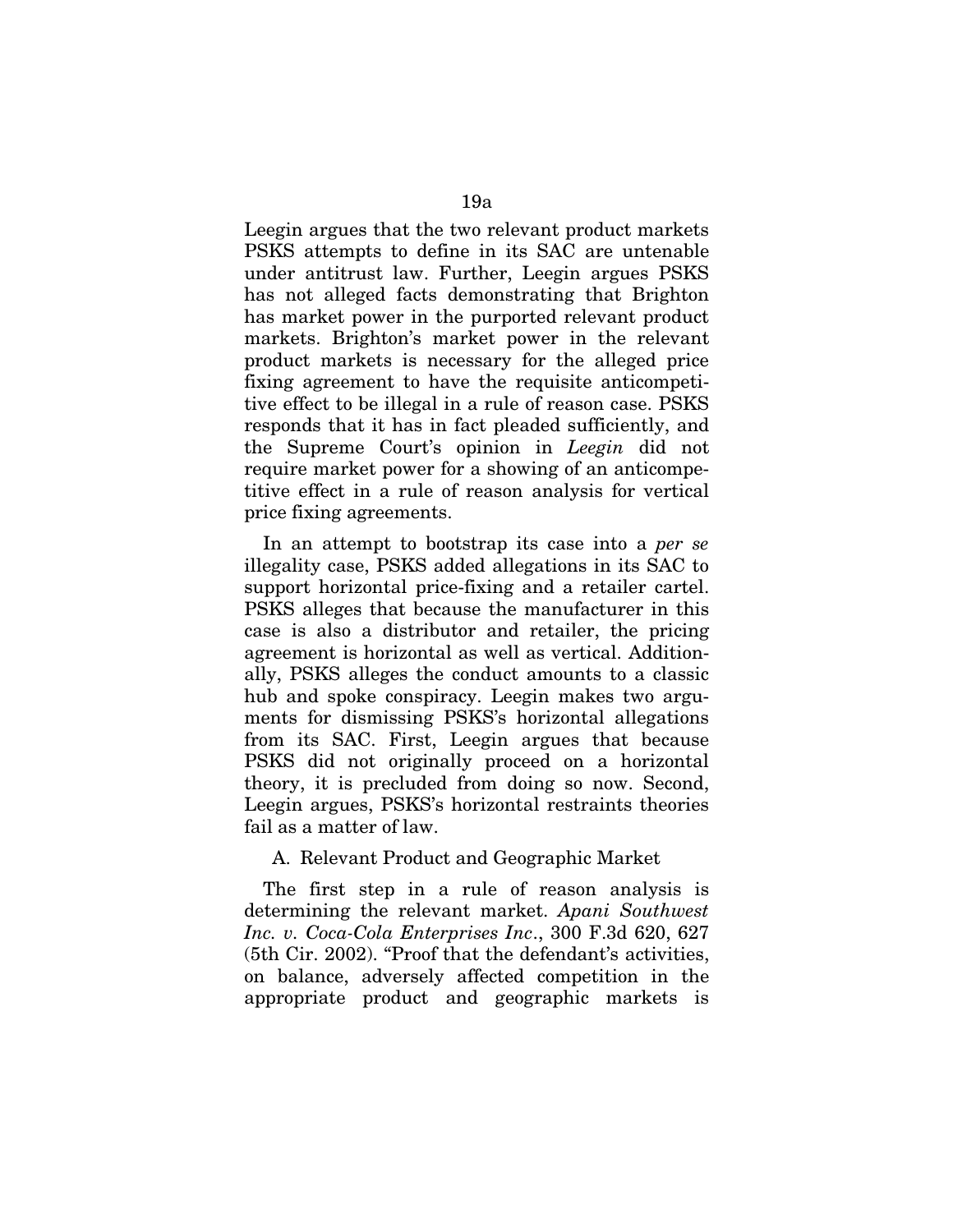essential to recovery under the rule of reason." *Hornsby Oil Co. V. Champion Spark Plug Co*., 714 F.2d 1384, 1392 (5th Cir. 1983). A relevant product market includes the line of goods or services reasonably interchangeable in use. *United States v. E.I. duPont deNemours & Co*., 351 U.S. 377, 396 (1956). The relevant geographic market "is the area of effective competition . . . in which the seller operates, and to which the purchaser can practicably turn for supplies." *Tampa Elect. Co. v. Nashville Coal Co*., 365 U.S. 320, 327 (1961). The Fifth Circuit requires plaintiffs to define their market with reference to the rule of reasonable interchangeability. *Apani*, 300 F.3d at 628. Where "the relevant market is legally insufficient . . . a motion to dismiss may be granted." *Id*. at 627.

#### 1. Relevant Product market

A relevant product market includes the line of goods or services reasonably interchangeable in use. *United States v. E.I. duPont deNemours & Co*., 351 U.S. at 393. "Determination of the competitive market for commodities depends on how different from one another are the offered commodities in character or use, how far buyers will go to substitute one commodity for one another." *Id*. "[I]t is the use or uses to which the commodity is put that control." *Id*. at 396.

PSKS alleges two product markets in its SAC. The first is "retail market for Brighton's women's accessories." SAC ¶ 24. The second is the "wholesale sale of brand-name women's accessories to independent retailers." SAC ¶ 24. Leegin argues that neither market is tenable under current law.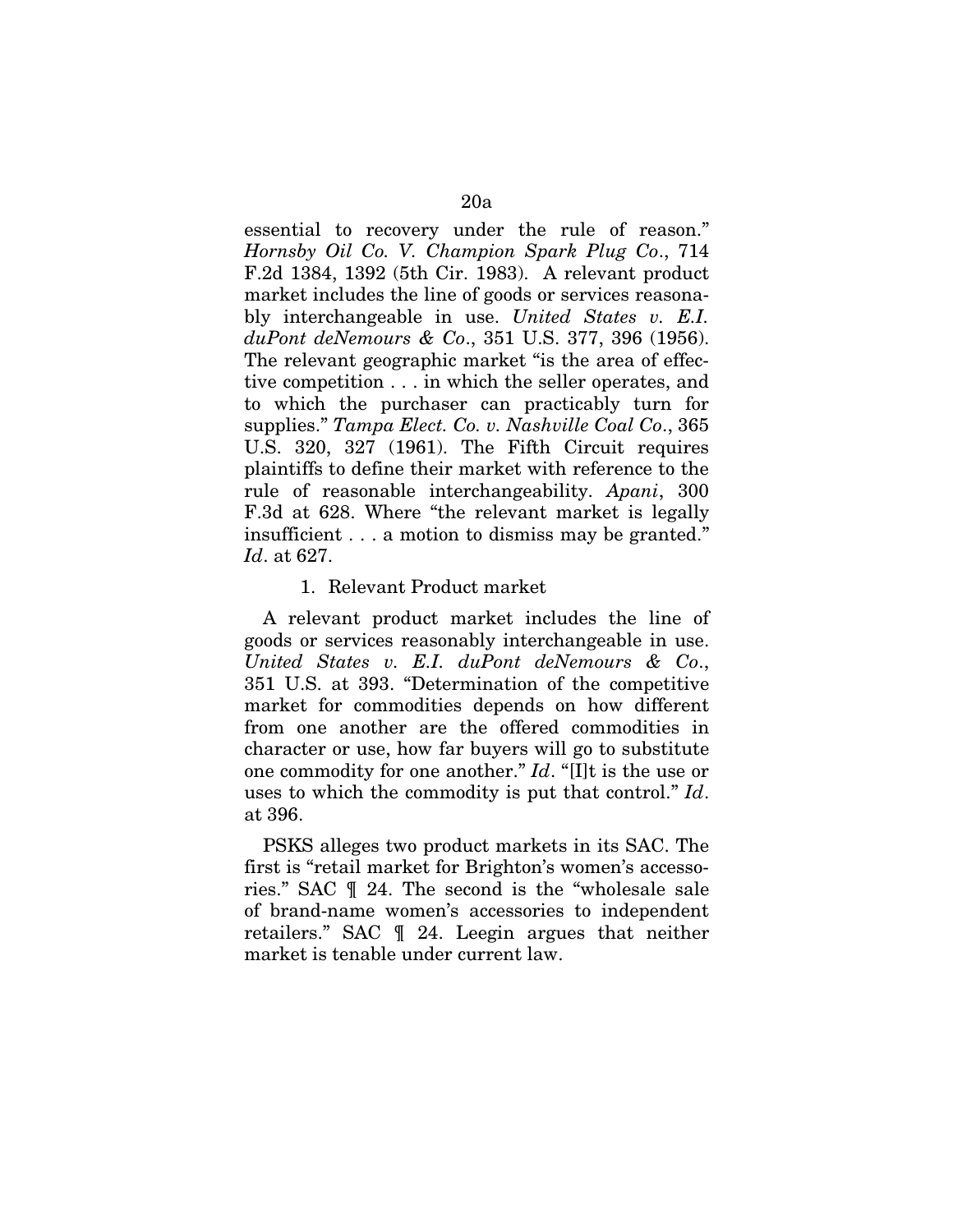### i. "Retail market for Brighton's women's accessories"

Leegin first argues that the market definition "retail market for Brighton's women's accessories" fails because countless brands are "reasonably interchangeable in use" with Brighton's products. Dfts. MTD at 7. Indeed, courts have regularly held that a single brand, no matter how distinctive or unique, cannot be its own market. *Little Ceasar Enterprises, Inc. v. Smith*, 34 F.Supp. 2d 459, 477 n.30 (E.D. Mich. 1998) (collecting cases). "Even where brand loyalty is intense, courts reject the argument that a single branded product constitutes a relevant market." *Green Country Food Market, Inc. v. Bottling Group, LLC*, 371 F.3d 1275, 1282 (10th Cir. 2004). The Fifth Circuit has held that "absent exceptional market conditions, one brand in a market of competing brands cannot constitute a relevant product market. *Domed Stadium Hotel, Inc. v. Holiday Inns, Inc*., 732 F.2d. 480, 488 (5th Cir. 1984)

PSKS attempts to circumvent the law by arguing that the SAC alleges special factors that could make the "retail market for Brighton's women's accessories" a unique submarket that should be considered separately for antitrust purposes. Pls. Reply at 8. Indeed, "antitrust law recognizes . . . economically significant submarkets . . . which themselves constitute relevant product markets." *Domed Stadium Hotel, Inc. v. Holiday Inns, Inc.* 732 F.2d 480, 487-88 (5th Cir. 1984). PSKS points out that "[t]he fact finder may determine a submarket exists by 'examining such practical indicia as industry or public recognition of the submarket as a separate economic entity, the product's peculiar characteristics and uses, unique production facilities, distinct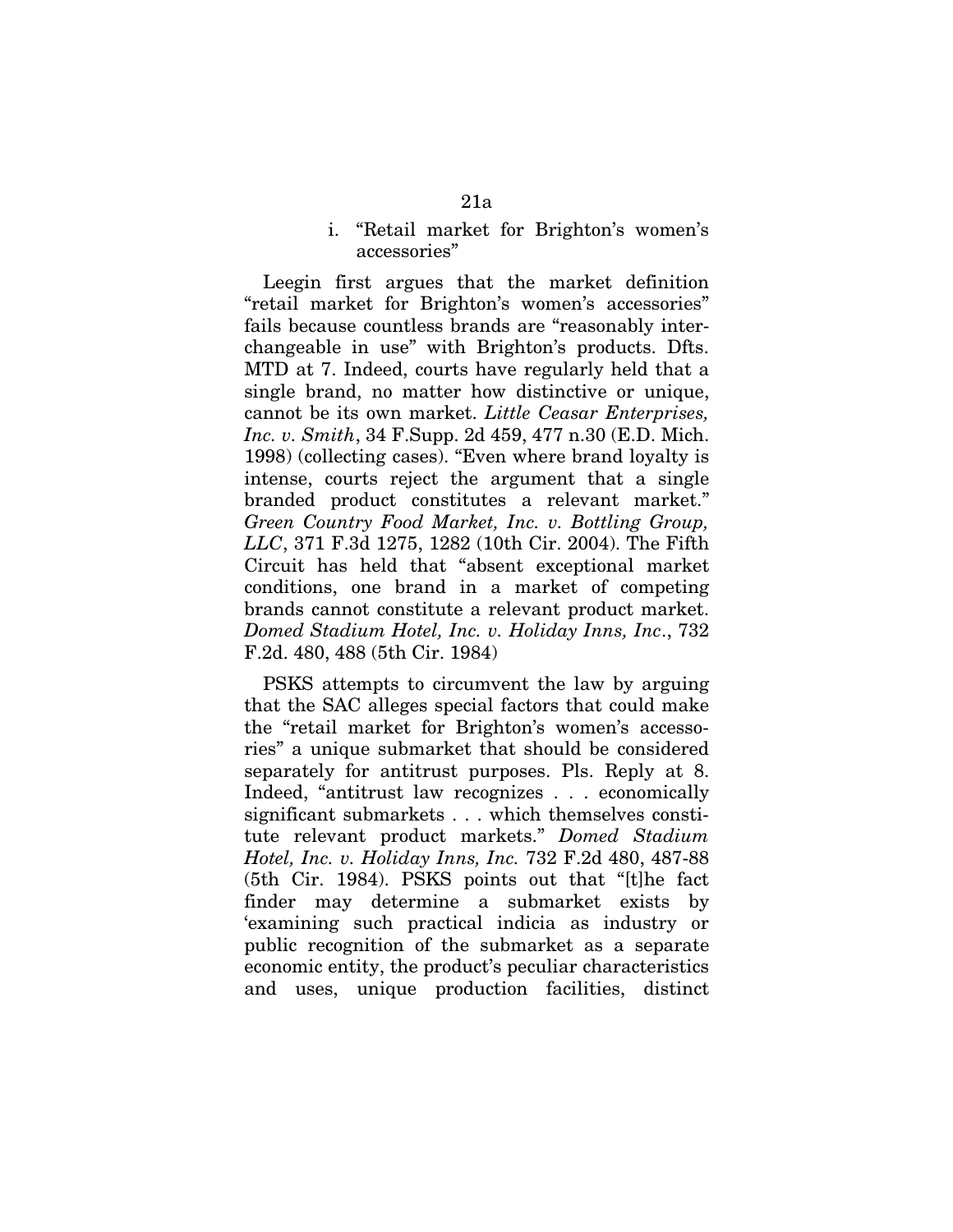customers, distinct prices, sensitivity to price changes, and specialized vendors." *Id*. (citing *Brown Shoe v. U.S*., 370 U.S. 294, 325 (1962)).

PSKS, however, has failed to allege a tenable dominant market to its alleged submarket. PSKS attempts to argue there can be some submarket without a tenable dominant market. Further, PSKS ignores that a submarket is still a "market." While PSKS may have pleaded facts sufficient to define a submarket, that alone will not get PSKS past the clear law that a single brand cannot be its own market. *See id*. There is no law supporting PSKS's apparent position that submarkets are exempt from the law requiring a market to constitute more than a single brand. "Retail market for Brighton's women's accessories," therefore, is not a tenable product market under the law.

# ii. "Wholesale sale of brand-name women's accessories to independent retailers"

Next, PSKS argues that "wholesale sale of brandname women's accessories to independent retailers" is a relevant product market. Leegin argues that this alternative product market fails because it excludes products reasonably interchangeable with Brighton's products. Leegin breaks down into different components what it calls the "gerrymandered" product market: 1) wholesale sale, 2) brand-name 3) women's accessories, and 4) independent retailers.

First, as Leegin points out, "wholesale sale" is inappropriate because it does not focus on how any agreement impacts consumers. Relevant markets must be defined in terms of the product itself without regard to the distribution level. *See, e.g., Assam Drug Co. Inc. v. Miller Brewing Co., Inc*., 798 F.2d 311 (8th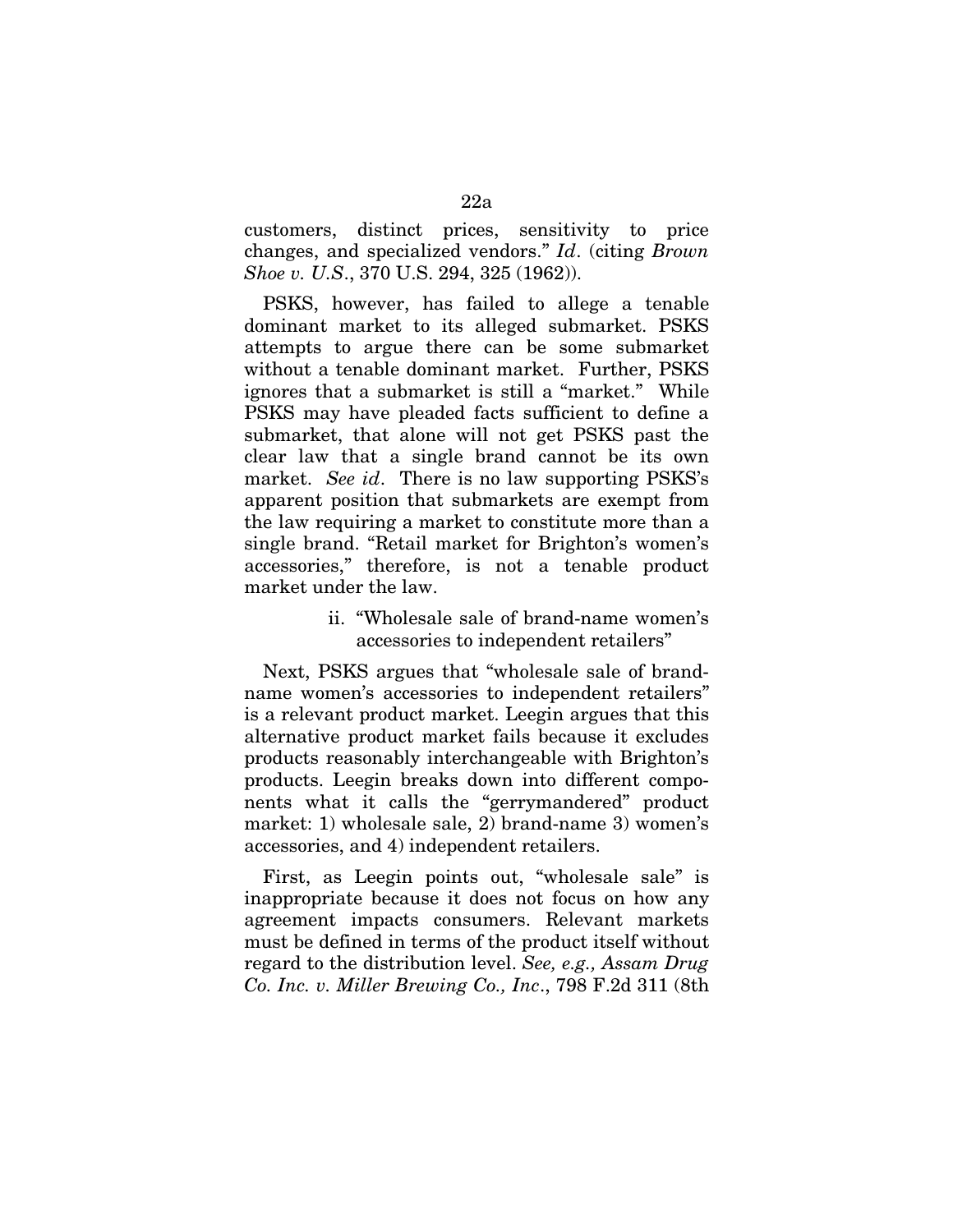Cir. 1986) (relevant market was the "interbrand beer market" not limited to the wholesale market); *R.D. Imports Ryno Indus. v. Maza Distrib*. 807 F.2d 1222, 1225 (5th Cir. 1987) (relevant market was cars, foreign and domestic, that consumers viewed as substitutes with no limitation to wholesale market).

PSKS attempts to circumvent this law by arguing the Supreme Court distinguished the "effect that this type of constraint poses for manufacturer cartels." For example, PSKS argues "by imposing a fixed margin, manufacturers can easily police competing manufacturer sales and more easily fix wholesale prices. . . The economic injury of this activity falls not only on the consumer, who is charged more than a competitive price for the goods, but also on those dealers purchasing their goods at wholesale." Dfts. Resp. at 5. However, PSKS has failed to define the relevant market in terms of the product itself and not the distribution level of the product. This must be done without regard to how the wholesale market is affected. Therefore, "wholesale market," adds nothing to PSKS's alternative product market.

Second, Leegin argues that including "brand name" in the product market definition is wrong, because it is consclusory and unsupported by any facts. Leegin cites to *Star Tobacco, Inc. v. Darilek*, 298 F.Supp 2d 436, 446 (E.D. Tex 2003) granting a Motion to Dismiss because the plaintiff had failed to allege facts supporting "brand name" and "discount" or "generic" cigarettes were not interchangeable. The *Star Tabacco* court held "[b]ecause Defendant's counterclaim fail[ed] to make any factual allegations to the effect that discount cigarettes and branded cigarettes are not interchangeable, Defendants have submitted an inadequate pleading." *Id*.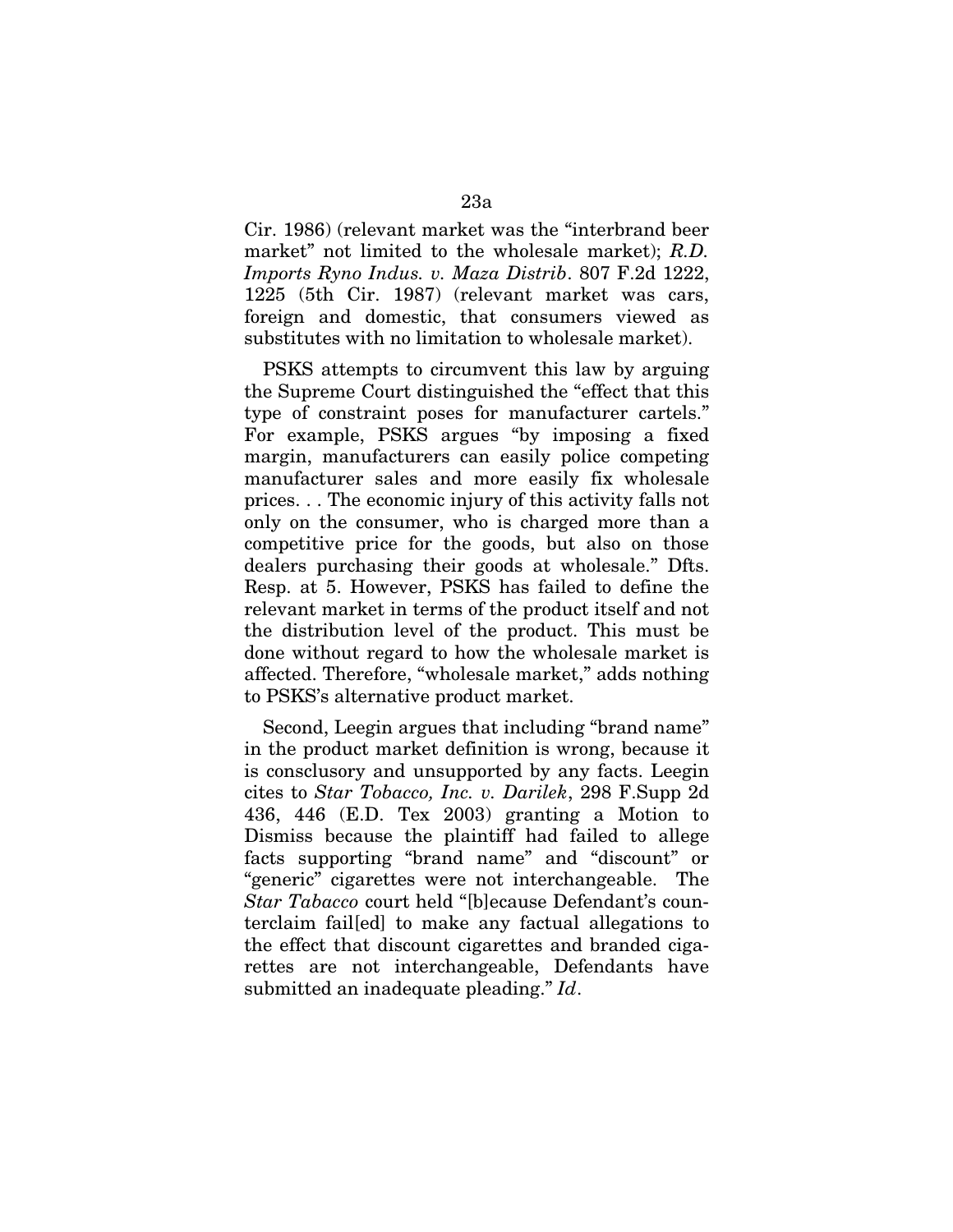PSKS responds that including "brand name" does add something to the purported product market. *See Babyage.com Inc. v. Toys "R" Us, Inc*., 558 F.Supp.2d 575 (E.D.Pa. 2008) (allowing products to be defined by "high-end baby and juvenile strollers"). *Babyage* is distinguishable from the case at bar, however. In *Babyage*, the plaintiff had pleaded why "high-end" baby strollers were not interchangeable with other types of strollers. *Id.* Here, PSKS fails to allege facts that support "brand names" are important to interchangeability in this case. PSKS fails to allege facts that would support a showing that consumers in the market for "brand name" women's accessories, whatever those accessories are, may only turn to other brand-name products. All of PSKS's facts are couched in terms of why the "Brighton" brand is unique and high end. As already discussed, a single brand can not be its own market. *See Domed Stadium*, 732 F.2d at 487-88. It is plausible that PSKS would be able to amend its complaint to allege facts necessary to support an allegation that "brand name" accessories are important to its product definition. However, granting leave to do so would be in vain, because alleging such facts would not be enough to salvage the case in light of the its other deficiencies.

"Women's Accessories," Leegin argues, is not an appropriate product market because it groups together products that are not interchangeable with each other. In a sister case to this one, Judge Greer in the Eastern District of Tennessee held "picture frames do not compete with women's handbags and shoes do not compete with jewelry." *Spahr v. Leegin*, 2008 WL 3914461, at \*9 n.3. This court agrees. "Women's accessories" is too broad and vague to constitute a market.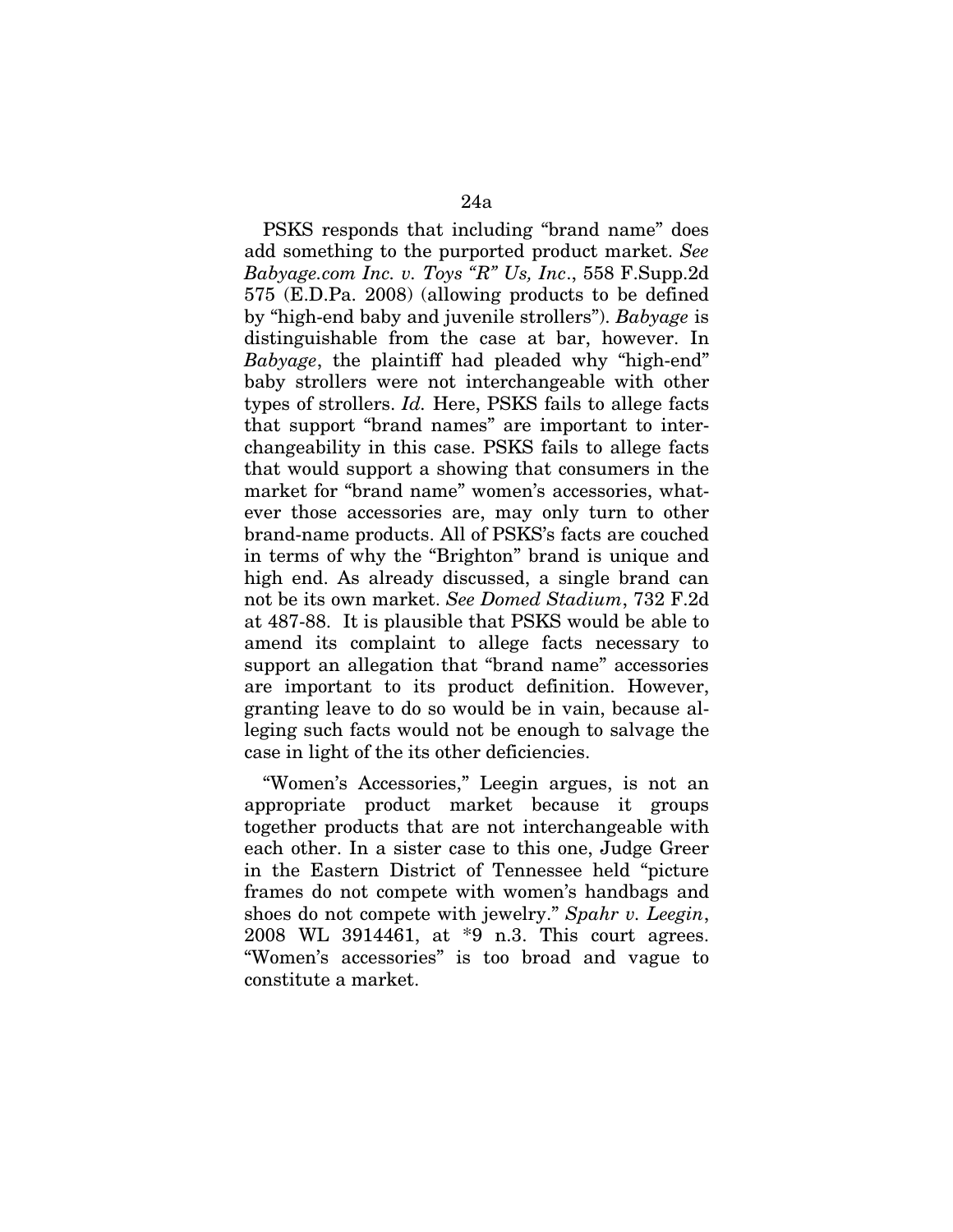Lastly, Leegin argues, including "independent retailers" is in error, because it inappropriately limits the relevant market to a subset of retailers. Leegin argues that "independent retailers" lacks specificity, therefore, leaves the relevant market too vague to be a tenable definition. Further, Leegin argues, to the extent "independent retailers" is intended to describe some subset of retailers, such as stores like PSKS, the complaint fails to allege why it should be so limited. The court agrees. PSKS has cited no law or support as to how defining the market in the bounds of "independent retailers," no matter what they are, makes the alternative product market tenable. Relevant product markets include goods that are reasonably interchangeable in use. *E.I. duPont deNemours & Co*., 351 U.S. at 393. PSKS has failed to allege the interchangeability, or lack thereof, between one subset of retailers and other retailers selling exactly the same products. *See Apani*, 300 F.3d at 628.

### 2. Geographic Market

The relevant geographic market "is the area of effective competition . . . in which the seller operates, and to which the purchaser can practicably turn for supplies." *Tampa Elect. Co. v. Nashville Coal Co*., 365 U.S. 320, 327 (1961). PSKS alleges that it purchases most of its products from the Dallas Market (SAC ¶7) and alleges a product market of the greater Dallas area. SAC ¶24. Because, as discussed above, the wholesale market cannot be the relevant product market, the geographic area where PSKS purchases its products is irrelevant. Leegin does not "concede that [the Greater Dallas Area] is appropriate for the retail sale market; however, it is not moving to dismiss on these grounds." Dfts. MTD at 11 n. 4. "The Greater Dallas area" may be a tenable geographic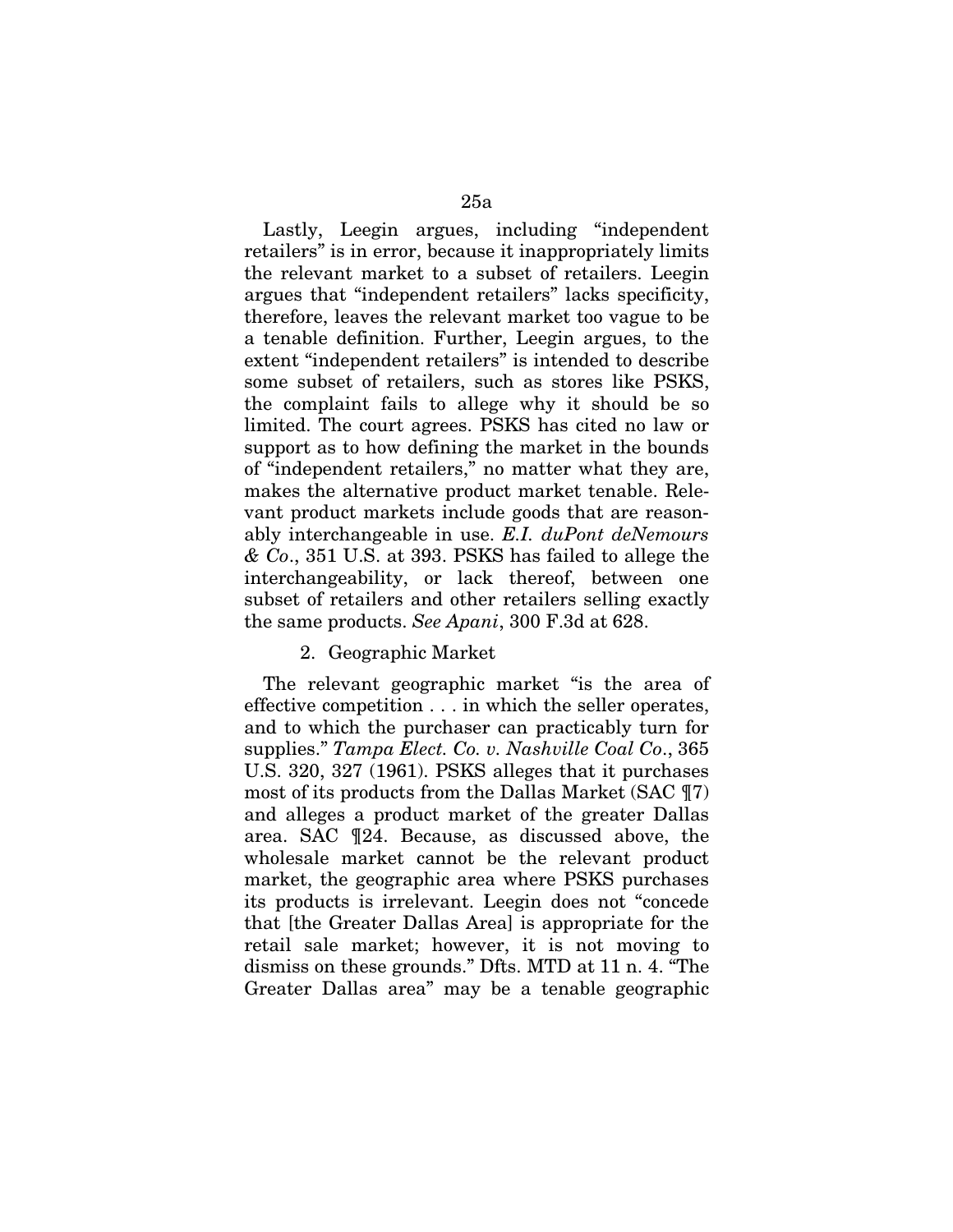market for the retail sales of Brighton Products. However, that matters little in that PSKS has not pleaded a tenable product market.

# B. Anticompetitive Effect

Leegin also argues that PSKS's failure to allege anticompetitive effects provides further reason for dismissing the case. The parties dispute whether the Supreme Court intended that a showing of a defendant's market power is a requisite for finding that a vertical price fixing agreement has an anticompetitive effect. The court need to reach this issue, however. Because PSKS has not defined a relevant market, the court cannot assess the alleged price fixing agreement's anticompetitive effect.

# C. Addition of Horizontal Restraint Theories

PSKS attempts to allege facts supporting a horizontal price fixing agreement and a horizontal hub and spoke conspiracy, both of which are illegal *per se*. PSKS's horizontal theories are based on the fact that Leegin is also a distributor of its own products. Leegin argues these new theories are barred because they were not raised in the original jury trial, the facts PSKS allege are still analyzed under the rule of reason, and the alleged facts fall short of supporting a cartel.

#### 1. The Mandate Rule

PSKS cannot now plead a horizontal restraint case that it failed to raise in the original trial. The Mandate Rule "bars litigation of issues decided by the district court but foregone on appeal or otherwise waived, for example because they were not raised in the district court." *U.S. v. Lee*, 358 F.3d 315, 321 (5th Cir. 2004).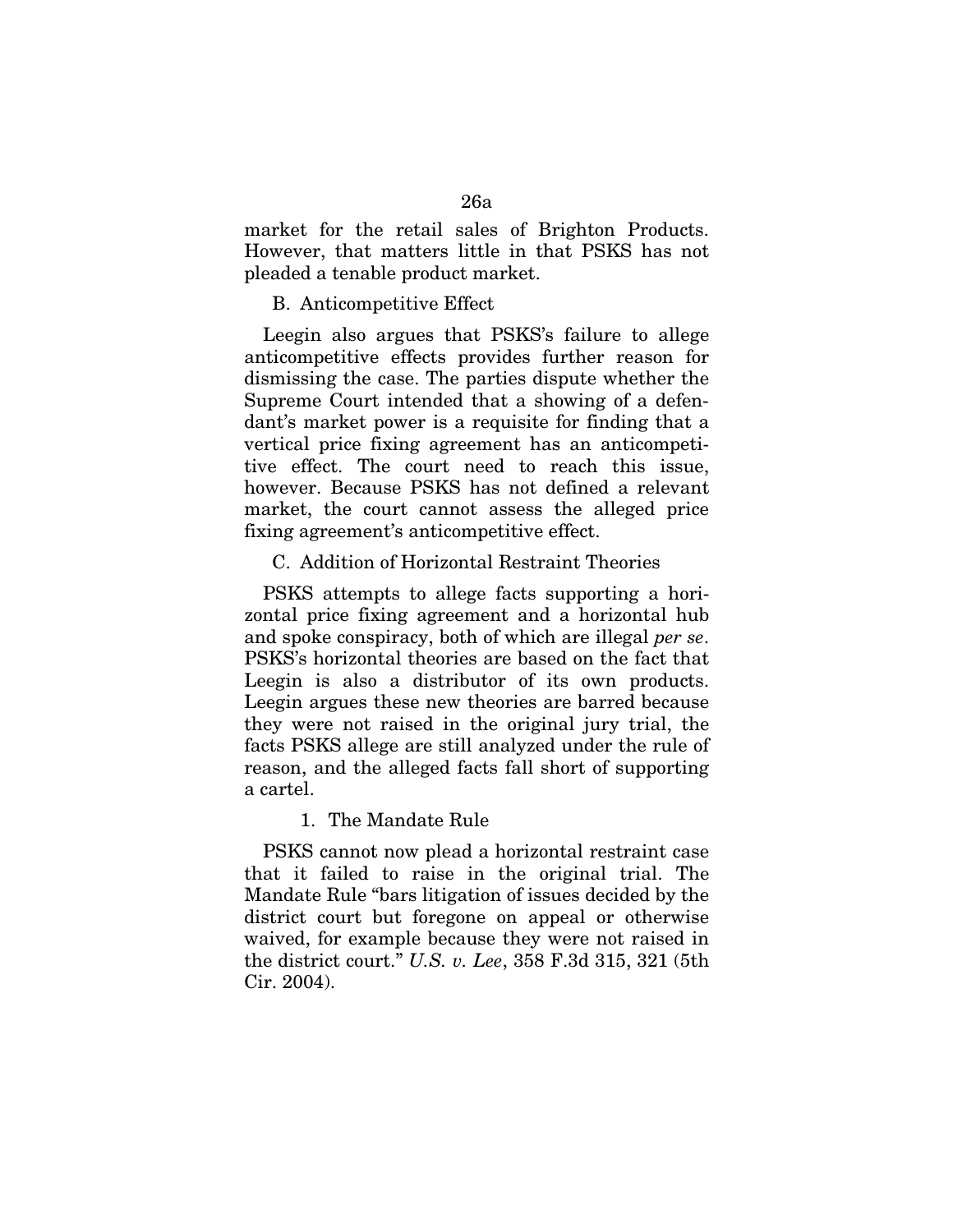PSKS cites to *Castellano v. Fagozo*, 352 F.3d 939 (5th Cir. 2003) for the proposition that when a higher court changes well established precedent, a party may pursue a claim it did not raise in the lower court out of non-necessity. In *Castellano*, the Fifth Circuit changed the law regarding the elements of a number of the plaintiff's federal claims such that a malicious prosecution claim previously asserted by the plaintiff was no longer redundant of his federal claims. On remand, the Fifth Circuit ordered that the plaintiff could re-file and pursue his malicious prosecution claim, despite the fact that he had previously voluntarily dismissed the claim. *Id*.

The case at bar is different from *Castellano*, however. Here, the Supreme Court did not specifically allow PSKS to re-plead allegations it had previously abandoned. First, the horizontal allegations were never raised in the original trial. Second, the Supreme Court did not mention what PSKS could plead on remand. More analogous to this case is *Continental TV, Inc. v. GTE Sylvania Inc*., 461 F.Supp. 1046 (N.D. Cal. 1978), *aff'd* 694 F.2d 1132 (9th Cir. 1982). In *Continental*, the district court did not allow the plaintiff to plead horizontal allegations after the Supreme Court overruled *per se* illegality for the restraint at issue, and remanded the case to be tried under the rule of reason. *Id*. at 1051-52. In this case, nothing prevented PSKS from raising its horizontal agreement and conspiracy allegations in the original trial, and it cannot do so now.

### 2. Dual Distributorship Situations

Even if the court were to allow PSKS to plead it its horizontal restraint allegations, those allegations fail as a matter of law. Where a manufacturer is both a wholesale distributor and retail distributor it is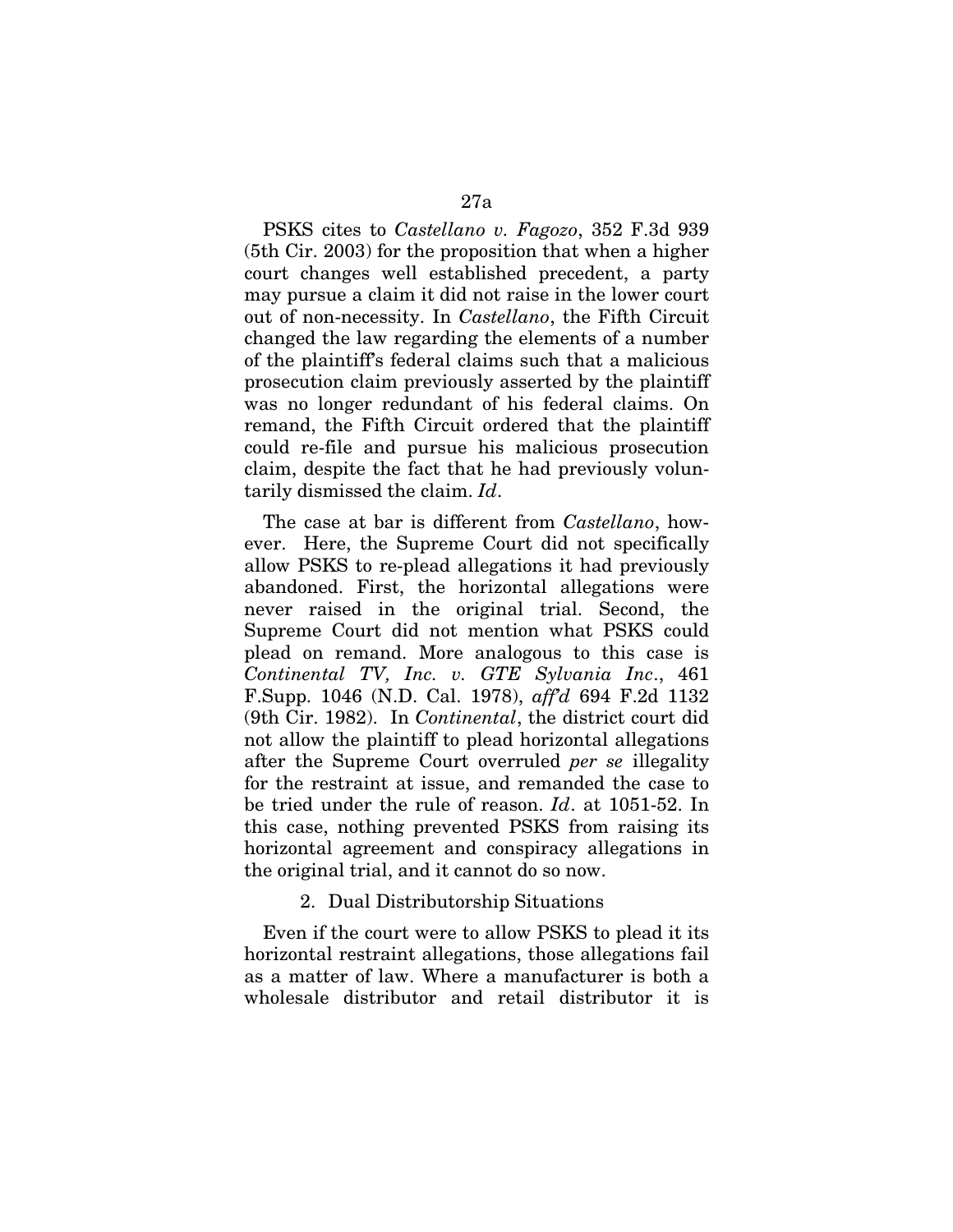called a "dual distribution system." *Red Diamond Supply, Inc. v. Liquid Carbonic Corp*., 637 F.2d 1001, 1004-1007 (5th Cir. 1981). Restraints in "dual distribution systems" are analyzed under the rule of reason. *Id.* The Fifth Circuit has held that in situations like Leegin's, where the manufacturer also distributes some of its own goods, restraints are properly analyzed under the rule of reason. *Id*. Eight other circuits have reached the same result.<sup>[1](#page-74-0)</sup> PSKS argues that those cases are distinguishable because they did not deal with price fixing agreements, but instead dealt with other types of restraints.

PSKS urges that in this type of "dual distribution setting," where the restraints are price fixing agreements, "the natural checks and balances provided by the countervailing interests of manufacturer/ consumer against those of the retailer as to retail and retail margins simply are not present." Pls. Response at 16. PSKS relies on *United States v. McKesson & Robbins, Inc*., 351 U.S. 305 (1956) to support its

<span id="page-74-0"></span> <sup>1</sup> *See, e.g., AT & T Corp. v. JMC Telecom, LLC*, 470 F.3d 525, 531 (3d Cir. 2006) (agreement involving dual distributor arrangement remained "vertical" and analyzed under the rule of reason); *Electronics Communications Corp. v. Toshiba America Consumer Products, Inc*., 129 F.3d 240, 243 (2d Cir. 1997) (same); *Glacier Optical, Inc. v. Optique du Monde*, 46 F.3d 1141 (9th Cir. 1995) (not for publication) (same); *Smalley & Co. v. Emerson & Cuming, Inc*., 13 F.3d 366, 368 (10th Cir. 1993) (same); *Hampton Audio Electronics, Inc. v. Contel Cellular, Inc*., 966 F.2d 1442 (4th Cir. 1992), as amended, (Aug. 6, 1992) (same); *Ill. Corporate Travel, Inc. v. Am. Airlines, Inc*., 889 F.2d 751, 753 (7th Cir. 1989) (same); *International Logistics Group, Ltd. v. Chrysler Corp*., 884 F.2d 904, 906 (6th Cir. 1989); *Ryko Mfg. Co. v. Eden Services*, 823 F.2d 1215, 1230, 92 A.L.R. Fed. 387 (8th Cir. 1987), (same).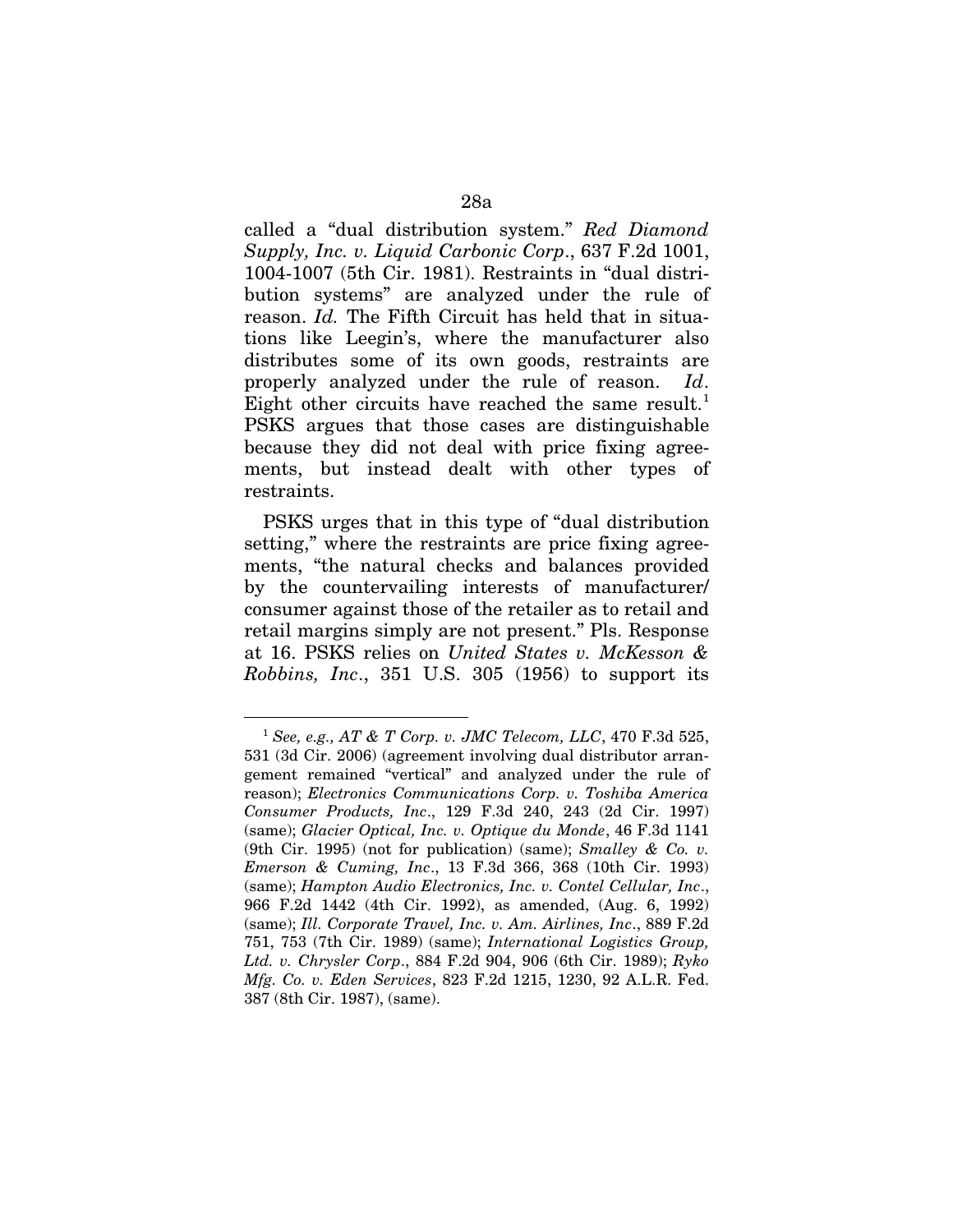position. In *McKesson*, the defendant, a manufacturer and wholesale distributor, had entered price fixing agreements with other competing wholesale distributors of products manufactured by the defendants. Because the defendant participated as a wholesaler and manufacturer in the market, the court held the agreements in question were between "firms [or] corporations in competition with each other." As the Tennessee court pointed out, however, PSKS's reliance on *McKesson* is misplaced. *Spahr* at \*6. "The issue before the Supreme Court was one of statutory interpretation . . . [it] did not address or discuss wether the restraints at issue were horizontal or vertical for Sherman Act purposes and its analysis has little, if any, application to the issue before the Court." *Id*.

The law in the Fifth Circuit is that these types of arrangements are dual distributorships and should be analyzed under the rule of reason. *Red Diamond Supply* 637 F.2d at 1004-1007. The *Red Diamond* court did not distinguish between price fixing and other types of restraints. Therefore, the same deficiencies in the rule of reason analysis above are present in PSKS's dual distributorship case.

3. Hub and Spoke Conspiracy

PSKS next attempts to have its case fit into a *per se* analysis by arguing it has pleaded facts showing that Leegin's price fixing activities are in furtherance of a "hub and spoke" retailer cartel.

"A hub and spoke conspiracy involves a hub, generally the dominant purchaser or supplier in the relevant market, and the spokes, made up of the distributors involved in the conspiracy. The rim of the wheel is the connecting agreements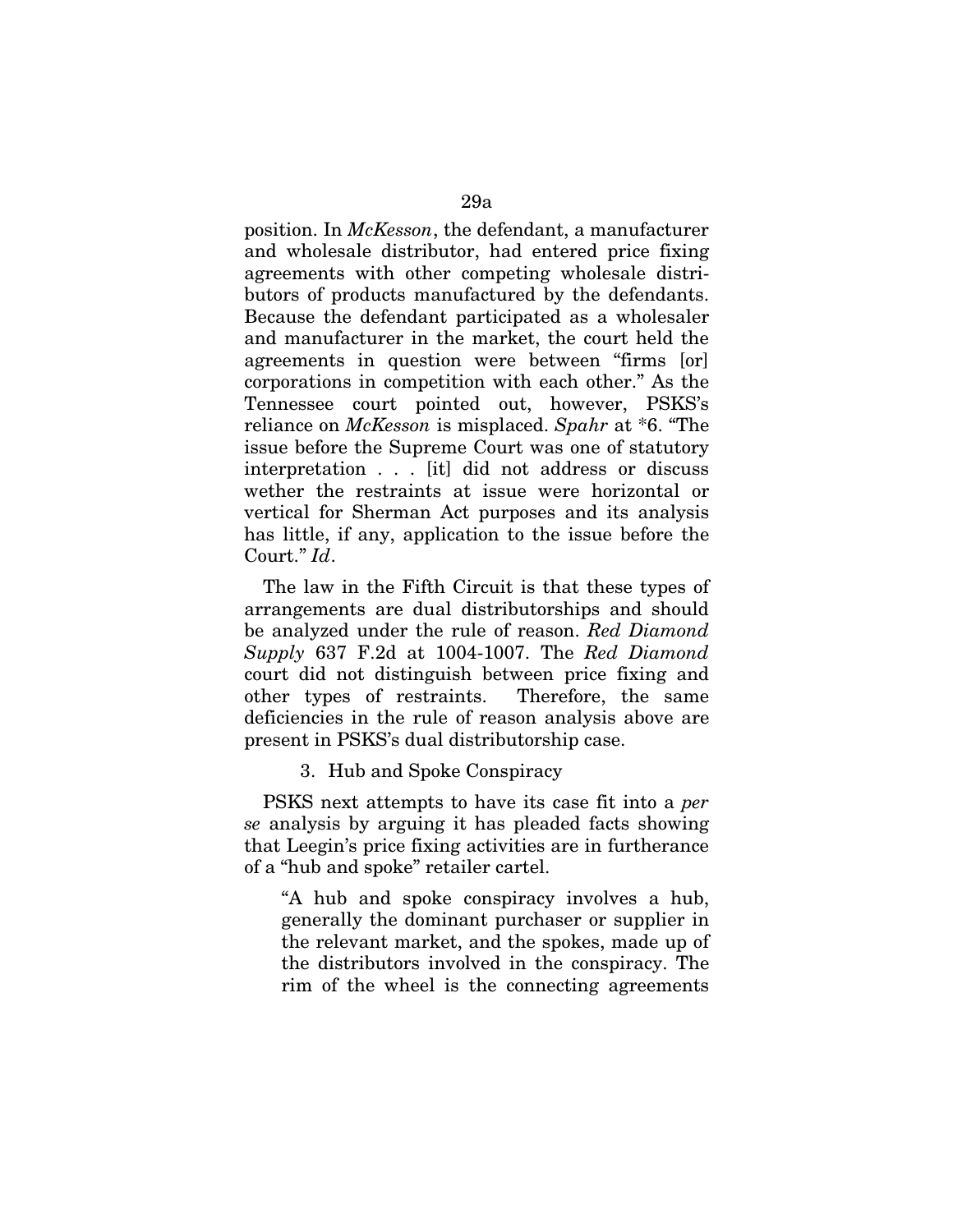among the horizontal competitors (distributors) that form the spokes. Each of the three parts is integral in establishing a *per se* violation under the hub and spoke theory."

*Total Benefits Planning Agency, Inc. v. Anthem Blue Cross and Blue Shield*, 552 F.3d 430, 435 n.3. "The critical issue for establishing a *per se* violation with the hub and spoke system is how the spokes are connected to each other . . ." *Id*. at 436. PSKS argues it "intends to prove that there are a series of agreements between Leegin and independent retailers to fix prices of Brighton goods (spoke); that Leegin's independent retailers have formed a cartel with each other and with Leegin as a retailer to prevent discounting and price competition (wheel); that in response to pressure from retailers involved in the cartel, Leegin has enforced its price fixing agreements against discounters to stamp-out price competition (hub); that retailers have discussed and indeed come to agreements as to the terms of the price fixing agreements and exceptions thereto (wheel)." Pls. Response at 12-13. In analyzing the complaint in *Spahr*, the court explained:

There is no allegation by plaintiffs here that retailers have agreed to fix prices and then compelled the manufacturer, Leegin, to utilize resale price maintenance. In fact, plaintiffs have affirmatively alleged the opposite, *i.e*., that Leegin coerced retailers and forced upon retailers the resale price maintenance agreements.

#### *Spahr*, at \*12.

It appears that PSKS has attempted to resolve this deficiency in its SAC in this case by adding the following paragraph (14):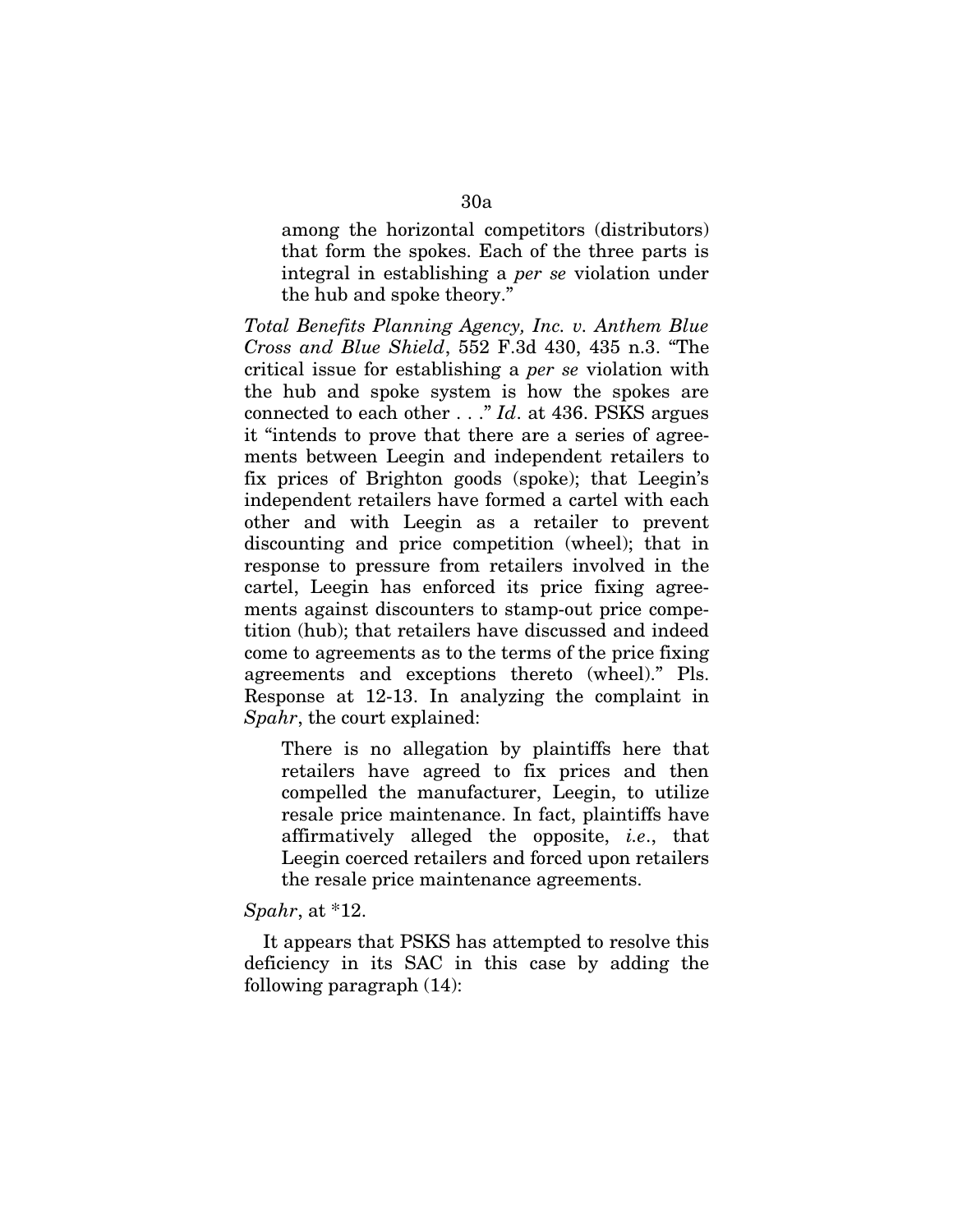Brighton would, following the suggestion and concurrence of retail dealers, from time to time amend the Policy. One such instance occurred in January 2003, when Brighton invited some of its most successful retail dealers to Hawaii. One topic discussed at this conclave of retailers was the Brighton pricing policy. *A consensus of the retailers was reached, and the result of that meeting resulted in a policy being announced*: "What we have decided is OK after talking to more than 100 retailers is a birthday Club that on your birthday (or within a short time of your birthday) a consumer can get a discount on 1 piece of merchandise in your store (everything not only Brighton)."

This addition, however, is insufficient to properly plead a hub and spoke conspiracy. There is no allegation that retailers agreed to the alleged RPM among themselves. The allegations suggest not a retailer cartel, but that Leegin's interests were the driving force behind the program. PSKS argues that a jury could infer that because these retailers arrived at a consensus as to an exception to the pricing policy, they discussed the pricing policy in more detail, discarded various other proposals for exceptions to the policy, and agreed to maintain the policy as a whole. This argument is unpersuasive, however.

PSKS must *allege* an agreement among the retailers. Rule 8 "requires more than labels and conclusions, and a formulaic recitation of the elements of a cause of action will not do." *Twombly*, 127 S.Ct. at 1965. In *Twombly*, the Supreme Court rejected an antitrust claim because the horizontal conspiracy was alleged without the level of detail-the who, what, when, where, and how. Here, PSKS has likewise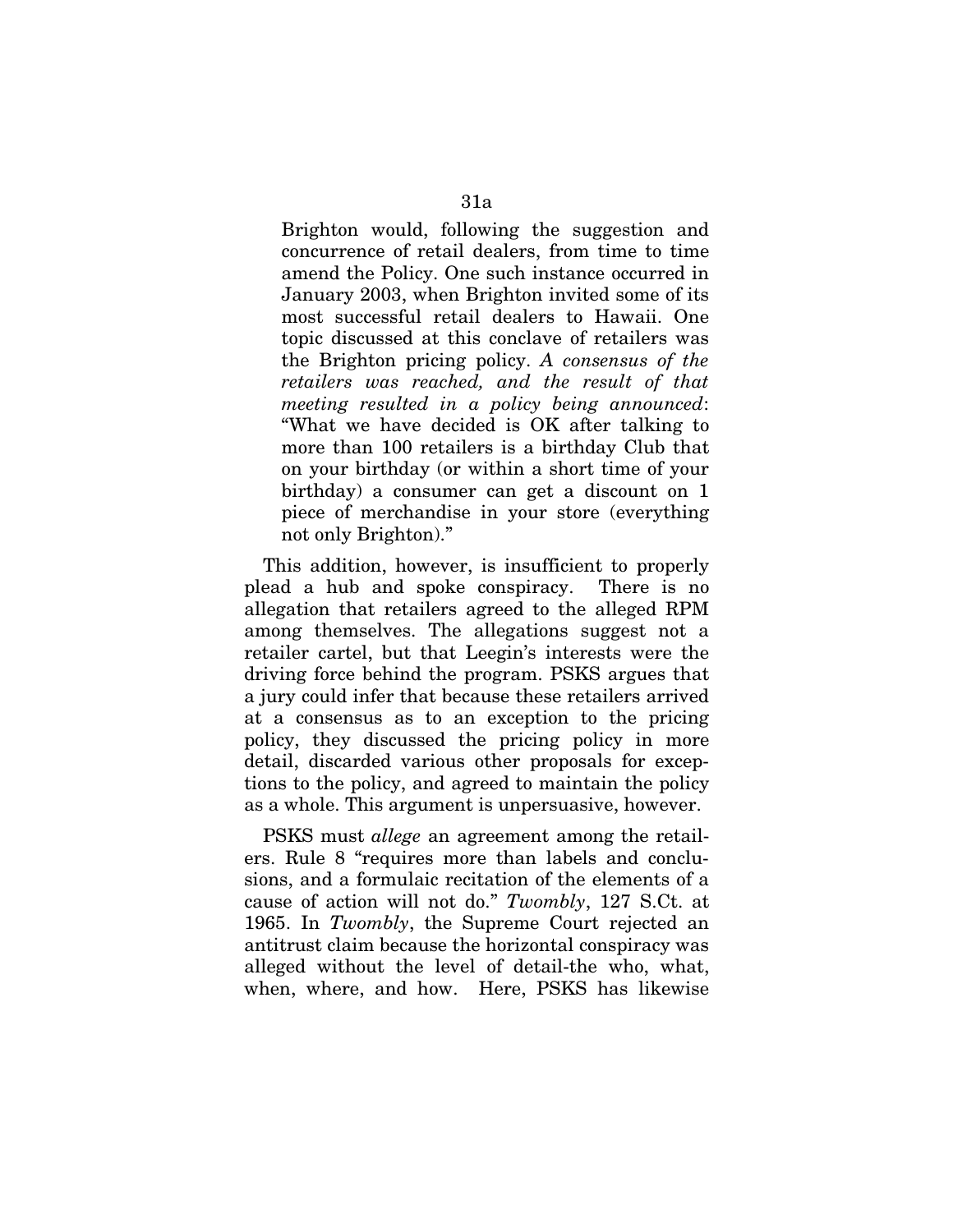failed to allege what is necessary, and there is no evidence that there are facts that would support such a claim. Without those facts, PSKS is missing the requisite wheel in the classic hub and spoke arrangement.

D. State Law Claims

PSKS alleges that Brighton also violated Texas Business and Commerce Code § 15.05 *et seq*. SAC 34. Leegin argues that PSKS cannot now bring this cause of action because it already abandoned those claims before the previous trial. PSKS does not respond to Leegin's argument. PSKS's state law claims, therefore, are dismissed.

### IV. CONCLUSION

PSKS has not pleaded a tenable product market for a rule of reason analysis. PSKS cannot now bring horizontal restraint claims it never brought in the original trial in this case. Regardless of whether the court allows PSKS to add allegations to its SAC which support its horizontal restraints theories, those theories also fail as a matter of law. PSKS has likewise abandoned its state law claims in this case. Leegin's Motion to Dismiss is GRANTED.

SIGNED this 6th day of April, 2009

/s/ T. John Ward T. John Ward United States District Judge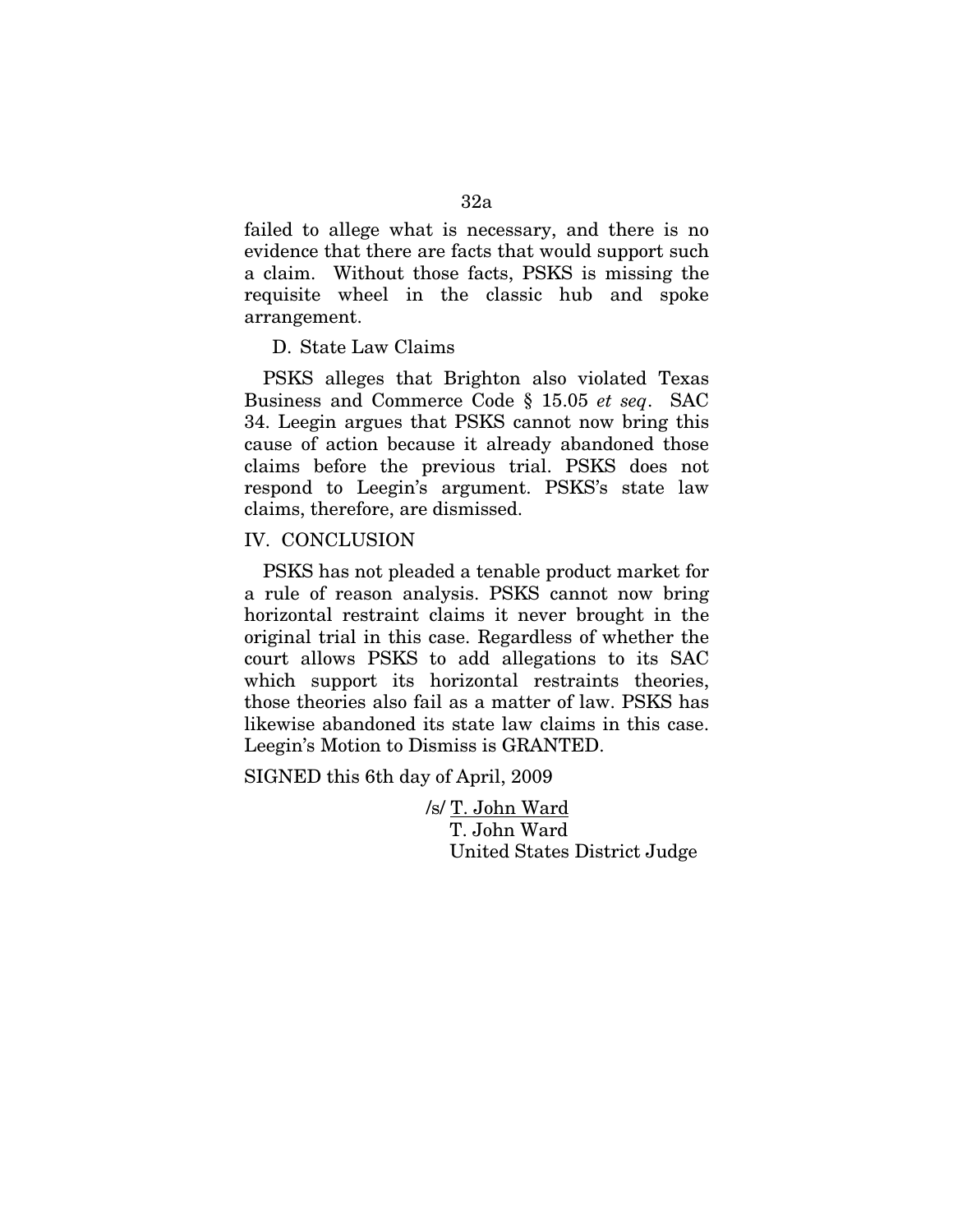#### 33a

### **APPENDIX D**

# UNITED STATES DISTRICT COURT EASTERN DISTRICT OF TEXAS MARSHALL DIVISION

———— Civil Action No. 2:03-CV-107-TJW

————

PSKS, INC. D/B/A KAY'S KLOSET . . . KAY'S SHOES; AND TONI COCHRAN, L.L.C., D/B/A TONI'S *Plaintiffs*,

v.

LEEGIN CREATIVE LEATHER PRODUCTS, INC. *Defendant*.

# ———— SECOND AMENDED COMPLAINT

For its causes of action against Defendant LEEGIN CREATIVE LEATHER PRODUCTS, INC., PSKS, INC. D/B/A KAY'S KLOSET . . . KAY'S SHOES, states and alleges as follows:

# I.

# Parties

1. Plaintiff PSKS, Inc. d/b/a Kay's Kloset . . . Kay's Shoes ("Kay's Kloset") is a corporation duly organized and registered in accordance with Texas law.

2. Defendant Leegin Creative Leather Products, Inc. ("Leegin") is a California Corporation. Defendant may be served with process by serving its registered agent, Jerry Kohl at 14022 Nelson Ave., Industry, California 91746.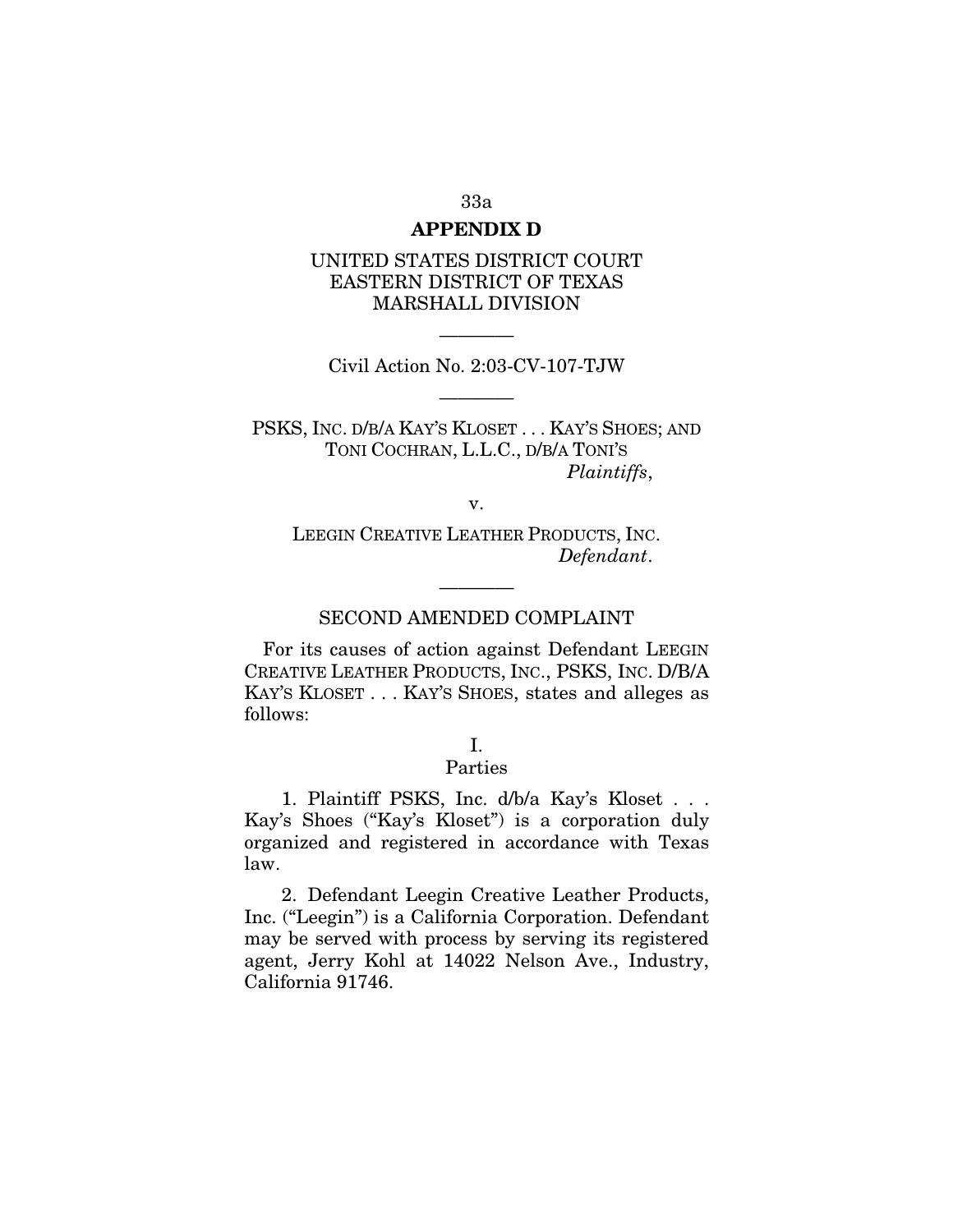## II.

# Jurisdiction

3. This Court has jurisdiction in this case under 28 U.S.C. §1331, 28 U.S.C. §1337, and28U.S.C. §1367. This Court also has jurisdiction in this case as it involves a federal question. More specifically the case involves the Sherman Anti-Trust and Clayton Acts.

4. The court has jurisdiction over the state law claims by virtue of supplemental jurisdiction pursuant to 28 U. S.C. § 13 67.

#### III.

### Venue

5. Venue of this case is appropriate in the Eastern District of Texas under 15 U.S.C. §15(a). More specifically, Defendant is doing business in the Eastern District and has agents in the Eastern District. Additionally, venue of this case is appropriate in the Eastern District of Texas under 28 U.S.C §1391(b) and (c). Leegin has sufficient contracts with this district to subject it to personal jurisdiction. In fact, numerous retail stores, including ladies' boutiques, sell Brighton products supplied by Defendant Leegin. Further, the Brighton Ladies Division Manager for Defendant Leegin is Laura Young, who resides in Tyler, Texas. She has regional and/or national responsibility for Defendant Leegin, was a significant party to transactions involving Defendant Leegin and the Plaintiff Kay's Kloset, and on information and belief, at all natural times acted in the course and scope of her employment.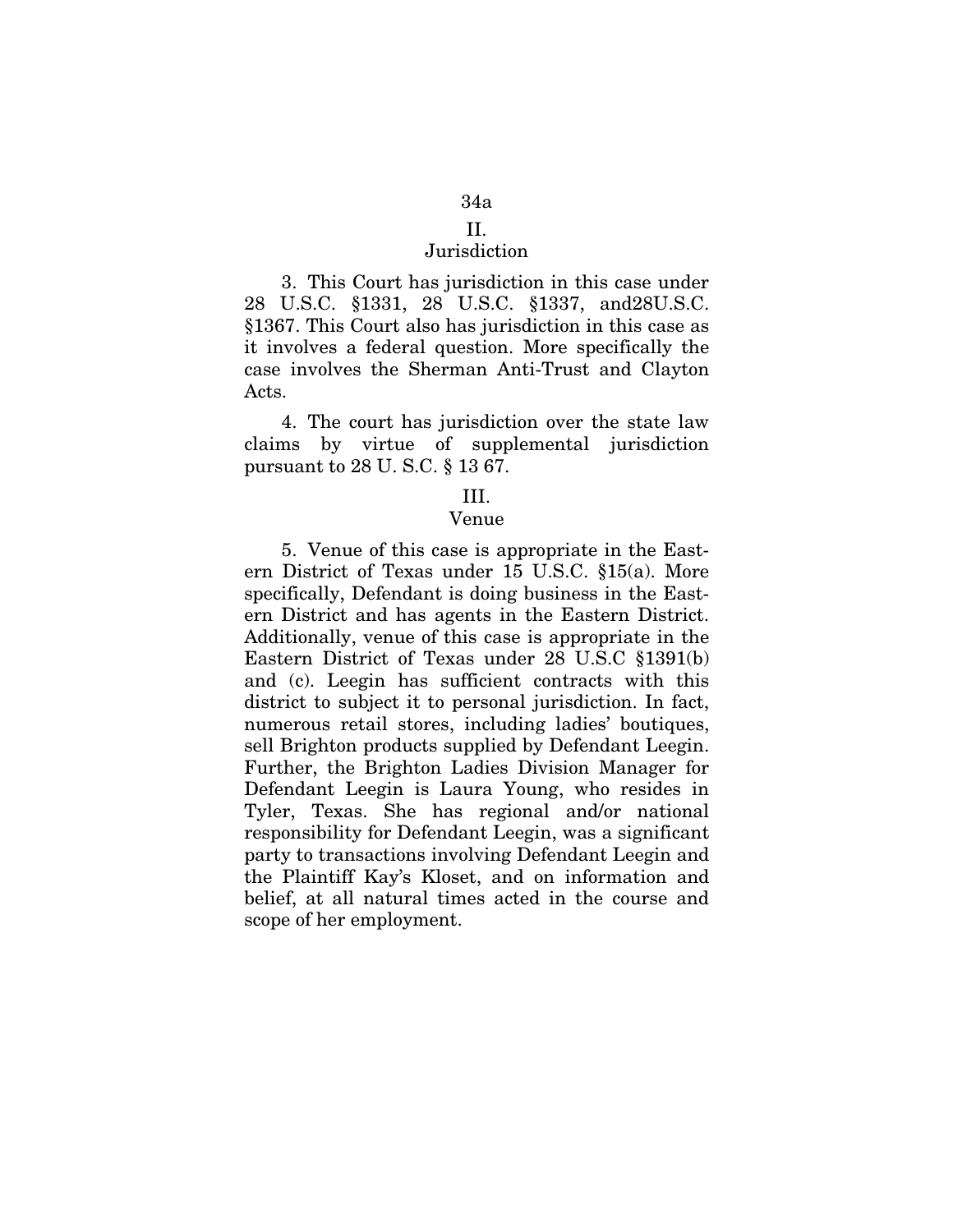# 35a

# IV.

# Facts of the Case

6. During the operative time at issue, Plaintiff PSKS, Inc., did business as Kay's Kloset . . . Kay's Shoes in Lewisville, Texas. Kay's Kloset was a retail store for fashions, shoes and accessories. For a number of years, it was a retail store for "Brighton" products, a line of handbags, belts, jewelry and accessories manufactured by Defendant Leegin. It was instrumental in introducing Leegin's Brighton line of products to the market Kay's Kloset serves. Over the course of the years, these products have accounted for a substantial portion of Plaintiff's business, and in the last 36 months that Plaintiff bought and sold Brighton products, those products accounted for approximately \$1,500,000 or more in retail sales.

7. Kay's Kloset principally served customers in the greater Dallas market area. It primarily acquired its products from manufacturers and distributors who offered those products to independent retail stores at the Dallas Market. It competed with other independent retail stores, which also primarily obtained their goods offered for resale from manufacturers and distributors that sold at periodic shows at the Dallas Market.

8. In the early 1990's, Leegin began to manufacture the Brighton brand of products, which it markets as its signature product. Leegin distributes the Brighton line in two primary methods. It sells to independent retailers directly. It does so by showcasing its merchandise at period product shows at the Dallas Market center and at other product shows at certain other market centers. By virtue of its presence at the Dallas Market, it has recruited many retailers and established its brand as a dominant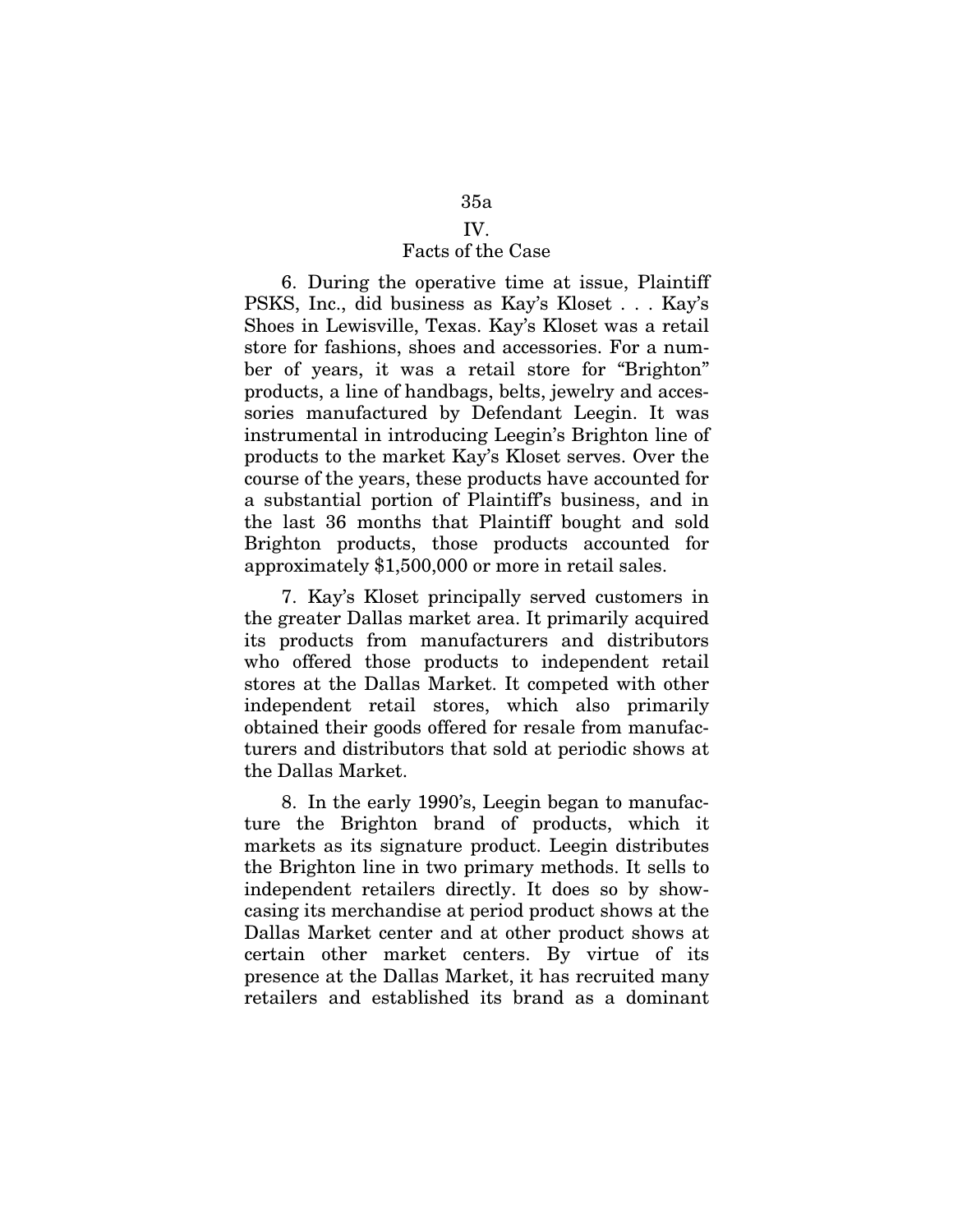brand for independent retailers of women's accessories to offer. The other manner of distributing these products is through stores directly owned or controlled by Leegin, its divisions or subsidiaries, or its owner.

9. Defendant Leegin has, at material times, had a retail pricing and promotional policy to eliminate or suppress price competition among retailers of Brighton products. Leegin fixed suggested retail prices ("SRP") for the Brighton line through a so-called "Retail Pricing and Promotion Policy." A copy of this Policy, as it existed during a portion of the time, is attached hereto as exhibit "A." This Policy solicits agreement from retailers not to discount Brighton products, permitting discounts only when agreed to in writing by Jerry Kohl, the owner of Leegin, or Laura Young, Ladies Division Sales Manager.

10. Leegin also entered into a series of contracts with its independent retail stores. Beginning in 1998, it formed a program called the "Heart Store" program. Certain selected "Brighton" retail dealers were invited to participate in this program. Under the terms of the program, these Brighton retail dealers were provided incentives, in the form of payment terms, sales assistance, and other benefits for agreement to the terms of participating in the program. To join the program, retail dealers were required to execute and return a form that demonstrated its agreement to participate. One of the terms of participation was that the retail dealer agreed to adhere to the Brighton retail pricing policy, or that it sell only at the suggested price.

11. Brighton provided certain products pursuant to other contracts. One such contract was the "Luggage Agreement." One of the provisions of that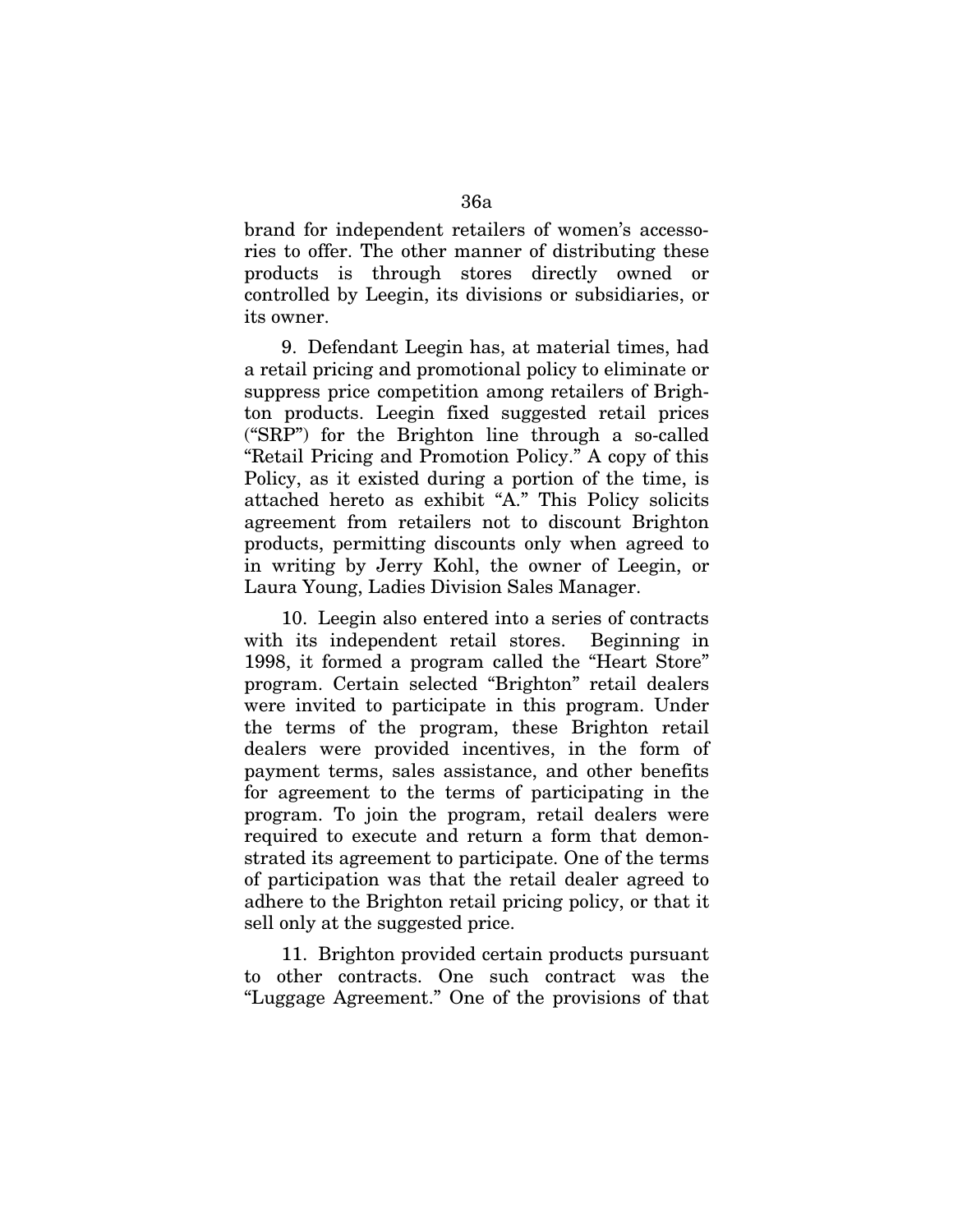contract was that the Brighton luggage would be sold only at the Brighton fixed retail price.

12. Brighton entered into franchising contracts with a number of franchisees. Those franchisees agreed in the franchise contract to certain terms, one of which was an agreement to sell Brighton goods only pursuant to the Suggested Brighton policy.

13. After Leegin introduced its "Retail Pricing and Promotion Policy" and "Heart Store" programs, and at the insistence of many of its most faithful retail dealers, Leegin made changes to the language of the "Retail Pricing and Promotion Policy", began to enforce the Policy with greater regularity and began to respond to complaints from its retail dealers regarding discounting retailers with greater levels of enforcement.

14. Brighton would, following the suggestion and concurrence of retail dealers, from time to time amend the Policy. One such instance occurred in January 2003, when Brighton invited some of its most successful retail dealers to Hawaii. One topic discussed at this conclave of retailers was the Brighton pricing policy. A consensus of the retailers was reached, and the result of that meeting resulted in a policy being announced: "What we have decided is OK after talking to more than 100 retailers is a birthday Club that on your birthday (or within a short time of your birthday) a consumer can get a discount on 1 piece of merchandise in your store (everything not only Brighton)."

15. Brighton frequently intervened to reconcile pricing disputes between competing retailers of Brighton who were competing. As a Defendant sales representative disclosed to Phil Smith, Defendant's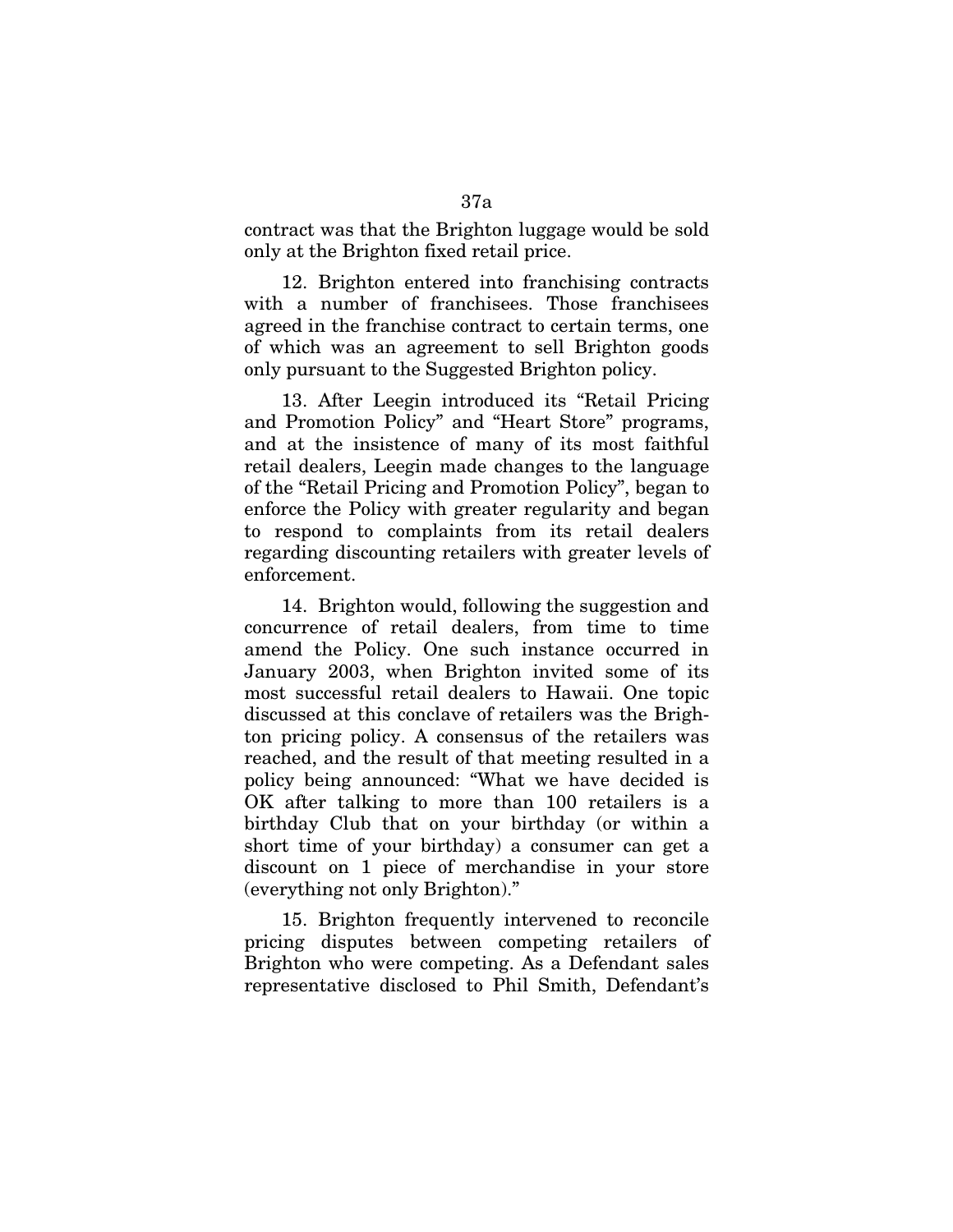management would "try to work up some agreement from the middle man. I mean, maybe this would blow up and \* \* \* they'll discuss it with [one retailer]. They'll discuss it with the [other retailer], you know, make everybody play by the rules." In this manner, Brighton would act as the hub in a classic spoke and hub horizontal price fixing conspiracy.

16. Leegin products are differentiated from other products by virtue of carrying the "Brighton" brand. On its website, Leegin acknowledges and boasts of how it is different from other products:

Today Brighton is the only major accessories line featuring products that coordinate from head to toe. A customer might choose a lipstick case that matches a wallet, jewelry that matches a pair of sunglasses, a handbag that matches her footwear, or an entire coordinating collection consisting of multiple accessories.

The company prides itself on the "Brighton Difference," which is rooted in the philosophy that the difference is in the details.

17. Because Leegin offers products that are highly differentiated, it has market power.

18. Leegin also has market power because it occupies a dominant position as supplier to independent women's specialty stores. It occupies the single largest show room at market; it is able to disrupt other sales efforts by offering extensive product seminars; it is viewed as the preferred supplier to stores offering women's accessories because of the selection and nature of the product offerings, and the fact that it has decided to offer its products through a large network of independent retailers. It is, in fact,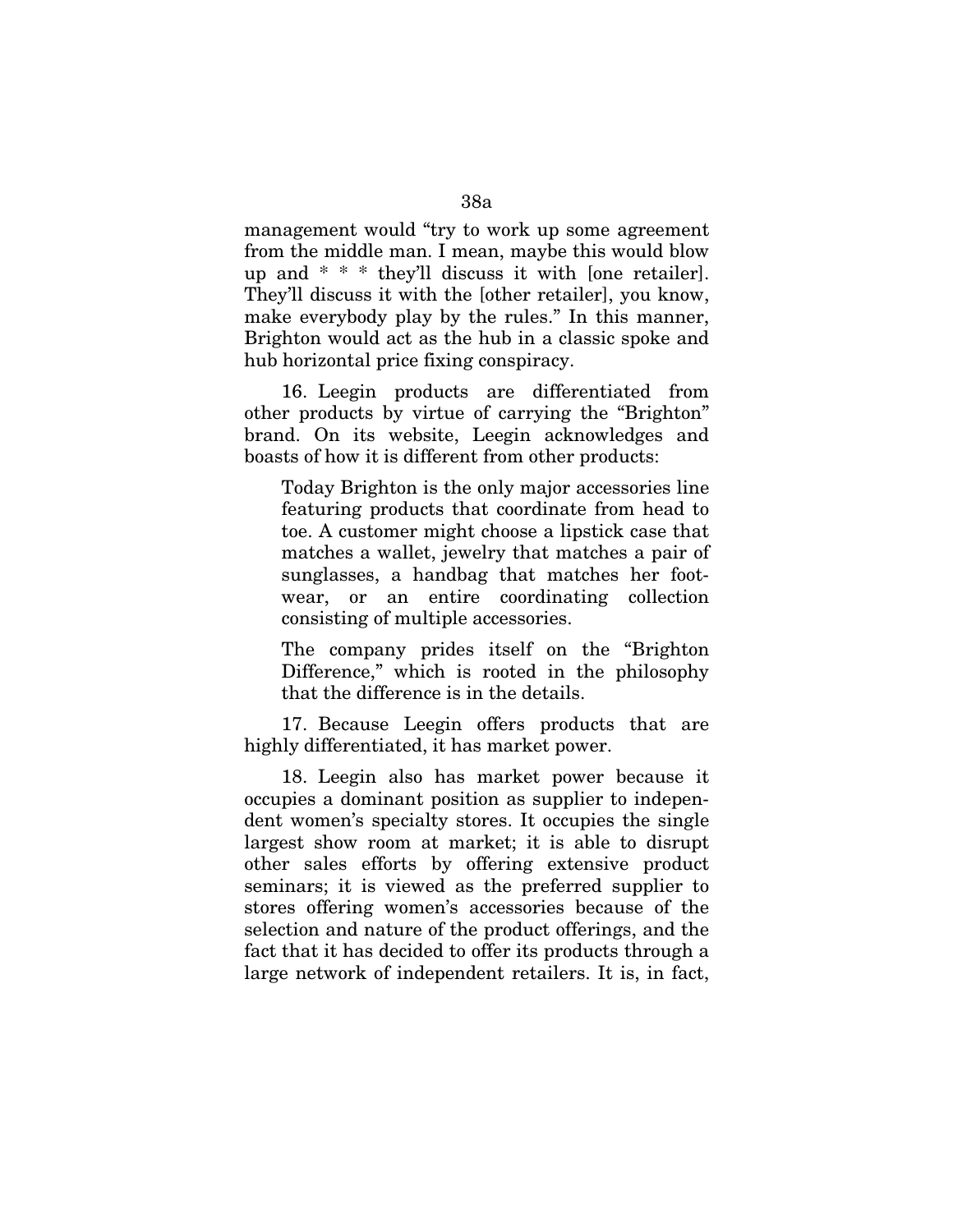the largest supplier of women's accessories to distribute its goods through such a network.

19. Leegin took many and frequent steps to maintain its market power and to discourage competitors and potential competitors from competing with the Brighton product. These steps included: (a) broadly and vigorously asserting tradedress/trademark infringement cases against other manufacturers who sought to offer competing products; (b) requiring retailers to carry minimum levels of product, so as to limit and foreclose the ability of those retailers to offer competing goods; (c) refusing to sell to retail dealers that carry certain competing product lines; and (d) exercising its dominant position in the Dallas market to discourage traffic to other distributors at certain times.

20. Beginning in late Fall 2002, and continuing thereafter, Leegin began to enforce the SRP policy against Kay's Kloset, attempting to secure agreement from Plaintiff to comply with the policy, while at the same time receiving agreements from other retailers to adhere strictly to Leegin's pricing policy. In conversations trying to secure Plaintiff's agreement to adhere to the policy, Brighton's sales representative was asked whether a competitor of the Plaintiff had agreed to the policy. Plaintiff was assured that the competitor had agreed to the policy, and that the competitor no longer would be discounting Brighton products.

21. Plaintiff, Kay's Kloset, had, at certain times, offered to its customers 20% off Leegin-related products to directly compete within Plaintiff's market. Leegin demanded that signs promoting the sale be removed, and threatened sanctions of loss of the Leegin product line. As stated by Leegin's sales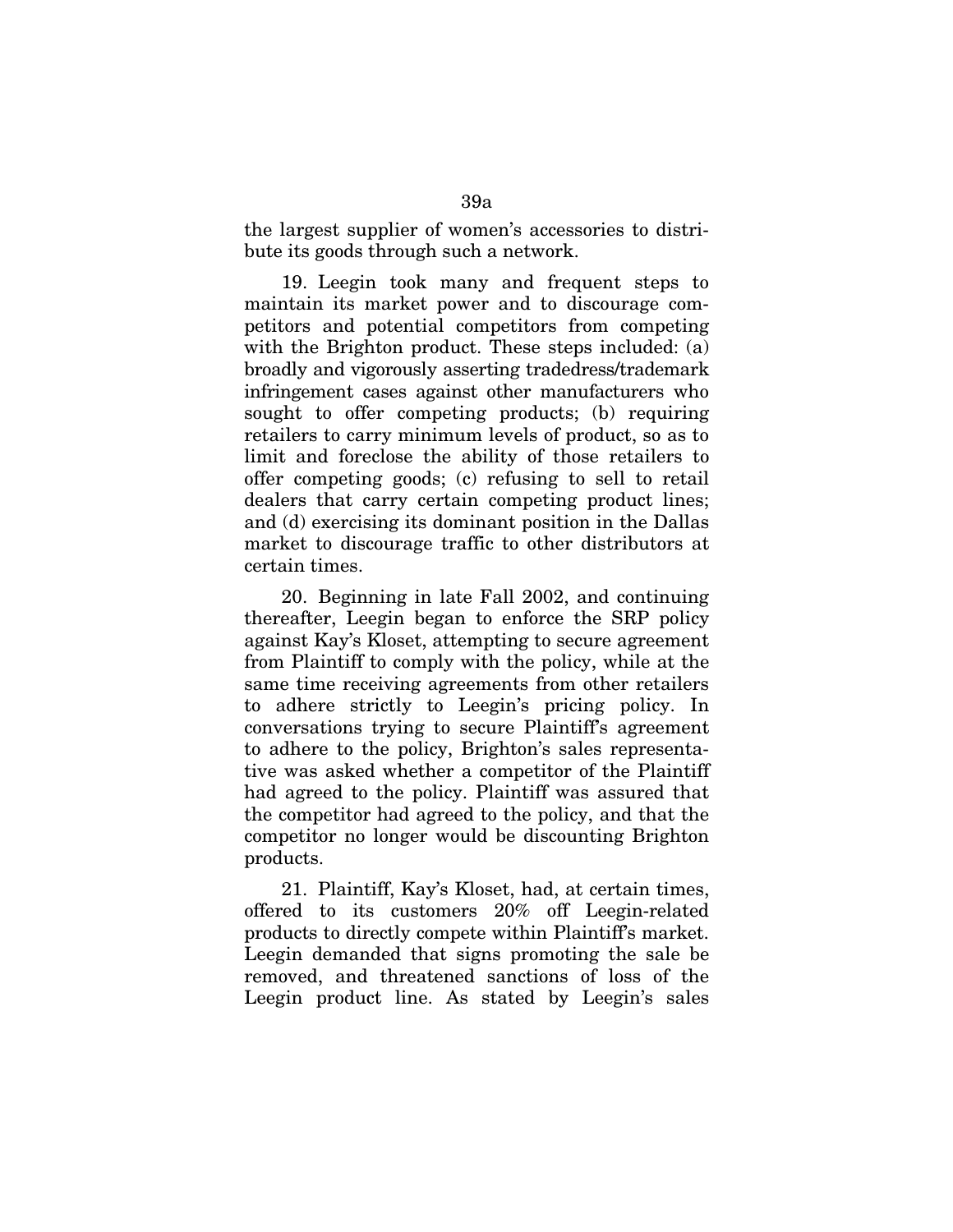representative, Jan Clinkscale, told the owners of Kay's Kloset: "When people discount, it always comes back to haunt them. We don't want people to discount — we want people to sell Brighton at regular price." When Plaintiff refused to adhere to the SRP, Leegin stopped shipping products to Kay's Kloset. At the time that Plaintiff was informed of the action taken by Leegin, Plaintiff was told that the action was subject to review if Plaintiff would indicate agreement to adhere to the SRP in the future.

22. Defendant and its retail dealers have deliberately set up an unlawful retail pricing policy which Defendant enforces to unreasonably restrain prices. Defendant's actions reduce competition. Its conduct exploits its market power in the provision of women's accessories to independent retail stores in the Dallas market area, and it exploits the market power it has by offering branded products that are highly differentiated from other products. By enforcing independent retailers to agree not to discount, Defendant can insulate the retail stores it owns or controls from price competition and protect retailers who have cartelized from price competition from more innovative and efficient retailers.

23. As a result of the Plaintiff's attempting to exercise its protected right to compete, and because it chose to offer products at prices below those mandated by Leegin, Leegin deliberately punished Plaintiff and cut off all future purchases of Leeginrelated products. As a result of Leegin's termination of sales to Plaintiff of Brighton goods, Plaintiff was no longer able to operate a profitable retail business and has been forced to close its store.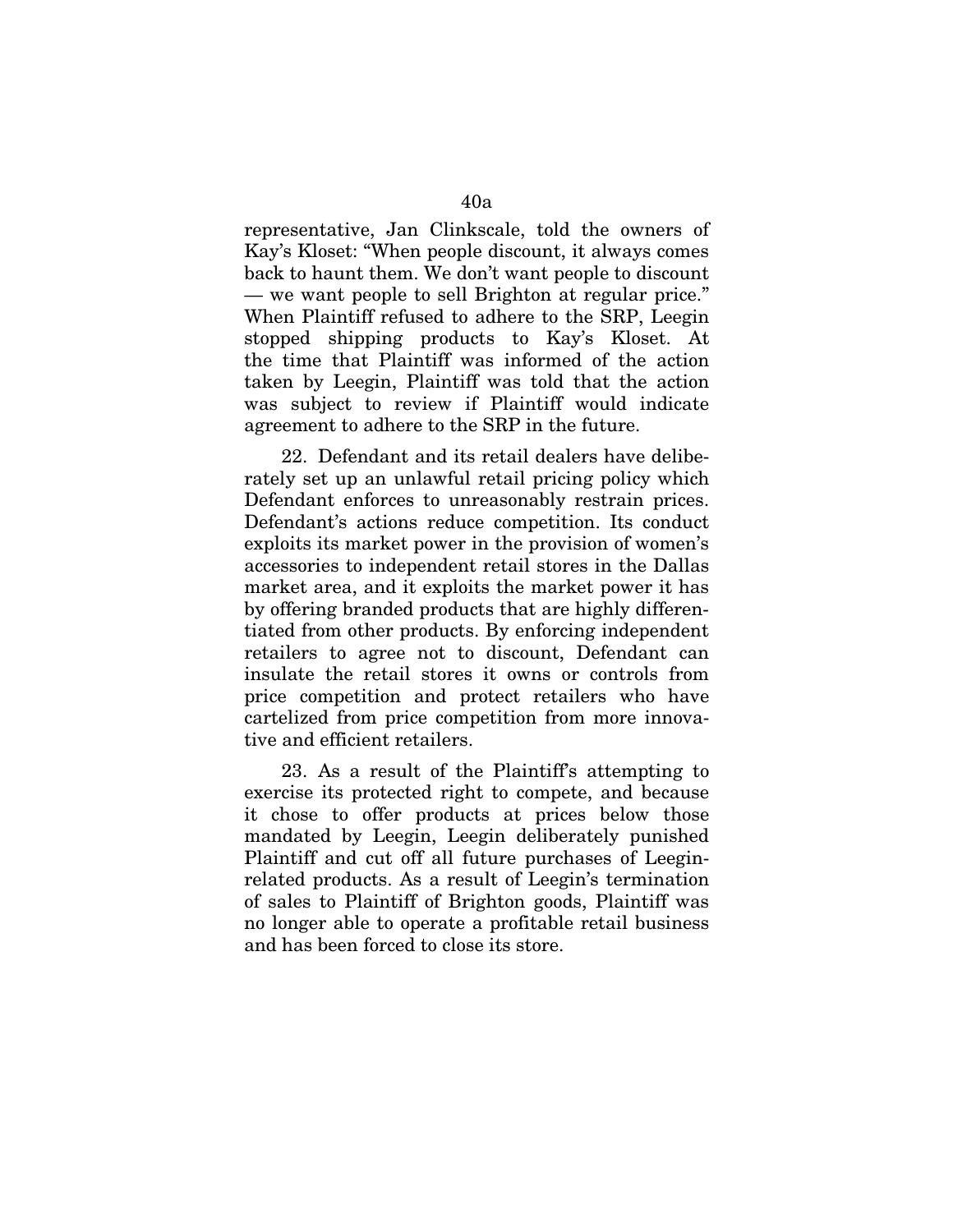24. The relevant product markets at issue in this case are: (a) the wholesale sale of brand-name women's accessories to independent retailers; and (b) the retail market for Brighton women's accessories. The relevant geographic market is the greater Dallas, Texas area. At all relevant times up to and including the present, Defendant had a substantial market power in the relevant product and geographic market.

25. Brighton-brand products are unique. Many customers do not consider other accessories suitable substitutes for their use of Brighton-brand products, nor would they substitute other accessories for Brighton-brand products, nor would they do so even in response to a significant, non-transitory increase in the price of Brighton-brand products.

26. Brighton-brand products are distinct products characterized by an inelasticity in demand, and little cross-elasticity of demand between Brightonbrand products and demand for competing products.

27. The purpose, effects, tendency, or capacity of the acts and practices described herein lessened or tended to lessen competition in the relevant market. Specifically, the course of conduct charged herein had the following effects, among others:

- a. Prices paid by consumers of Brighton-brand products were maintained at artificially high and anti-competitive levels;
- b. Consuming members of the public were deprived of free and open competition in the purchase of Brighton-brand products;
- c. Plaintiff was hindered in its ability to acquire competing products; and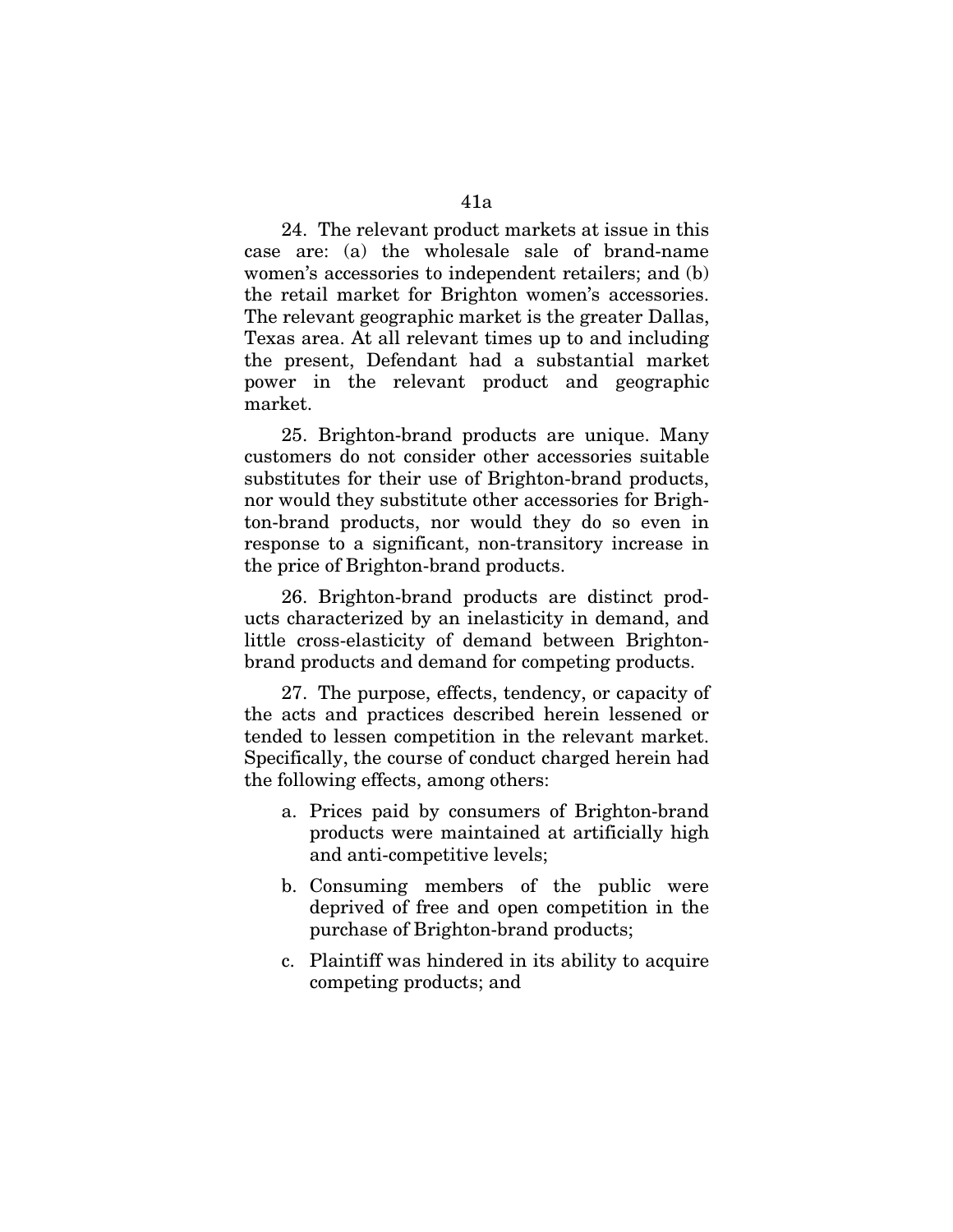# d. Members of the consuming public were forced to pay artificially high, anti-competitive prices for Brighton-brand products.

# Causes of Action

28. *Anti-Trust Violations*: Defendant has committed anti-competitive acts in violations of the federal and state anti-trust laws. Defendant Leegin is a manufacturer, distributor, and retailer of the Brighton line of accessories. Plaintiff was a retailer of Brighton products with Defendant. The Brighton products affect interstate commerce in that the product line is sold and used throughout the country.

29. Defendant has engaged in a price fixing scheme for the Brighton line of products that is illegal *per se*. At all times pertinent hereto, Defendant operated as a retailer of Brighton-brand products, and agreed with other retailers of Brightonbrand products on the price at which those goods would be sold to the consuming public. Those agreements, constitute horizontal cartel activities and constitute per se violations of the Sherman Antitrust and Clayton Acts.

30. Plaintiff was injured in its business and property by the Defendant's enforcing this illegal agreement against it, and refusing to sell to Plaintiff. As a result of these illegal agreements, and the Defendant's conduct, Plaintiff is entitled to treble damages.

31. Defendant's conduct also is a violation of the antitrust laws, in that it constitutes an unreasonable restraint on trade under the rule-of-reason, as that rule was described by the United States Supreme Court in this case. The conduct at issue in this case harmed the actual and potential competition in the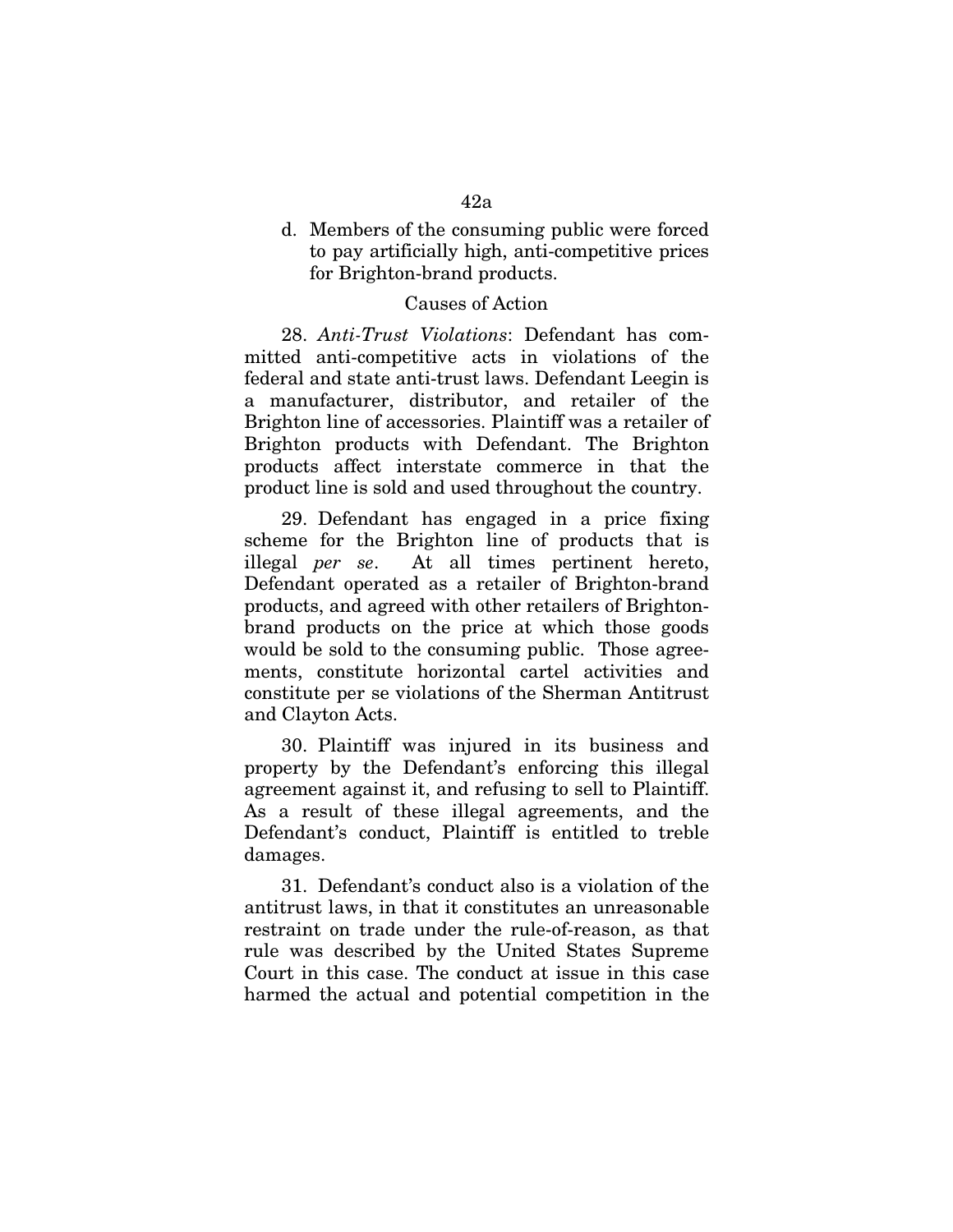above-described markets. The products at issue do not require service, instruction, or other post-sale aspects that would be likely to be underprovided in the absence of a pricing restriction; the use of pricing restrictions in this case serve to restrict and does not enhance entry into the market; to the extent that any services are required to be offered by retailers, those services could be required directly, such that the incentives created by a price fixing scheme are not a more efficient means of achieving the results; the price fixing scheme facilitates the organization and operation of a retail cartel in the sale of these goods; and, the Defendant exercises its market power to limit or discourage the sales by stores of products by new entrants.

32. Brand-named women's accessories, and especially the area of handbags, can be characterized by the wide-spread adoption of practices that have the effect of limiting price competition among competing brands. Because of the lack of price competition among competing products, the effect of the price fixing practices of the Defendant results in consumers paying more and harm to those consumers.

33. For these various reasons, the price fixing scheme practiced by the Defendant is anticompetitive, and violates the Sherman and Clayton Acts.

34. Defendant has also violated Texas Business and Commerce Code § 15.05, *et seq*., relating to monopolies, trusts, and conspiracies in restraint of trade. Defendant has committed the unlawful practices as described above, including: a) entering into a contract, combination, or conspiracy in restraint of trade or commerce; b) monopolizing, attempting to monopolize, or conspiring to monopolize trade or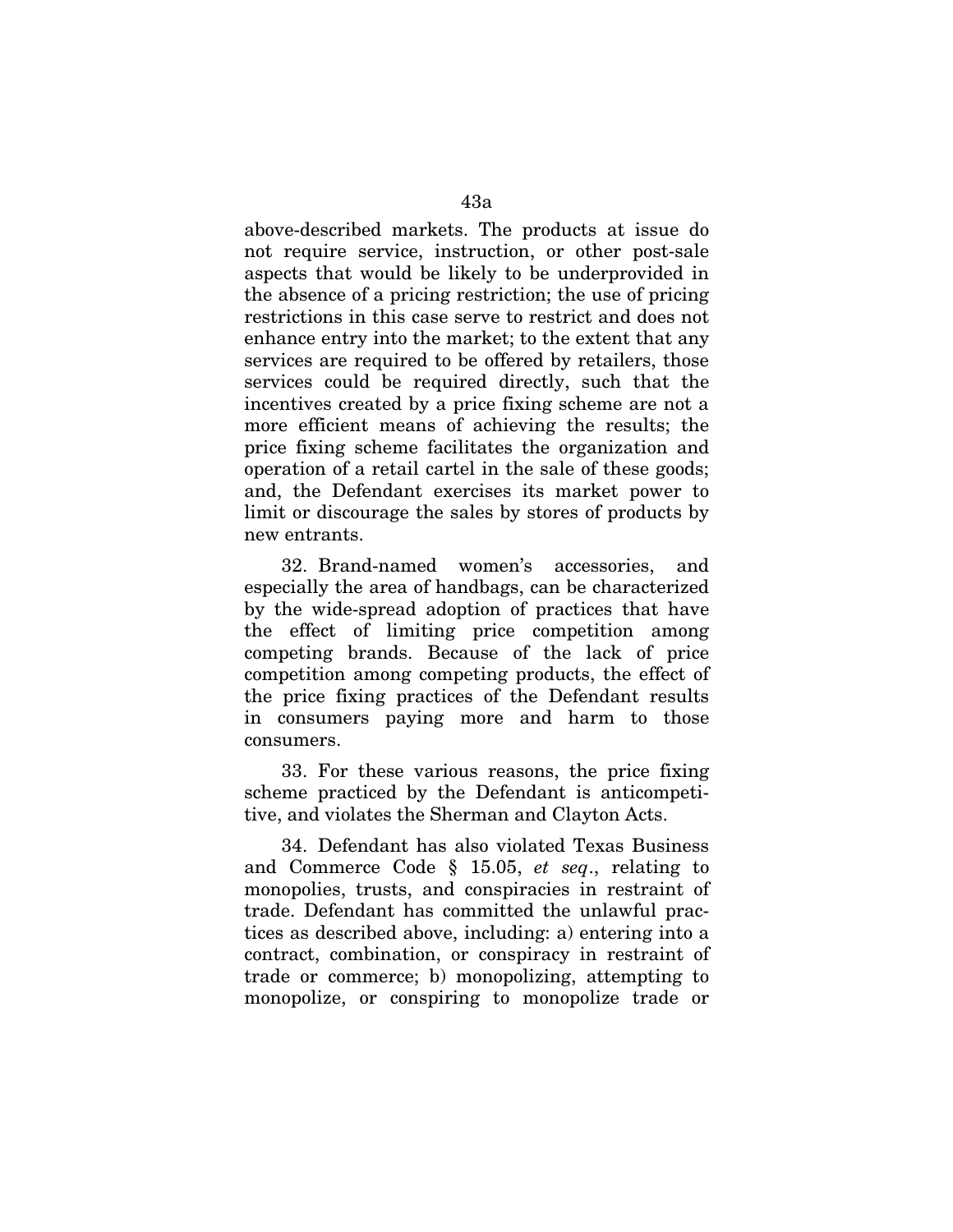commerce; and/or c) selling, leasing, or contracting for the sale or lease of goods for use, consumption, or resale, or to fix a price for such use, consumption, or resale, or to discount from or rebate upon such price, on the condition, agreement, or understanding that the Plaintiff would not be permitted to sell Brighton products without conforming to a price fixing scheme, where the effect of the condition, agreement, or understanding may be to lessen competition substantially in trade or commerce.

35. As a consequence of Defendant's actions, Plaintiffs have suffered injury in the form of prospective lost profits, and are entitled to actual and treble damages. Defendant has taken actions to hurt the value and market share of Plaintiffs' retail business to the benefit of Defendant. As a result of Defendant's actions, Plaintiffs have suffered injury and are entitled to actual and treble damages in accordance with the federal and state anti-trust statutes.

WHEREFORE, ON THE ABOVE PREMISES, Plaintiffs respectfully requests, after trial of this cause, that Plaintiff be awarded; a) actual damages; b) treble damages; c) attorney's fees and costs; and d) all other relief to which Plaintiffs may be justly entitled, including equitable relief necessary to protect Plaintiffs' interest and/or to reinforce the applicable protection of federal and state law.

### DEMAND FOR JURY TRIAL

PSKS, Inc., demands a jury trial on all issues so triable.

Dated: December 29, 2008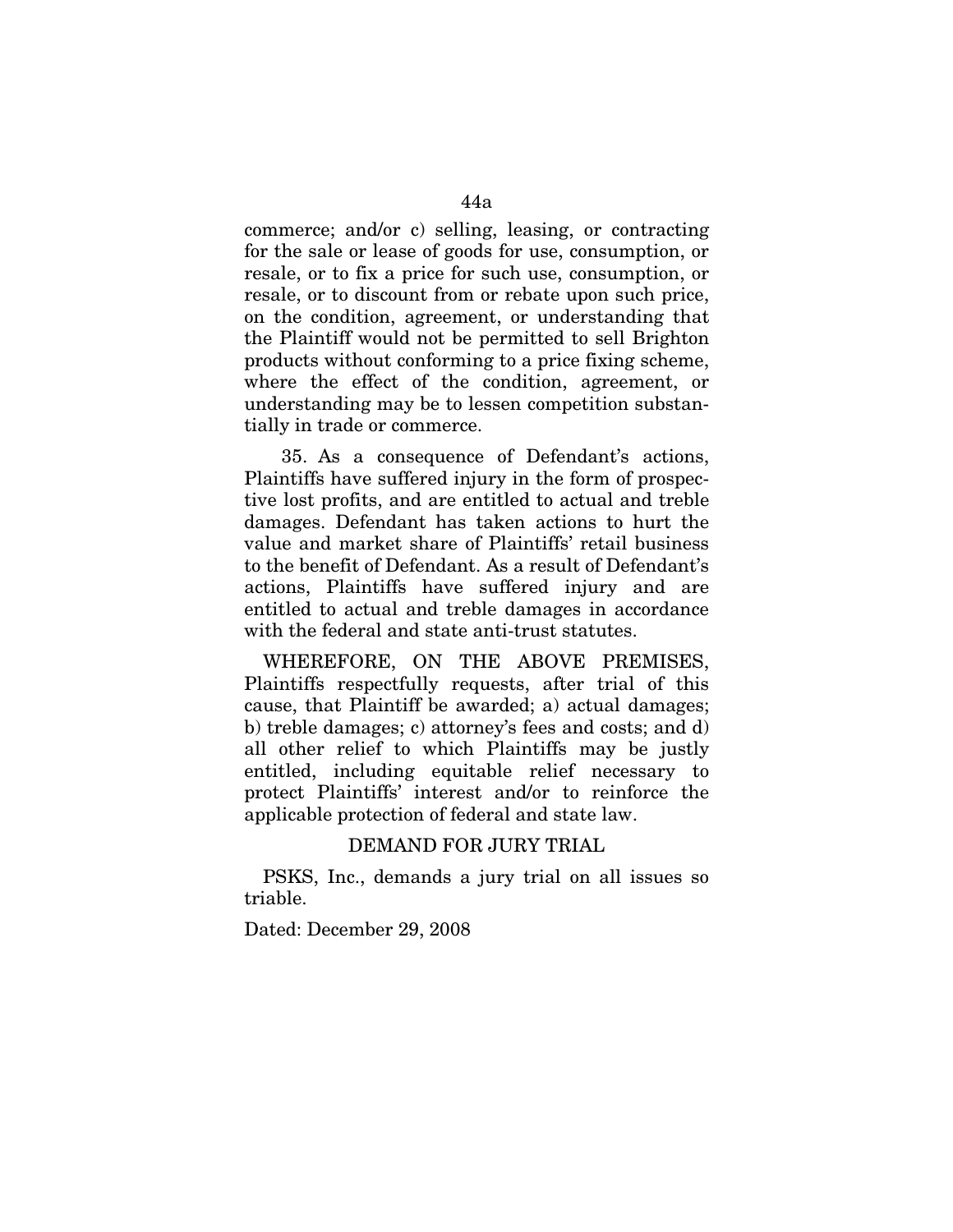45a

Respectfully submitted,

D. Neil Smith, State Bar No. 00797450 NIX, PATTERSON & ROACH, L.L.P. 205 Linda Drive Daingerfield, TX 75638 Telephone: (903) 645-7333 Facsimile: (903) 645-4415

and

/s/ Robert W. Coykendall Ken M. Peterson, Kansas State Bar No. 07499 Robert W. Coykendall, Kansas State Bar No. 10137 MORRIS, LAING, EVANS, BROCK & KENNEDY, CHARTERED 300 North Mead, Suite 200 Wichita, Kansas 67202-2722 Phone: (316) 262-2671 Facsimile: (316) 262-5991 *ATTORNEYS FOR PLAINTIFF*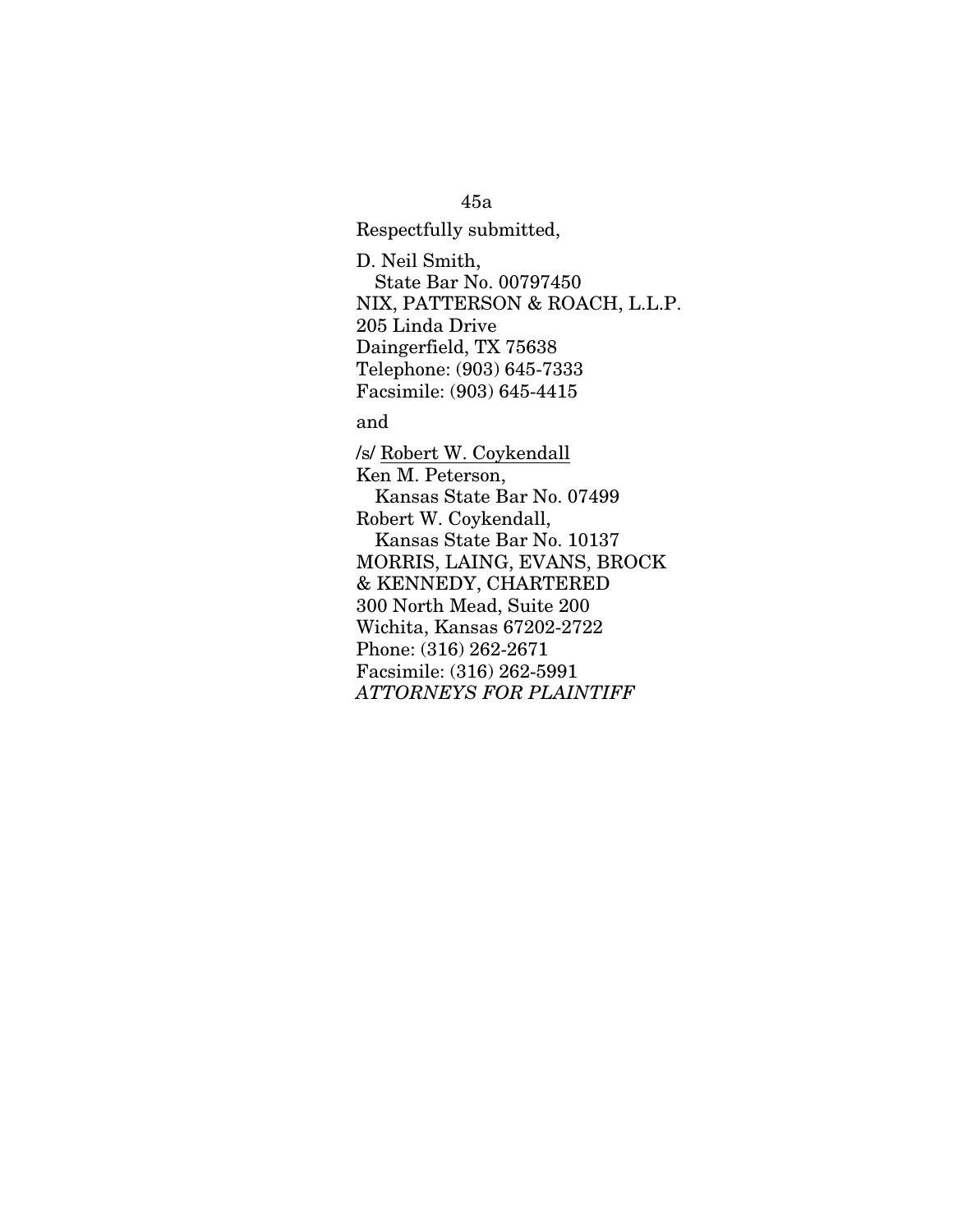# 46a

# **APPENDIX E** ————

# UNITED STATES DISTRICT COURT EASTERN DISTRICT OF TEXAS MARSHALL DIVISION

———— Civil Action No. 02-03CV-107TJW

————

PSKS, INC. D/B/A KAY'S KLOSET . . . KAY'S SHOES; AND TONI COCHRAN, L.L.C., D/B/A TONI'S *Plaintiffs*,

v.

LEEGIN CREATIVE LEATHER PRODUCTS, INC. *Defendant*.

———— First Amended Complaint Excerpts

\* \* \* \*

9. In the early 1990's Leegin began to manufacture the Brighton brand of products, which it markets as its signature product. Leegin distributes the Brighton line through thousands of independent retailers, as well as through stores directly owned or controlled by Leegin or its owner.

\* \* \* \*

18. Defendant has also violated the anti-trust laws in that it has entered into agreements with retailers to charge only those prices fixed by Leegin. If a retailer refuses to enter into such an agreement, or if after agreeing to such a price fixing scheme, violates the agreement, Leegin deliberately withdraws their